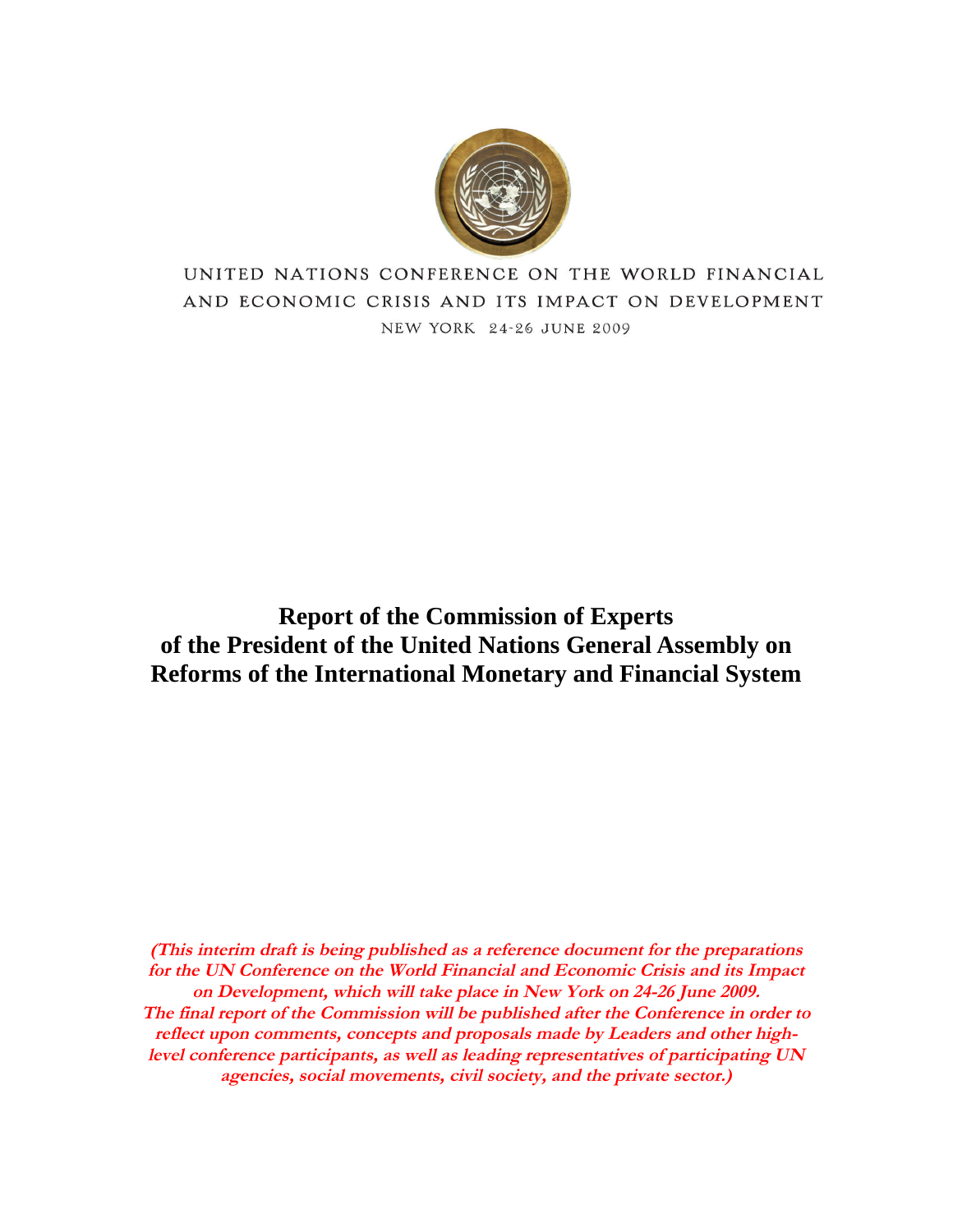# **Contents**

## **CHAPTER 1: INTRODUCTION**

| THE CRISIS: ITS ORIGINS, IMPACTS, AND THE NEED FOR A GLOBAL RESPONSE  5 |  |
|-------------------------------------------------------------------------|--|
|                                                                         |  |
|                                                                         |  |
|                                                                         |  |
|                                                                         |  |
|                                                                         |  |
|                                                                         |  |
|                                                                         |  |
|                                                                         |  |
|                                                                         |  |
|                                                                         |  |
|                                                                         |  |
|                                                                         |  |
| $\it Intellectual\ diversity\ (3.13)$                                   |  |
|                                                                         |  |

## **CHAPTER 2: MACRO-ISSUES AND PERSPECTIVES**

| <b>MONETARY POLICY AND RESTRUCTURING FINANCIAL MARKETS  23</b> |
|----------------------------------------------------------------|
|                                                                |
|                                                                |
|                                                                |
|                                                                |
|                                                                |
|                                                                |
|                                                                |
|                                                                |
|                                                                |
|                                                                |
|                                                                |
|                                                                |
|                                                                |
|                                                                |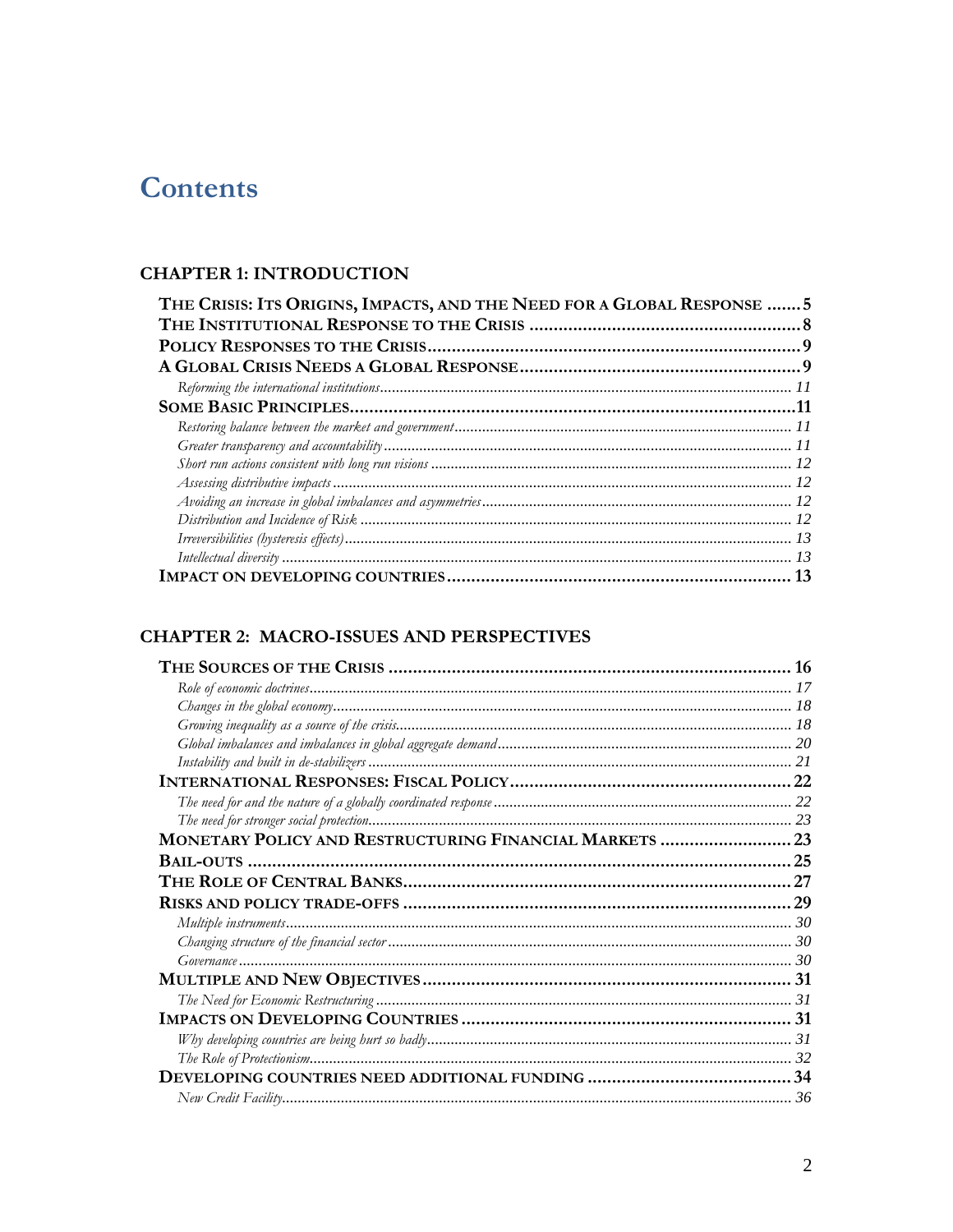### **CHAPTER 3 : REFORMING GLOBAL REGULATION TO ENHANCE GLOBAL ECONOMIC STABILITY**

| SOME COMMON PRINCIPLES OF MACRO- AND MICRO-PRUDENTIAL REGULATION. 48      |    |
|---------------------------------------------------------------------------|----|
| $Incentives \dots 1, 48$                                                  |    |
|                                                                           |    |
|                                                                           |    |
|                                                                           |    |
|                                                                           |    |
|                                                                           |    |
|                                                                           |    |
|                                                                           |    |
|                                                                           |    |
|                                                                           |    |
|                                                                           |    |
|                                                                           |    |
|                                                                           |    |
| LENDING AND PUBLIC BANKING TO PROMOTE DEVELOPMENT 58                      |    |
|                                                                           |    |
|                                                                           |    |
|                                                                           |    |
|                                                                           |    |
|                                                                           |    |
|                                                                           |    |
|                                                                           |    |
|                                                                           |    |
|                                                                           |    |
|                                                                           | 64 |
|                                                                           |    |
| <b>INTERNATIONAL BANKING CENTRES AND INTERNATIONAL TAX COOPERATION 65</b> |    |
|                                                                           |    |
|                                                                           |    |
|                                                                           |    |
|                                                                           |    |
|                                                                           |    |
|                                                                           |    |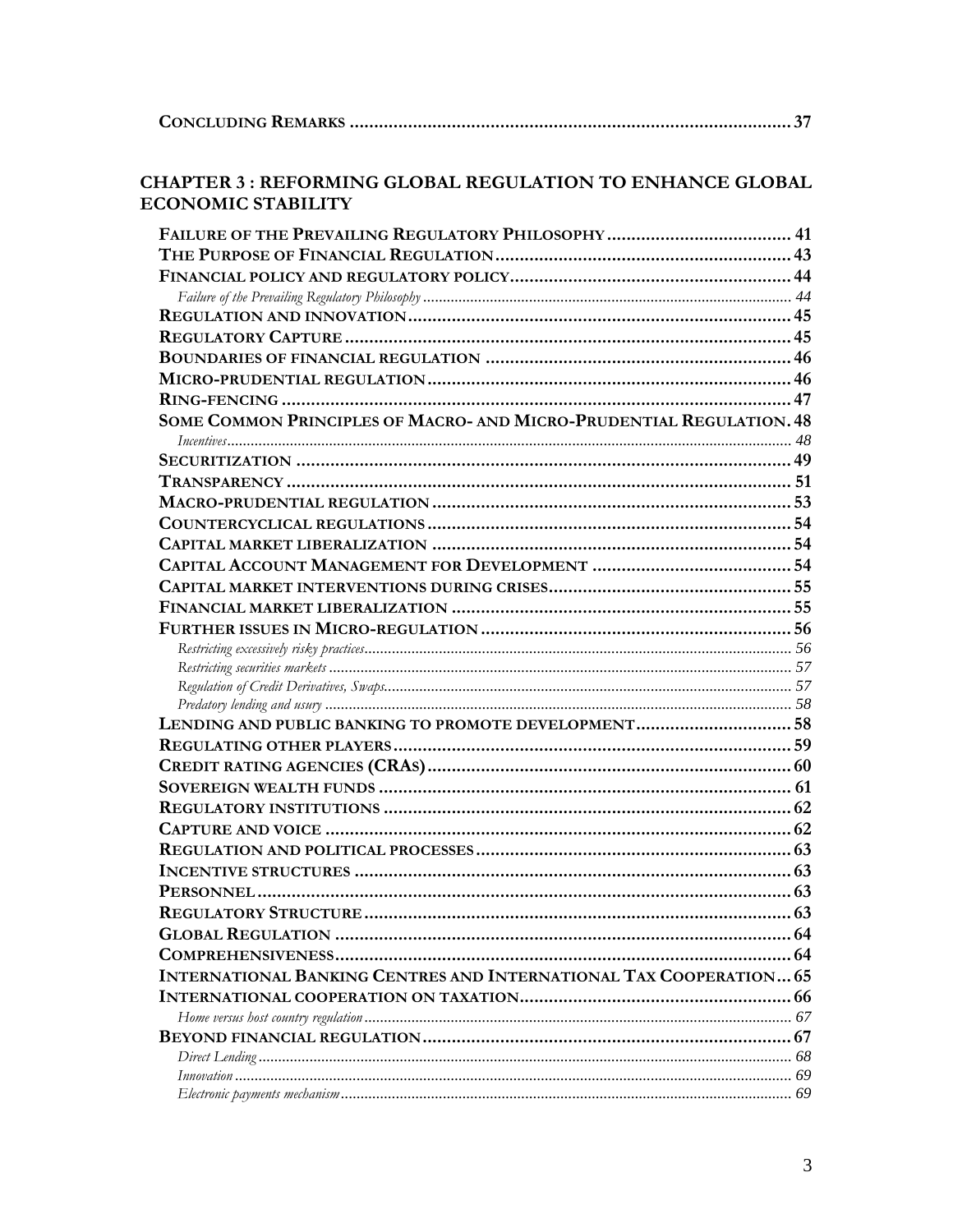## **CHAPTER 4: INTERNATIONAL INSTITUTIONS**

| THE CHALLENGES AHEAD-THE NEED FOR NEW GLOBAL ECONOMIC                |     |
|----------------------------------------------------------------------|-----|
|                                                                      |     |
|                                                                      |     |
|                                                                      |     |
|                                                                      |     |
| A GLOBAL ECONOMIC COORDINATION COUNCIL COULD LEAD THE WAY FORWARD73  |     |
|                                                                      |     |
|                                                                      |     |
|                                                                      |     |
|                                                                      |     |
|                                                                      |     |
|                                                                      |     |
|                                                                      |     |
| POLICY COHERENCE FOR DEVELOPMENT ALSO HAS TO BE IMPROVED ON THE      |     |
|                                                                      |     |
|                                                                      |     |
|                                                                      |     |
| THE BRETTON WOODS INSTITUTIONS MUST SUPPORT NATIONAL CAPITAL ACCOUNT |     |
|                                                                      |     |
|                                                                      |     |
|                                                                      |     |
| ADDITIONAL FUNDING FOR DEVELOPING COUNTRIES IS NEEDED  83            |     |
|                                                                      |     |
|                                                                      |     |
| THE IMF NEEDS AN IMMEDIATE EXPANSION OF ITS RESOURCES 84             |     |
| REVIEW DEVELOPING COUNTRIES' DEBT SUSTAINABILITY IN LIGHT OF THE     |     |
|                                                                      |     |
|                                                                      |     |
|                                                                      |     |
|                                                                      |     |
|                                                                      |     |
|                                                                      |     |
| <b>CHAPTER 5: INTERNATIONAL FINANCIAL INNOVATIONS</b> 92             |     |
|                                                                      |     |
| Instability                                                          | .93 |
|                                                                      |     |
|                                                                      |     |
|                                                                      |     |
|                                                                      |     |
|                                                                      |     |
|                                                                      |     |
|                                                                      |     |
|                                                                      |     |
|                                                                      |     |
|                                                                      |     |
|                                                                      |     |
|                                                                      |     |
|                                                                      |     |
|                                                                      |     |
|                                                                      |     |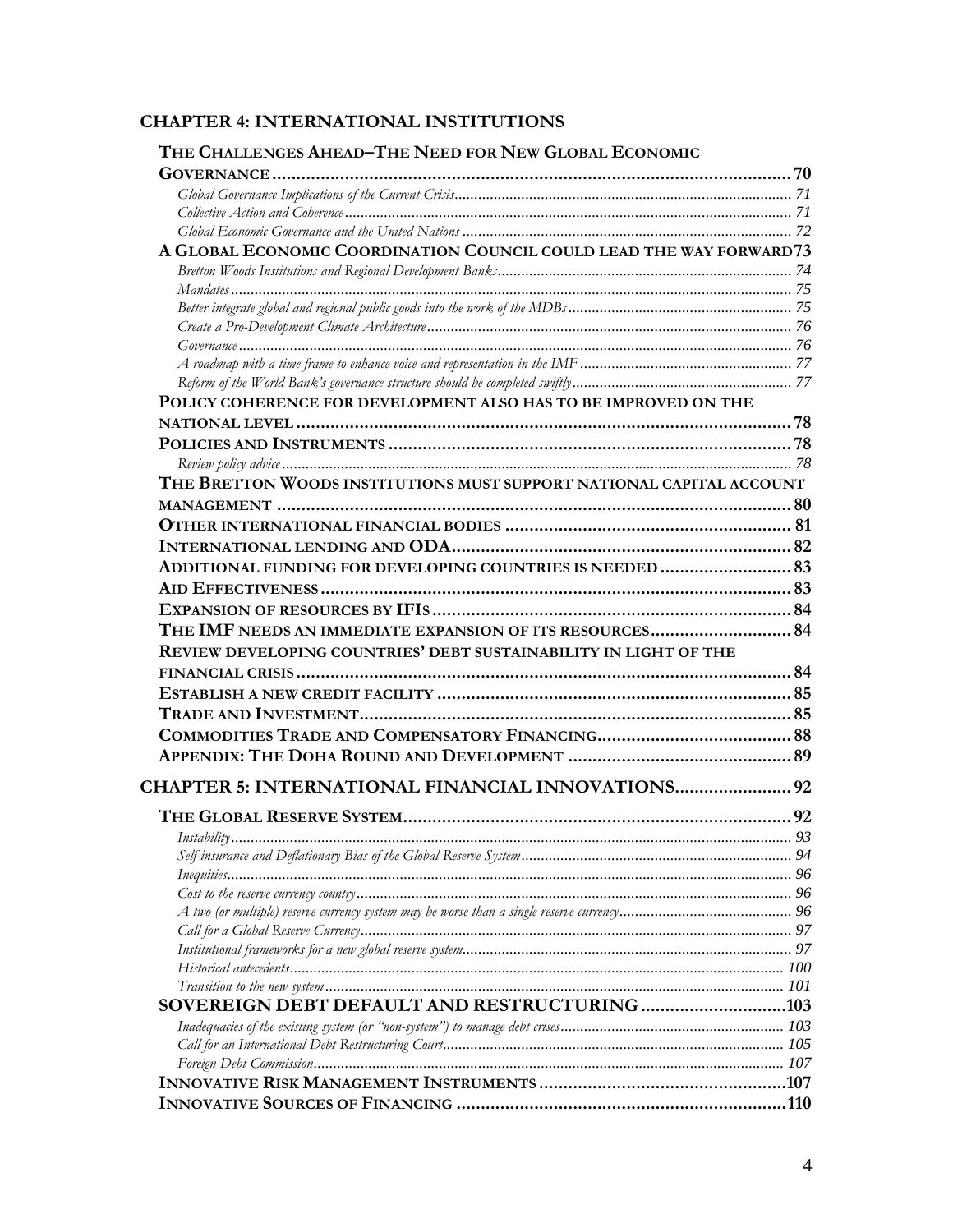## **Chapter 1: Introduction**

#### **The Crisis: Its Origins, Impacts, and the Need for a Global Response**

1. The current financial crisis, which began in the United States, then spread to Europe, has now become global. The rapid spread of the financial crisis from a small number of developed countries to engulf the global economy provides tangible evidence that the international trade and financial system needs to be profoundly reformed to meet the needs and changed conditions of the 21st century. The crisis has exposed fundamental problems, not only in national regulatory systems affecting finance, competition, and corporate governance, but also in the international institutions and arrangements created to ensure financial and economic stability. These institutions have proven unable to prevent the crisis and been slow to design and implement adequate responses. Indeed, some policies recommended by these institutions have facilitated the contagion of the crisis around the world.

2. The crisis emanated from the centre and reached the farthest limits of the periphery. Developing countries, and especially the poor in these countries, are among the hardest hit victims of a crisis they had no role in making. Even emerging market economies and least developed countries that have improved their economic management suffer declining output and employment. Indeed, those countries that have had the best performance in the recent past, and that have been most successful in integrating into the global economy, have been among the most badly affected.

3. Past economic crises have had a disproportionate impact on the living standards of the world's poor. Those who are least able to bear these costs will bear consequences long after the crisis is over. Infants who suffer from malnutrition will be stunted for life. Children who drop out of school are not likely to return, and they will never live up to their potential. Future growth and employment prospects may be impaired if small firms are forced into bankruptcy. Economic policies must be particularly sensitive to these hysteresis effects.

4. It is important to recognize that what began as a crisis in the financial sector has now become an economic crisis. But, it is not only an economic crisis, it is also a social crisis. According to the International Labour Organization, some 200 million workers, mostly in developing economies, will be pushed into poverty if rapid action is not taken to counter the impact of the crisis. Even in some advanced industrial countries, millions of households are faced with the threat of losing their homes, their jobs and access to health care. Economic insecurity and anxiety is increasing among the elderly as their life savings disappear with the collapse of asset prices. The ILO estimates that unemployment in 2009 could increase by some 30 million compared to 2007, and reach more than 50 million if conditions continue to deteriorate.

5. While the crisis began in the financial markets of advanced industrial countries, and then spread to the real economy, in many developing countries the initial impact of the crisis has been felt in the real sector, but is now spreading through the financial system. Developing countries are being affected through falling export demand and prices, accompanied by reversals of capital flows and reductions in remittances. While developed countries have the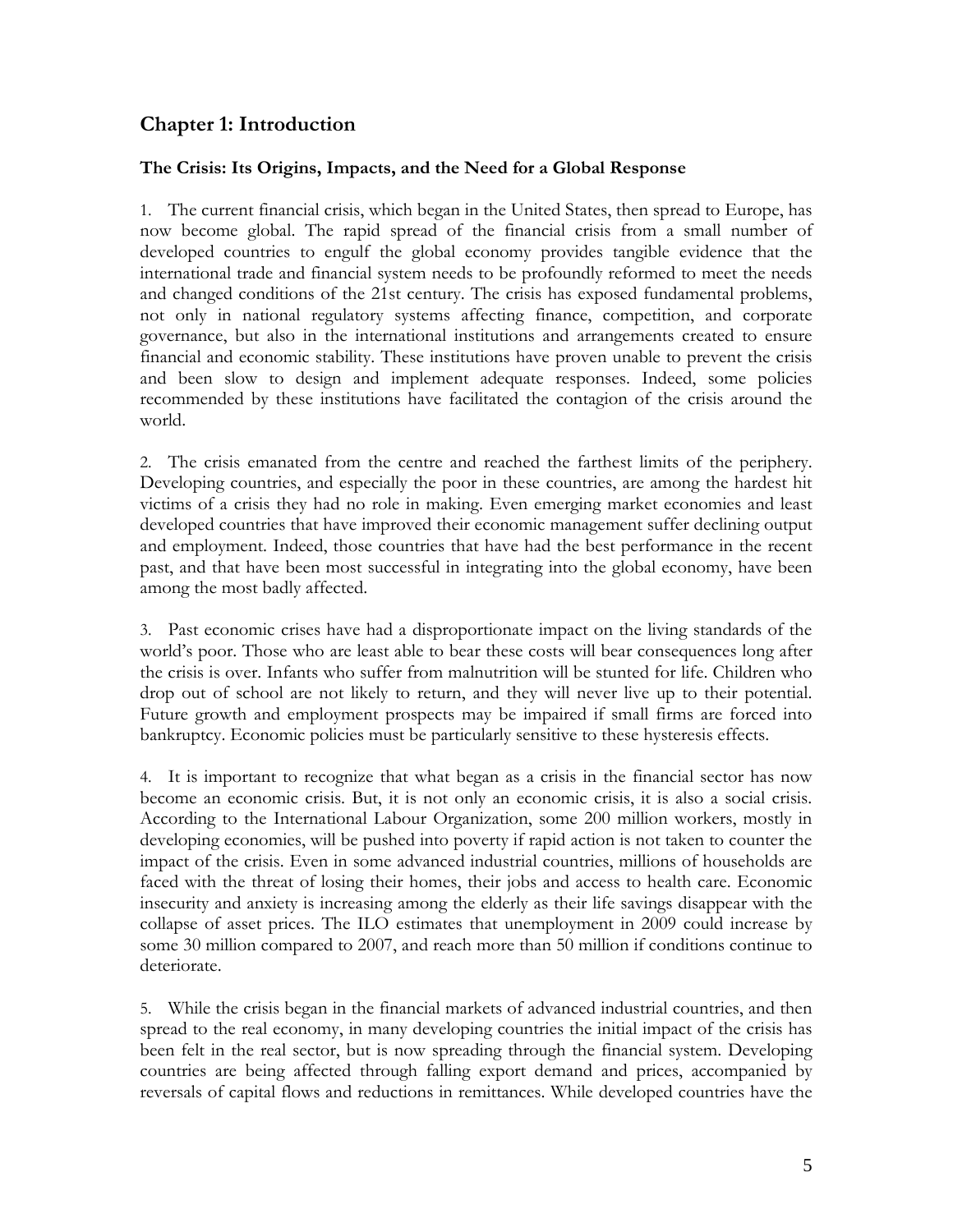fiscal flexibility to respond, to stimulate their economies, to shore up failing financial institutions, to provide credit, and to strengthen social protections, most developing countries have tighter budget constraints, and resources directed towards offsetting the impact of the crisis must be diverted from development purposes. Money spent to extend social protection may be at the expense of future growth.

6. While it is important to introduce structural changes to adapt the international system to prevent future crises, this cannot be achieved without significant immediate measures to promote recovery from the current crisis. To the extent possible, these measures should promote, or at least be consonant with, the needed long-run structural changes.

7. The welfare of developed and developing countries is mutually interdependent in an increasingly integrated world economy. Short-term measures to stabilize the current situation must ensure the protection of the poorest in the least developed countries, many of whom are in sub-Saharan Africa and will bear a heavy burden of adjustment. Long term measures to make another recurrence less likely must ensure sustainable financing to strengthen the policy response of developing countries. Without a truly inclusive response, recognizing the importance of all countries in the reform process, global economic stability cannot be restored, and economic growth, as well as poverty reduction worldwide will be threatened.

8. At the same time, the international community cannot focus exclusively on immediate measures to stimulate the economy if it wishes to achieve a quick robust recovery. This crisis is, in part, a crisis in confidence, and confidence cannot be restored unless steps are taken to begin the more fundamental reforms required, for instance through improved regulation of the financial system.

9. Any solution –short term measures to stabilize the current situation and long term measures to make another recurrence less likely– must be global, and must pay due attention to impacts on all countries and all groups within society.

10. Any inclusive global response will require the participation of the entire international community. To respond to this need, the President of the General Assembly created the present Commission of Experts to identify measures needed to meet the crisis and to recommend longer term reforms, giving explicit attention to the needs of developing countries. Recognizing work undertaken by the G-7/8 and G-20, and others, the Commission sees its own work as complementary, seeking to focus on impacts and responses to the crisis on poverty and development.

11. Reform of the international system must have as its goal the improved functioning of the world's economic system in support of the global good. This entails simultaneously pursuing long-term objectives, such as sustainable and equitable growth, the creation of employment in accordance with the "decent work" concept, the responsible use of natural resources, reduction of greenhouse gas emissions, and more immediate concerns, including addressing the challenges posed by the food and financial crises. As the world focuses on the exigencies of the moment, long standing commitments to the achievement of the Millennium Development Goals and protecting the world against the threat of climate change must remain overarching priorities; indeed, both the immediate steps taken in response to the crisis and the longer-term global reforms should provide an opportunity to accelerate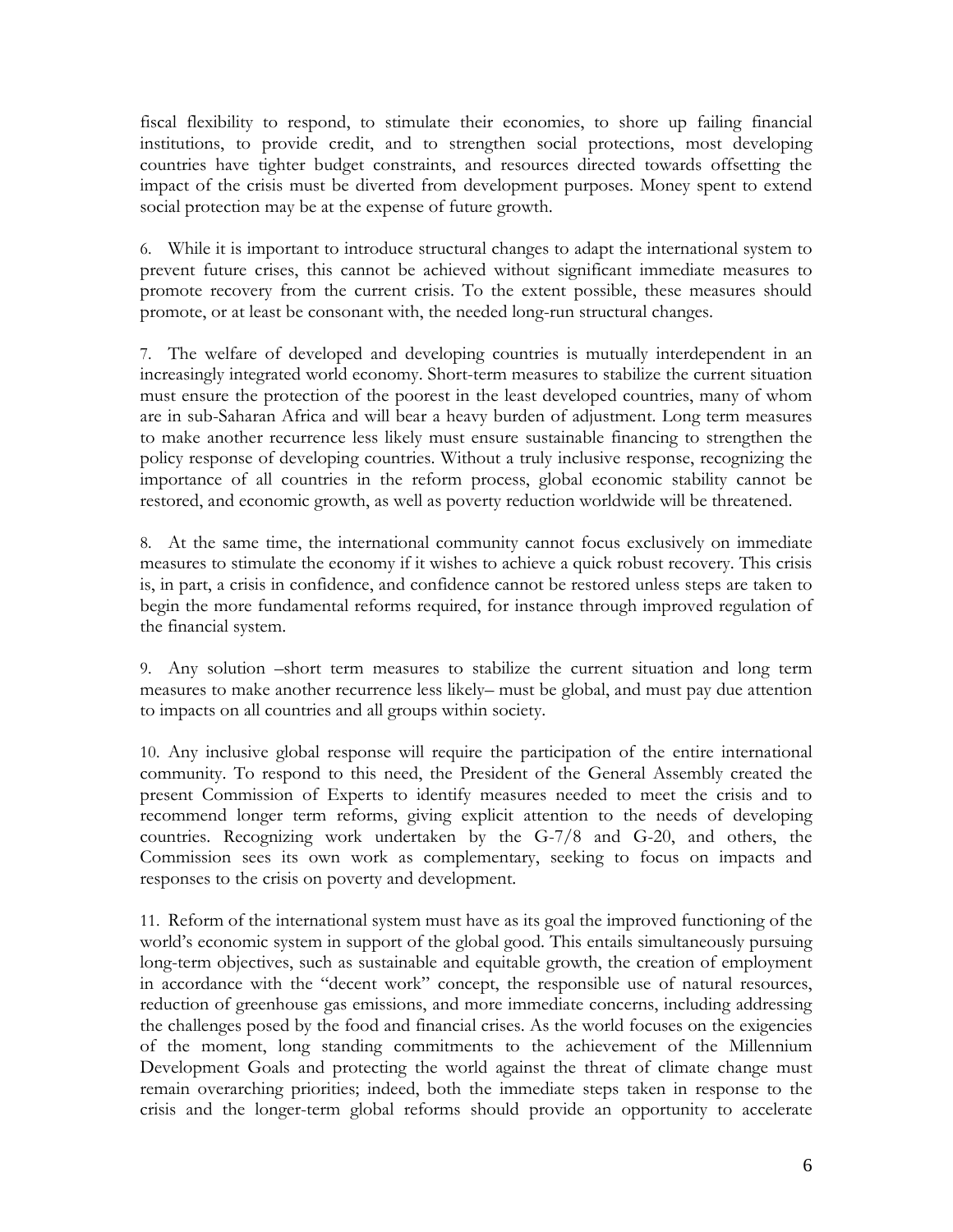progress toward meeting these goals. While the world will eventually recover from the global economic crisis, the resolution of other challenges, including that posed by global warming, and those posed by the potential shortage of food and water, will require additional measures. The conjunction of huge unmet global needs, including responding to the challenges of global warming and the eradication of poverty, in a world with excess capacity and mass unemployment, is unacceptable.

12. Ten years ago, at the time of the Asian financial crisis, there was much discussion of the necessity for rapid reform of the global financial architecture if the world were to avoid the occurrence of another major crisis. Little – too little, it is now evident – was done. It is imperative to provide an adequate immediate response to the current crisis, but also to begin the long run reforms that will be necessary to have a more stable, prosperous and balanced global economy. The aim must be to avoid future global crises.

13. Both developed and developing countries must recognize that globalization must meet the needs of all citizens of the world. While it promised to help stabilize global financial markets and reduce the scale of domestic economic fluctuations, it failed to do so. Rather it served to facilitate contagion from one country to another. A failure in one economy is now leading to a global recession or depression. And unless something is done, and is done quickly, those in developing countries are likely to be among those who suffer most.

14. This report presents an analytical framework for understanding what has gone wrong and possible remedies. It presents both broad perspectives on policies and specific recommendations. This introductory Chapter provides an overview of some of the key issues and policy frameworks and perspectives. As noted, the crisis is both a financial crisis and an economic crisis. It has both macro- and micro- aspects. It began as a failure in the financial sector, but the problems in that sector were in part a result of underlying macroeconomic problems, such as growing global imbalances and growing income inequalities within and between countries. The fact that existing global institutions did little to prevent the crisis, and the delays in developing adequate responses to the crisis, suggest that there are important institutional problems that the international community needs to address. The frequent crises that have accompanied globalization, with problems in one country quickly spilling over creating problems in others, suggests the need for reform of the international financial system to meet the needs of an increasingly interdependent world economy. The fact that a major impact of these crises has been on the poor and the developing countries makes it clear that there are inadequacies in global market and non-market mechanisms for managing financial risks.

15. The current economic crisis should provide an opportunity to reassess global economic arrangements and prevalent economic doctrines. Large changes have occurred in the global economy in recent years, e.g. in the sources of global savings, foreign exchange reserves and GDP, and these are not fully reflected in our global economic institutions and arrangements. In trying to resolve the problems of the short run crisis it is important to seize the opportunity to make deeper reforms that enable the world to enter the twenty-first century with a more equitable and stable global financial system, one which could usher in an era of enhanced prosperity for all countries.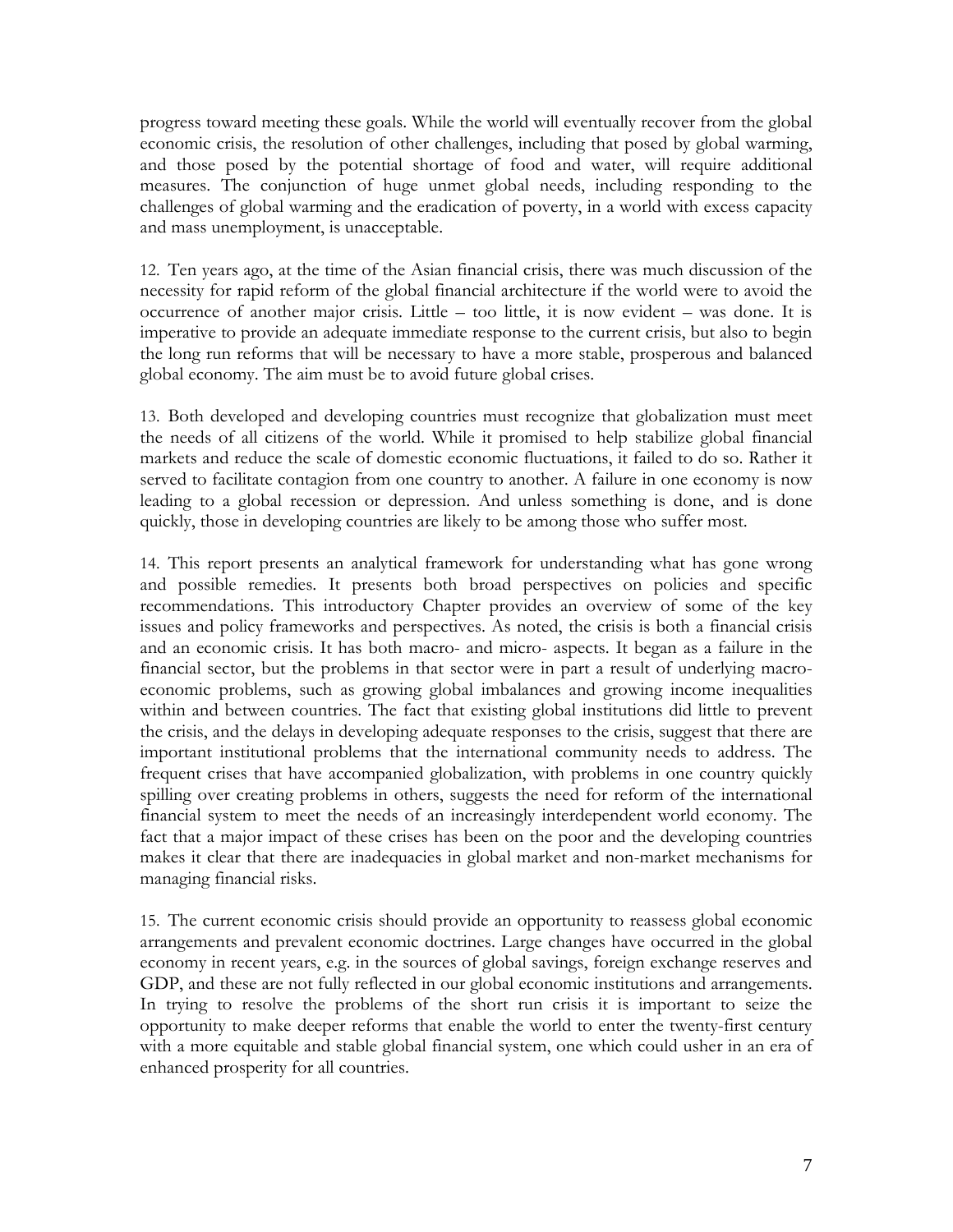#### **The Institutional Response to the Crisis**

16. There have been unprecedented efforts to address the crisis. The stimulus measures introduced by many countries around the world will dampen the impact of the crisis. However, it must be recognised that there can be no return to the *status quo ante*. It is essential that governments undertake reforms that address the underlying factors that contributed to the current economic crisis if the world is to emerge from the crisis into sustainable, balanced growth. In this respect failure to act quickly to address the global economic downturn and more fundamental problems would increase the depth and duration of the crisis, making it more difficult and more costly to create a more balanced robust recovery.

17. Most of these longer-term reforms are not just luxuries, to be undertaken at leisure once the recovery is assured; they are essential to the recovery itself. Moreover, there is substantial risk that unless work on these more fundamental reforms is undertaken now, momentum for reform will be lost with the recovery. There are strong political forces at play and those who have benefited from existing arrangements will resist fundamental reforms. But allowing these interests to prevail would ensure the recurrence of crisis. This is one of the lessons to be learned from the Asian financial crisis of 1997-1998.

18. The urgent need to respond to the crisis has been highlighted by the meetings of the Heads of Government of the Group of Twenty in November in Washington and in April in London. These have led to commitments to undertake large fiscal expenditure packages, to introduce significant regulatory reforms, and to provide some increased assistance to developing countries. These are important initiatives, but more important is the recognition that the global nature of the crisis means that it cannot be resolved by a small group of advanced industrialized countries, but must be addressed in a more inclusive framework. Nonetheless, the actions proposed and the processes by which decisions are made and implemented are not ideal.

19. First, and most importantly, the decisions concerning the necessary reforms in global institutional arrangements must be made not by a self-selected group (whether the G-7, G-8, G-10, G-20, or G-24), but should be taken by all the countries of the world, working in concert. This inclusive global response will require the participation of the entire international community; it must encompass representatives of the entire planet, from the G-192.

20. While proposals from smaller groups will necessarily play an important role in developing a global consensus on key and complex issues, decision-making must reside within international institutions with broad political legitimacy, and with adequate representation of both middle-income countries and the least developed countries. The only institution that has that broad legitimacy today is the United Nations.

21. Better representation and democratic legitimacy would not require the presence of all countries in all deliberations. Working committees, selected by mechanisms that ensure democratic selection, could be limited to a size that would ensure effective decision making. The fact that all existing democracies have been able to achieve satisfactory solutions to these problems suggests that they are not irresolvable.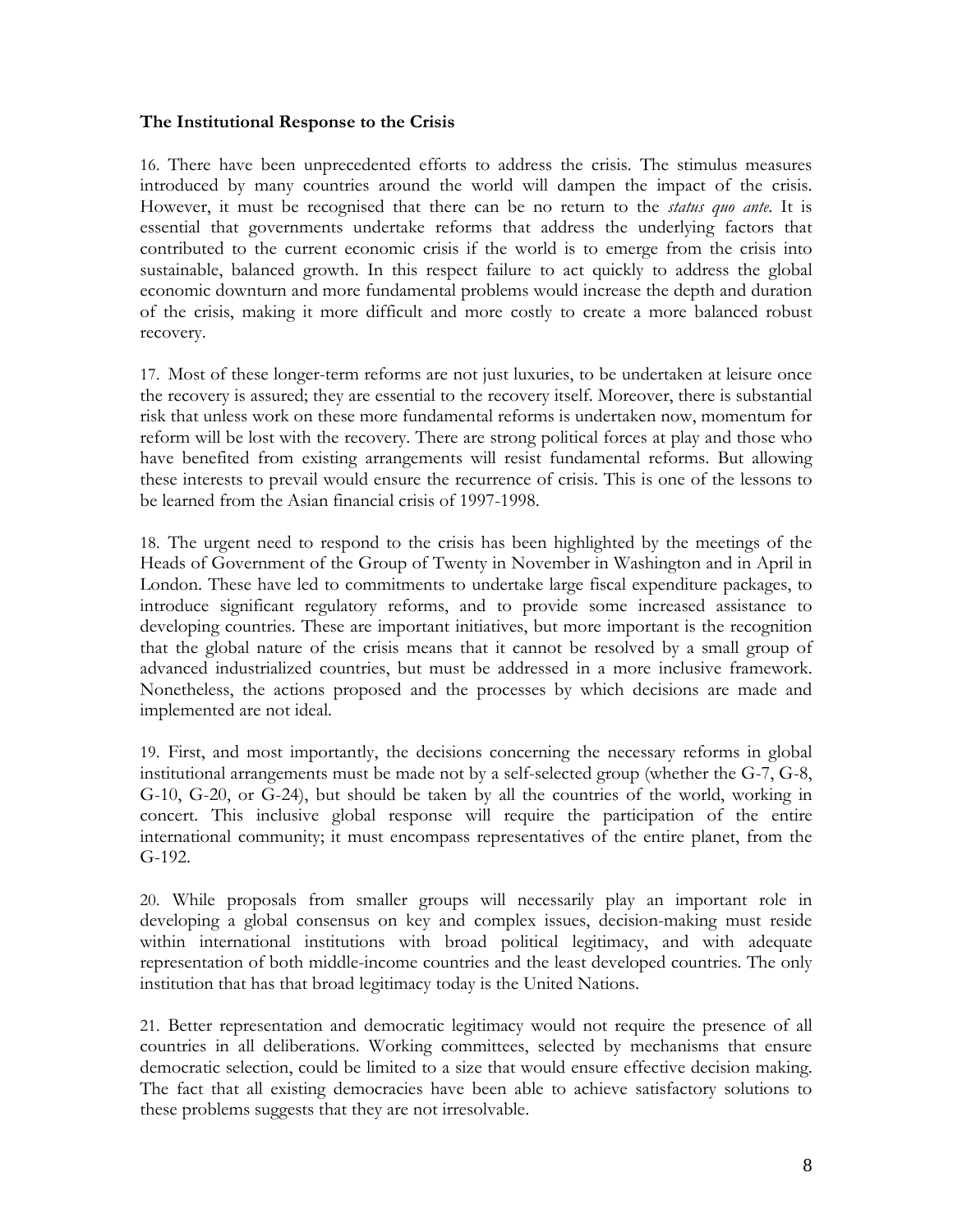#### **Policy Responses to the Crisis**

22. Sustainable responses to the crisis require identifying the factors underlying the crisis and the reasons for its rapid spread around the world. There have been policy failures at both the micro- and macro-economic levels. Loose monetary policy, inadequate regulation and lax supervision interacted to create financial instability. "Reforms" over the past quarter century have exposed countries to greater instability and reduced the impact of "automatic" stabilizers. In some countries, social protection has been weakened, with the result that the adverse consequences of major crises, such as the one the world is now facing, have been especially hard on the poor.

23. At the global level, some international institutions continue to recommend policies, such as financial sector deregulation and capital market liberalisation that are now recognized as having contributed to the creation and rapid diffusion of the crisis. The inadequate responses to the last global crisis in 1997-1998 led to a change in policy frameworks that brought increasing levels of reserves, and contributed to the large global imbalances whose disorderly unwinding was widely feared as an additional source of financial instability.

24. Part of the reason financial regulation was so ineffective lies in inadequate appreciation of the limits of the market mechanism –the prevalence of what economists call "market failures." While such failures arise in many markets, they are particularly important in financial markets and can have disproportionately large consequences as they spill over into "real" economic activity.

25. The conduct of monetary policy in the United States both prior to and after the crisis can be viewed in part as an attempt to offset an insufficiency of global aggregate demand, aggravated by increasing income inequality in most countries.

26. In many countries, the focus of monetary policy was on price stability, rather than other factors that might contribute to long-term growth and stability, because it was believed that low inflation was a necessary and (an almost) sufficient condition for economic prosperity. It should now be clear that monetary authorities should recognize the consequences of their policy decisions on the stability of financial institutions.

27. The current crisis reflects problems that go beyond the conduct of monetary policy and regulation of the financial sector; it has exposed a flawed understanding of the functioning of markets. The belief that unfettered markets are, on their own, quickly self-correcting and efficient led national authorities and international institutions to support measures to deregulate financial markets.

28. This suggests that it is necessary to review the policies currently advocated by international institutions, such as the International Monetary Fund, the World Bank, the regional development banks, and the World Trade Organisation, and in their support of developing countries' response to the crisis.

#### **A Global Crisis Needs a Global Response**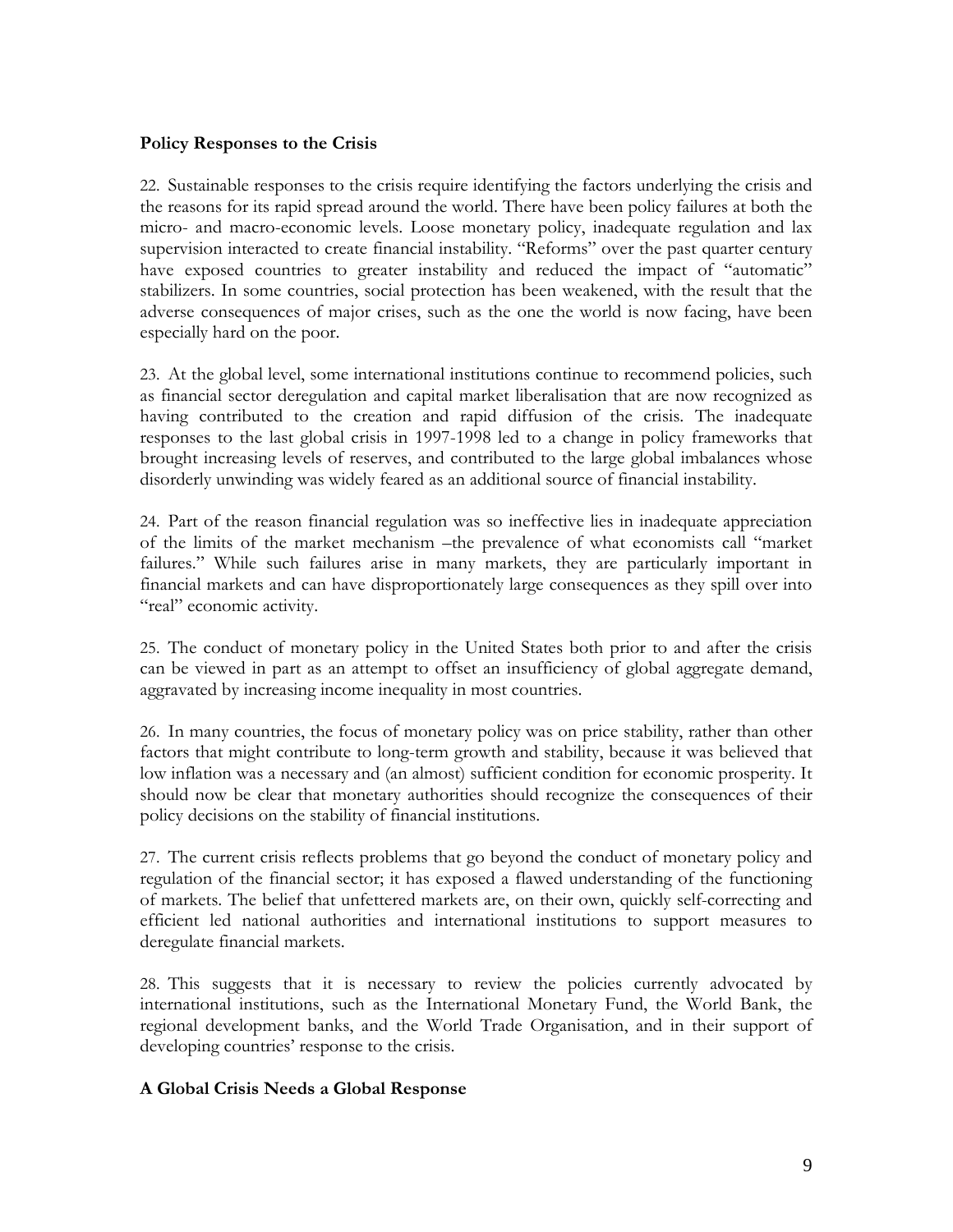29. The current crisis may be considered a manifestation of economic externalities at two levels. First, the failure of financial markets affected an externality on the real sector. Secondly, in a globally integrated world, the actions of any one country have effects on others. Too often these externalities are not taken into account in national policy decisions. Developed countries in particular need to be aware of the consequences of these externalities, and developing countries need frameworks to help protect them from regulatory and macro-economic failures in the major industrialised countries. Ironically, much of the effort to coordinate international economic policy has focused on putting constraints on countries whose behaviour is not systemically significant, while doing little about countries whose policies can have systemically significant consequences.

30. Similarly, the importance of externalities is often ignored in the design of countries' policies in response to crisis. Presently, there is a risk that countries may undertake insufficient expansionary measures because some of the benefits of their policies (such as deficit financed expenditures) accrue to those outside the country. As a result, without global cooperation, countries may spend less than the optimal amount on stimulus packages, as they balance the benefits of the stimulus with the cost of extra debt burdens, and/or try to distort their stimulus packages so that more of the benefits accrue domestically. The net result is that the overall global stimulus impact will be sub-optimal: all may suffer.

31. The introduction of protectionist policies to improve conditions at the expense of trading partners is an example of the negative impact of externalities on recovery from the crisis. Such beggar-thy-neighbour policies contributed to the depth of the Great Depression. Countries attempted to augment the domestic impact of expenditure policies through competitive devaluations or restraints on trade such as quotas and tariffs. Such moves proved to be counterproductive. In the current situation, explicit moves in this direction, at least of the magnitude and transparency of those that occurred in the Great Depression, may be unlikely. Nonetheless, more subtle versions of such protectionism are already occurring. It is a matter of concern that although the G-20 resolved not to engage in protectionist measures in their meeting in November, by April, nearly all had broken that pledge. Particularly disturbing are protectionist measures directed against developing countries.

32. It has long been recognized that subsidies can be just as disturbing to a free and fair trading system as tariffs. In some ways they are far more inequitable because rich countries have greater resources to support them. Measures designed to offset the impact of subsidies in developed countries reduce the availability of already scarce development funds. In the current crisis, developed countries have provided unprecedented subsidies, primarily in the form of financial support for domestic financial and non-financial enterprises. Developing countries cannot match these subsidies in breadth and scale. Even the knowledge that there may be a rescue if things go badly gives firms in advanced industrial countries a distinct advantage that allows them to undertake risks that firms in poorer countries cannot. This highlights the lack of coherence between existing global macro and financial arrangements, policies, and frameworks and those governing trade. Whether there ever was a level playing field may be debated; that there is no longer one cannot be.

33. Other measures taken in response to the crisis are implicitly protectionist. International banks that have received support from their home governments may be encouraged to reduce their lending in developing countries to ensure that domestic lending increases. Or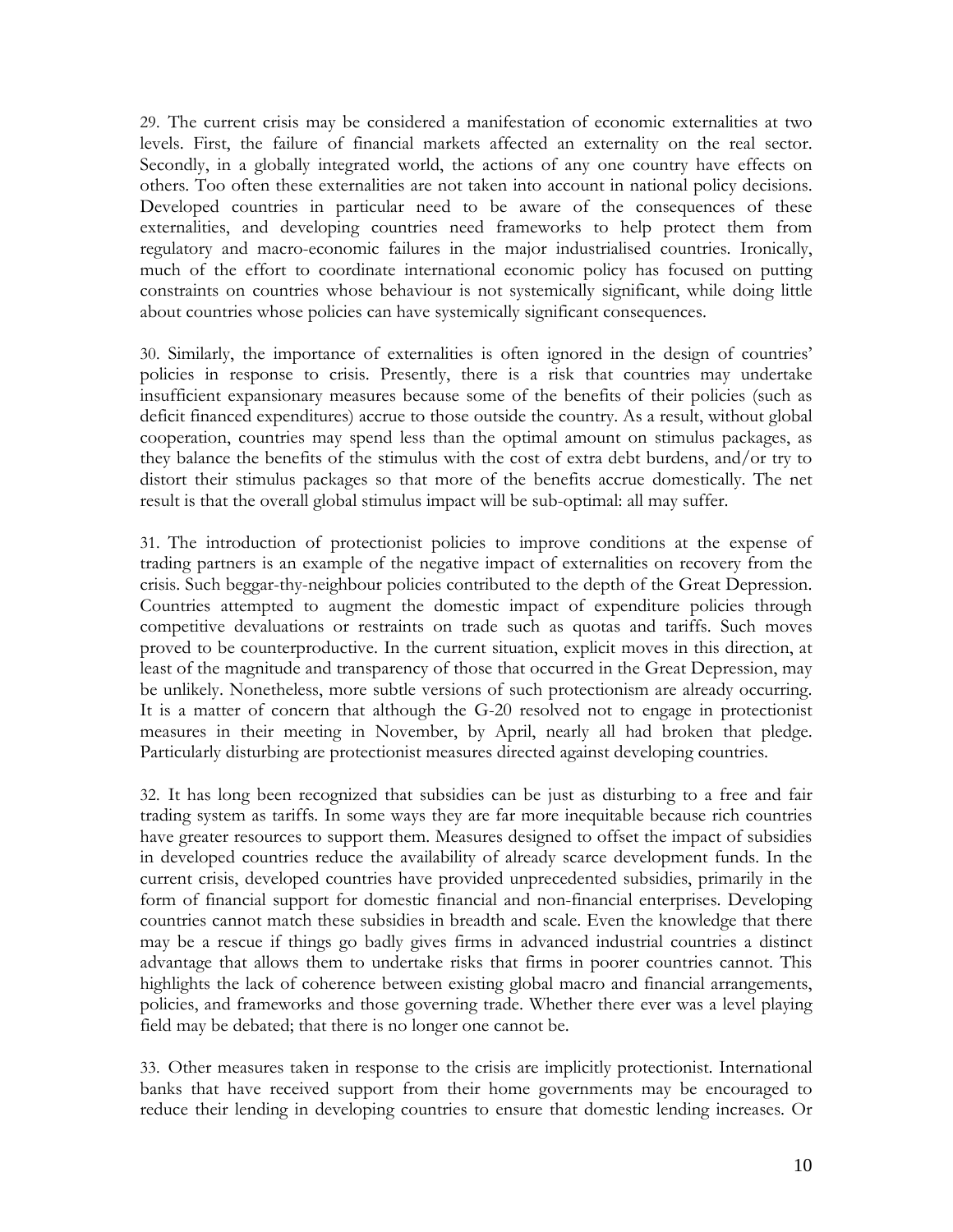banks which have received large amounts of public money may do so even without explicit governmental oversight because of worries about adverse political reactions. Such financial market protection exacerbates long-standing asymmetries in the functioning of global financial markets.

34. Unless actions are taken to curb financial market and other forms of implicit and explicit protection, and to provide developing countries with compensatory payments to offset the distorting effects of bail-outs and guarantees and funds with which to engage in expansionary fiscal policies, there is a risk that the global imbalances which contributed to the crisis will increase.

35. A lack of resources is a major impediment to the introduction of strong stimulus packages in developing countries. A substantial increase in resources available to developing countries, not just to undertake stimulus measures, but to cope with the negative impact of the crisis, will be necessary. Funding to shore up their banking systems, provide credit, including trade credit, and strengthen social protection should be provided and developing countries should have expanded scope to implement policies that will allow appropriate counter-cyclical policies and to design other structural policies consonant with their needs, objectives, and situation.

#### *Reforming the international institutions*

36. It is apparent that the conditionalities that were often imposed by international financial institutions in their support of developing countries were counterproductive. The demand that countries implement short-run pro-cyclical policies exacerbated downturns, while longrun structural policies exposed countries to greater risk and undermined social protection. It is important to design reforms that prevent, or at least reduce the likelihood, of such counterproductive policies in the future. Part of the answer is to be found in the reform of the governance structures of the international institutions.

#### **Some Basic Principles**

37. In addressing the crisis, several other basic principles–besides, for instance, acting with all due speed, paying attention to externalities, and avoiding protectionism, should guide the responses of the international community.

#### *Restoring balance between the market and government*

38. The crisis is, in part, a result of excessive deregulation of financial markets. Restoring the global economy to health will require restoring a balance between the role of the market and the role of the state. Both the global economic crisis and the global climate crisis are associated with massive externalities which can only be addressed by appropriate collective action at the national and the global level.

#### *Greater transparency and accountability*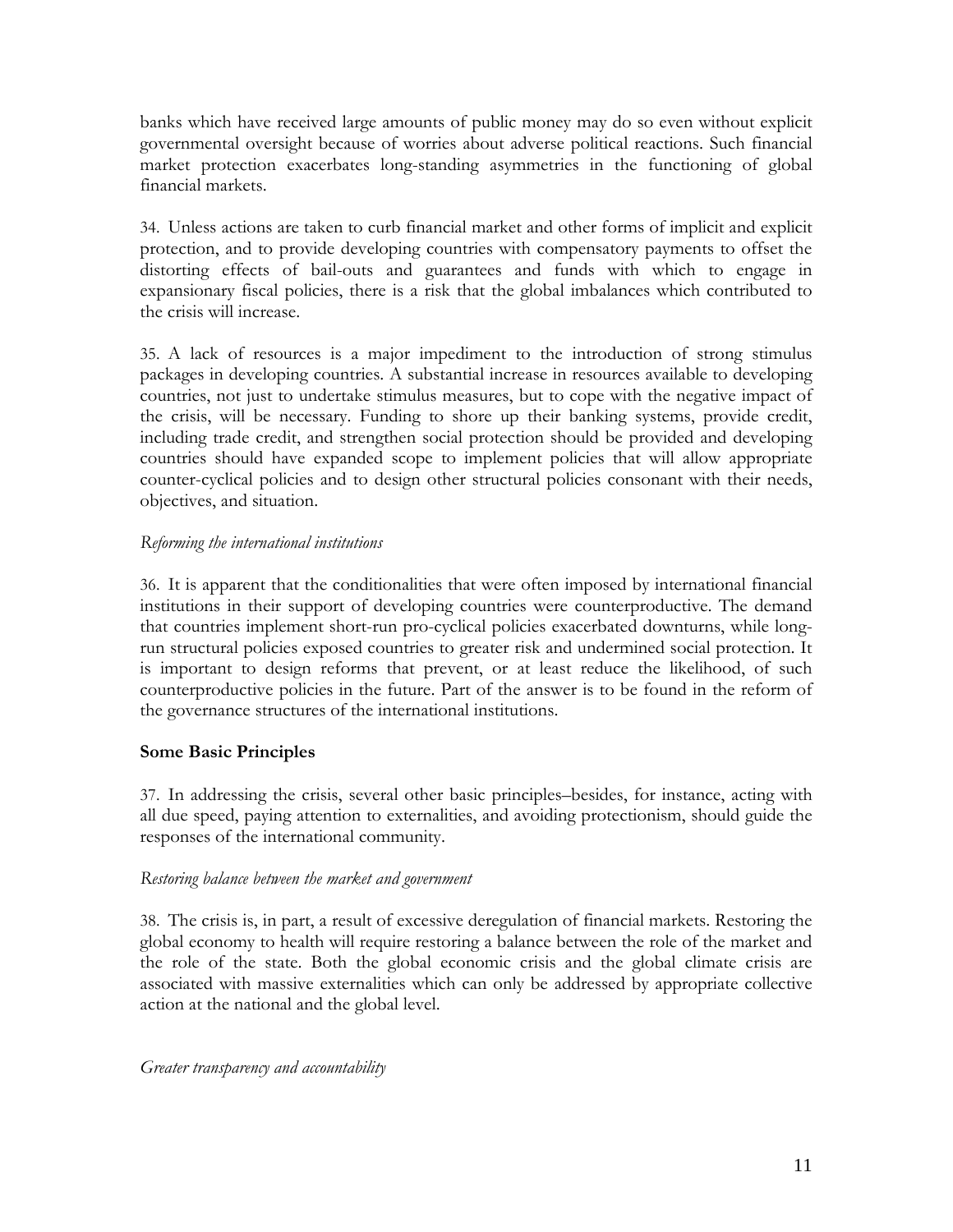39. Greater transparency on the part of all parties in responding to the crisis is necessary. More generally, democratic principles, including inclusive participation in decision making, should be strengthened and respected. Regrettably, in responding to the crisis, many governments have undertaken non-transparent actions and relied heavily on Central Banks, with only limited direct democratic accountability. Some Central Banks with only limited direct accountability have introduced without parliamentary/Congressional approval measures in support of financial institutions that have exposed taxpayers to massive risks.

#### *Short run actions consistent with long run visions*

40. In taking policy actions it is imperative that they do not exacerbate the current crisis through their impact on other countries or result in structural changes which increase future instability or reduce future growth. For example, in some countries the response to the crisis created by excessive risk undertaken by financial institutions that were too big to fail has resulted in bank consolidation which increases such risks in the future.

#### *Assessing distributive impacts*

41. Any economic policy, including those responding to crises, has large distributive consequences, both within and between countries, and policy makers need to be attentive to those consequences. As noted, previous financial and economic crises have had particularly adverse effects on poverty, but the strategies employed to address the crisis have sometimes resulted in exacerbating income and wealth inequalities. Bank bail-outs and restructurings have played a particularly important role in these adverse redistributions of income and wealth. For example the unprecedented lowering of interest rates may have been the correct macro-economic response to the crisis, but it has produced a sharp reduction in the income of retirees who did not gamble on risky securities and invested prudently in government securities. In the East Asia crisis, high interest rates were imposed as a condition for international assistance. Small businesses which found themselves unable to bear the burden of debt were forced into bankruptcy.

#### *Avoiding an increase in global imbalances and asymmetries*

42. There are large inequalities in the global economy and large asymmetries in the global economic framework. It is important that the measures introduced to respond to this crisis seek to reduce, not exacerbate, these inequalities and asymmetries. For instance, countercyclical policies are pursued by developed countries, while most developing countries pursue pro-cyclical policies. As noted, this is a result of both the availability of resources to engage in countercyclical policies, and restrictions on "policy space," resulting from conditions imposed on countries seeking assistance from international institutions. But even symmetric policies can have asymmetric effects: guarantees provided to financial institutions in developed countries cannot be effectively matched by developing countries.

#### *Distribution and Incidence of Risk*

43. All economic policies involve risks and uncertainties, but under different economic policies, different groups may bear the brunt of this risk. An aggressive stimulus policy may, for instance, increase the risk of inflation from over-stimulation, and those with long-term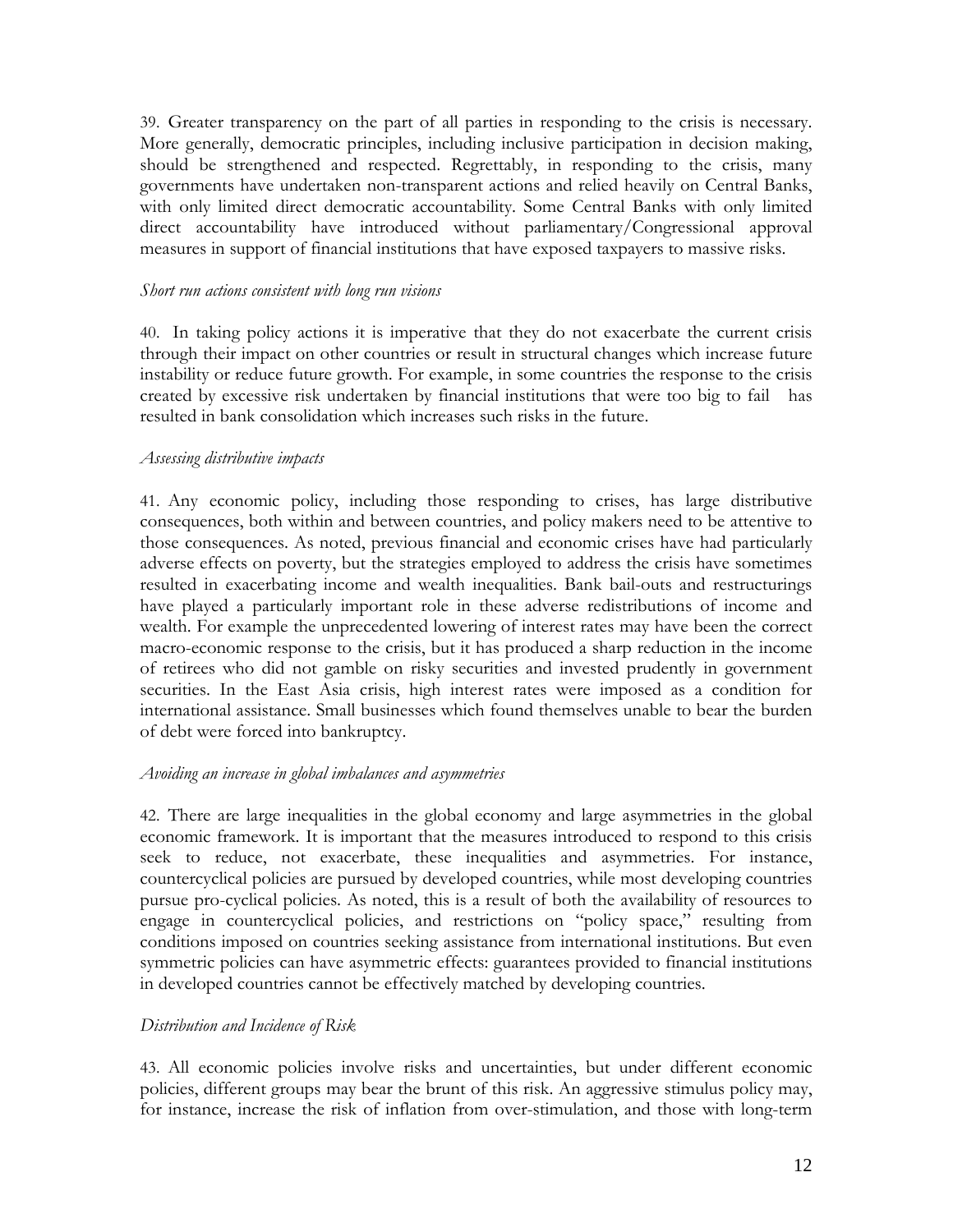investments with fixed nominal returns (such as bondholders) may suffer. A weak stimulus may lead to the risk of prolonged unemployment, with workers suffering.

#### *Irreversibilities (hysteresis effects)*

44. Policies need to be sensitive to non-linearities and problems of irreversibilities. Some policy mistakes are easy to correct, others are not. It may be easier to damp down demand in an economy which faces a risk of overheating than to resuscitate a dying economy. Reversing policies that have lead to the bankruptcy of a firm cannot bring it back to life. These simple maxims of risk management need to be borne in mind in designing responses to the crisis.

#### *Intellectual diversity*

45. While much of the support for globalization and the changes in economic policy (e.g. in deregulation) over the past quarter century may have been driven by particular interests, it was also premised on economic doctrines whose theoretical foundations and empirical bases were, at best, questionable. Modern economic theory has brought into question many of the ideas underlying market fundamentalism, including the notion that unregulated markets would lead to efficient outcomes, or that markets were self-regulating and stable. The current economic crisis has raised further questions concerning these doctrines, and has highlighted the relevance of alternative theories and ideas. Any approach to addressing the current economic crisis and preventing future episodes must be robust, in the sense that the conclusions and policy prescriptions cannot rely on economic doctrines in which there is, or should be, limited confidence. Some international institutions have advocated notions of competitive pluralism, encouraging the creation of a marketplace of ideas, while others have tried to enforce a single-minded adherence to a particular ideology that the crisis has been shown to be inadequate. Strengthening diversity of ideas may contribute both to global stability, and to a strengthening of democracy.

46. The crisis also highlights that the standard policy nostrums that countries should have sound macroeconomic fundamentals, strong governance, including transparency, and good institutions, may be less than helpful. Countries that held themselves out as models of best practice have been shown to have had deeply flawed macro-policies and institutions, and to have suffered from major shortfalls in transparency.

#### **Impact on developing countries**

47. The crisis is likely to extract a particularly high toll on developing countries for four reasons.

48. First, the citizens of these countries have fewer resources with which to cope with a crisis of this magnitude.

49. Secondly, they already suffer from a lack of automatic stabilizers due to the embryonic nature of their fiscal and social protection systems.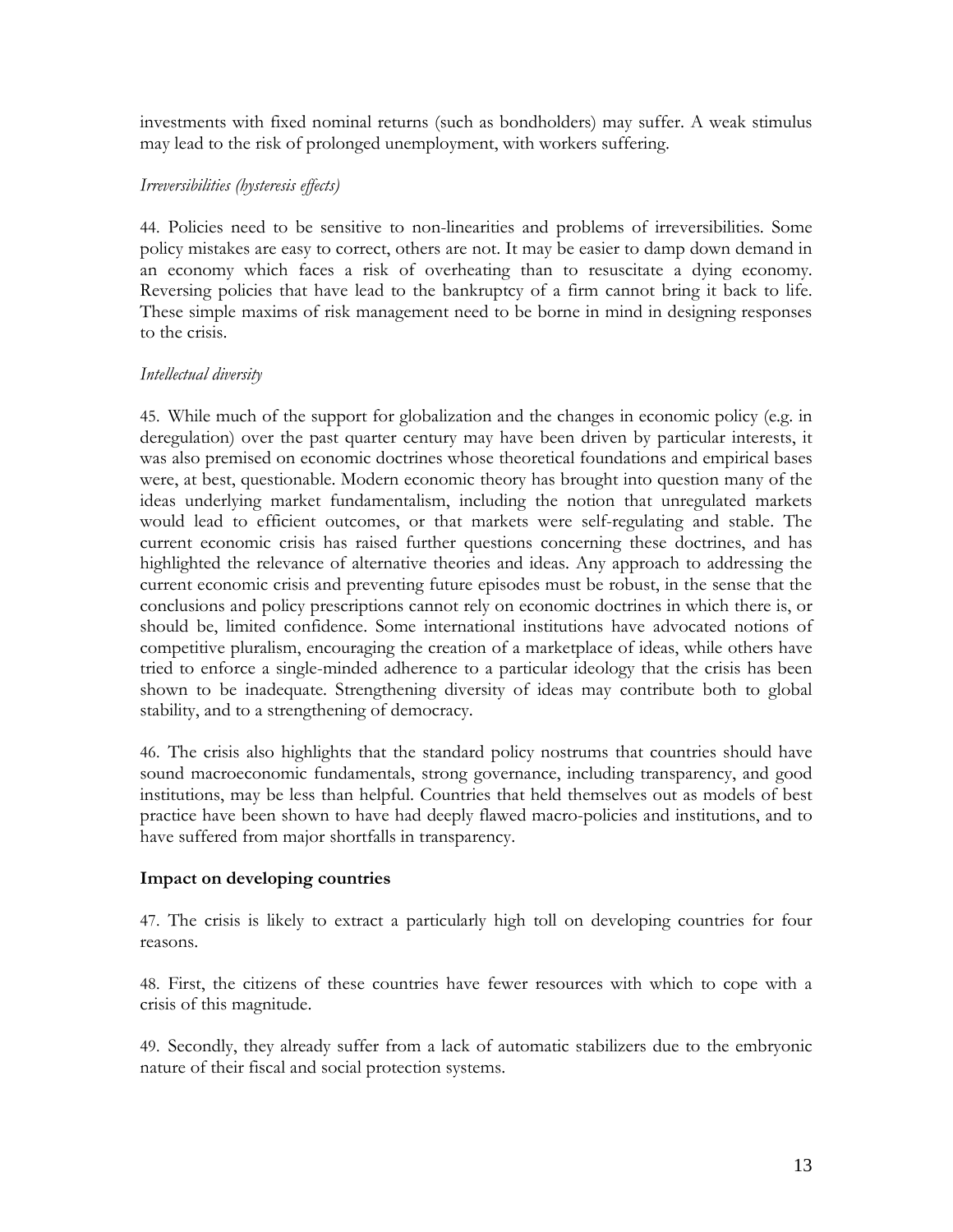50. Third, "markets" impose constraints on their ability to pursue countercyclical fiscal and monetary policies. Many countries are forced, for instance, to pursue pro-cyclical fiscal policies because in a downturn, tax revenues decline, and they cannot find adequate financing for existing, let alone, expanded, government expenditures. In this crisis especially, many firms and countries will face credit constraints and higher borrowing costs because capital flows to developing countries are likely to be markedly lower and risk premia have increased substantially. To retain foreign investors, countries may be tempted to raise interest rates, with the obvious adverse effects on the real economy. But as in the East Asian and global financial crises, such interest rate increases may not have the desired consequences and reduce economic growth as the economy slows, confidence erodes and capital is repatriated. Thus, the risk-adjusted interest rate may even fall as the nominal interest rate is increased.

51. Fourth, these ever-present threats have been exacerbated by financial market integration. Countries that have fully opened their capital accounts, have engaged in financial market liberalization, and relied on private finance from international capital markets are among those most likely to be most adversely affected. Many countries have come to rely on foreign banks, some from countries that were poorly regulated and that followed inappropriate macro-economic policies and now find their capital badly impaired. These institutions are now repatriating capital, with obvious adverse effects on developing countries. The difficulty is compounded by the fact that many developing countries have entered into free trade agreements (FTA), bilateral investment treaties (BIT) and World Trade Organization (WTO) commitments which enshrine the policies of market fundamentalism noted above and limit their ability to regulate financial institutions and instruments or manage capital flows.

52. In the past, those developing countries that have accessed IMF financing have been constrained by international financial institutions to adopt restrictive policies in times of slow growth or even recession. Such pro-cyclical policies are counterproductive, since one of the purposes of assistance should be to enable developing and emerging markets to stabilize their economies. But in the current global crisis it is not just the developing countries which are forced to adopt such policies that suffer; the entire global economy suffers. Effective international response requires all countries to engage in expansionary policies—*including developing countries.* The purpose of IMF assistance is, in part, to enable the developing countries to participate in this global effort. Even without these artificially imposed constraints, the natural market constraints referred to earlier may impede developing countries, even those receiving assistance, from having as strong countercyclical policies as would be desirable.

53. The legacy of past imposition of pro-cyclical policies may itself exert a depressing effect on developing countries today unless there are strong and clear signals of a marked change in the policy regime. These countries may have to pay higher risk premia in the current crisis as market participants know that they are likely to face a deeper and longer downturn than they would have had if they had been allowed to pursue more countercyclical policies. Unfortunately, the signals are mixed: constraints on implementing countercyclical policies have become apparent in the current crisis in the conditions attached to IMF programmes in several countries.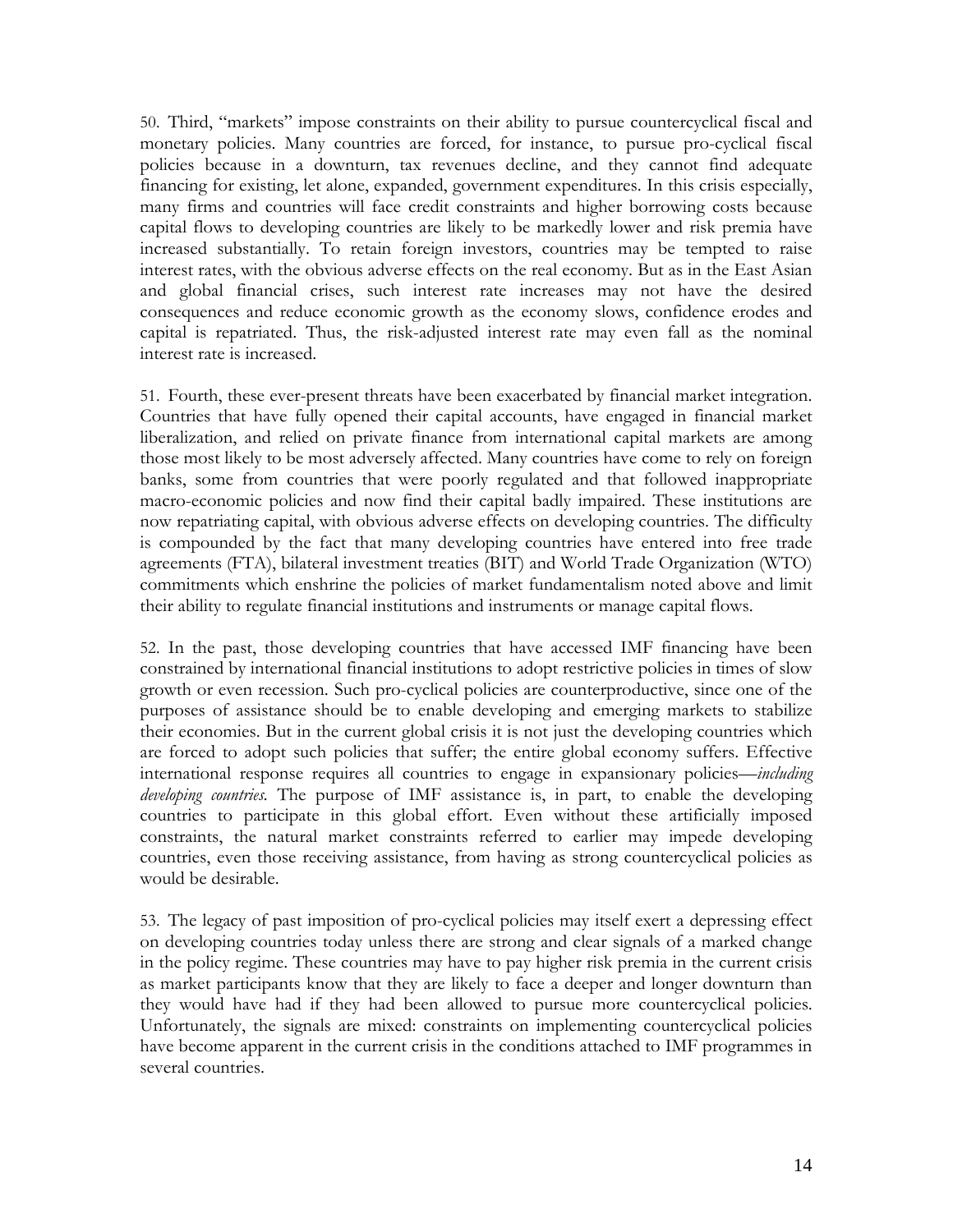54. More broadly, developing country dependence on IMF financing has not only constricted policy space for countercyclical policy, concern about future imposition of these constraints has contributed to the building of reserves and global imbalances. Unless the policy regime is changed, incentives for further build-up of reserves could increase, impairing the ability of the global economy to emerge quickly from the global economic crisis.

55. If appropriate measures from the international community are not taken quickly, developing countries may in fact be hurt rather than helped by the responses of developed countries to the crisis. Global imbalances may be increased. In the short and medium term, it is necessary that developing countries undertake a variety of countercyclical policies, including social protection measures, infrastructure development, and credit guarantees, and it is imperative that developed countries provide them with appropriate assistance and policy space to do this. Such measures may also ensure fair global competition.

56. The major focus of this Report is on short term measures and the longer term reforms of the international financial and system that support the developing countries and their aspirations for development. As noted above, developing countries will bear the greatest costs of the crisis, but do not have the resources necessary to deal with its negative impacts. Measures are needed very quickly to avoid further deepening of the crisis in emerging and developing countries, including for restoring and expanding social protection, and reducing the pro-cyclical features of the economic policy. Delay will mean that the eventual cost of dealing with the problem will be higher and the length and depth of the downturn will be greater, with more innocent victims losing their jobs, with more small —and even large businesses forced into bankruptcy, with public finances increasingly put into jeopardy. The consequences of our failures now may be felt for decades to come.

57. The Report presents its analysis and recommendations in the following four Chapters. Chapter 2 deals with the Macro issues and perspectives lying behind the crisis and the measures that need to be taken to overcome it. Chapter 3 deals with the causes of instability in the financial system in particular and in the impact on the overall economic system as well as those measures that should be taken to ensure financial stability at the level of individual financial institutions and at the systemic level. In Chapter 4 the Report assesses the adequacy of existing international institutions, and how they should be reformed and new institutions that could be created to make the system more stable and to better serve the needs of developing countries. Finally, Chapter 5 deals with International Financial Innovations, those measures that might be introduced to what is called the international financial architecture to meet the needs of the globalised world of the twenty-first century.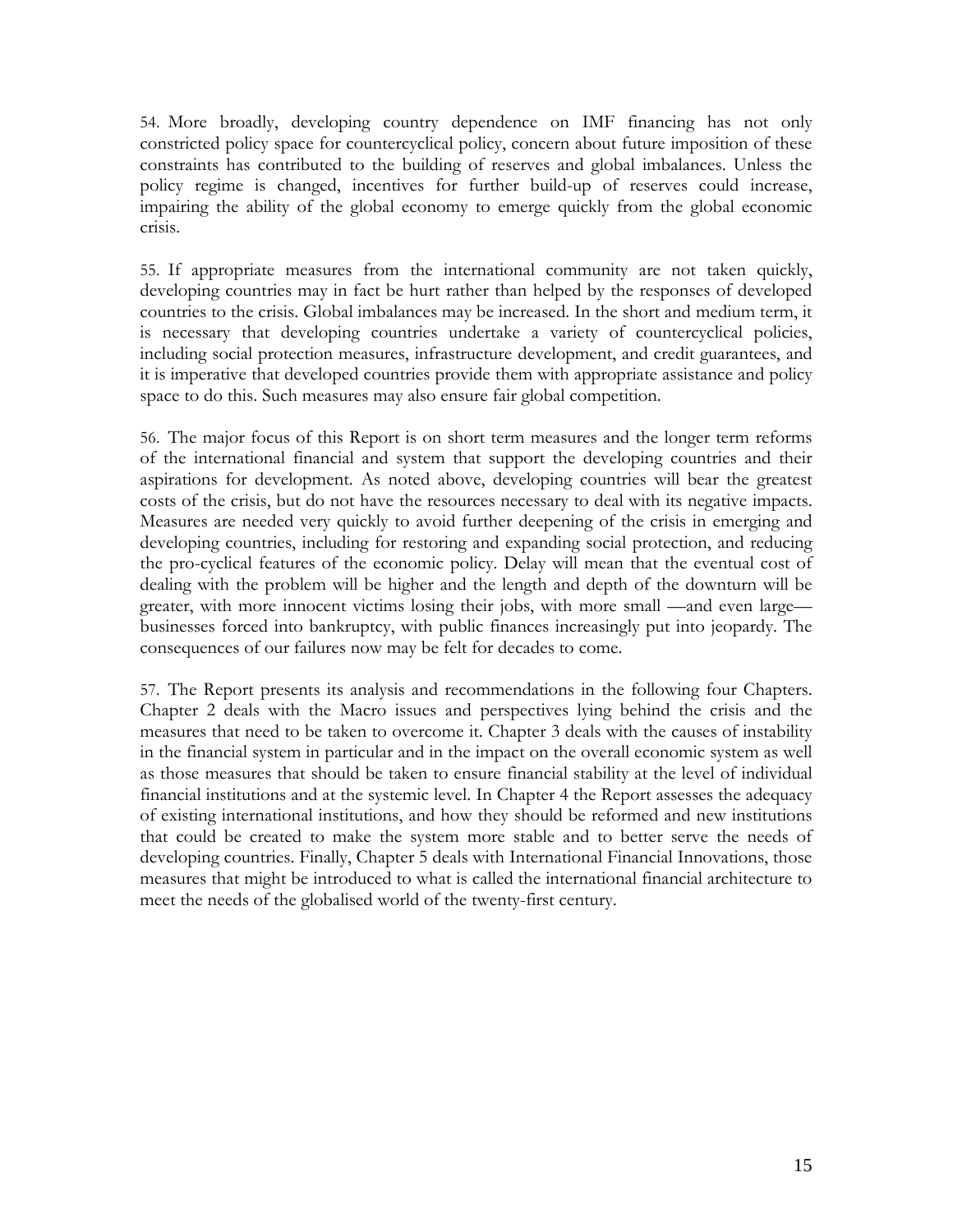## **Chapter 2: Macro-Issues and Perspectives**

1. While the current economic crisis is global in its causes and ramifications, the responses to the crisis have been decided and implemented at the national level. Little attention has been given to the global externalities and the spillovers that arise out of uncoordinated national policy decisions. The challenge raised by the crisis is to design a framework and roadmap for a coordinated, global response that recognizes the differing constraints facing individual countries and in particular the most vulnerable developing countries.

2. Coordination is essential to the success of the different actions currently being implemented by governments in response to the crisis because the impact of individual policies will depend on actions undertaken by other countries. It is important that national governments recognize that their policies will be more effective in protecting their citizens from the crisis if they are internationally coordinated.

3. Coordination failure can lead to growing global imbalances and an increase in exchange rate and asset price volatility, and these will impair a return to robust growth. The protectionist measures introduced in response to the crisis will impede the speed of global recovery

4. National policies introduced in response to the crisis may have unintended and unforeseen protectionist effects. While some measures designed to protect the well being of domestic populations, such as guarantees and bail-outs, may not be intended to provide trade protection, they may nonetheless create advantages restricted to domestic firms. It is thus important to design measures that protect domestic residents without increasing trade protection. It is necessary to find ways to provide social protection without creating trade protection. One of the major lessons of the Great Depression was that protection may be counterproductive. In current conditions the effects of protection may be even worse because of the increased global integration of trade and production.

5. Developing and emerging countries are more exposed to these adverse effects. A globally "balanced" response to the crisis will thus require coordination of national recovery programmes and a substantial increase of assistance for developing countries through increased official assistance and the creation of new credit facilities.

6. The objectives of national and international policy should be a quick recovery and protection of the vulnerable most likely to be adversely affected, and doing so in ways that promote equitable, democratic, environmentally and socially sustainable development. It should, at the same time, facilitate the necessary restructuring of national economies and the global economic system.

#### **The Sources of the Crisis**

7. There are many "failures" behind the current financial crisis. Chapter 3 of this Report analyses regulatory failures in developed country financial systems and management of risk. But "macro-economic" failures were part of all other failures. It is important to understand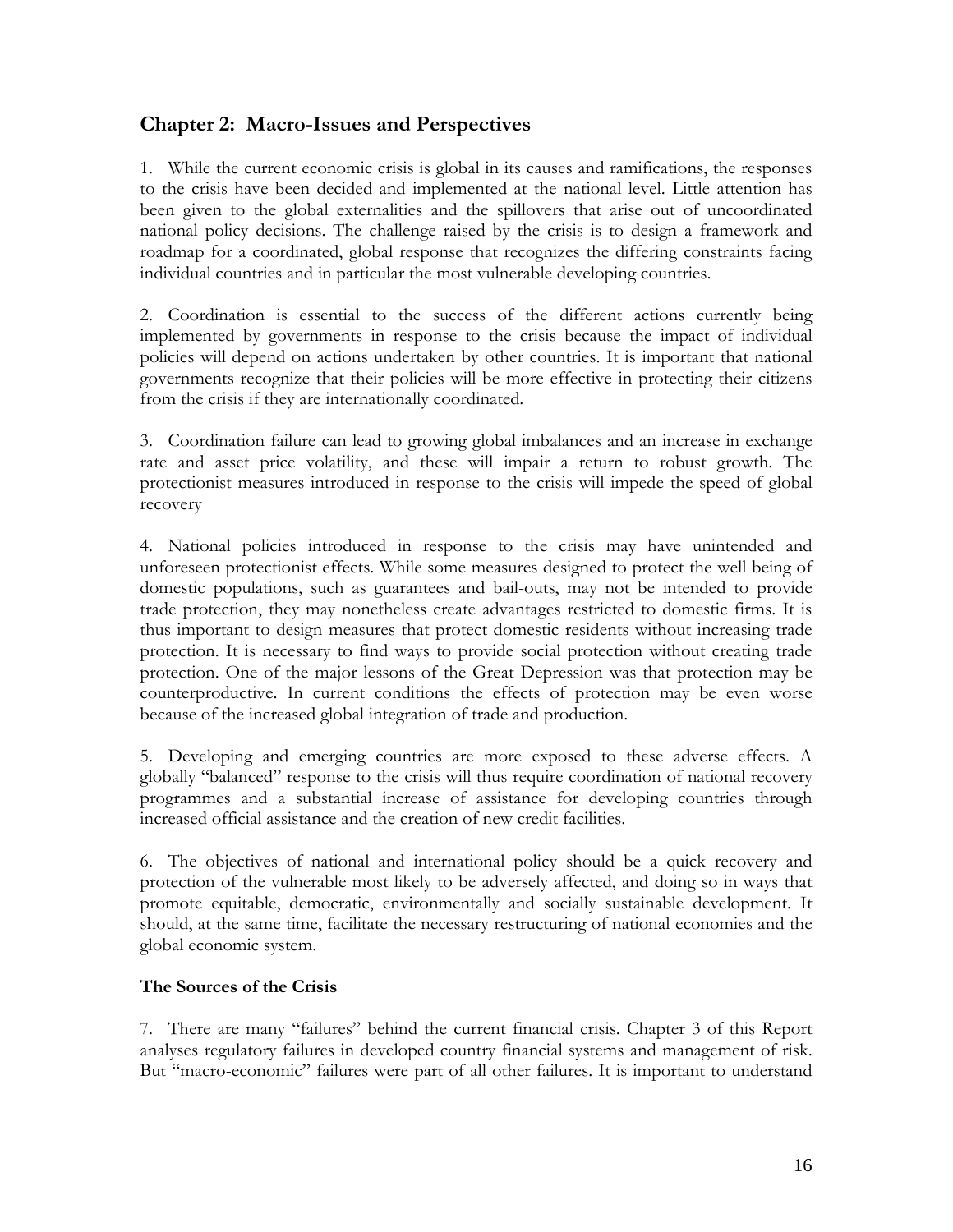these interrelationships in order to design policies that will allow the global economy to emerge from the crisis with robust growth and to make a recurrence of the crisis less likely.

8. The sub-prime crisis, which led to a wider crisis in credit markets, was partly engendered by an "excess" supply of liquidity and the failure of the Central Bank in the United States and some other advanced industrial countries to act to restrain liquidity and dampen the speculative increases in housing prices. While lax financial regulation may have contributed to the particular *form* taken by the crisis, the magnitude of the excess liquidity, and other associated factors, made further difficulties inevitable.

9. While problems initially appeared in the financial sector, the origins of the problem are deeper, and cannot be addressed *simply* by repairing the "plumbing" of the financial sector. For example, inadequacies in competition policy and corporate governance discussed in Chapter 3 were of major significance.

10. Focusing attention on the failures of public policy should not, however, detract attention from underlying market failures. Financial markets mismanaged risk and misallocated capital. Had markets done what they should have the availability of capital at low cost could have led to large increases in productivity, rather than further impoverishing lower income Americans.

11. This crisis has much in common with several other financial and economic crises, including the Great Depression. This suggests that economic policies have not fully taken into account the lessons of those crises. Part of the reason for this lies in economic doctrines that became fashionable in some quarters during the last three decades.

12. As the international community frames an immediate response to the crisis, it would be a mistake to forget this broader context. The present Chapter thus focuses on macroeconomics—both the underlying macro-economic problems and the necessary macroeconomic responses, trying to identify policy responses that may even make recurrence of the crisis more likely.

#### *Role of economic doctrines*

13. Part of the explanation of the current crisis may be found in the underlying economic fundamentals. Another is in the economic theories that motivated the financial and economic policies which produced the crisis. A more detailed discussion of the impact of these economic doctrines on regulatory policy is found in Chapter 3. These same economic doctrines --the belief that economic agents are rational, that governments are inherently less informed and less motivated by sound economic principles, and therefore their interventions are likely to distort market allocations, and that markets are efficient and stable, with a strong ability to absorb shocks-- also affected macro-economic policies.

14. One of the most important lessons of the Great Depression was that markets are not self-correcting and that government intervention is required at the macroeconomic level to ensure recovery and a return to full employment. In the aftermath of the Great Depression, governments introduced policies that provided automatic stabilizers for aggregate demand and implemented discretionary policy frameworks to reduce economic instability. But as the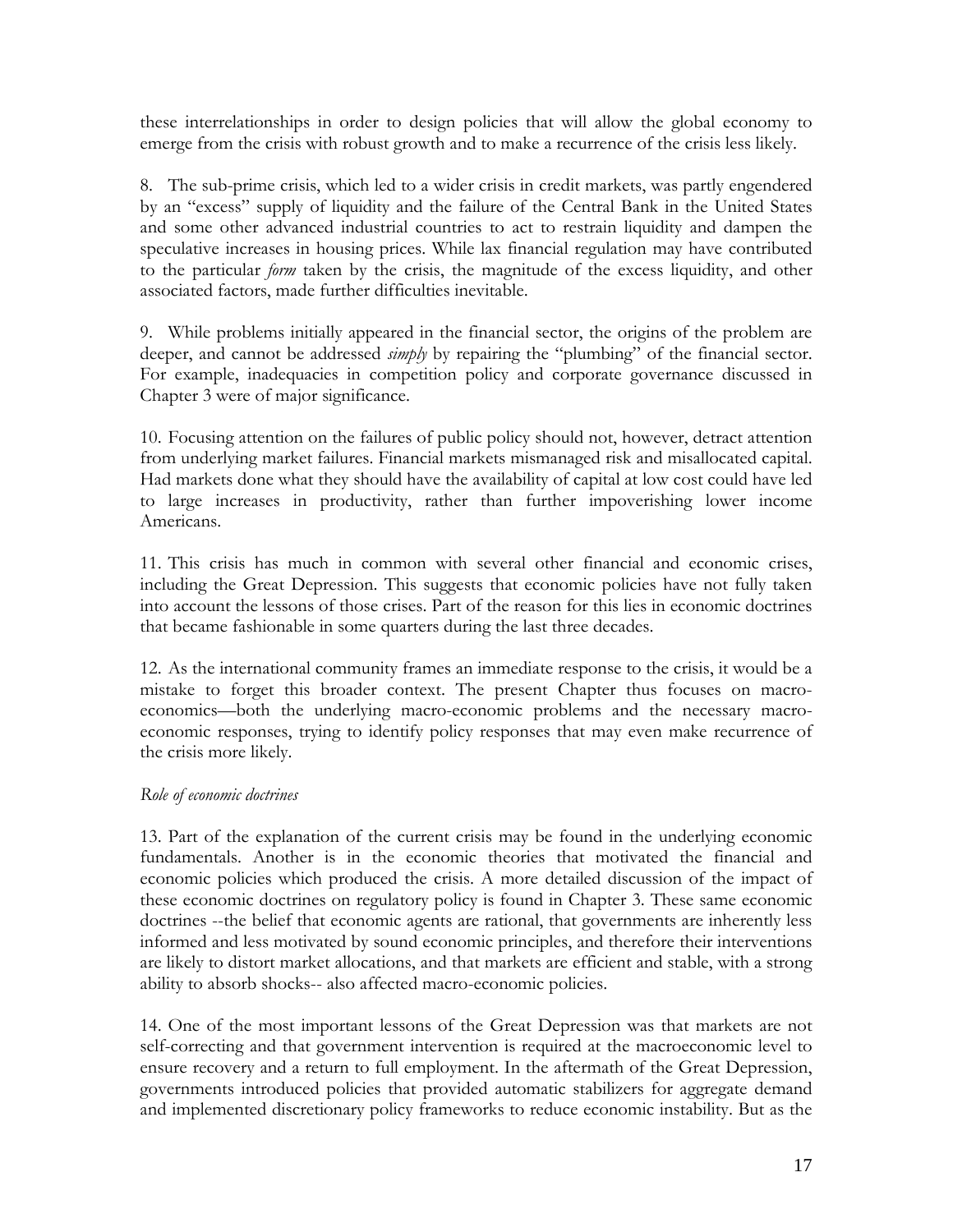Great Depression and earlier panics and crises faded from memory, confidence in the selfstabilising nature of the market returned.

15. The fact that the world recovered so quickly from financial crises such as the East Asian crisis of 1997 and the global liquidity crisis of 1998 induced false confidence in the selfcorrecting nature of market processes. The historical role of government intervention in recovery and stability was forgotten.

#### *Changes in the global economy*

16. The level of international economic interdependence may also have contributed both to an increase in economic vulnerability of the global economic system to external shock or to insufficiency in aggregate demand.

17. In some countries, the weakening of social protection and the reduction in the progressivity of income tax systems weakened the automatic stabilizers. In others it led to a structural decline in domestic consumption levels, and thus to a decline in the multiplier. Too often in national policy discourse, and even in some theoretical discussion, globalization was used as a pretext for competitive reductions in social protection, creating a global race to the bottom.

18. Constraints imposed in the European Union by the Stability and Growth Pact, and concerns in other countries about the size of fiscal deficits and national indebtedness may impair the use of countercyclical fiscal policies to respond effectively to shocks, including the extra-ordinary shock that the world faces today.

19. However, in the absence of loose monetary policy and lax regulation that characterised the period before the crisis it is likely that there would have been an insufficiency of aggregate demand in the United States caused by growing inequality in income and wealth distribution. The expansion in lending associated with new risk management practices, deregulation, and accommodating monetary policy offset this tendency by allowing consumption to grow more rapidly than incomes through increasing household indebtedness. In the presence of policies in many developing countries to encourage external trade surpluses as a defence against international financial volatility, this led to ever increasing global imbalances.

#### *Growing inequality as a source of the crisis*

20. Although economic globalization has supported rapid growth, it has also produced increased volatility in incomes and increasing income inequality. It has not only been associated with increasing inequality of income within developing countries, but also between developing countries and between developed and developing countries. Inequality has also increased within developed countries. When combined with changes in financial markets, this growth in inequality has had important consequences for the evolution and resolution of the crisis.

21. It is now recognized that in most advanced industrial countries, median wages stagnated during the last quarter century, while income inequalities surged in favour of the upper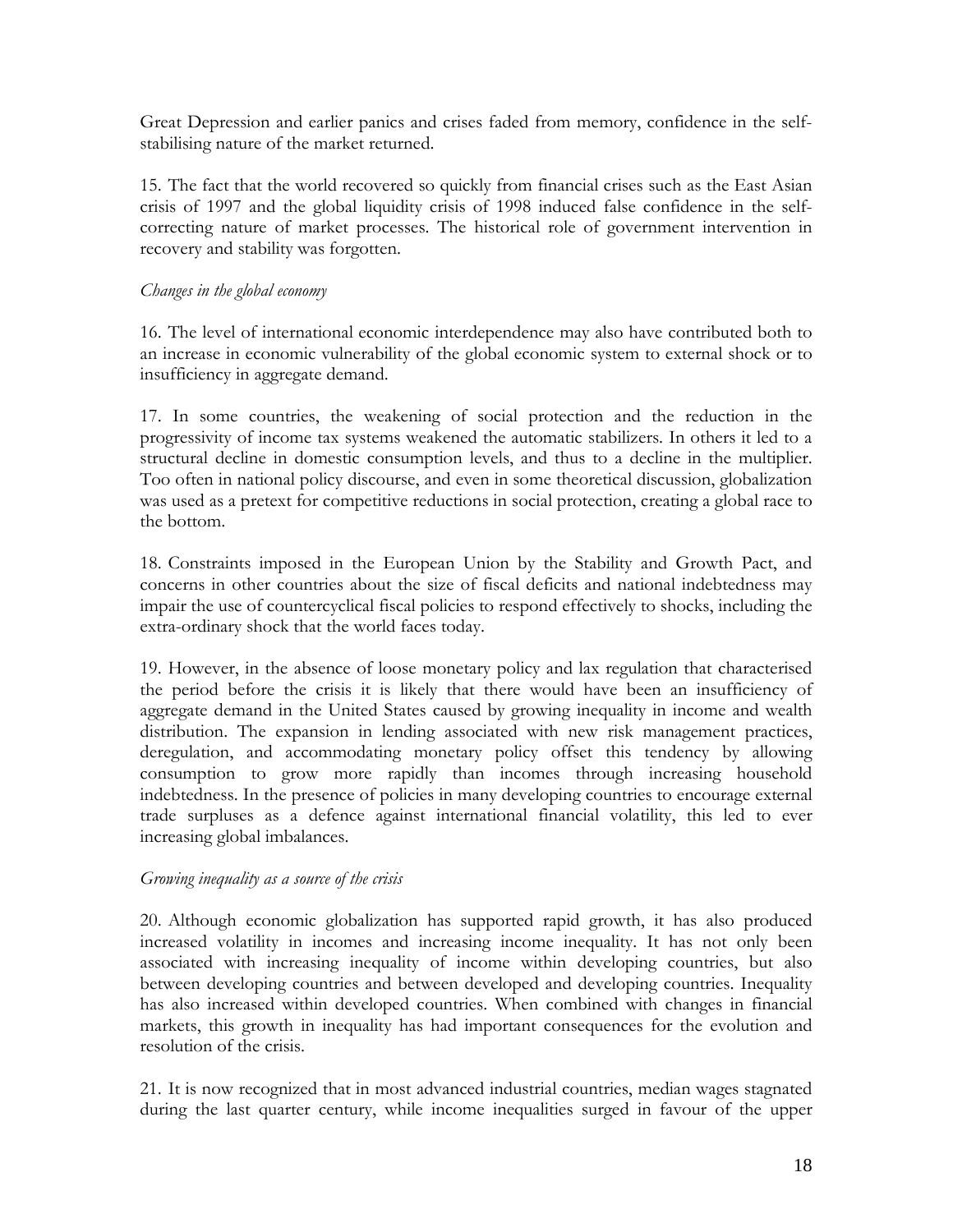quintiles of the income distribution. In effect, money was transferred from those who would have spent to meet basic needs to those who had far more than they could easily spend. This created a tendency toward reduced levels of aggregate effective demand.

22. There were many forces contributing to this growth in inequality, including asymmetric globalization, especially the greater liberalization of capital movements than movements of labour, —the weakening of labour unions, deficiencies in corporate governance, and a breakdown of social conventions which resulted in greater disparity in compensation between top executives and average workers. Finally, it was believed that increased incentives would increase saving, labour supply, and investment and thus growth. These problems were exacerbated by the reduction of progressivity in tax structures in some countries. In most OECD countries the highest tax bracket rate has been reduced by more than 10 percentage points on average.

23. The negative impact on rising income inequality on aggregate demand was largely offset by increased indebtedness of households, especially in the United States and some other developed countries such as the United Kingdom. But the high level of indebtedness was not sustainable.

24. It is possible to argue that the increase in public debt in some OECD countries was partly the consequence of the evolution of the distribution of income. In advanced countries such as in the European Union social protection systems compensated for stagnating income in a context of high unemployment, but were accompanied by increasing public deficits and public debt.

25. In countries such as the United States where social protection is much weaker, increased household borrowing may have delayed a decline in living standards and consumption in tandem with the decline in real wages.

26. The 2001 and 2003 tax cuts in the United States provided little stimulus to the economy, but had a negative impact on the deficits and government debt and placed a greater burden on monetary policy to sustain employment.

27. The Iraq War and other events which helped set off an increase in the price of oil had a further depressing effect on countries which import energy, including the U.S. The magnitude of the increase in energy prices was exacerbated by financial speculation. This change in the price of energy, accompanied by governments' attempts to develop alternative bio energy sources contributed to higher food prices. The sharp increase in energy prices thus directly and indirectly brought further reductions in purchasing power within many countries. The transfer of income from those who suffered from these price increases to those who benefited weakened global aggregate demand and contributed to the global imbalances which played an important role in the crisis.

28. While the negative impact of income inequality and energy, commodity and food inflation was thus temporarily offset by mounting private and public debt, it should have been clear that this was not sustainable. But those responsible for macro-economic management, including monetary authorities, in part blinded by certain economic doctrines, failed to recognize this and take appropriate actions.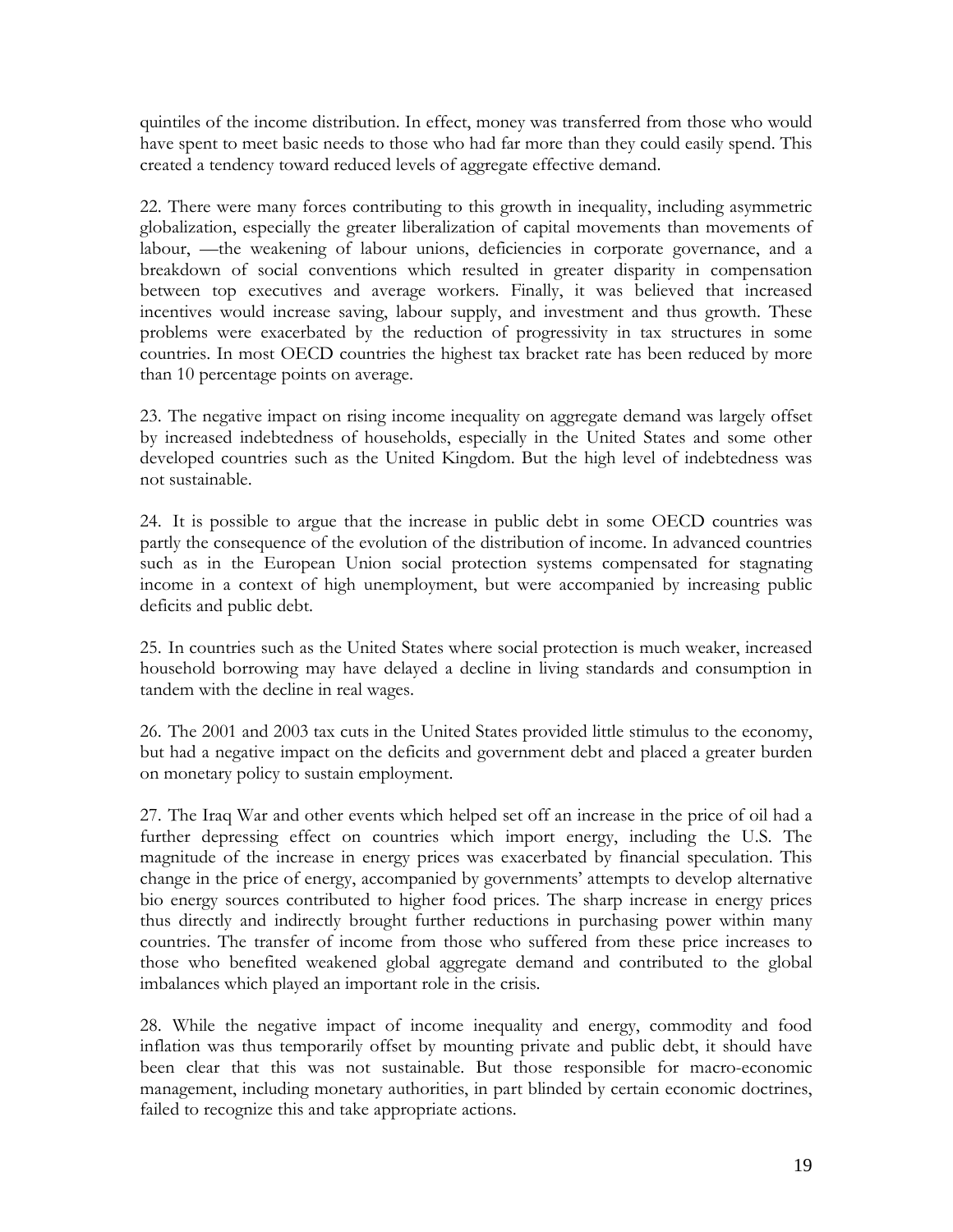29. Policy responses designed to ensure a robust recovery from this crisis must also address the problem of how growing income and wealth inequality might be reversed. Should the trend towards reducing the progressivity of the fiscal system be reversed? Should some harmonization of businesses taxation throughout the world be advocated? Should changes in inequality inside each country become public knowledge through a yearly parliamentary debate?

30. One thing seems to be certain: fiscal competition of the type which dominated the golden years of globalization is not sustainable. This is for at least two reasons. The first is its contribution to the rise in inequality through regressive redistribution of income; the second is the rise of inequality that results from the reduced capacity of the State to provide public goods to the population.

#### *Global imbalances and imbalances in global aggregate demand*

31. Part of the reason that the United States was able to sustain an expanding external deficit was the decision of many emerging countries to respond to the financial crises in the 1990s by adopting policies to strengthen their external balances. The resulting increase in foreign exchange reserves, along with the increasing reserves accruing to oil producing countries from the rise in oil prices, were invested in official dollar assets and provided the financial counterpart to the rising US external deficits.

32. The apparently unending increase in what came to be known as global imbalances raised concerns that they were unsustainable and that their disorderly reversal might generate a global financial disruption or exchange rate crisis. But those responsible for global macromanagement did not take appropriate action, highlighting deficiencies both in the arrangements for macro-economic management and in the economic doctrines that govern economic policy.

33. There were several reasons why many emerging markets chose to adopt the policies to strengthen their external accounts that led to an accumulation of foreign reserves amounting to \$4.5 trillion in October 2008. The first was to ensure a defence against external instability due to volatile external financial flows. Countries with insufficient reserves had paid high economic and political costs in the East Asia and global liquidity crises of the end of the previous decade. The loss of economic sovereignty associated with the imposition of procyclical macroeconomic conditionality as part of IMF support programmes has also been a source of particular concern to many countries. In addition, some countries had adopted exchange rate stabilisation as part of their policies to ensure external balance and stability, and built up substantial reserves as a result of attempts to prevent exchange rate appreciation, with its adverse effects on economic development (as discussed further in Chapter 5).

34. Moreover, many emerging market economies, especially those deriving export incomes from the sale of primary commodities, benefited from rising prices due to rising global growth that accompanied the credit expansion before the crisis. Speculative activity by financial institutions also supported rising prices. But, this beneficial trend in prices was also accompanied by increased volatility and many countries reacted by increasing their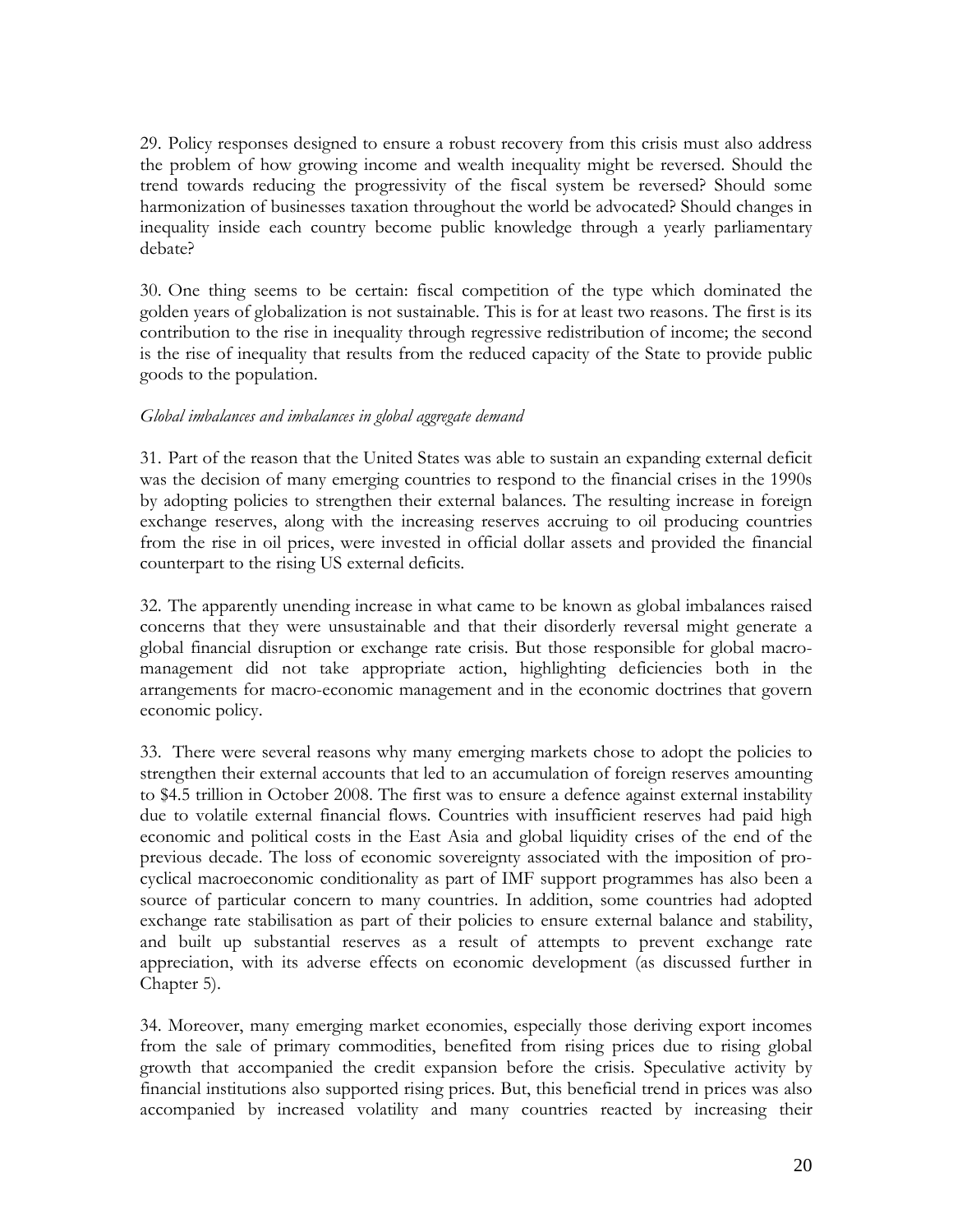prudential reserves. These reserves have provided a useful cushion as prices have declined after the outbreak of the crisis.

35. The collapse of the US mortgage market and the accompanying decline in house prices has produced a sharp increase in household saving and a decline in investment in the US. Other countries also had real estate bubbles, and these bubbles also collapsed, with similar consequences. These difficulties in the real estate sector precipitated problems in financial markets, discussed more extensively in the next Chapter. The problems of bad lending were aggravated by high leverage and other risky behaviour, as well as by a lack of transparency. The resulting collapse of credit reinforced the underlying weakening of aggregate consumption, leading to a rapid decline in global aggregate demand. Declines in final demand and increasing cost and decreasing availability of credit led to inventory adjustments which accelerated the downward movement in global GDP. But it is important to note that while the inventory adjustments may have aggravated the crisis, they are not part of the underlying cause; and thus, even when these inventory adjustments are completed, there will be no automatic economic recovery.

36. Indeed, unless there is a coordinated policy response to this crisis that supports global demand it is possible that the problem of global imbalances may be exacerbated. With countries facing the threat of high volatility in export earnings and global financial flows, it is rational for countries to increase precautionary savings to act as insurance against future potential calamities. While it is rational for individual countries to "insure" against another crisis through the build-up of external surpluses and foreign reserves, doing so weakens aggregate demand. The absence of alternative ways of obtaining "insurance" may not only impair a robust recovery, but also lead, in the long run, to further instability. The implication is that a reform of the Global Reserve Currency System and other forms of risk mitigation is imperative. Proposals for how this may be done are made in Chapter 5.

37. It is possible that when many countries simultaneously attempt to build up reserves the global economy will suffer from generalised insufficiency of aggregate demand—a global version of the well-known paradox of thrift.

38. It is important that the international community not only address the issue of risk mitigation, but also the underlying sources of volatility. Commodity price speculation, as already noted, probably contributed to the magnitude of price volatility. Reforms in the global financial system, in particular capital market liberalization, have facilitated international contagion and thereby increased the risk of volatility originating from abroad.

#### . *Instability and built in de-stabilizers*

39. Another major source of concern is the instability of the economic system, and the way in which it responds to shocks. As noted above, economic systems may have become more unstable as a result of weakening of both public and private automatic stabilizers through the reductions in the progressivity of tax structures, weakening of safety nets, greater wage flexibility, and the movement from defined benefit to defined contribution schemes. New bank regulations, including mark to market accounting, may actually have resulted in built in destabilizers.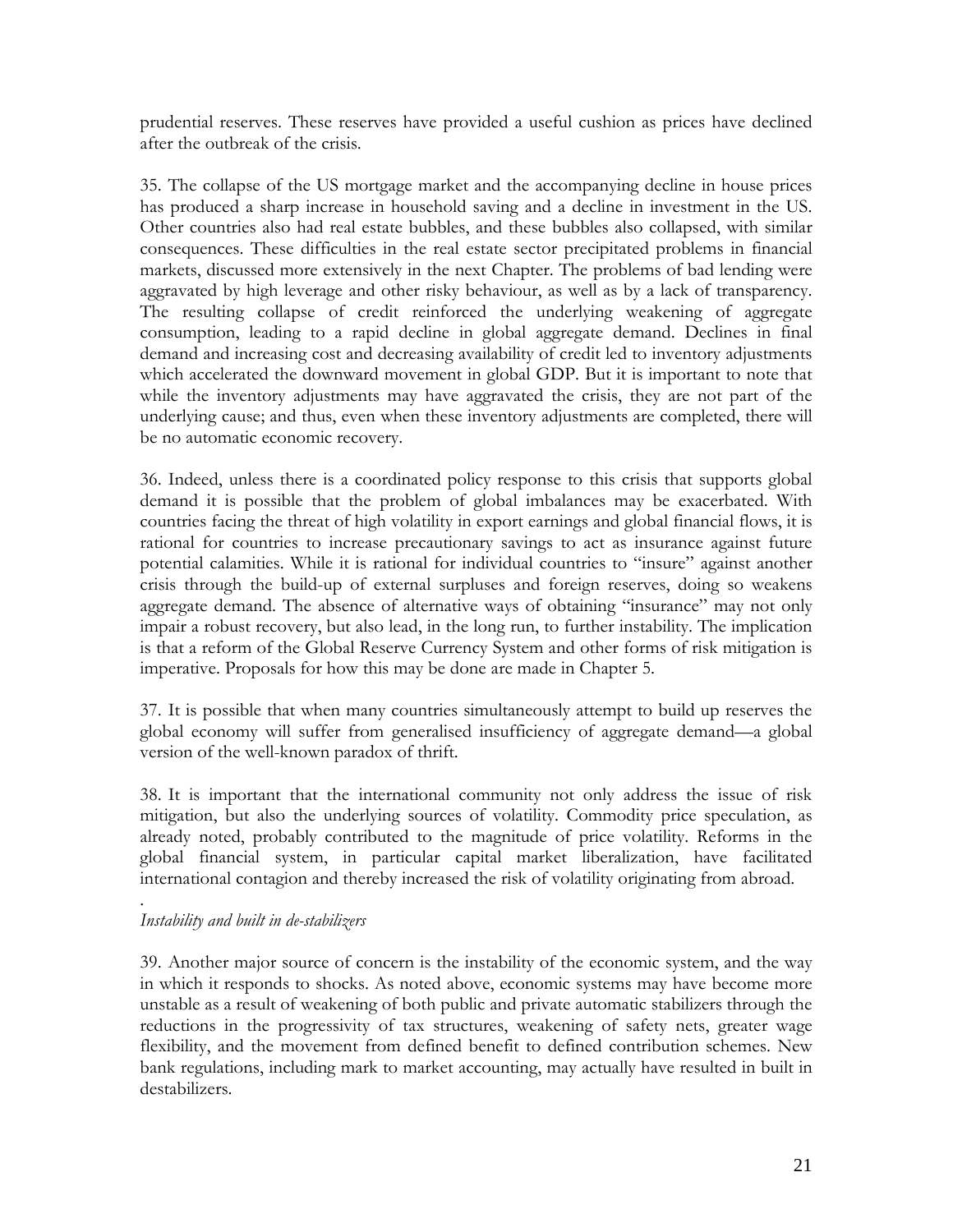40. An important part of the response to the crisis should therefore be the strengthening of the automatic stabilizers, and more broadly the adoption of policies that not only reduce the shocks to which economies are exposed, but that dampen the responses. Chapter 3 discusses one important reform: countercyclical capital adequacy and provisioning standards.

41. Unmanaged flexible exchange rate regimes may, in particular, expose developing countries to high levels of volatility, especially when combined with certain monetary policies. Countries that raised their interest rate in response to high food and energy prices saw large appreciations of their currency; and this has now been followed by large depreciations. Such volatility exacts a heavy toll on developing countries.

#### **International Responses: Fiscal Policy**

#### *The need for and the nature of a globally coordinated response*

42. This crisis is different from the financial crisis of 1997-1998. Then the affected countries used exchange rate adjustments and other policies to export their way out of the crisis. In a global crisis affecting all countries this solution is not possible. It is thus imperative that all countries take strong, coordinated, actions to stimulate their economies.

43. There will be some temptation for countries, especially those with small, open economies, to avoid taking action and benefiting from the expansion that will result from stimulus policies introduced in other countries. As countries balance the trade-off of the benefits of expansion against the costs of increased debt-financed government spending, the risk is that they will undertake insufficient action (when viewed from a global perspective) and, as result, that the global stimulus will be deficient. If all countries think in this way, the global downturn will be more prolonged. Rapid recovery depends on there being no free riders.

44. Moreover, countries will look for those forms of expenditure which have the largest domestic multipliers. What is at stake is illustrated by the fact that national expenditure multipliers are generally believed to be around 1.5, due to leakages of demand abroad through increased imports. But from a global perspective there can be no such leakages (though multipliers will still be limited by savings), so that multipliers for a coordinated global expansion are in reality much larger.

45. The implication is that a global crisis requires a global stimulus—it is much like a global public good. The level of the global stimulus that is desirable is greater than the level that would be implemented by each country thinking only of itself. Moreover, if every country attempts to maximize the domestic impact of its stimulus policies the domestic and the global effectiveness of the policies measured in the expansionary impact per dollar spent will be reduced.

46. Similarly, there will be a temptation in many countries to maximize the domestic impact of their stimulus policy expenditures by introducing protectionist measures that limit leakages of demand into imports from foreign countries. Such measures are more likely to be introduced if countries perceive that others are free riding on their efforts. While these measures may be introduced with the best of intentions, to maximize social protection, they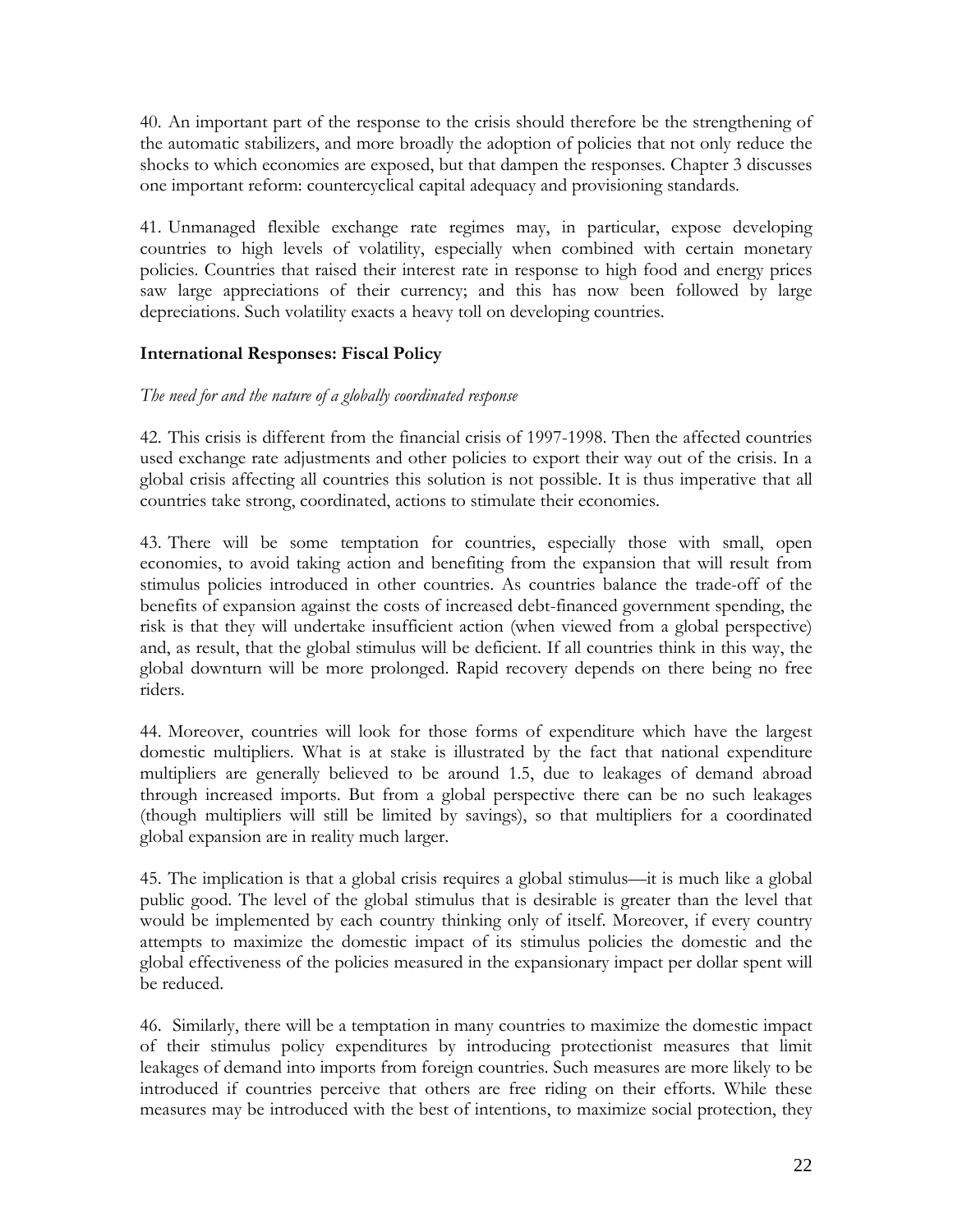may not respect equal treatment trade principles, and when imitated by others, are likely to be counterproductive. The fact that so many countries have already introduced such protectionist measures should be viewed as a cause of concern. But even measures that are not designed to have protectionist effects may do so, as noted below. These protectionist measures, both when they are the intentional and when they are unintentional, can be particularly harmful to developing countries.

47. There would be additional benefits from a globally coordinated fiscal response if significant proportions of those expenditures are directed at addressing global problems.

#### *The need for stronger social protection*

48. Social protection is not only an instrument of social justice, but also a major tool of economic stabilization. Well designed social protection systems make the economy more resilient to shocks by increasing the size of automatic stabilizers. Social protection systems have two components. The first is insurance against risks. It enables smoothing of disposable income, while the enhanced security is of value in its own right. The second component is progressive redistribution, to avoid exclusion and to prevent individuals from being trapped in poverty. Social mobility, ("giving to my children better opportunities than I had") is one of the engines of growth and prosperity. But social mobility is all the more likely when "counters are reset", at least partially, at each generation. One of the roles of social systems is a transfer of resources that helps reduce inequalities of initial conditions for new generation.

49. Besides its role as "insurance" against income and consumption fluctuations, especially for poorer households, social spending has a more direct impact. Increasing the supply of public goods would free part of the income that is now saved for precautionary purposes, and make it available for spending, including investment in both physical and human capital. In other words, social spending could "crowd in" private expenditure and raise the economy's current and future growth rate alike while decreasing its volatility.

#### **Monetary Policy and Restructuring Financial Markets**

50. It is equally important that monetary policy be coordinated across countries. In the absence of coordination there may be large, costly, and destabilizing exchange rate movements. But it may be difficult to achieve the necessary level of coordination, given different circumstances and different views of the role and objectives of monetary policy. Conventional monetary policy measures to combat the crisis appear to have been exhausted in several major countries. Interest rates in the U.S. and some other countries cannot go much lower. This is one of the reasons why most of the burden of the economic policy response to the crisis must now fall on the shoulders of fiscal policy.

51. Monetary policy operates by increasing the availability of money and credit and easing the terms at which credit is available. Much of credit availability is mediated through the banking and financial system. Providing more liquidity to financial institutions may not, however, lead to more lending. A kind of liquidity trap can arise in circumstances such as those the world is facing today. Banks with large risks to their balance sheets, which have seen large erosions in their net worth, and facing prospects of high default rates on existing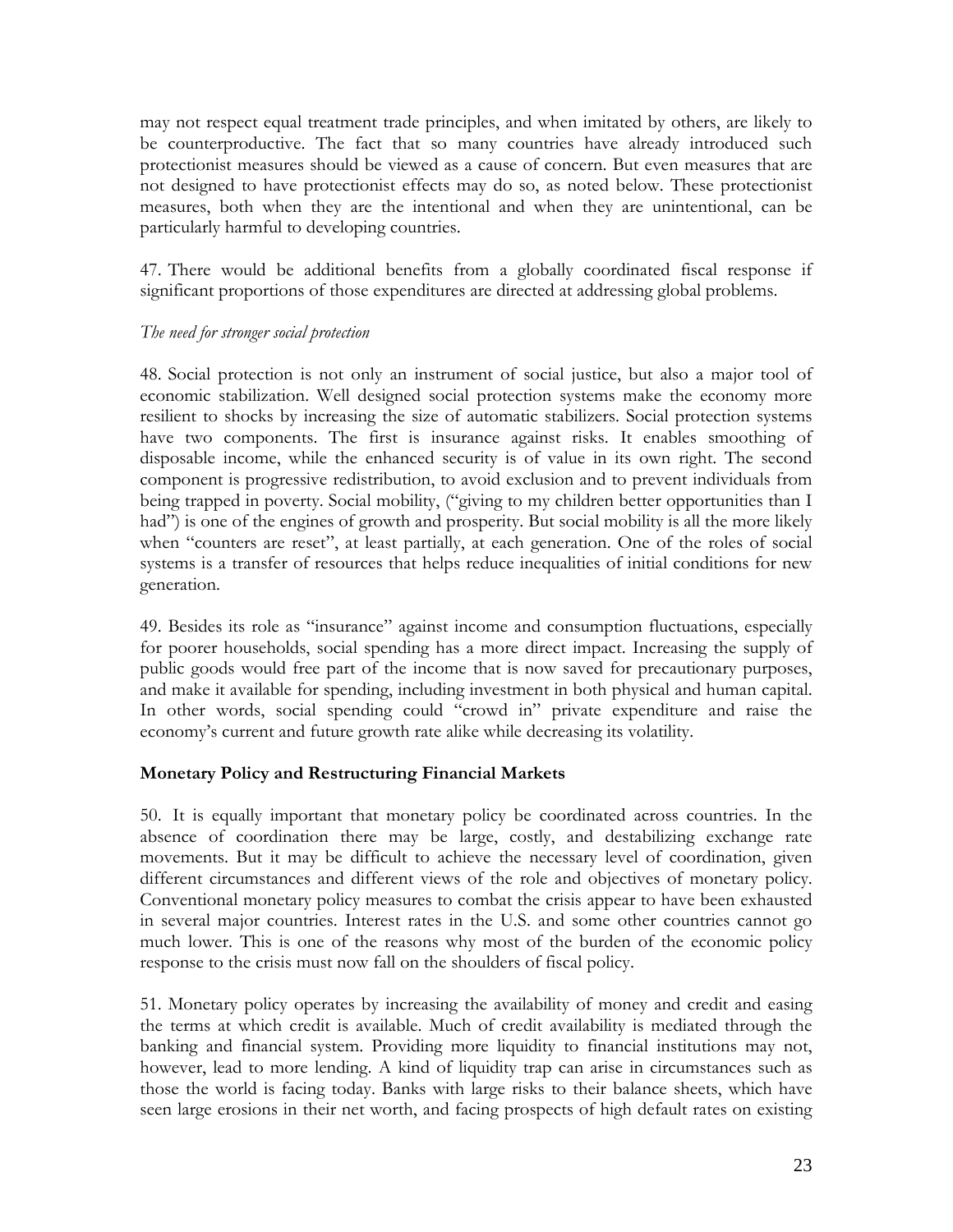risky loans, are not disposed to increase lending. There may, of course, be overreaction: an episode of excess risk taking may be followed by an episode of excessive precaution. If that is the case, governments may need to take a more active role in absorbing some of the risk of lending. Chapter 5 discusses some of the ways in which this may be done.

52. It is thus probable that traditional monetary policy by itself will have only limited effects in resuscitating the global economy; a reduction in interest rates will have an insufficient impact on aggregate demand unless there is an expectation of increased levels of activity and profits.

53. Monetary policy has traditionally focused on the overnight interest rate at which banks borrow from each other or from the Central Bank at the discount window. The spread between the policy interest rate and the interest rate at which firms or households can borrow in the medium and long term is an endogenous variable, which may actually increase as the policy rate falls. This may be because of changed inflationary expectations, or because other changes in the economy result in heightened risk perceptions for lenders. It is possible for monetary authorities to influence longer-term interest rates for government securities and for private sector liabilities by opening the discount window to them or by buying them outright through open market purchases. However, this would require the Central Bank to assume risks that are beyond those that Central Banks have assumed in normal times through its lender of last resort function. It is important that when Central Banks assume such risks they estimate the future actuarial cost carefully and to the extent possible their existence and cost should be in the public domain.

54. When policy intervention involves the purchase of the liabilities of particular private sector issuers this may be equivalent to an implicit subsidy on the financing costs for that sector. If it is restricted to very large firms it may place small and medium sized firms at a disadvantage.

55. In the interests of transparency and accountability, since the costs of these actions may have an impact on resource allocation as well as on the balance sheet and the receipts of the national treasury, it is desirable that these decisions be ratified by parliament.

56. At the same time it needs to be recognized that traditional prudential policies may also have significant impacts on credit availability and the terms at which it is available. There is a fundamental difference between prudential policies affecting a single bank and those that affect an entire banking system. The introduction of prudential regulations in response to financial difficulties has in the past produced excessive credit contraction. While getting the balance right is extraordinarily difficult, Central Bankers need to be attentive to the macroeconomic consequences of prudential policies. If a policy of forbearance is adopted, it must be accompanied by increased supervision in order to offset the possibility of moral hazard leading to excessive risk taking and fraudulent behaviour.

57. In some economies monetary policies, both conventional and unconventional, are actively being used in order to prevent a deepening of the financial crisis and its harmful impacts on the employment and income. Part of this is a response to the fact that capital markets have proved inefficient and these policies are a direct response to such inefficiencies. Nevertheless, as a result of the actions of Central Banks, there is a concern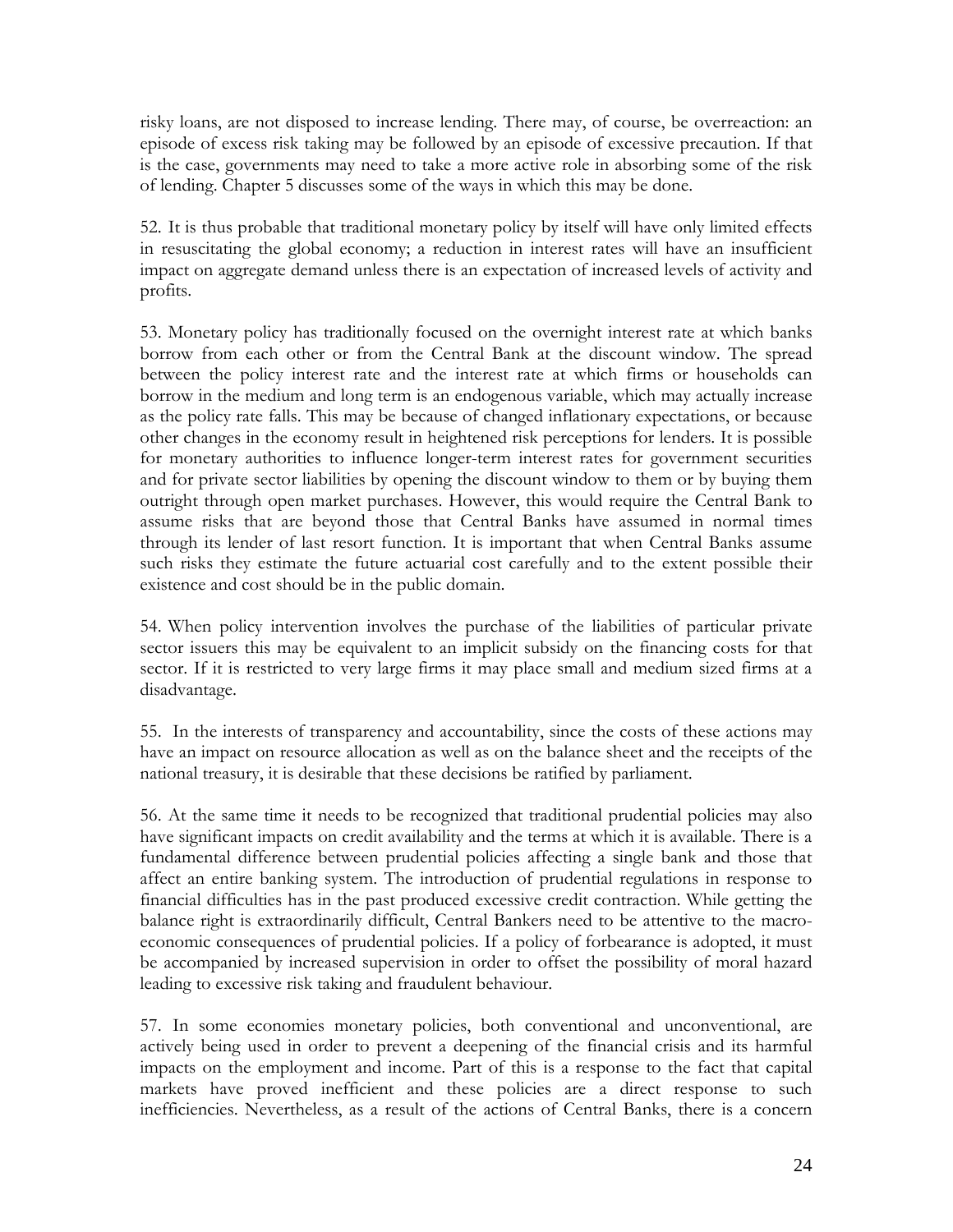among some observers about high rates of inflation in the short to medium term. While trade-offs between preventing downturns and causing inflation will differ from country to country, at the current juncture there is a need for a global coordination of expansionary policy. In the future, if and when the immediate and severe crisis appears mitigated, governments and Central Banks will have to make the difficult decision on whether and how to retract liquidity. This will certainly depend on the particular context of the country, and will require a careful balancing of the risks of a return to recession versus accelerating inflation.

#### **Bail-outs**

.

58. Bail-outs of financial and non-financial institutions have become a distinguishing feature of the macroeconomic policy responses to this crisis. They have changed the expectations of the future development of global financial markets. The efficiency of the bail-outs will affect the pace of recovery, the level of the national debt, and the ability of a country to pursue a broader range of objectives. One of the important goals of the bail-outs should be to facilitate a restructuring of the financial sector in ways which enhance economic stability and growth. Bailout decisions must be made with future design of financial structure in mind. The financial system of the future must avoid the structural flaws revealed in the recent crisis. In many countries, the financial system had grown too large; it had ceased to be a means to an end, but an end in itself.

59. The primary concern in this Report is the impact of these policies on developing countries and the impact of badly structured bail-outs in diverting capital resources from developing countries, impeding their long-term growth prospects. For developing countries especially the new global financial system should provide better risk management than in the past, and provide a more stable source of funding, including funding for small and medium sized enterprises. In the past, the global financial system has exacerbated economic fluctuations in many developing countries by providing funds in a pro-cyclical manner. It also diverted funds away from lending to small and medium sized enterprises and forced developing countries to bear a large fraction of the risks they face, including those associated with exchange rate and interest rate fluctuations.

60. In assessing the policies introduced in response to the crisis a distinction needs to be made among the various impacts on the economy. The primary focus of any bail-out is to restore credit flows to the real economy and contribute to macroeconomic recovery. However, there are distributional impacts of a bail-out and its design will affect in different ways all stakeholders -shareholders, bondholders, workers, firms and households seeking credit- and other claimants to a bank's resources. There is a concern that in some countries there has been excessive focus on saving bankers and bank shareholders; and greater focus on saving financial institutions than on the re-establishment of credit flows.

61. One result is that the bail-outs have been more costly than they might otherwise have been, another that the bail-outs have been viewed to be very unfair; a third that there has been a massive redistribution of wealth from ordinary taxpayers to those bailed out. A bailout can be accomplished by forcing unsecured debt holders to restructure their assets, diminishing debt and converting the residual into equity. Alternatively, taxpayers can finance a bailout. The latter approach, by subsidizing bondholders who did not have explicit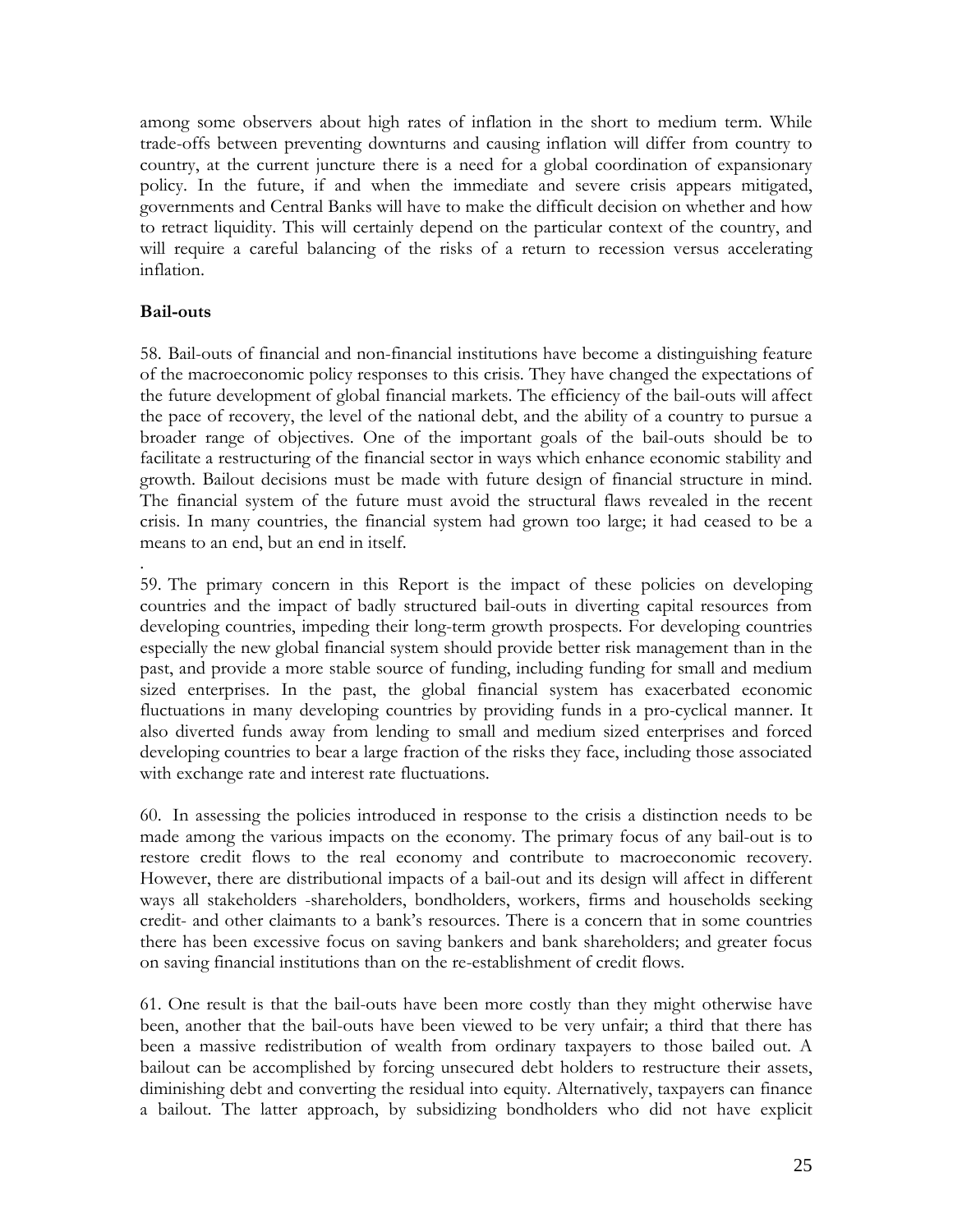guarantees, may serve to reinvigorate moral hazard in the future. In addition, the distributional impact of a taxpayer bailout may reduce growth in the future in order preserve wealth that was created in the past. Also, because resources are scarce, and the national debt is larger than it otherwise would have been, there will be less to spend, e.g. on a stimulus package or social protection. The perception that the bail-outs have been unfair may impede future actions to resuscitate the financial system or to undertake other actions necessary to address the crisis. The fact that the bail-outs have, in many cases, been slow to restart lending is of particular concern because if this continues, prospects of a robust recovery are diminished.

62. Finally, the perception that the bail-outs have been unfair may be corrosive to the reputation of the government and impede its capacity to inspire future actions to resuscitate the financial system or to undertake other actions necessary to address the crisis. A demoralized body politic that does not believe that government representatives can implement desired change equitably may choose in the future to elect officials who reflect their pessimistic views of the capacity of the public sector to play a constructive role. This would diminish society's capacity to achieve collective responses to many challenges that are not well handled by private markets alone.

63. Given that the focus should be on restarting lending, governments should expand their strategies to include additional options such as the establishment of a new bank or banks operating without the bad debts of the failed institutions and to provide (partial) guarantees for new lending. The terms at which any newly established institution should be provided support should be such as not to give the new bank a competitive advantage over existing banks that have not required additional funding.

64. In transferring assets and liabilities between the public and private sector, particular attention needs to be paid to the prices paid; overpaying the private sector for a particular asset or a bundle of assets represents an unwarranted transfer to the firm at the expense of the taxpayers. In addition, some schemes for asset sales will utilize public money to buy impaired assets from solvent financial institutions at subsidized prices. This is an inefficient use of public funds. Preventing such transfers is, however, difficult, given that one of the features of this (and similar) crisis is the failure of markets to function properly. In such a situation, minimizing the scope for unwarranted transfers from the public to the private sector should be one of the objectives of public policy. Similarly, in providing equity injections into banks, it is important that the value of the shares obtained be commensurate with the funds provided. This has not been the case in some countries.

65. There is a strong presumption that government should set rules to protect the taxpayers and to ensure that financial firms play by the rules. These rules entail reorganization when bank capital falls below certain levels. Banks that are too big to fail are not too big to be financially reorganized. Financial reorganizations that do not impose costs on shareholders and bondholders lead to future moral hazard problems. Moreover, public subsidies to the financial sector lead to distorted resource allocations. The fact that there have been repeated, *ad hoc* bail-outs of the financial sector suggests failures in their ability to assess creditworthiness and suggest systemic problems that must be addressed both as part of the bail-out and the long-term strategies for preventing another crisis. More discussion of these issues is made in Chapter 3.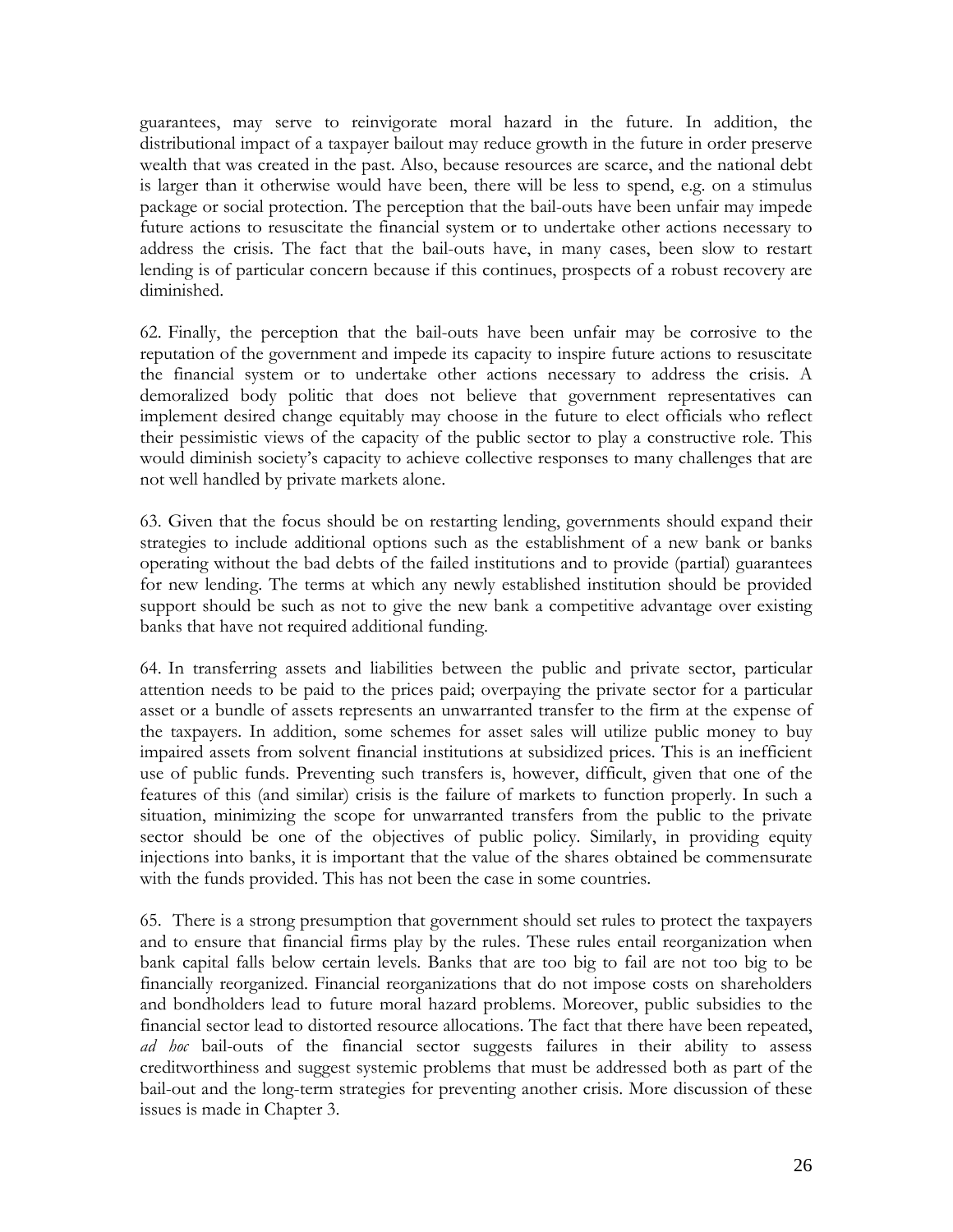66. Five principles should guide bail-outs: they should (a) be designed to restore capital adequacy; (b) impose the minimal burden on the public sector budget; (c) establish proper governance/incentive structures; (d) reduce—and certainly not exacerbate—existing problems in the financial system; and (e) be viewed to be fair. In some bailout plans most of the capital has been supplied by the government, while the government has little or no governance role. A failure to align ownership and control almost inevitably gives rise to incentive problems, some of which have been manifest in recent bailouts, where attempts at recapitalization have been partially undone as the banks have paid out large amounts in bonuses and dividends.

67. Moreover some of the bailouts of financial firms in the wealthiest economies have exacerbated the problems arising from institutions that are "too big to fail". Bailouts of large failing institutions does not penalize them for their misallocation of resources. Moreover this encourages further consolidation and thereby increasing systemic risk in the future.

68. Such consolidation fortifies a market structure with inherent moral hazard and prone to repeated bouts of excessive risk taking. The mere fact of the vulnerability of the real economy to spillovers from the experience of financial crisis informs the expectations of risk takers. The foreknowledge of their ability to induce bailouts is most profound in these large highly leveraged institutions whose executives are politically very powerful. The G-20, Financial Stability Board and BIS Committees must give more substantial consideration to the long-term consequences of too big to fail institutions if they are to design sound public policies for the world economy using the lessons of the crisis. Excessive deference to the wishes of large institutions for a particular form of regulatory design has been, and will continue to be, part of the problem rather than part of the solution to this very damaging experience.

69. The role of open bank assistance and the use of guarantees on a contingent basis are costly methods even if in some instances they deter funding instability. These methods need to be formally represented on budgets and their implication for exacerbating moral hazard must be addressed explicitly.

70. The use of guarantees for wholesale liabilities may also serve to impair the credit quality of the sovereign debt of the country providing the guarantee when the balance sheets of impaired financial institutions are very large in relation to the size of the economy. The credibility and effectiveness of these guarantees may also be called into question in such cases.

71. Providing more money to financial institutions supplying credit to small- and mediumsized enterprises may be viewed as fairer and more effective in rekindling lending. In any case, any strategy for restructuring the financial system needs to focus on the functions which the financial system should be providing, and take due account of the repeated failures in recent decades. Chapter 3 discusses the potential relevance of a 'nationalized core' for the banking system.

#### **The Role of Central Banks**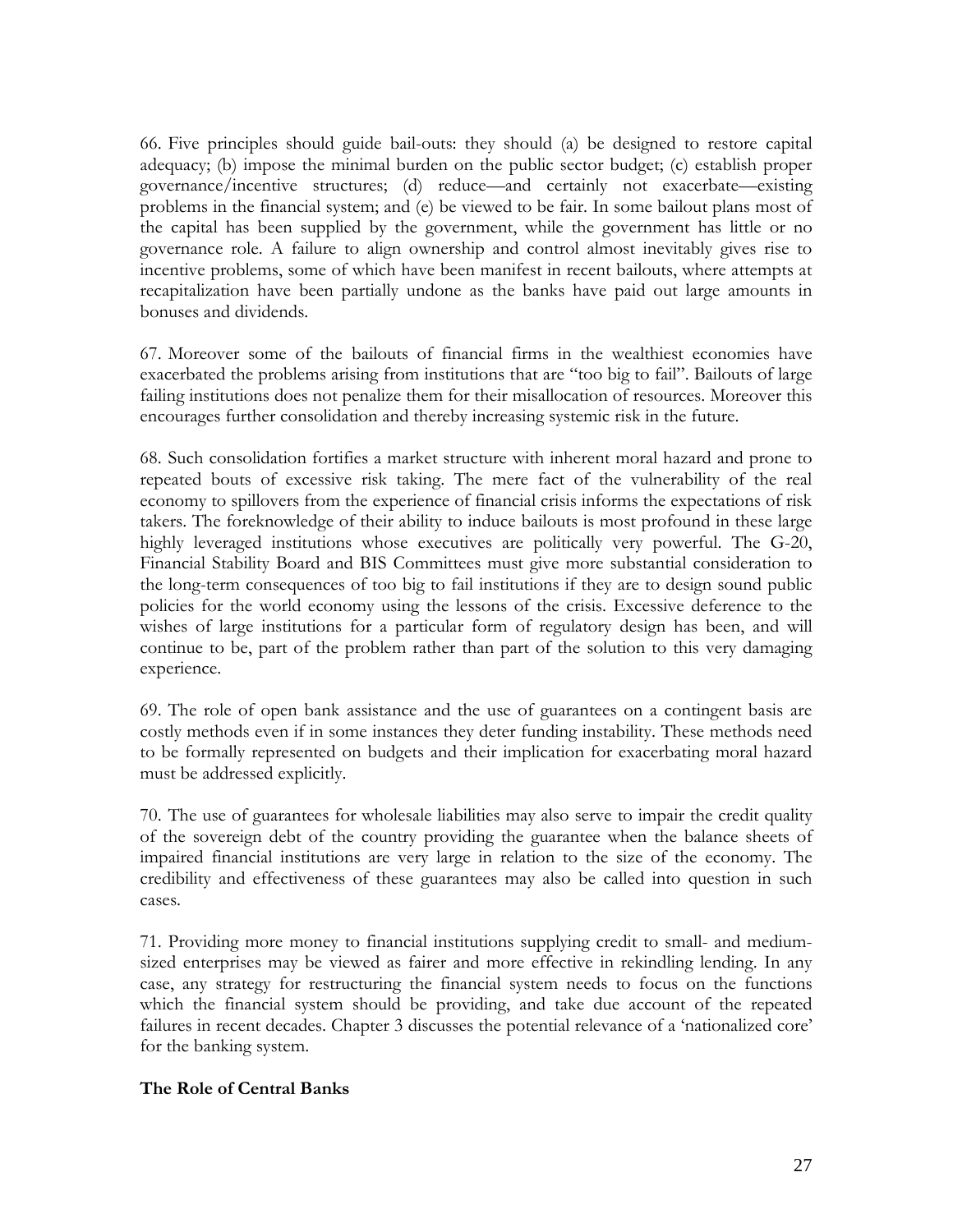72. Several aspects of the conduct of monetary and credit policies contributed directly to the crisis. The deregulatory pressures of the last two decades, as well as the successful management of recent financial crises led to a larger appetite for risk, were central to the breakdown of the financial system. Regulators leaning against these currents faced substantial pressure. These issues are discussed more extensively in Chapter 3. This section focuses on Central Bank monetary policies, and the governance of Central Banks, which may affect their conduct of monetary policy. Certain widely-held beliefs about the appropriate role for Central Bank policies may have contributed to these problems.

73. There has been a widespread belief that price stability was necessary and (nearly) sufficient for economic growth and financial stability. However, success in stabilising goods prices was often accompanied by inflation in asset prices, causing unsustainable speculation. This created a policy dilemma. Decisions to focus on price behaviour in the real sector led Central Banks to ignore the broader impact of financial innovations on risk and liquidity management in financial markets. Thus, while price stability was achieved, Central Banks did not prevent, and may even have contributed to, the gravest financial turmoil since the Great Depression. In particular, it is clear that the economic cost of financial fragility was much greater than the economic costs that might have resulted from the slight distortions in resource allocation as a result of relative price misalignments which can arise with uncoordinated price changes in the presence of low to moderate inflation.

74. Underlying these failures was perhaps an excessive reliance on a particular set of models making unrealistic assumptions concerning rational behaviour. They tended to ignore key aspects of the economy, including the importance of information asymmetries, diversity of economic agents, and the behaviour of banking institutions. Instead they focused on the efficiencies arising from the diversification of risk associated with securitization while ignoring the problems of information asymmetry to which securitization gave rise.

75. In the period before the outbreak of the crisis, inflation spread from financial asset prices to petroleum, and then to other commodities and food, as they became financial asset classes subject to financial investment and speculation. While it became impossible for Central Banks to ignore the impact of asset inflation on goods inflation, the appropriate policy response was not clear. This was the case in particular for Central Banks following inflation targeting of goods prices.

76. Since food and energy prices represent a larger fraction of the consumer price index in developing countries, attempting to control inflation may require especially high interest rates to influence them. In addition since this inflation is imported, it is relatively unaffected by changes in the interest rates. There is thus little effect on the rate of inflation except through the appreciation of the exchange rate with devastating effects on the real economy. Those economies that allowed exchange rate appreciation soon faced conditions in which the advanced industrial countries (followed by the emerging markets) were responding to the threat of deflation with lower interest rates. The interest rate differentials in favour of these developing countries then reinforced the exchange rate appreciation, with its adverse macroeconomic effects, until the impending global crisis reversed the rise in oil and food prices, and interest rates could be reduced. The fall in interest rates, combined with the sudden change in market appetite for risk and capital repatriation then led to rapid depreciation in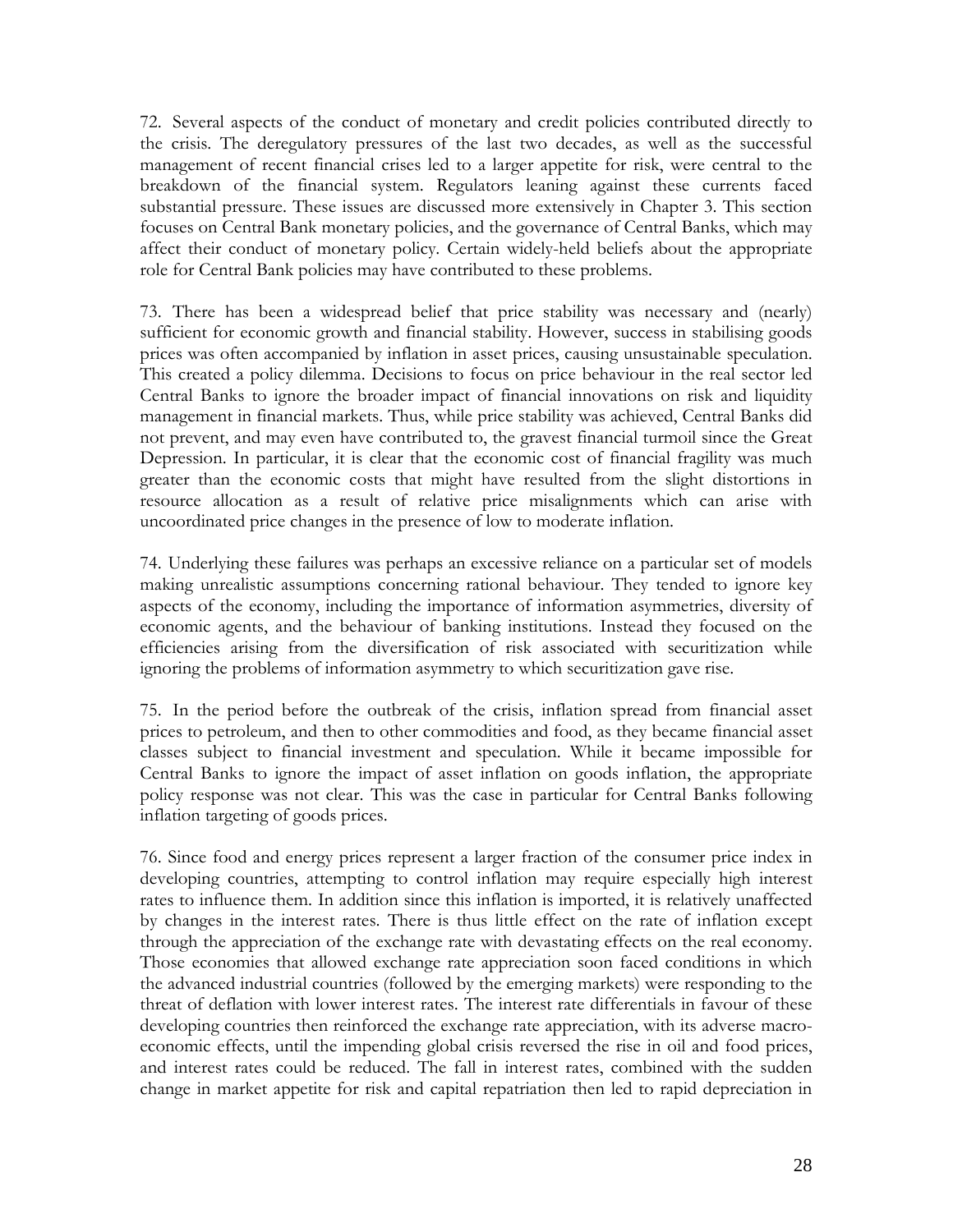exchange rates. All of this exerted a high toll on developing countries that followed these policies.

77. Countries that judiciously intervened in their foreign exchange markets and capital markets have fared better than those that did not. Risk absorption mechanisms, especially in developing countries, both in the public and in the private sector, are not well developed, and the capacity of firms and households is limited because of low levels of wealth available to absorb shocks of these magnitudes. Those Central Banks that used the flexibility implicit in an inflation targeting approach also may have fared better.

78. The lesson of this experience is that monetary policy decisions should be sensitive to the source of inflation. Increasing interest rates to counter increasing prices of tradable goods in an open economy or increases in government administered prices is unlikely to have any direct impact on inflation. In some developing countries, these sources of inflation can constitute three-fourths or more of GDP. Hence, attempting to rein in inflation by raising interest rates imposes a high cost on the economy, and especially on interest sensitive nontraded sectors.

79. The recent food and energy crisis also highlighted the problem of the choice of the appropriate target for monetary policy dedicated to price stability. Some Central Banks have focused on "core inflation", a measure of goods price inflation that excludes the volatile energy and food sectors. But in developing countries this measure of inflation excludes the prices that have the highest impact on household purchasing power and are thus most important in influencing inflationary expectations.

80. Monetary authorities should, at the same time, be sensitive to the consequences of asset price bubbles and other factors that might affect financial stability, and thus economic stability and growth.

81. Another lesson to emerge from this crisis is that the definition of national and global macroeconomic stability needs to be broadened. It is clear that Central Banks need to assess the impact of their policy on other aspects of stability than just price stability. In particular the stability of the real economy and the financial system should also be taken into account.

82. But because these objectives will also be influenced by the behaviour of the real economy including incomes and employment, better coordination of fiscal and monetary policy, as well as social policy, is required.

83. While high, accelerating levels of inflation do present a problem, there is little evidence that moderate, non-accelerating levels of inflation lead to reduced growth. Moreover, history suggests that deflation represents just as great a threat to economic prosperity as hyperinflation. A gently rising price level, as the late Sir Austin Robinson put it, has the merit of speeding up the efficiency of the market process in reallocating resources.

#### **Risks and policy trade-offs**

84. Monetary policy has tended to focus exclusively on the stability of prices of real goods and services. Many Central Bankers claim that asset price stability is either not their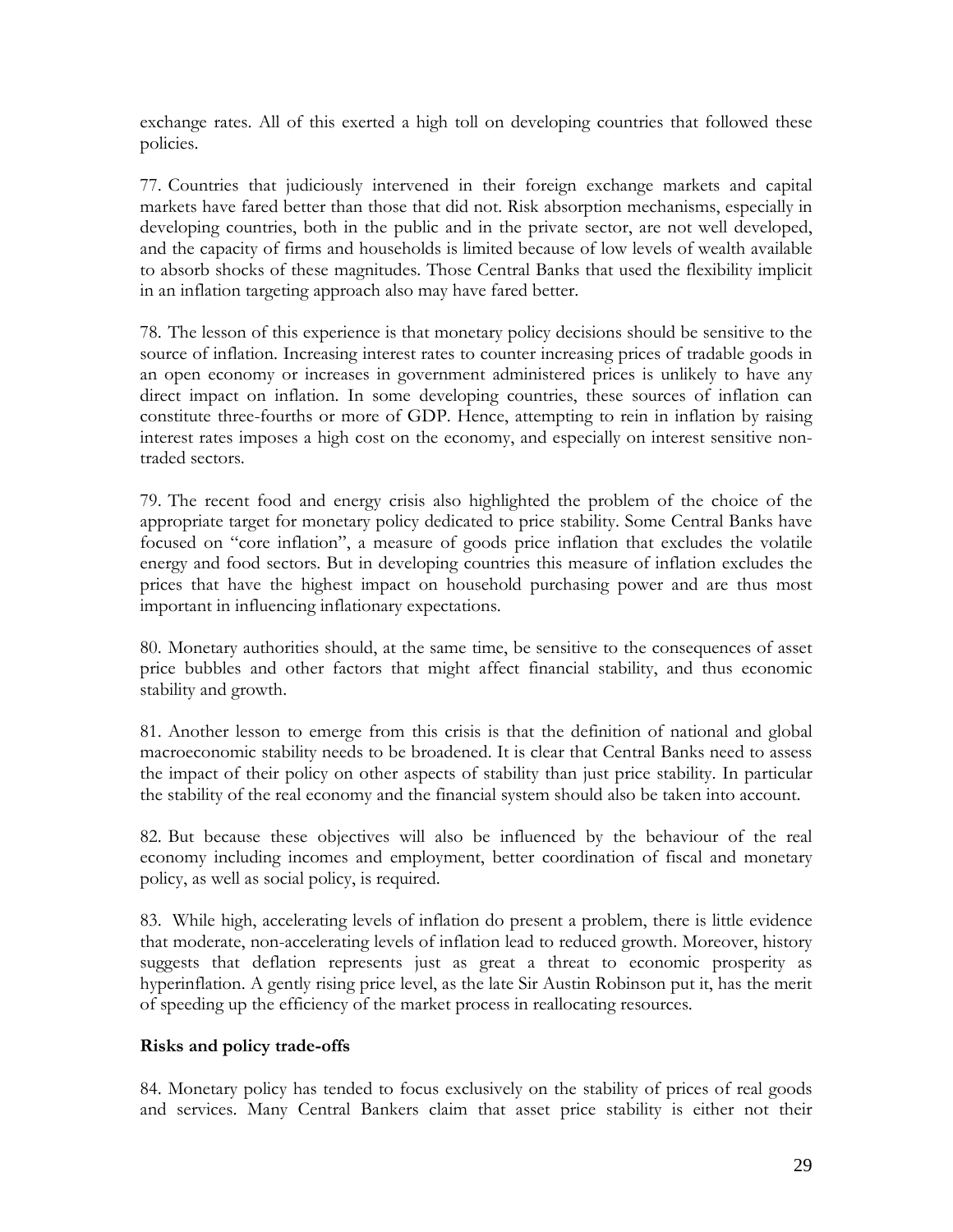responsibility or that they do not have the capacity or instruments to control asset prices. Certain Central Bank governors, for instance, claimed that they could not ascertain whether there was a speculative element present in market prices, or that there was a bubble, but that even had they been able to influence asst prices they only had one instrument, the interest rate, to deal with two objectives. Using tight interest rates to dampen asset price inflation would have caused an unnecessary sacrifice of real output.

85. While one cannot ascertain the presence of a speculative bubble with certainty, there are indicators that suggest the likelihood of its presence. But, nothing in economics is certain. If policy actions were restricted take actions with certain consequences no decision would ever be taken. Economic policy is always conducted under uncertainty, and part of the art and science of policy making is to assess and balance the risks. It is clear that many Central Banks failed to do so.

#### *Multiple instruments*

86. It is also important to note that Central Banks do have a number of additional policy instruments at their disposal, such as margin requirements which (together with other regulatory restrictions discussed in Chapter 3) could have been used to dampen speculative activity in asset markets. It is also not the case that each institution in an economy should use only one instrument and be responsible for only one objective. Only in the context of highly simplified models can such assignments be optimal.

#### *Changing structure of the financial sector*

87. The large interventions in financial markets by Central Banks raise a number of other difficult issues, some of which are discussed below. One overriding issue is that there have been large changes in the structure of financial markets in recent decades, e.g. the growth of securitization, increasing leverage and the decline in the role of relationship banking. Some of the failings of the financial system may be related to these changes. Government intervention will have an effect on the future evolution of the structure of the financial sector. Governments and Central Banks need to take decisions that they believe will be most effective in generating the benefits that can be derived from a well-performing financial sector—and which will insulate the real economy from the risks to which it has been exposed as a result of the malfunctioning of the financial sector.

#### *Governance*

88. The large role that some Central Banks have been taking in direct lending to financial institutions raises further questions about the governance of Central Banks: when they are engaged in a quasi-fiscal role is the independence from political interference required by the need to gain "policy credibility"? As already noted, many interventions by Central Banks have a fiscal character: implicit subsidies and taxes, unfunded or contingent liabilities etc. While in the past these quasi-fiscal operations were limited and their effect on public finance was more or less regular, in the present crisis these operations have greatly increased in number and in magnitude. The problem is that when Central Banks engage in quasi fiscal activity conventional measures of fiscal activity such as the Non Financial Public Sector borrowing requirement or the deficit of the central government becomes misleading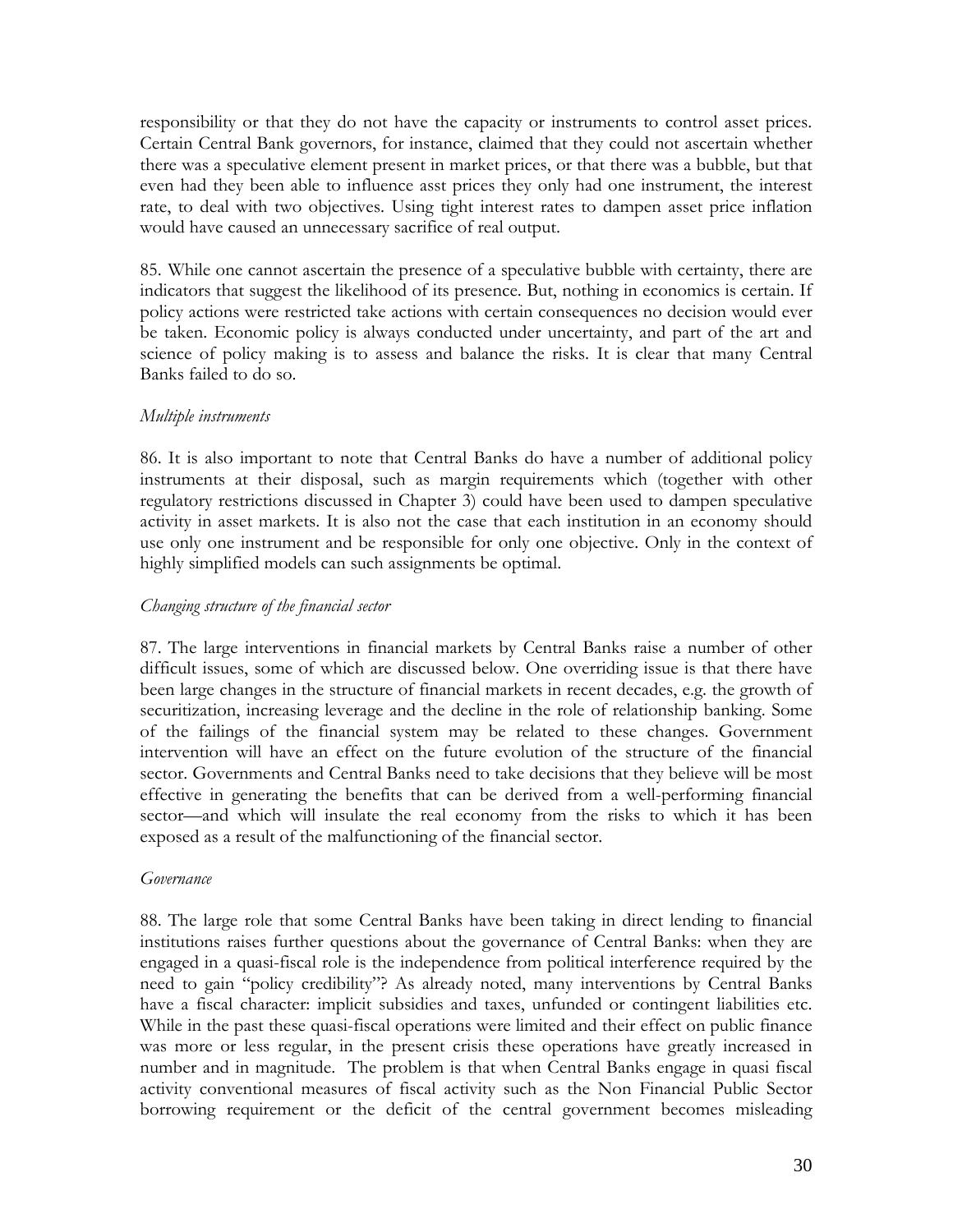indicators of the size or impact of fiscal policy. Therefore, activities with fiscal implications must be closely coordinated with government.

#### **Multiple and New Objectives**

89. Beyond the immediate issues currently being addressed by most countries –stimulating their economies and restarting the flow of credit– there are some basic problems which have to be addressed, in particular: redressing national inequalities and global imbalances. The policies that are currently being introduced to deal with the economic crisis may exacerbate national inequalities and global imbalances.

#### *The Need for Economic Restructuring*

90. In addition to the problems confronting the global economy described above, many countries face problems in economic restructuring. Rapid increases in productivity in manufacturing combined with globalization has translated into rapid improvements in competitiveness in developing countries and has resulted in rapid changes in comparative advantage across developed and developing countries. This has led to changes in the international division of labour. Such adjustments are always very costly and painful, especially when there is high unemployment, and in countries which provide insufficient adjustment assistance to their citizens and in circumstances in which many citizens have seen large fractions of their wealth –which might have provided a buffer against such changes– disappear. High interest rates and lack of availability of credit –a problem facing many developing countries-- hinders structural adjustments and increases the difficulties of economic restructuring, while excessively low interest rates may impede restructuring by leading to overinvestment and excess capacity, if financial markets are dysfunctional and especially if they are under-regulated, and fail to allocate capital to high productivity uses.

91. There is also a need to restructure the global economy to meet the challenges of global warming. Providing a clear price signal concerning the economic costs associated with global warming would provide strong incentives to the private sector, both for households to change consumption patterns and firms to change modes of production. Restructuring the capital stock would provide large demands for investment that could be a major stimulus for the economy. There may also be a need for government to assist in financing these investments in resource conservation and environmental protection.

#### **Impacts on Developing Countries**

92. Rapid introduction of measures to avoid a further deepening of the crisis in emerging and developing countries are needed. These include restoring and expanding social protection and reducing the pro-cyclical features of the economic system. Delay will mean that the eventual cost of dealing with the problem will be higher and the length and depth of the downturn will be greater, with more innocent victims losing their jobs, with more small and large businesses forced into bankruptcy. The crisis is likely to extract a particularly high toll on developing countries for four reasons.

#### *Why developing countries are being hurt so badly*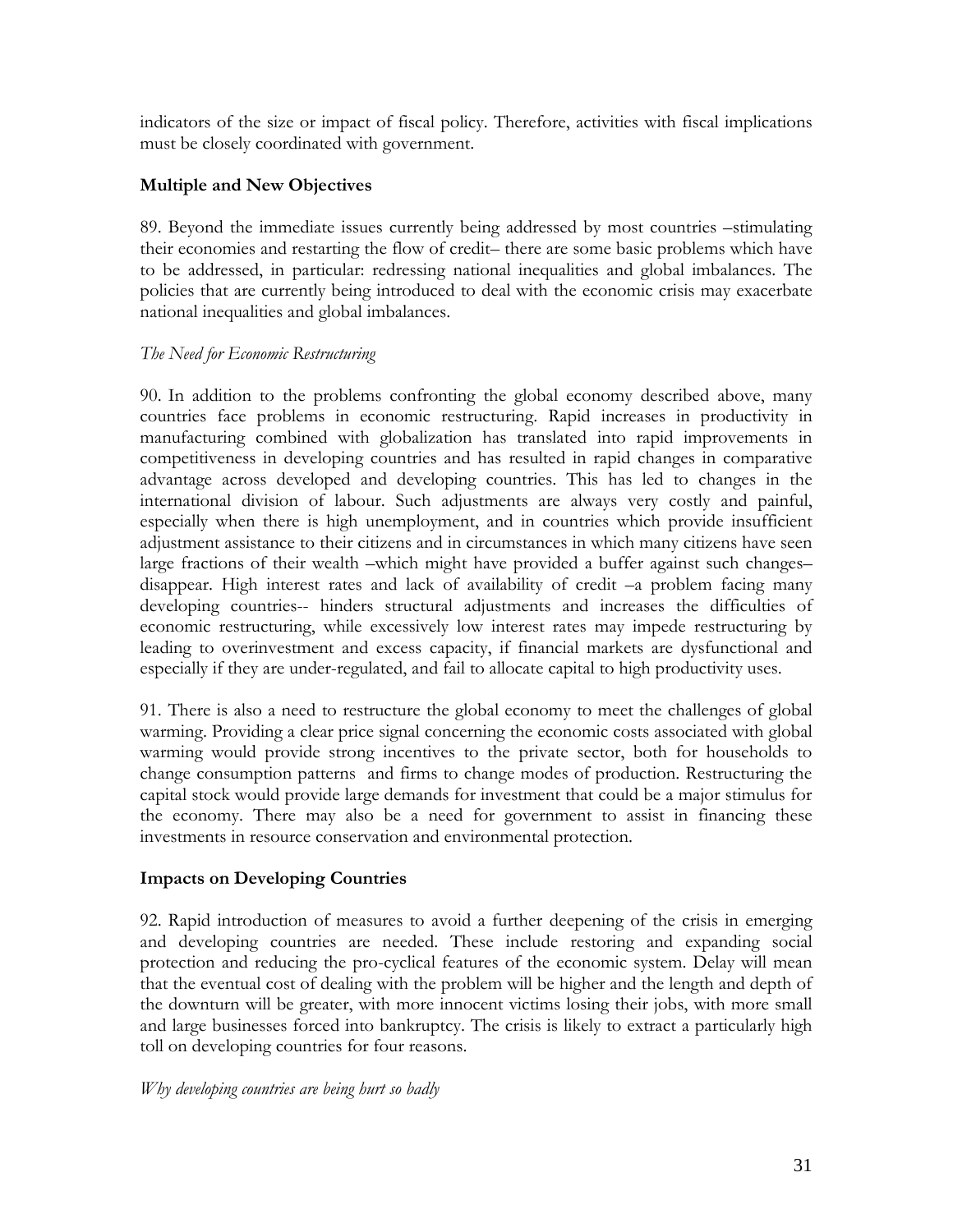93. First, the citizens of developing countries have fewer resources with which to cope with a crisis of this magnitude. Secondly, they already suffer from a lack of automatic stabilizers due to the embryonic nature of their fiscal and social protection systems. Third, "markets" impose constraints on their ability to pursue countercyclical fiscal and monetary policies. Many are forced to pursue pro-cyclical policies. This is especially true of those countries that have fully opened their capital accounts and have engaged in financial market liberalization, and have turned in boom years to international capital markets. Those markets are now greatly impaired. Fourth, the size of capital flows to developing countries is likely to be markedly lower this year than in earlier years. Risk premia have suddenly increased, so that emerging markets often face higher borrowing costs. Many firms and countries will face credit constraints. Some countries, faced with large capital outflows, may be tempted to raise interest rates with adverse effects on the real economy. As the economy slows, confidence erodes, and capital flees even faster.

94. These ever-present threats have been exacerbated by financial market integration. Many countries have come to rely on foreign banks, and some foreign banks from countries that practiced inadequate regulation and that followed inappropriate macro-economic policies find their capital badly impaired. They are now repatriating capital with adverse effects on developing countries. The difficulty is compounded by the fact that many developing countries have entered in free trade agreements (FTA), bilateral investment treaties (BIT) and World Trade Organization (WTO) commitments which prevent them from regulating the operation of financial institutions and instruments or regulating capital flows.

95. For example if a developing country decides to nationalize some services such as banking, this can require compensation if the sector has been liberalized under the WTO GATS agreements on trade in financial services or under an FTA/BIT. When these agreements and commitments are enforced, developing countries have to pay compensation or suffer from the imposition of tariffs on their exports to the complainant if they do not comply.

#### *The Role of Protectionism*

96. These adverse effects of financial globalization have been further exacerbated by a wave of financial protectionism. Governments that have provided large amounts of capital to their banks, either under recapitalization programs or through the Central Banks providing liquidity in unusual amounts and in unusual ways understandably expect an increase in domestic lending. The irony is that this kind of financial protectionism does not seem to be subject to sanction.

97. Certain policy measures taken by developed countries have exacerbated these problems further. Credit guarantees have contributed to the reversal of capital flows. Even if developing countries believed it was desirable and appropriate for government to provide guarantees of the depth and breadth provided by some advanced industrial countries, their guarantees would be less credible. Symmetric policies can have asymmetric effects. Credit guarantees not paid for are clearly a violation of the spirit of the "level playing field" in international trade that the international community has attempted to construct over the past half century. Most countries providing such extended guarantees have made no attempt to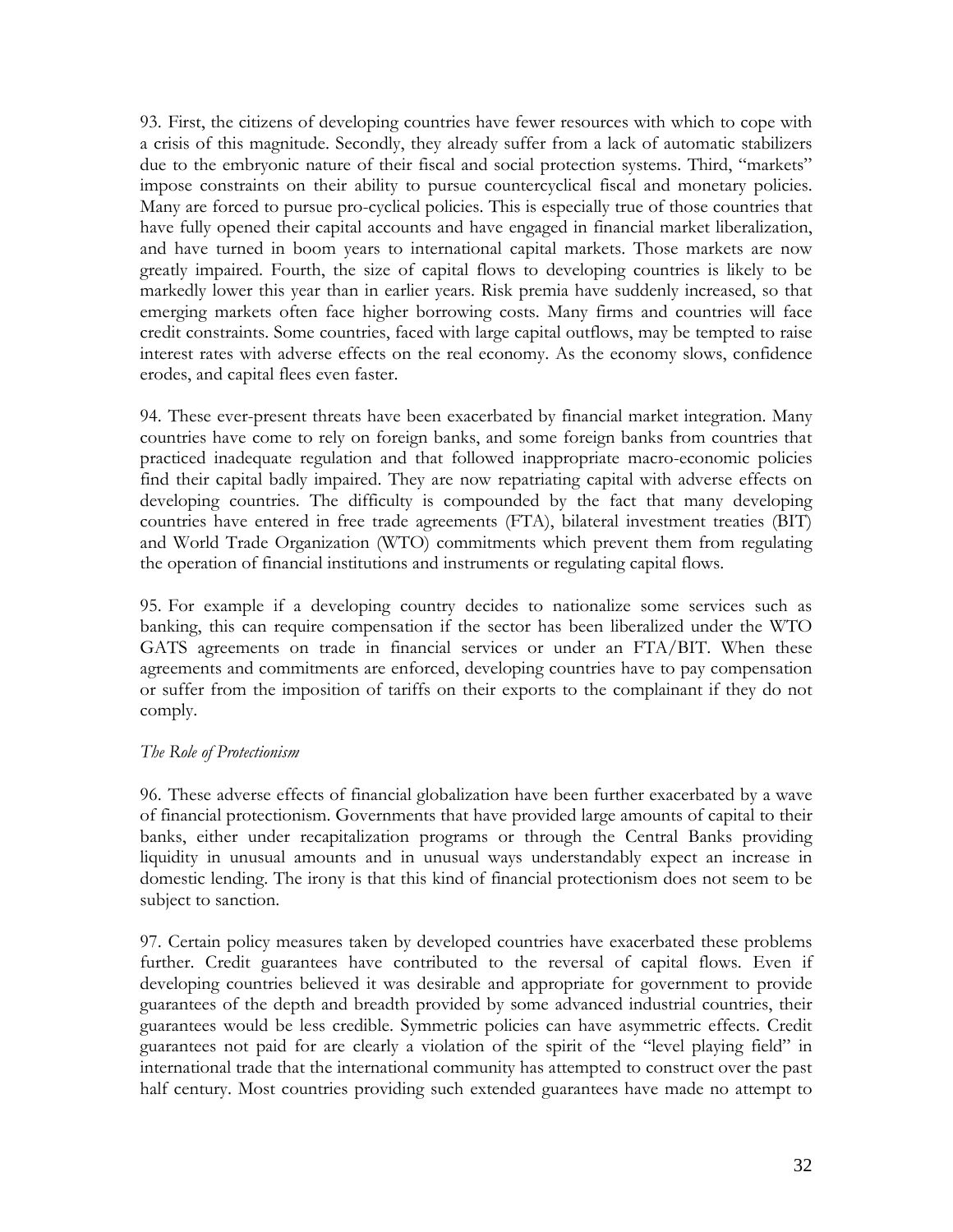ensure that those receiving these guarantees pay for them on an actuarially fair basis. In the absence of such full payment, such guarantees represent a major subsidy.

98. Market forces and resource constraints may also limit the ability of developing countries to pursue countercyclical fiscal policies. They may not have sufficient domestic resources, and when they turn to global markets to finance the deficits required to manage countercyclical fiscal policies they may find international markets either unwilling to lend, or willing to lend only at very high interest rates. This is one of the reasons that some developing countries have resorted to policies to reduce external constraints and build up large reserves (see Chapter 5 for a more extensive discussion of these issues).

99. Market inequities have been exacerbated by government distortions in another way. There have been massive bail-outs of financial institutions, but increasingly of firms in other sectors of the economy. Most developing countries do not have the resources to match these support measures. Again this problem may be aggravated if the developing country is part of an international agreement (FTA or BIT). In that case in effect the agreement would require that if a country wants to support domestic companies facing difficulty it should provide equal treatment to foreign companies. Here too the apparent symmetrical treatment which appears in the agreement has deep asymmetrical effects. In rich countries, large firms are usually national, and the foreign firms, especially those originating from developing countries are much smaller in size. The opposite is generally the case in developing countries. It would be very difficult for a developing country to bail out a large foreign company, in view of its limited resources, and this represents a de facto impediment to providing assistance to local companies. The same de facto asymmetry applies to stimulus packages which require equal treatment of firms whatever their country of origin.

100. The same consideration applies to public procurement policy. But here again there is an asymmetry. There are multilateral procurement agreements among developed countries, but relatively few between developed and less developed countries. Hence, if a developed country adopts a "buy national" policy with an exception for WTO commitments, the effect is to discriminate against purchases from developing countries that do not have such commitments.

101. In addition, many developing countries have been constrained by international financial institutions to adopt restrictive policies in times of slow growth or even recession. These policies are markedly different from the countercyclical policies being adopted by the advanced industrial countries, and increase the risks faced by investors in developing countries relative to those in developed. The asymmetry in IMF policy stances has become apparent in the current crisis in several countries. And there has even been some contagion: the EU is imposing pro-cyclical policies on the enlargement countries, including wage and expenditure reductions in the public sector.

102. More broadly, developing country dependence on IMF financing has constricted their ability to adopt countercyclical policy and other countercyclical measures and may impede their willingness to turn to international institutions in a timely way, resulting in costly delays.

103. If strict measures are not taken quickly by the international community, developing countries will suffer from the attempts by developed countries to protect themselves from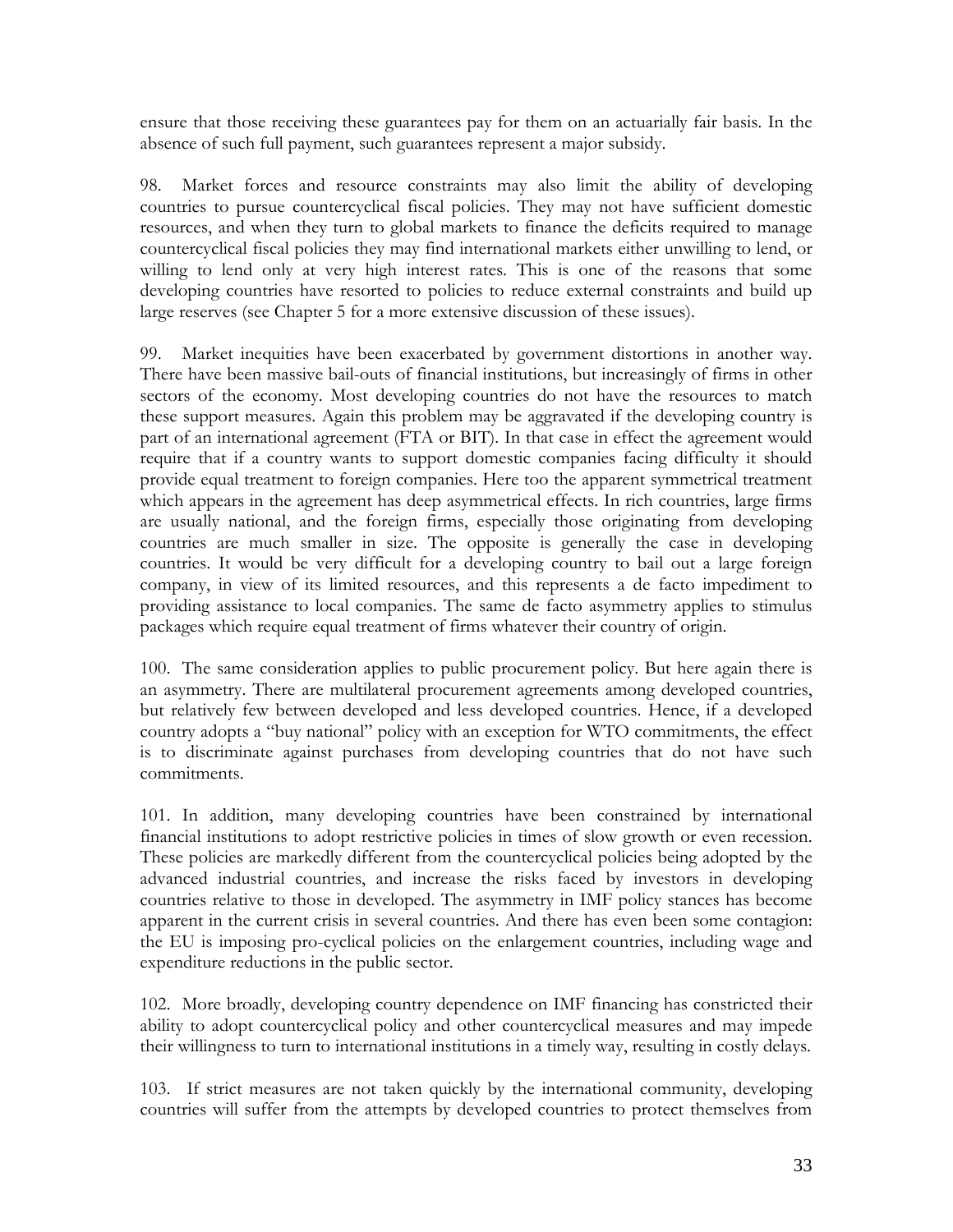the crisis. In the short and medium term, countercyclical policies, social protection measures, infrastructure development, and credit guarantees are indispensable for developing countries and may enhance global fairness.

#### **Developing countries need additional funding**

104. Developing countries will need substantial funding in addition to that provided by traditional sources of development assistance to participate effectively in a coordinated global stimulus. They will also need funds for other important responses: to protect their most vulnerable individuals by strengthening social protection, to provide trade finance and finance to corporations whose sources of international credit may have dried up, and to bolster domestic financial institutions weakened both by the withdrawal of funds and by the precipitous collapse of export earnings. Developing countries need low-conditionality financing to tackle volatility in commodity prices and other external vulnerabilities which are not dependent on their domestic policies and to compensate them for the adverse effects of the intentional and unintentional protectionist measures of the developed countries.

105. Sources of funding for developing countries that could be activated quickly and are not subject to inappropriate conditionality are necessary. Indeed, additional funding would be required just to offset the imbalances and inequities created by the massive stimulus and bailout measures introduced in advanced industrialised countries. As in developed countries, substantial portions of this stimulus spending could be directed to environmental measures, in part fulfilling developed country commitments under the United Nations Framework Convention on Climate Change.

106. Failure to maintain the levels of official assistance and provide this additional assistance will have long-term effects. There will be an increase in poverty and malnutrition and the education of many young people will be interrupted, with life-long effects. The sense of global social solidarity will be impaired, making agreement on key global issues, such as responding to the challenges of climate change, more difficult. Failure to provide such assistance can be counterproductive even in a more narrow sense: it can impair the global recovery.

107. Such funding could be provided immediately by completion of the issuance of Special Drawing Rights approved by the IMF Board in September 1997 through the proposed Fourth Amendment of the Articles of Agreement to double cumulative SDR allocations to SDR 42.8 billion. In addition, rapid action should be taken to provide for the issuance of additional SDRs through standard procedures in the amount of at least \$250 billion per year for the duration of the crisis (see Chapter 5).

108. To make these allocations fully effective, it will be important that the advanced industrial countries receiving SDR allocations transfer them to developing countries. The priority should be given to transfers to the lowest income countries and countries which might otherwise pose a systemic risk to the global economy. It will be important to develop better mechanisms for facilitating this transfer. *Ad hoc* measures may have to suffice in this crisis, but the international community should consider changes in the Articles of Agreement that would provide for alternative systems of allocating SDRs (see Chapter 5) and facilitate the transfer of SDRs.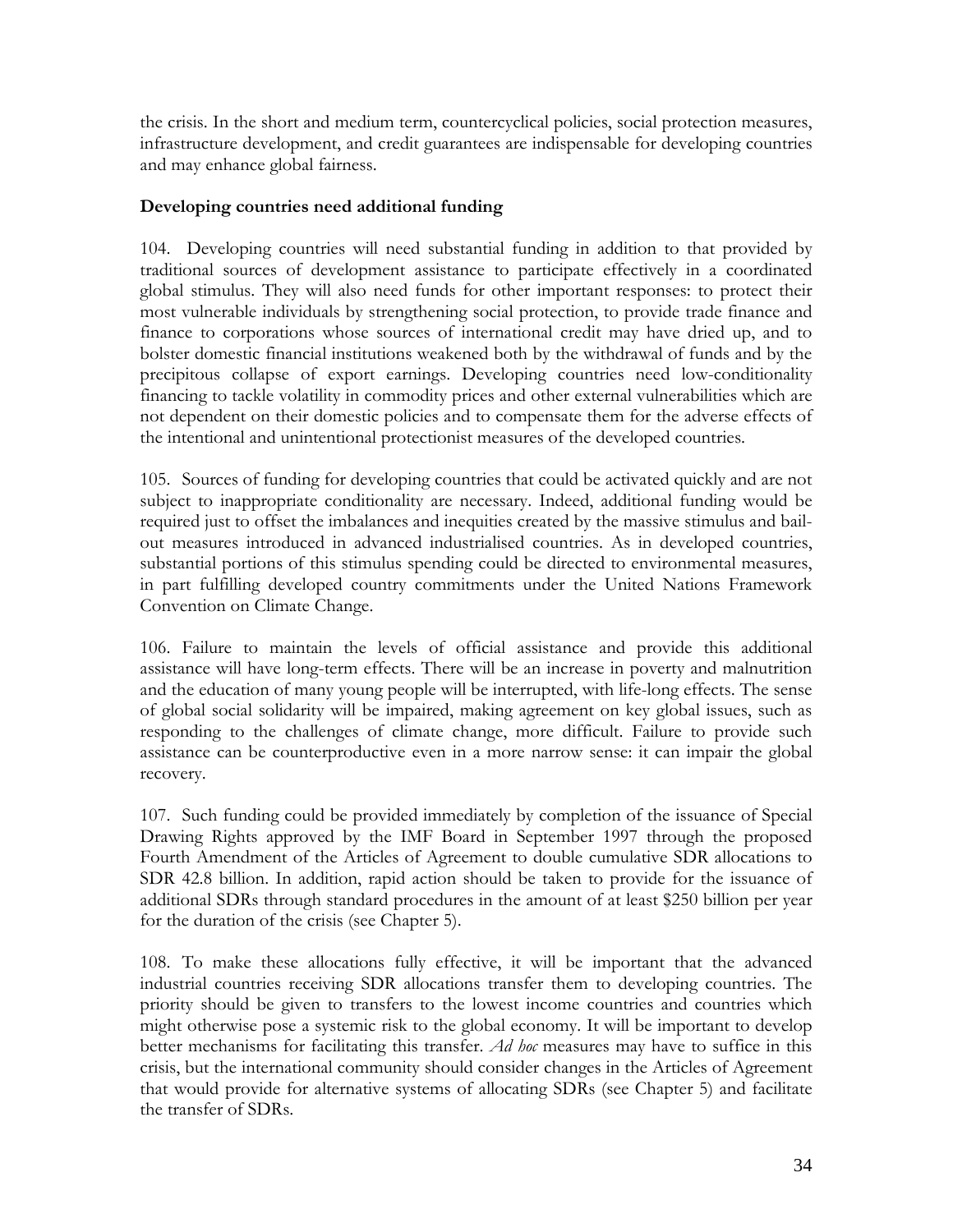109. In addition regional efforts to augment liquidity should be supported. For instance, extension of liquidity support under the Chiang Mai initiative without the requirement of an active IMF programme should be given immediate consideration. Regional cooperation arrangements can be particularly effective because of a greater recognition of cross-border externalities and greater sensitivities to the distinctive conditions in neighbouring countries.

110. These additional sources of funding should be in addition to traditional official development assistance. More broadly, developed countries must make a renewed effort to meet the commitments made in the 2000 Millennium Declaration, the 2002 Monterrey Consensus, the 2005 Global Summit, and the 2008 Doha Declaration, by 2015.

111. In thinking about additional funding, it is important to distinguish between support for countercyclical macro-economic policies and longer term development financing, though increases in the latter can have important countercyclical effects. Traditionally, the World Bank and the regional and sub regional development banks have played the central role in development assistance, while the IMF has played a more important role in managing crises. Some studies have emphasized that it should not play a central role in development assistance. The question is what role it should play in the provision of credit in the current crisis, and what role should credit itself play.

112. At the beginning of the decade, there was considerable concern about excess debt burdens of developing countries. In addressing this crisis, it is important to avoid a build-up of unsustainable debt, or debt that would crowd out developmental efforts. Thus, the bulk of assistance to the least developed countries should take the form of transfers, rather than loans. There is concern that the initiatives announced by the G-20 rely largely on the provision of credit.

113. A potential source of funding for such assistance would be a commitment by the developed countries to devote 1% of any stimulus package to direct expenditures in developing countries.

114. Over the longer run, the international community should consider establishing a special facility to provide support for those countries creating strong systems of social protection. While such systems may be largely self-funded, it will take time to build up the required reserves, and the international community should consider back-stopping these efforts. Such commitments might have important incentive effects in inducing the creation of such systems, which, through their automatic stabilizers, would also serve to help stabilize the global economic system.

115. The magnitude of the necessary support could be increased by involving multiple sources of fund, including regional development banks, the IMF, the World Bank, and possibly a newly created credit facility to be described below.

116. While it is essential to continue the important work of harmonization of official development assistance, it is also important that harmonization, especially of counter-cyclical lending, does not lead to concerted imposition of pro-cyclical conditionality. This is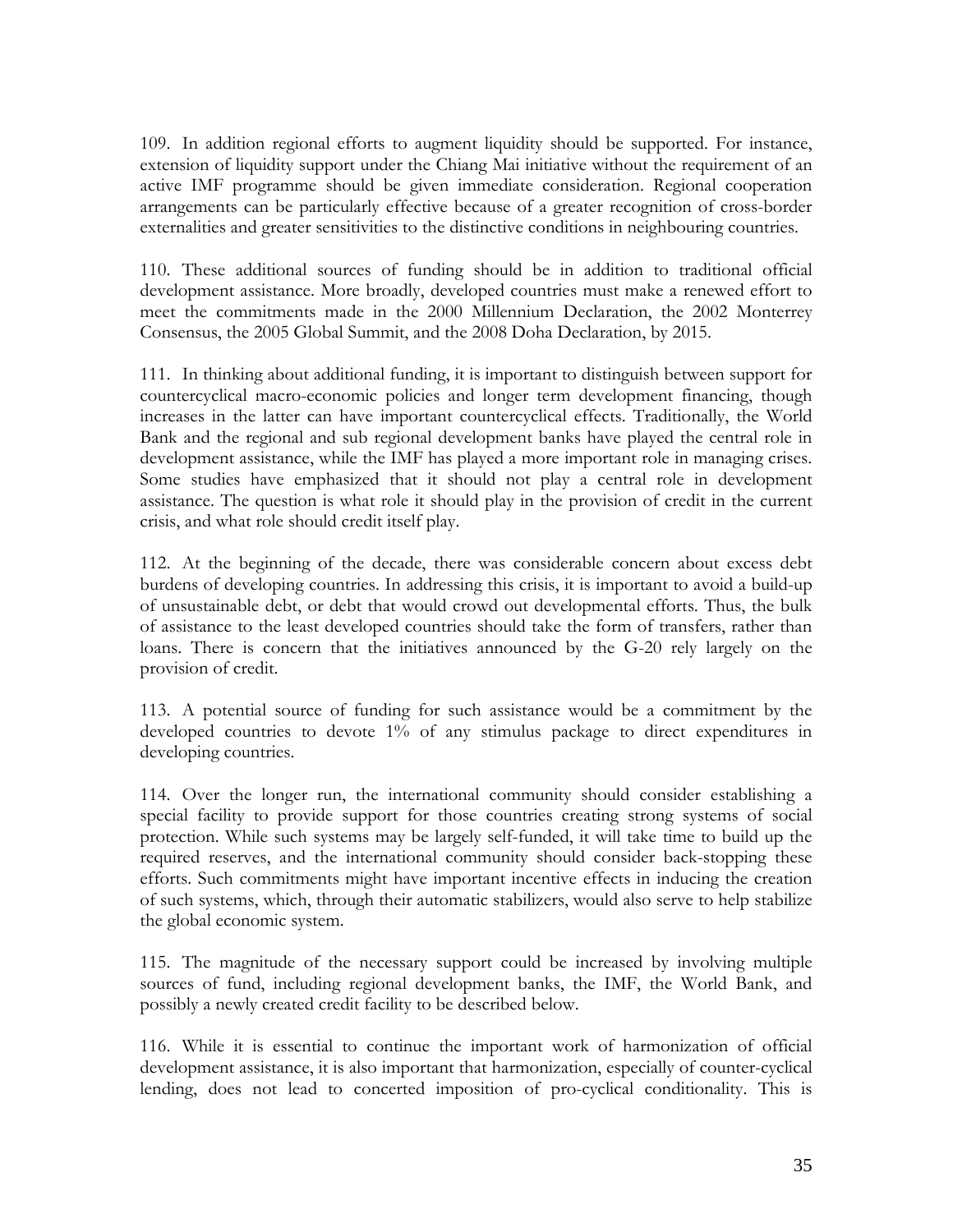important given the need for countries to undertake quickly measures to stimulate activity protect the vulnerable, and maintain the flow of credit.

117. The reluctance of many countries to accept assistance from certain institutions, and the reluctance of some potential lenders to provide funds to certain institutions, constitutes an impediment that may not be fully addressed by the reforms that are likely to be made in the short run. The availability of alternative mechanisms of disbursement might not only accelerate the flow of funds, but also make it less likely that they be accompanied by procyclical conditionality either *de jure* or *de facto*.

#### *New Credit Facility*

.

118. It is thus imperative that, during the recovery phase developing countries should have access to additional sources of external funding, including credit and liquidity facilities for social protection, infrastructure investment and environmental interventions, for government support, for support of developing country financial systems, and for corporate borrowing. Without such support the global crisis may grow worse and long-term global cooperation may be impeded.

119. Alternative financing could be provided through the creation of special funds in existing institutions administered under more accountable governance arrangements, or through the creation of new international economic institutions or facilities.

120. Existing facilities presently do not meet these needs for several reasons. First, the current system does not provide an efficient mechanism for mobilizing the funds available in countries that have accumulated large reserves. It would be beneficial for all participants in the global economy if savings from emerging markets could be utilized in support of developing countries. Government agencies in some emerging market countries that have reserves are reluctant to provide development funds to existing multilateral institutions, because these countries are often under-represented in their governance structure and because they perceive the policy advice and conditionalities provided by these institutions as inappropriate to the needs of developing countries.

121. In addition, there is a lack of appropriate funding facilities to respond to the interests of some developing countries with high reserves, such as sovereign wealth funds that seek investments with acceptable return and limited risk. The current financial system does not provide this intermediation facility. Moreover, as already noted, there may be a reluctance by some developing countries to turn to certain international institutions

122. In assessing the alternative options, concern should focus both on the speed with which a new facility can be established, as well as the role that it might play in helping construct better long-run architecture. Some worry that creating a new facility will take too long, though personnel could be seconded from existing institutions, and if macro- or microconditionality is excluded, implementation problems could be greatly reduced. Others worry that necessary or desirable reforms within existing institutions may occur too slowly. These concerns have been increased as a result of the appearance of large discrepancies between official discourse on changes in IMF operating policies and their official implementation in lending agreements that appear to require fiscal tightening, inflation targeting and even tight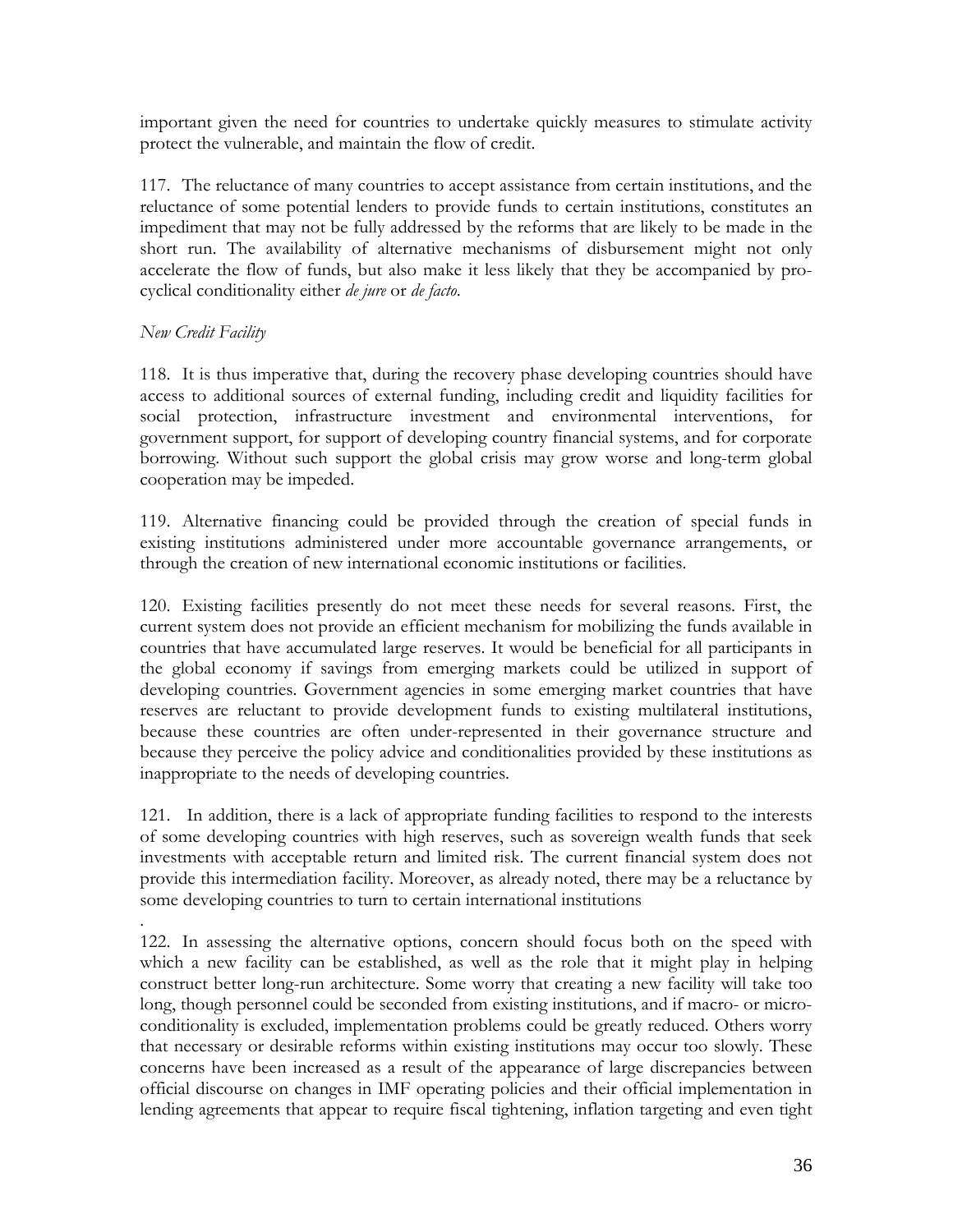constraint on nominal wage growth in the public sector. The World Bank seems to have made more progress in revamping its approach to developing countries, but also requires substantial progress which will take time to achieve.

123. Thus it appears preferable to create a *new* credit facility, perhaps administered by an existing multilateral institution or a consortium of multilateral institutions, but with its own governance structure. Such a new credit facility could draw upon the administrative expertise of existing institutions, and could be created rapidly. Its governance would reflect more recent thinking concerning appropriate governance structures, ensuring not only greater say for those countries providing the funds, but also for recipient countries. Given the limited remit of IMFs new flexible credit line, and the relatively minimal conditionality related to the usage of the funds, it may be easier to achieve agreement on details of governance. The introduction of alternative voting arrangements, including double majority voting, should be given serious consideration.

124. Special consideration should be given to timely environmental investments addressing problems of climate change. The facility could adopt climate change principles to ensure that the short-run focus of this spending is consistent with longer-term development strategies.

125. The governance structure of this facility could be more modular with regional groupings (for example by the Inter American Development Bank, the Asian Development Bank , the African Development Bank and others) charged with its operation.

126. The other question to be resolved in the creation of a new credit facility is the origin of its resources. There are different possibilities, which are not mutually exclusive. It might be provided by a new allocation of Special Drawing Rights, by increased contributions from developed countries, in addition to existing commitments of official development assistance, by contributions from countries with large international non-borrowed reserves, or by regional arrangements such as Bank of the South or the swap arrangements under the Chiang Mai initiative.

127. There are other options which should be simultaneously pursued. In particular, the reforms in the international financial architecture and the provision of global reserves should include further expansion of already existing regional arrangements. Whatever the financing arrangement, the inherent asymmetrical treatment of countries by private markets does not justify imposing symmetrical policy responses on developing countries.

128. The advanced industrial countries should maintain their existing commitments for official development assistance. To offset potential imbalances arising from the disparity in resources with which to address the crisis, there should be an increase in Official Development Assistance. The initiative of the World Bank to induce developed countries to increase such aid in tandem with the assistance they provide to their own economies is therefore appropriate. It needs to be ensured however that such funding is additional to existing aid commitments.

## **Concluding Remarks**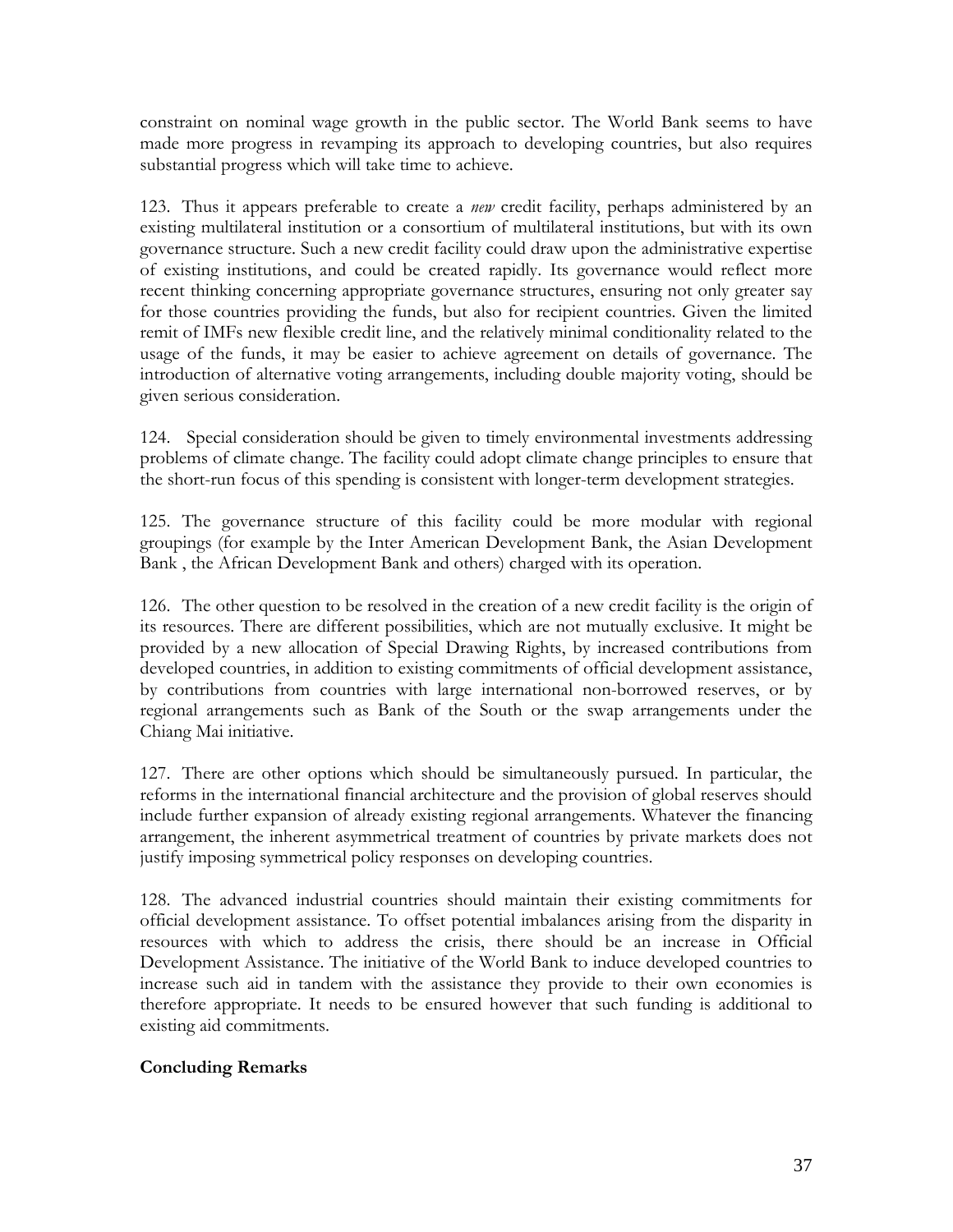129. As the world addresses the exigencies posed by this crisis, through stimulus packages, monetary and credit policies, and bail-outs and guarantees, the international community should not to lose sight of remedies for the underlying causes of the crisis. National economic systems which give rise to high levels of inequality pose problems not only for social and political sustainability, but also for economic sustainability, i.e., excessive increases of household and public debt.

130. It is also of crucial importance that the crisis response should fully take into account the need for transforming the present mode of growth by trying to slow down the overexploitation of natural resources, in particular of oil reserves, which may imply a change in consumer habits to support environmental sustainability. In this respect, investment in new environment and energy technologies to address adaptation and mitigation of climate change is a formidable opportunity for countercyclical stimulus. "New environment and energy technologies" (NE²T) include all technologies able to lower the energy and emissions content of our standard of living, technologies leading to the production of energy from renewable resources, and technologies helping to preserve, repair and improve ecosystems. For developing countries, the full incremental costs of these investments, justified by their global benefit should be financed by industrialized countries and transferred to developing countries in exchange for commitments on climate change and biodiversity. Such commitments of resources have already been made as part of earlier international environmental conventions, but substantial additional resources to fulfil those commitments have yet to be provided. The imperative to address this question is enhanced by the fact that while developed countries are by far the biggest global polluters up to now, emerging and some developing countries could become the biggest global polluters in future. It is thus rational to make large investments today to develop those technologies and, through technological transfer, make them available freely to developing and emerging countries. Climate change and biodiversity are quintessential global public goods. Supporting developing countries in their own efforts to address climate change and preserve biodiversity should be seen as part of the solution, part of the way that the international community can ensure that these global objectives are effectively addressed.

131. Hence, the political feasibility of additional mechanisms and innovative sources of financing such as emission rights trading and financial transactions taxes should be enhanced. These and other innovative sources of finance are discussed in Chapter 5.

132. Policy makers need to be particularly attentive that, in addressing the crisis, these and other underlying problems are not exacerbated. As noted elsewhere, bank consolidation increases the risk of creating more institutions that are too big to fail, one of the problems giving rise to this crisis. Similarly, poorly designed bailouts may lead to increased inequality, exacerbating one of the fundamental problems giving rise to this crisis; and without appropriate action directed at developing countries, global imbalances, another of the fundamental problems, may be exacerbated. Moreover, unless policies are well designed there is a risk there national and government debts are increased unnecessarily, constraining policy spaces for the future.

133. To date, there has been little effort to coordinate international responses to the crisis. Reactions in almost all countries have been simply to launch a recovery programme. These programmes have been nationally designed with almost no coordination between countries,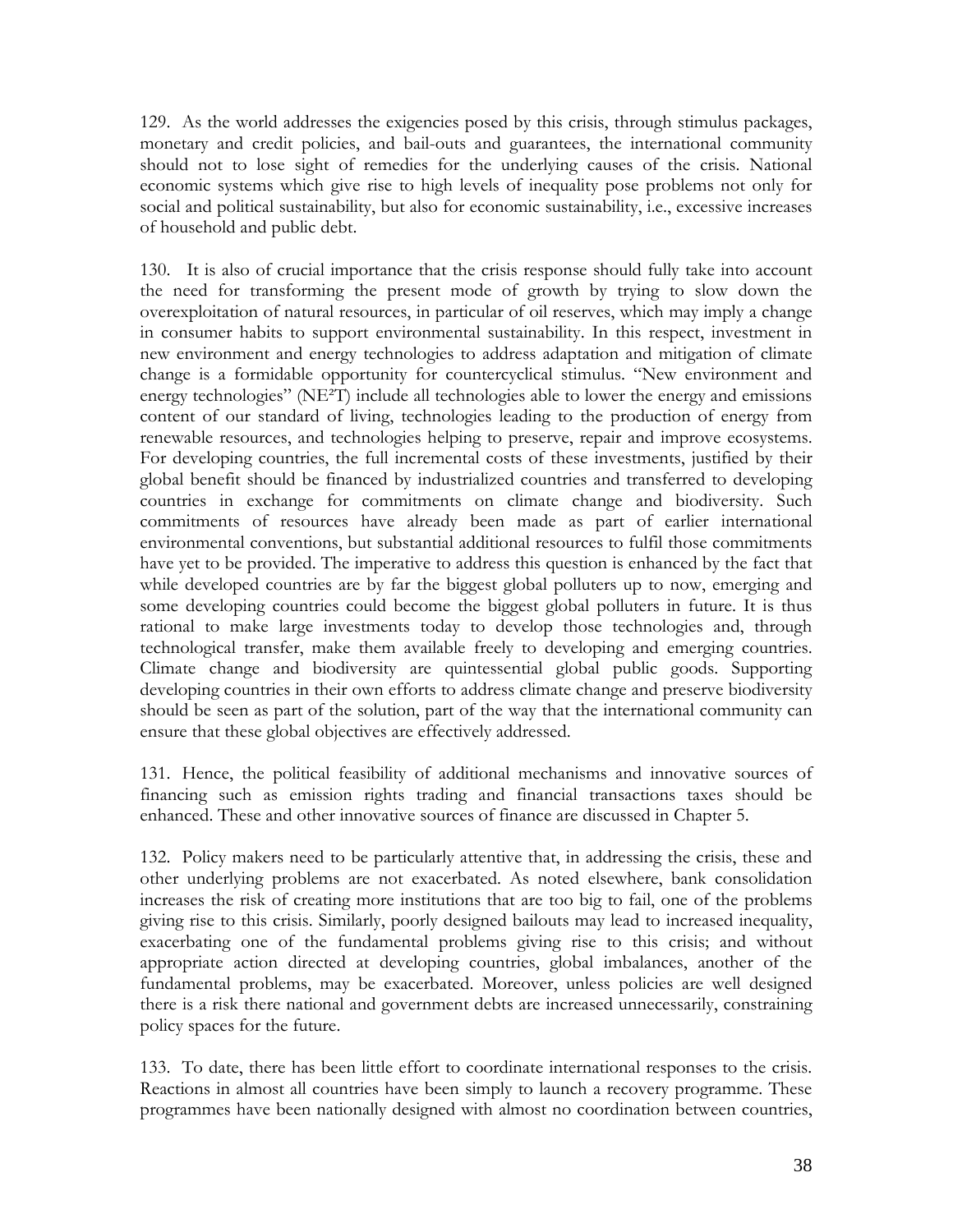even in the Euro area. Traditional thinking, derived from crises arising in a single country, entails identifying areas in which domestic multipliers are high. But since approaches may lead to recovery programs that are far from optimal, delivering less global stimulus relative to the size of the increase in total spending or indebtedness, underlying problems like global imbalances may not only be ignored, but may be exacerbated. There is an especial need for surplus countries to take strong actions. Moreover, macroeconomic coordination would avoid the risk of self-defeating beggar-thy-neighbour strategies aimed at increasing exports while attempting to decrease imports, or increasing credit available to home country firms at the expense of credit available elsewhere. These new forms of protectionism can be even more detrimental to the global economic system, and unfair to developing countries. Protectionism through subsidies and guarantees are particularly disturbing, since while developing countries can match such actions taken by developed countries, they cannot match the subsidies and guarantees.

134. A cross cutting issue is therefore the need for significant improvements in regulatory cooperation. This includes the need for cooperation on tax regulation and on capital controls, in addition to the proposals for coordination above. It is critical, for example to have a reliable metric to differentiate illegal tax evasions and the establishment of international financial centres. Bilateral tax treaties often have the perverse effect of discriminating against residents which encourages 'round-tripping' of capital and undermines the workings of the world economy. To that extent, there is an urgent requirement for preventing regulatory arbitrage which can work to distort capital allocation and undermine state efforts at reinvigorating their economies.

135. Because countries are at different phases of the business cycle, and different countries have different automatic stabilizers and de-stabilizers, mechanisms for coordinating macroeconomic policy and evaluating relative contributions will be difficult. Developing countries have a stronger external dependence and vulnerability to external cycles and have a much weaker capacity to undertake countercyclical policies.

136. This is the most significant global crisis in seventy five years; it may be the most significant global crisis in history. It is clear that the global arrangements that have facilitated rapid growth in many parts of the world have not come without a cost: growing inequality in many countries, sometimes a loss of national sovereignty in matters that are of vital importance to citizens, in some cases excessively rapid depletion of natural resources and degradation of the environment. This crisis has shown another manifestation: while globalization offered the promise of greater economic stability it has led to a global recession. Toxic products, flawed regulatory philosophies, and deficient institutional practices were exported from countries claiming to be exemplars for others to follow. The debate about appropriate institutional practices and arrangements, and the economic, political, psychological and social theories on which they rest will continue for years. However, it is clear that current institutions and arrangements governing globalization and many national government policies have been based on a certain set of ideas and ideologies, while other ideas which might have been more helpful in avoiding the crisis and mitigating its size were overlooked. The ideas and ideologies underlying key aspects of what has variously been called neo-liberalism, market fundamentalism, or the Washington consensus doctrines have been found wanting. As the international community approaches the challenge of working towards a quick return to robust and sustainable growth and a reform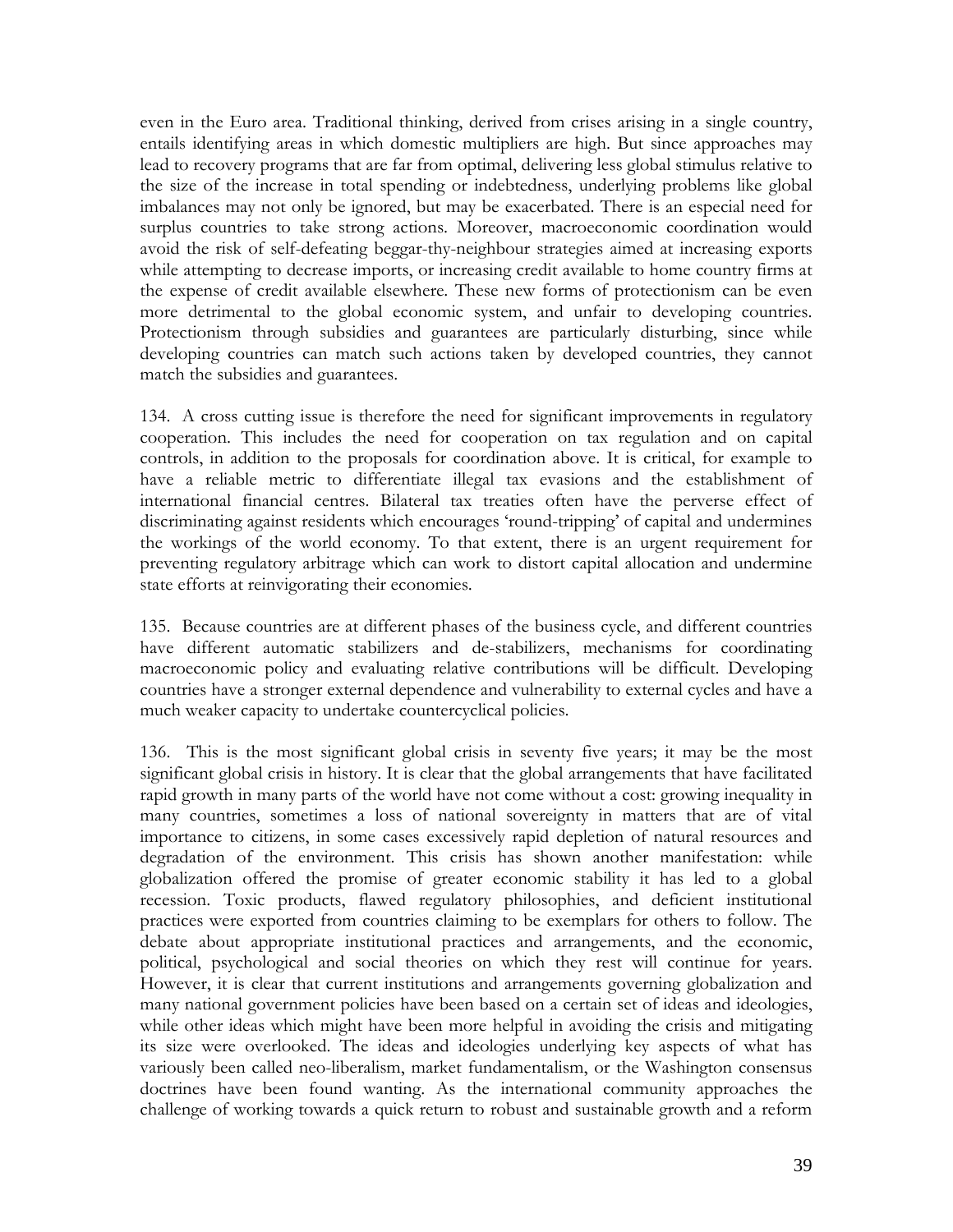of international institutions and arrangements that ensure long term democratic, equitable, stable, and sustainable growth, it does so with a broader respect for a wider range of ideas and perspectives.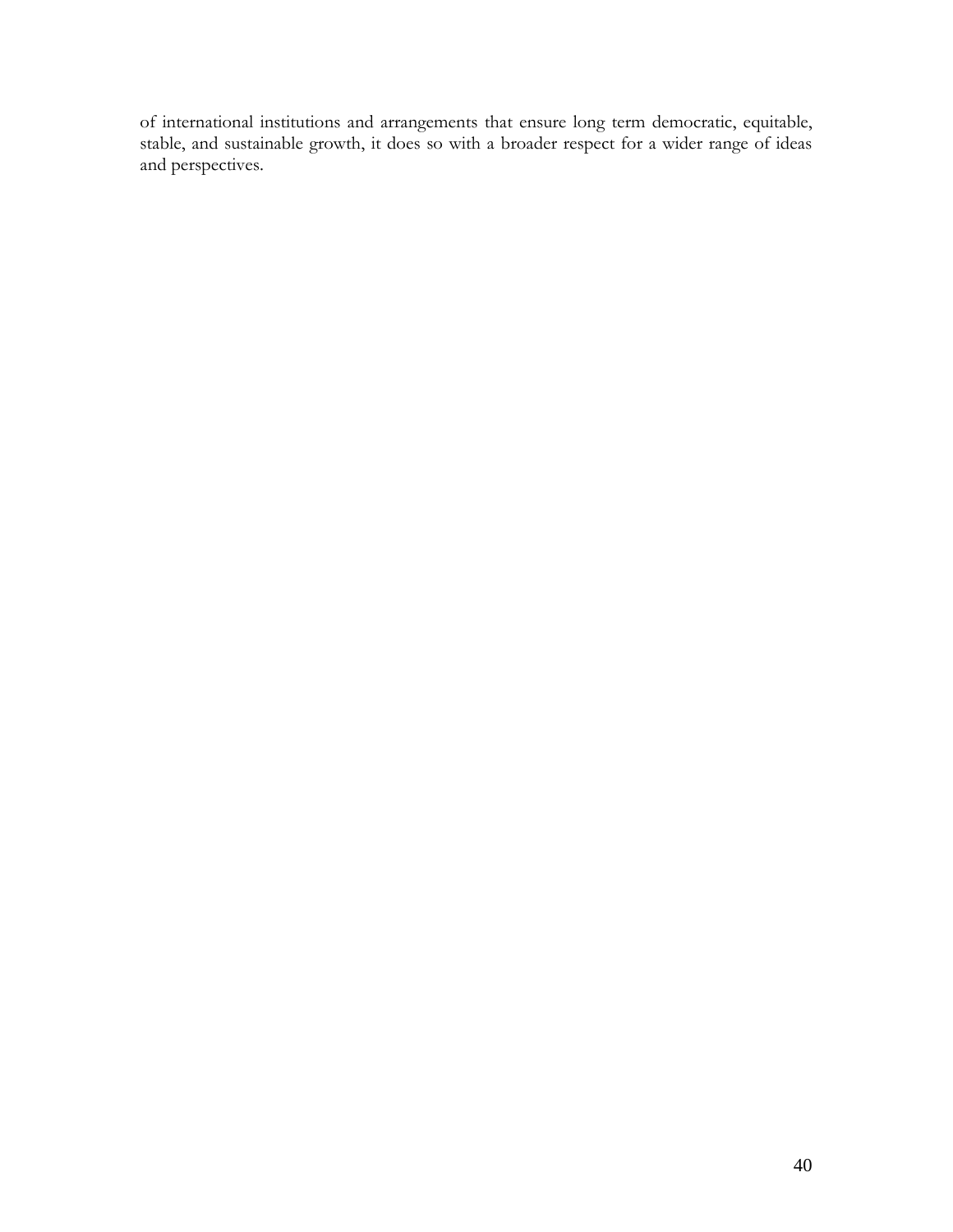# **Chapter 3: Reforming Global Regulation to Enhance Global Economic Stability**

## **Failure of the Prevailing Regulatory Philosophy**

1. The use of markets is often recommended as the most efficient means to achieve social goals. In addition, financial markets, which serve to gather savings and channel them toward productive investment, as well as distribute risk to where it is best borne within society, are viewed as a means to enhance the efficiency of the use of the economy's resources. However, in recent years, the size and scale of financial market activity in relation to the underlying economy has led some to question whether unfettered free markets had let finance, the servant, become the master of the economy, and more broadly society.

2. The current crisis comes on the heels of a period of time when many political leaders and thinkers who were promoted and held in the highest esteem, put forth a vision that strongly espoused deregulation, efficient financial markets, and put little emphasis on the notion of market imperfections and externalities. The sheer magnitude and pervasiveness of this crisis is a profound refutation of that vision espoused in recent years, often called free market fundamentalism. It can be rightly deemed a failed philosophy.

3. Serious questions have thus arisen about the nature of market processes, and the abstract models that are used by economists to illuminate and describe them. The models used to describe economic process and the underlying (often implicit) assumptions contained within, are debated by scholars, policy makers, and practical people continuously. The recent experience should greatly invigorate that conversation.

4. While important arguments surround the prescription of regulatory regimes and the incentives that make for proper regulation and regulatory enforcement, the current crisis, which is estimated to have cost society several trillion dollars around the world, is a clarion call for re-opening a debate that has been resolved by force of will of the beneficiaries more than the power of reason in the last 30 years.

5. As the Congressional Oversight Panel of the TARP in the United States concludes in its report on regulatory reform: "But at the root, the regulatory failure that gave rise to the current crisis was one of philosophy more than structure." (1/29/09 Congressional Oversight Panel: Special Report on Regulatory Reform.)

6. Yet the prevailing view was that market prices were the best available signals; market prices were the defense against market failure. Such a view ignores the fundamentally and uniquely systemic nature of finance, the theoretical arguments explaining why financial markets often fail to produce efficient or stable outcomes, and the long historical experience of crises in financial markets. The current crisis is a direct consequence of these ideas, which resulted in the elimination of many regulations that had supported the ability of markets to function efficiently. The failure to adopt new regulations reflecting the changing economy, and the weakening supervision of banks, suggests that effective government regulation and oversight of financial participants and markets is imperative.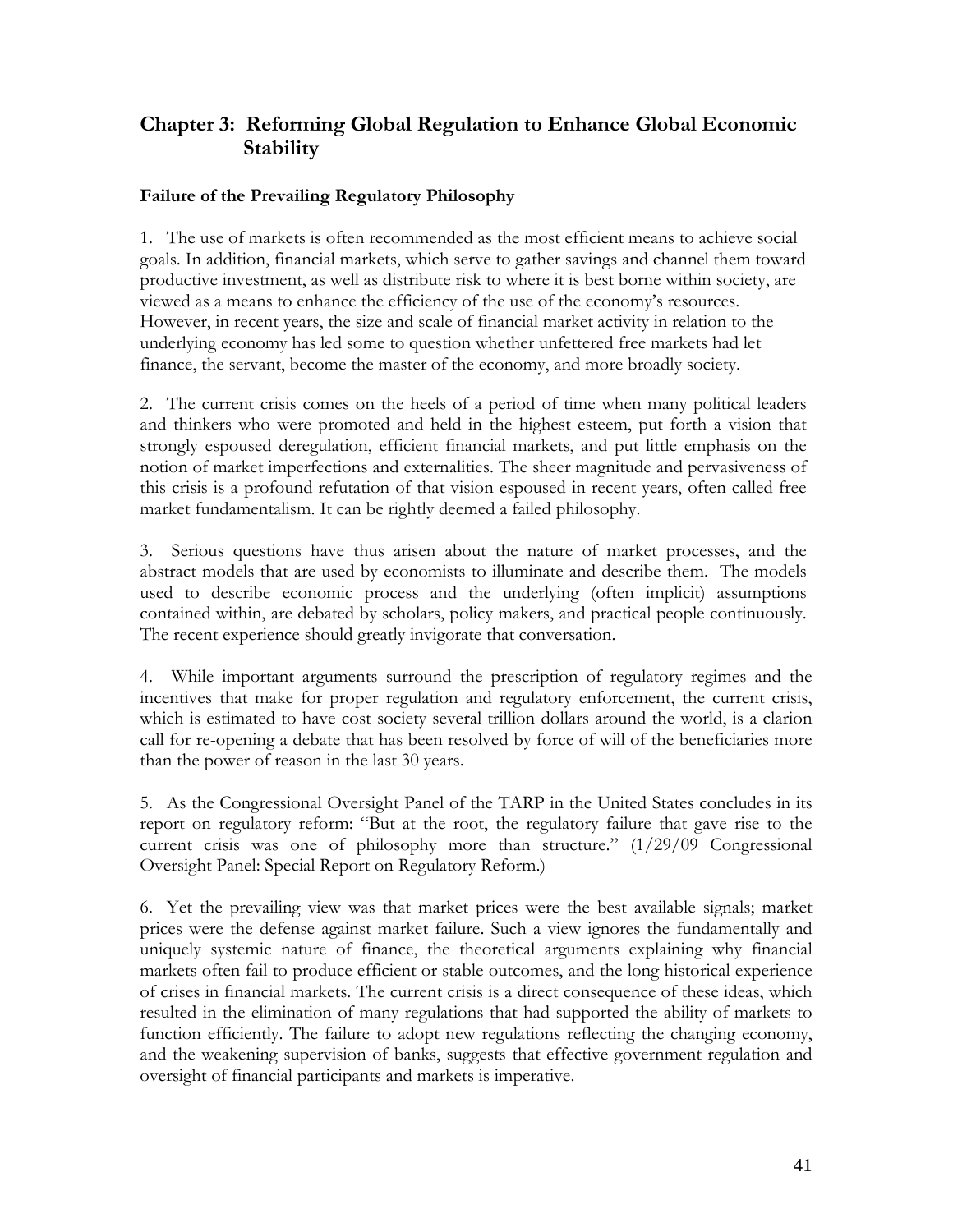7. To illustrate, at a very simple level, the knowledge that the failure of large complex financial institution can do great harm to the economy, and that policy makers will be induced to take action to mitigate the consequences for the real economy in the event of a financial crisis, is the underpinning of a market context in which private incentives to take risk are beyond those that are socially optimal. This challenge can be illustrated by a game payoff matrix where ex ante society decides whether or not to strongly regulate financial institutions and ex post must choose, at the onset of a financial crisis whether or not to bailout those institutions.

|                   | <b>BAILOUT</b> | <b>NO BAILOUT</b> |
|-------------------|----------------|-------------------|
| <b>REGULATION</b> |                |                   |
| NO REGULATION     |                |                   |

8. A Free Market adherent suggests a regime of little regulation and no bailouts such as position D. That is a consistent system design in the event that no financial institution is large enough to do harm to the real economy to the degree that it can induce the authorities to break the pledge of no bailouts. In fact, in the presence of many large financial institutions the entire right column is not credible or viable. The choice for society is between positions A and C. No probability weight is given to column two and that knowledge is embodied in the expectations of the management of financial institutions ex ante. Given that in the future and financial crisis will require a bailout, the ex ante position A restrains the desire of financial institutions to exploit the misalignment of social and private incentives. Combination C tolerates too much risk taking from a social perspective. This simple logic has become powerfully obvious in the recent crisis.

9. In fact, the current crisis opens up debates on both how to use regulatory policy to align private and social incentives in the presence of spillover externalities and secondly, how to align managerial incentives within the large financial institutions so that the leaders within those firms are not incented to raise the risk of social harm excessively. The exploration of how these regimes are designed, implemented, and enforced is another area that is worthy of renewed consideration in light of the power and persistence of an unhealthy regime of regulation in recent years and the costs of that outcome. The incentives faced by public officials, regulators, and elected officials and the role of money in politics are important antidotes to romantic notions of the efficacy of regulation to correct for market failures. In addition the role of expertise, and the incentives of experts who themselves are motivated by considerations of power, prestigious awards and compensation should be thoroughly examined.

10. Before the crisis there was a heated debate between regulation based on "principle" and based on "rules". The former were proposed by those concerned that banks would use rules as goalposts to circumvent basic banking principles, while the latter were proposed by those concerned by the possibility of regulatory capture. But the crisis overwhelmed both rulebased and principle-based regulatory systems, suggesting that this dichotomy was not as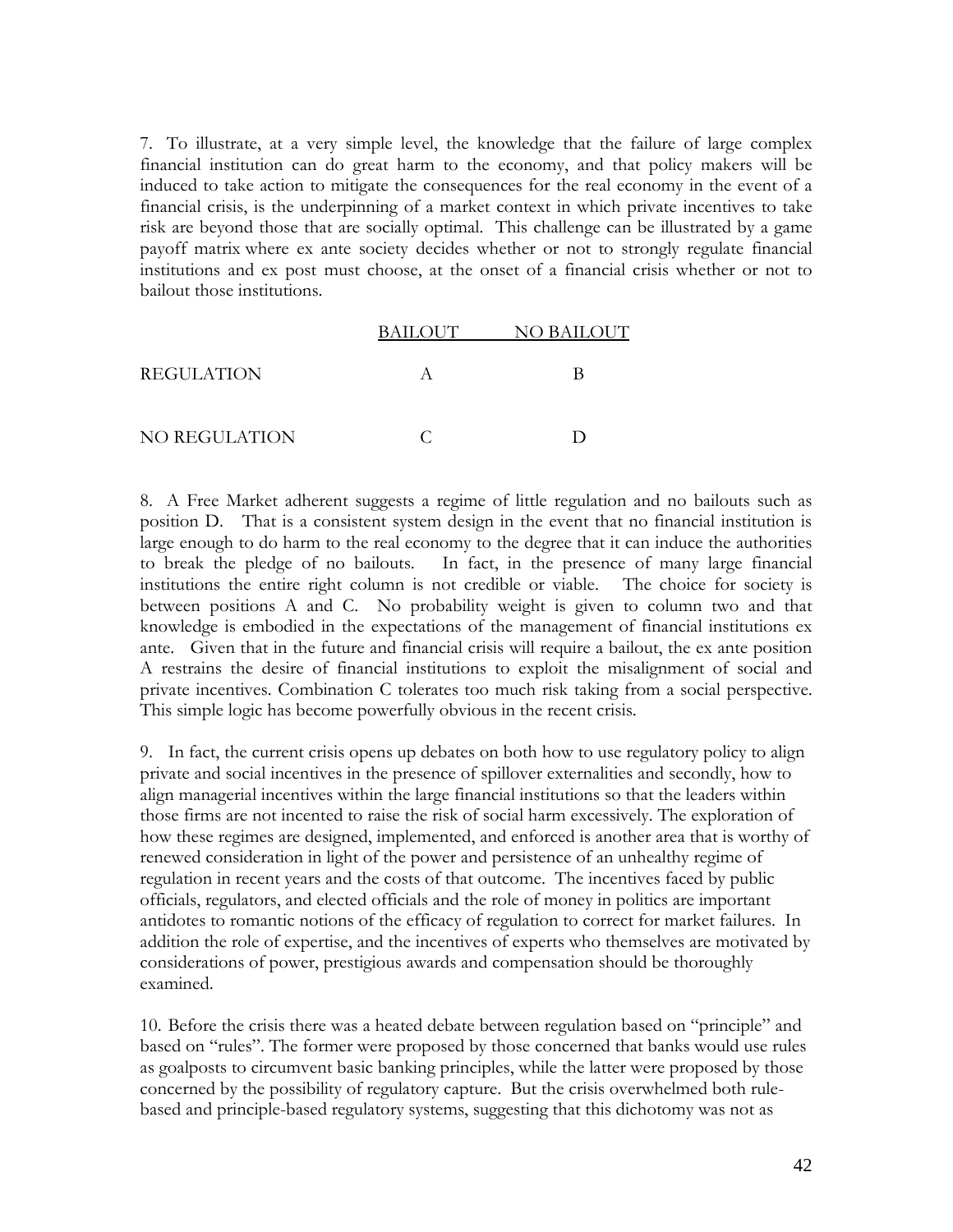important as it may have appeared. Both principles that set out the objectives of regulation and rules that try to apply these principles appear to be required.

### **The Purpose of Financial Regulation**

11. Firms operating in the financial sector are subjected to additional regulations than those applied to other firms for two principal reasons. The first is that consumers require additional protection in the use of financial products than other products. This is because the failure of financial products can have life-changing ramifications. But, the market is not good at differentiating good and bad products because the performance of a financial product cannot easily be tested before, at, or shortly after the point of purchase.

12. The second reason why financial firms are subject to additional regulation is that the nature of the credit economy is that the lending by one bank is often a deposit at another and this deposit may be used to provide collateral for borrowing at a third. An essential part of banking is that banks lend to banks in a way that shoe shops and car companies do not. This means that the behaviour of individual banking institutions can have systemic influence. The failure of a single bank can bring down the entire financial system, either directly, or as a result of a general loss of confidence in all banks. The result would be a cessation of lending in the inter-bank markets. At another time in history this discussion would appear a little academic, but the current liquidity crisis has underscored the systemic nature of bank failures and the role of confidence.

13. The financial sector is the interface between households' savings and the financing of business investment. In the language of economics, there may be large negative externalities associated with the operation of banks and financial markets. Failures in financial markets have large repercussions for the rest of the economy. Financial markets have a tendency to produce market failure. Recessions that follow banking crises are often more severe and long-lasting than recessions that have their origins elsewhere. Regulation should be especially directed at reducing the scope for these market failures.

14. The role that banks (institutions licensed and regulated for banking operations and having access to liquidity from the Central Bank) play in a credit economy is unique and quite different from the role played by non-banks such as traditional investment funds, insurance companies, hedge funds. While this became a distinction without a difference in the run up to this crisis with some insurance companies and hedge funds behaving like banks and some banks owning investment funds. The crisis has also highlighted that bank access to Central Bank liquidity and provision of liquidity to the rest of the economy played a critical role in the transmission, first of the boom, and later the bust. This distinction, discussed more fully below, provides a basis for recommendations to regulate the activities of core banking activities (deposits from individuals and loans to companies) more heavily than non-bank institutions, while making regulation more comprehensive across the local and international financial system.

15. The objectives of banking regulation set out above may appear narrow from some perspectives and it is necessary to recognise the broader role that banks and financial markets can play in society by considering financial regulation as a subset of overall financial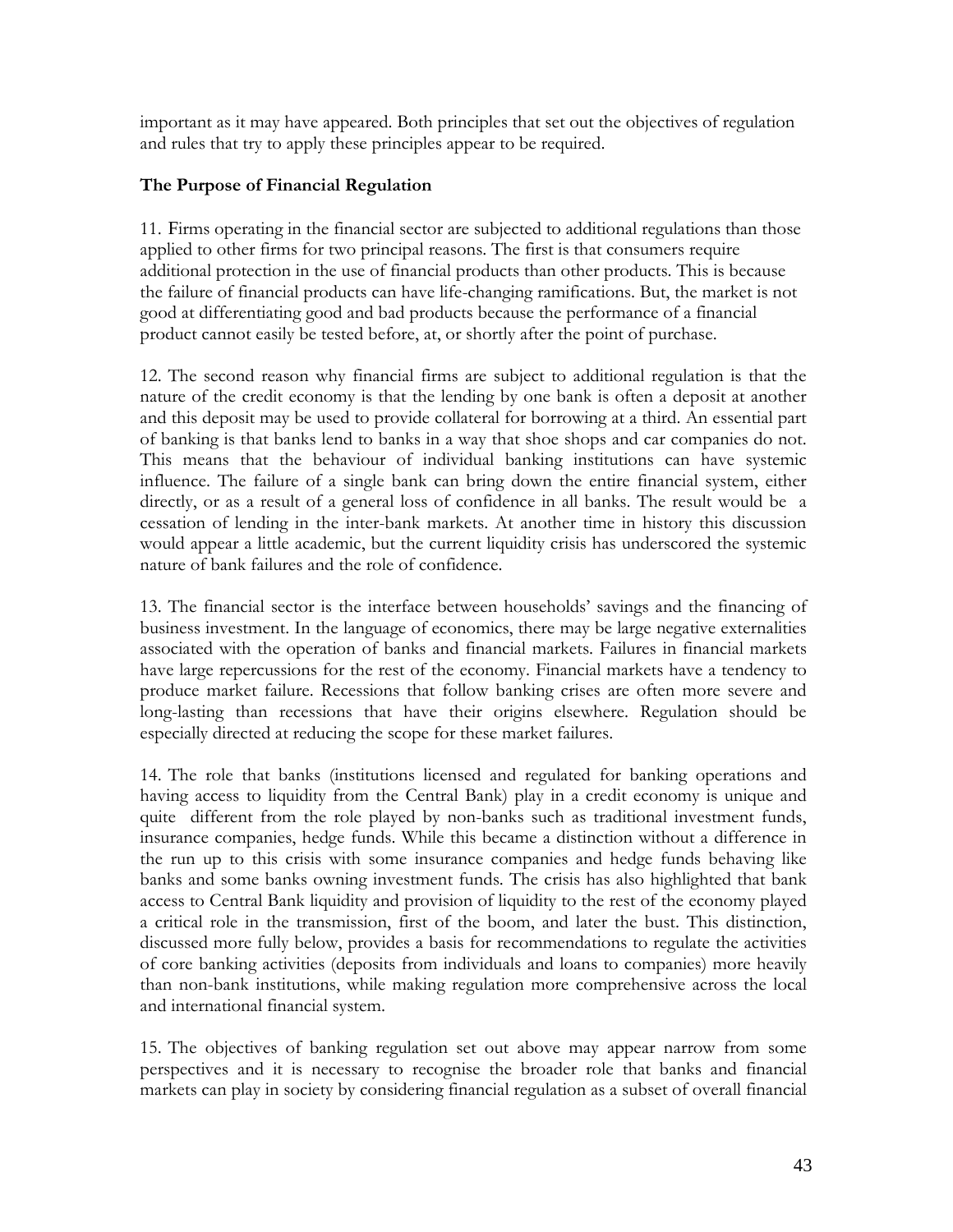policy.

### **Financial policy and regulatory policy**

16. Regulatory policy fits within the broad ambit of financial policy, but is more narrowly focused on facilitating the attainment of social and economic objectives through consumer and investor protection (deposit insurance, rules against fraud, market manipulation, misrepresentation of products, and laws promoting competition), ensuring the safety and soundness of individual institutions, ensuring that there is access to finance, and other interventions designed to promote the maintenance of orderly markets. Ensuring systemic stability, however, goes beyond ensuring the safety and soundness of individual institutions. Such regulations can support and safeguard confidence in the financial system as a whole, and enhance financial and economic stability. While they may not be able to prevent crises such as the current one, they can make them less frequent and less severe.

17. Regulations are not costless. As always, one must balance the costs and the benefits. Today, the global economy is paying a very high price for inadequate regulations as well as a failure to effectively enforce those that did exist. Clearly, regulators in the main financial centres of the world failed to get the balance right, and their failures have imposed heavy costs on the entire global economy. While the general principles of regulation and the purpose and functions of particular aspects of regulation need to be specified, the particular institutional framework and implementation of these regulations can be flexible and tailored to the circumstances of each country.

18. Ensuring global financial stability to support economic stability is, in this sense, a global public good. This Chapter sets forth some of the general principles of financial sector regulation, and some of the reforms that are needed to bring existing national and international regulatory practices in line with these principles.

#### *Failure of the Prevailing Regulatory Philosophy*

19. Although the current crisis had many causes, there was one feature that underlay several of the most important: a flawed economic philosophy. The reason for the failure of regulation noted above is a number of market failures regarding the internalising of individual and social risks. Yet the prevailing view was that market prices were the best available signals; market prices were the defence against market failure. Such a view ignores the fundamentally and uniquely systemic nature of finance, the theoretical arguments explaining why financial markets often fail to produce efficient or stable outcomes, and the long historical experience of crises in financial markets. The current crisis is a direct consequence of these ideas, which resulted in the elimination of many regulations that had supported the ability of markets to function efficiently. The failure to adopt new regulations reflecting the changing economy, and the weakening supervision of banks, suggests that effective government regulation and oversight of financial participants and markets is imperative.

20. Before the crisis there was a heated debate between regulation based on "principle" and based on "rules". The former were proposed by those concerned that banks would use rules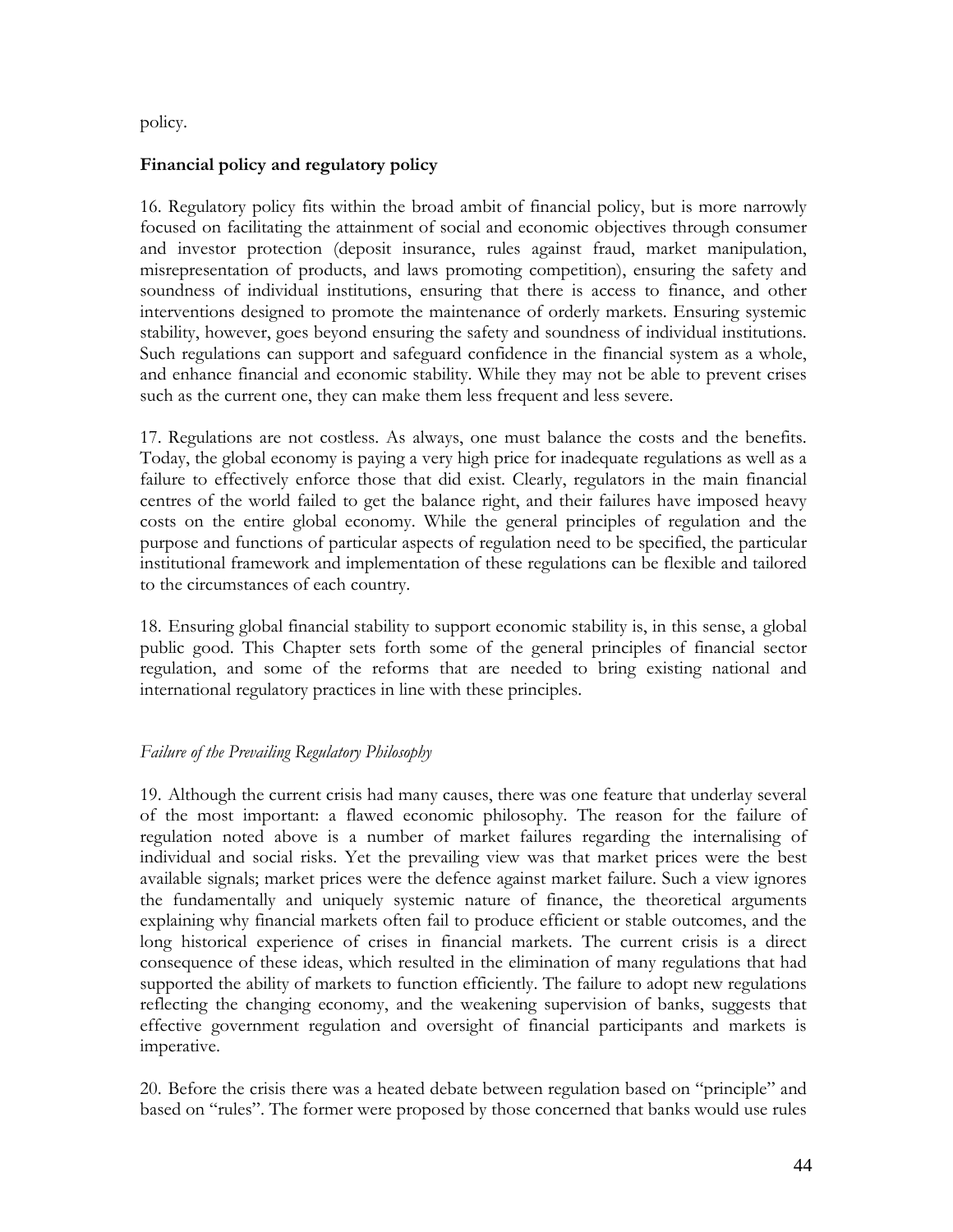as goalposts to circumvent basic banking principles, while the latter were proposed by those concerned by the possibility of regulatory capture. But the crisis overwhelmed both rulebased and principle-based regulatory systems, suggesting that this dichotomy was not as important as it may have appeared. Both principles that set out the objectives of regulation and rules that try to apply these principles appear to be required.

21. The failure of financial markets to provide the appropriate allocation of financial resources to support the productive economy and to manage risk has been one of the contributing factors in the present crisis. Financial policy is thus necessary to ensure that finance is available to meet the needs of the real economy as well as social goals attuned to local conditions such as banking the un-banked, insuring the uninsured, better allocation of savings and investment, supporting sustainable growth, trade etc. The measure of success of financial policy is not the rate of growth or the size of the financial sector as a share of GDP. Indeed, an excessively large financial sector relative to the GDP of a medium to large economy should be a cause of concern to those interested in long-term economic growth because financial crises are associated with unsustainable growth of the financial sector.

### **Regulation and innovation**

22. Unregulated market forces have provided incentives for the creation of an abundance of financial products with little relevance to meeting these social goals and under-production of financial products that support social goals. At the same time incentives have been created for financial behaviour which are socially suboptimal. Such behaviour is supported by incentive structures in which there are higher fees and commissions for activities such as excessive trading or "churning", while products which might help manage important risks, like GDP-linked or commodity-price linked bonds, do not generate sufficient fees to attract the interest of financial markets. One of the roles of financial policy is to address these market failures in financial product development.

23. One of the potential costs of regulation is to reduce the scope for innovation. But much of the recent innovations in the financial system have had as their objective to increase the short run profitability of the financial sector, but not the ability of the financial markets to perform its essential features of managing risk or allocating capital; they have served to engender financial instability rather than increasing the productivity of the economy and the well being of citizens. From the point of view of the economy as a whole, some of the innovations were clearly negative. It is important to design regulatory structures that encourage economic and socially productive innovations and place adequate constraints on socially dubious innovations; good regulation may actual enhance the scope for positive innovations.

## **Regulatory Capture**

24. Regulatory design needs to be robust to attempts by the industry to influence regulators and divert them from their core responsibilities for consumer and investor protection and systemic stability. Much can be done to design regulatory systems that have built-in resistance to capture, such as a reliance on simple and transparent rules on the regulation of instruments sold to unsophisticated, retail consumers or sold to wholesale consumers that are potentially of systemic significance. The design of regulatory governance can also reduce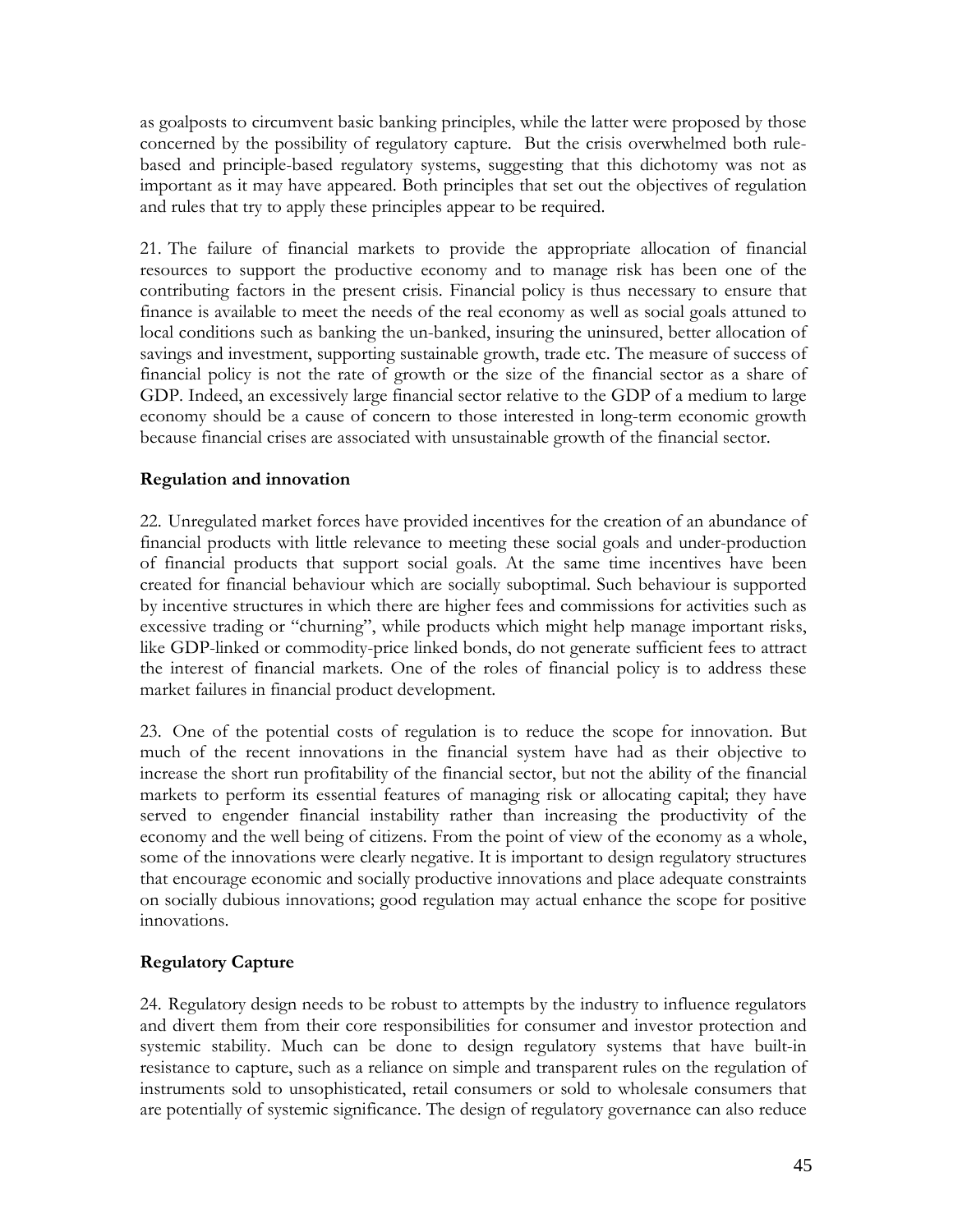the scope for capture.

#### **Boundaries of financial regulation**

25. Traditionally regulation has been differentiated by institutional forms: banks are regulated and non-banks are not. Insurance products are regulated by insurance regulators, but derivatives that act essentially like insurance are unregulated. This represents the legacy of the past, rather than an analytical approach to regulation, is vulnerable to regulatory arbitrage and is in need adjustment. Regulation needs to be comprehensive with boundaries determined by the economic functions of financial institutions, not by what they are called or where they may be located.

26. Coverage should extend to all relevant institutions and instruments. The coherence of different regulatory frameworks needs to be considered when attempting to delineate the boundaries of regulation. Regulatory authorities need to coordinate seamless coverage across national and international capital markets, securities markets and deposit-takers. If there is not comprehensive and coherent regulation, there is likely to be regulatory arbitrage.

27. However, there is no guarantee that all the practices which expose the financial sector and the economy to excessive risk can be properly monitored and regulated. In these cases, regulation will have to put special emphasis on setting the right incentives and strengthen financial responsibility in order to restrain excessively risky activities and to reduce the scope for adverse consequences.

28. At the international level comprehensive coverage should eliminate exposure of national financial systems to the possibility that "rogue" states or institutions should fail to implement regulation. At the same time, care should be taken that regulatory standards should not be an anti-competitive ploy by developed financial centres to maintain their positions, in part attained through previous periods of regulatory and tax competition.

29. Comprehensive regulatory systems need to focus on both micro-prudential regulation and macro-prudential regulation. While regulators will need to give priority to systemically important activities, institutions and instruments, they all should be subject to oversight, even if the intensity of regulation differs among them on the basis of their systemic importance. There should be clear principles to determine what is considered systemically important, such as leverage, size, exposure to retail investors, and/or degree of correlation with other activities. Regulators must have comprehensive authority. Regulation must occur continuously, on a day to day basis, while at the same time ensuring long-term consistency.

## **Micro-prudential regulation**

30. Micro-prudential regulation, geared towards consumer protection, should apply to all financial institutions, with particular attention given to protection of unsophisticated, "vulnerable" consumers. Macro-prudential regulation should be focused on key components of systemic risk: leverage, the failure of large, inter-connected institutions, and systemically important behaviour and instruments and their interactions with the economic cycle.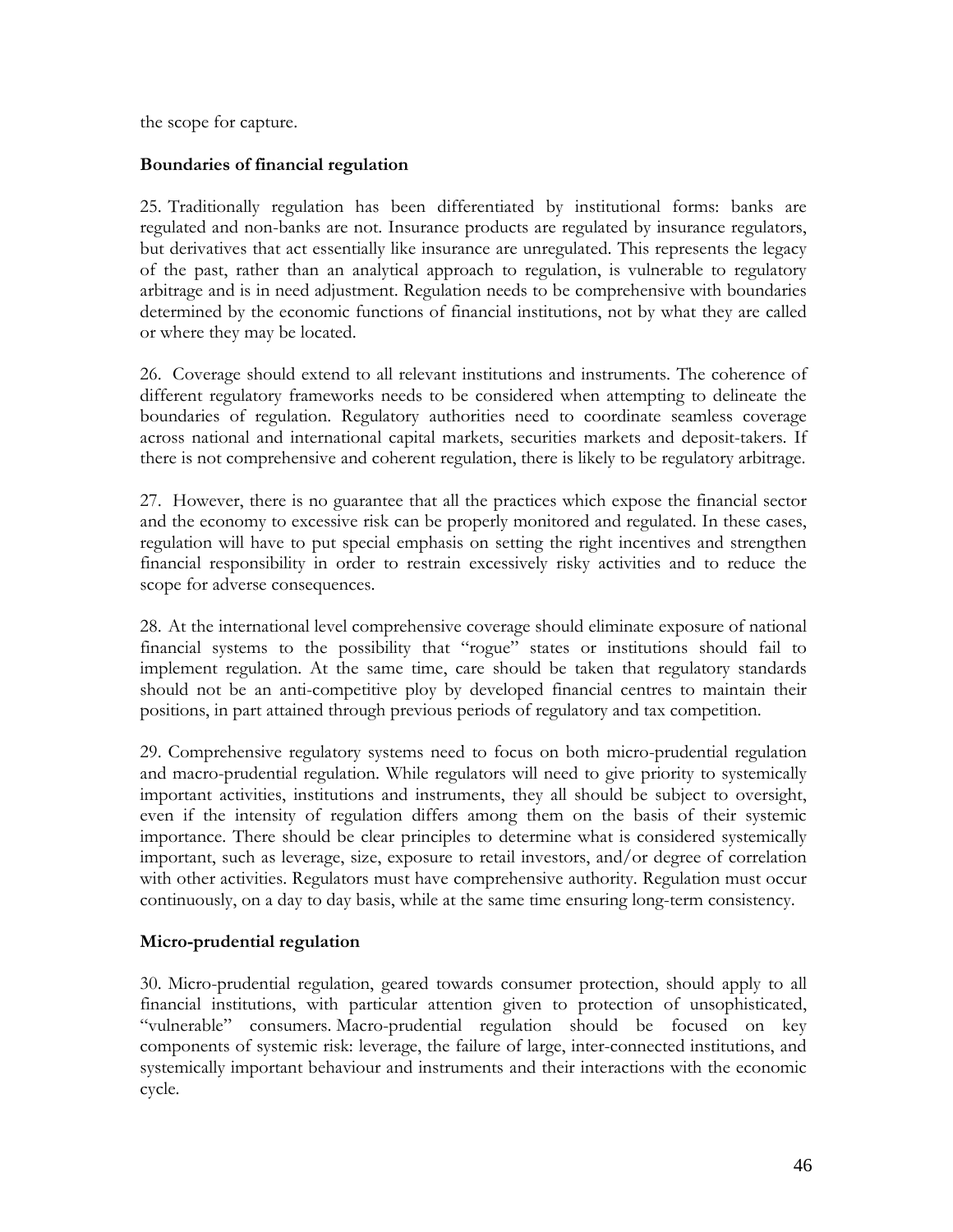31. Macro-prudential regulation, geared towards the containment of systemic risks, should be focused on those institutions most likely to have systemic consequences, which means those with the greatest leverage and size. But the experiences of this and previous crises suggest that it is difficult to tell which financial institutions have systemic consequences, so that it is imperative to maintain some oversight over all activities, institutions and instruments. Macro-prudential regulation thus must go beyond banking institutions. This is particularly important given the tendency, and incentives, for financial market participants to engage in regulatory arbitrage through activities that have led to the creation of what has come to be called the "shadow banking system", which has a parallel in the creation of a "shadow insurance system". There should also be a special focus on aspects of the financial sector that are most likely to have significant consequences for the "real economy." This entails protecting the payments system and ensuring the flow of credit.

32. Instruments should be regulated where their use might be harmful to vulnerable consumers or pose systemic risks to the economy. This could be achieved through the creation of a *Financial Products Safety Commission* to ascertain the safety and appropriate use of various financial instruments and practices for retail consumers. Alternatively, governments could create within their regulatory structure a corresponding body that focuses on these issues. It will be important to recognize that seemingly safe instruments can have damaging consequences when their use alters, and that instruments used for hedging and insurance can also be used for speculation. Safety of financial products should thus be assessed not only in terms of their appropriateness in meeting the needs and objectives of retail consumers, but also terms of their impact on systemic behaviour. Safety should be continuously reviewed with respect to prevailing practice and the consequences for product safety. While great care should be taken in approving products for use by vulnerable consumers, all consumers need some protection.

33. Regulation is necessarily dynamic, with some instruments appearing safe initially, but becoming "dangerous" with changing or growing use. Other instruments might appear initially to be excessively risky for some uses, but as their risk or complexity becomes understood, and appropriate offsetting measures are devised, or as their safety is demonstrated in less highly regulated markets, they might be approved for specific uses in more regulated markets.

34. A key part of supervision is the continuous monitoring and consideration of instruments, institutions, markets and behaviour of more systemic importance and requiring greater oversight.

#### **Ring-fencing**

35. While there may be a case for differential regulation of financial market participants based on their ability to bear risk and sophistication, it should also be recognized that in financial markets it is difficult to erect hermetically sealed barriers between the highly regulated actors posing systemic risks and the less regulated actors who do not. For instance, credit inter-linkages are likely to remain. As a result, depending on the depth of a financial crisis, regulators may feel forced to rescue risky players who are interlinked in order to protect the interest of vulnerable participants and to avoid adverse systemic consequences, though typically, it is more "fiscally efficient" to bail out directly those that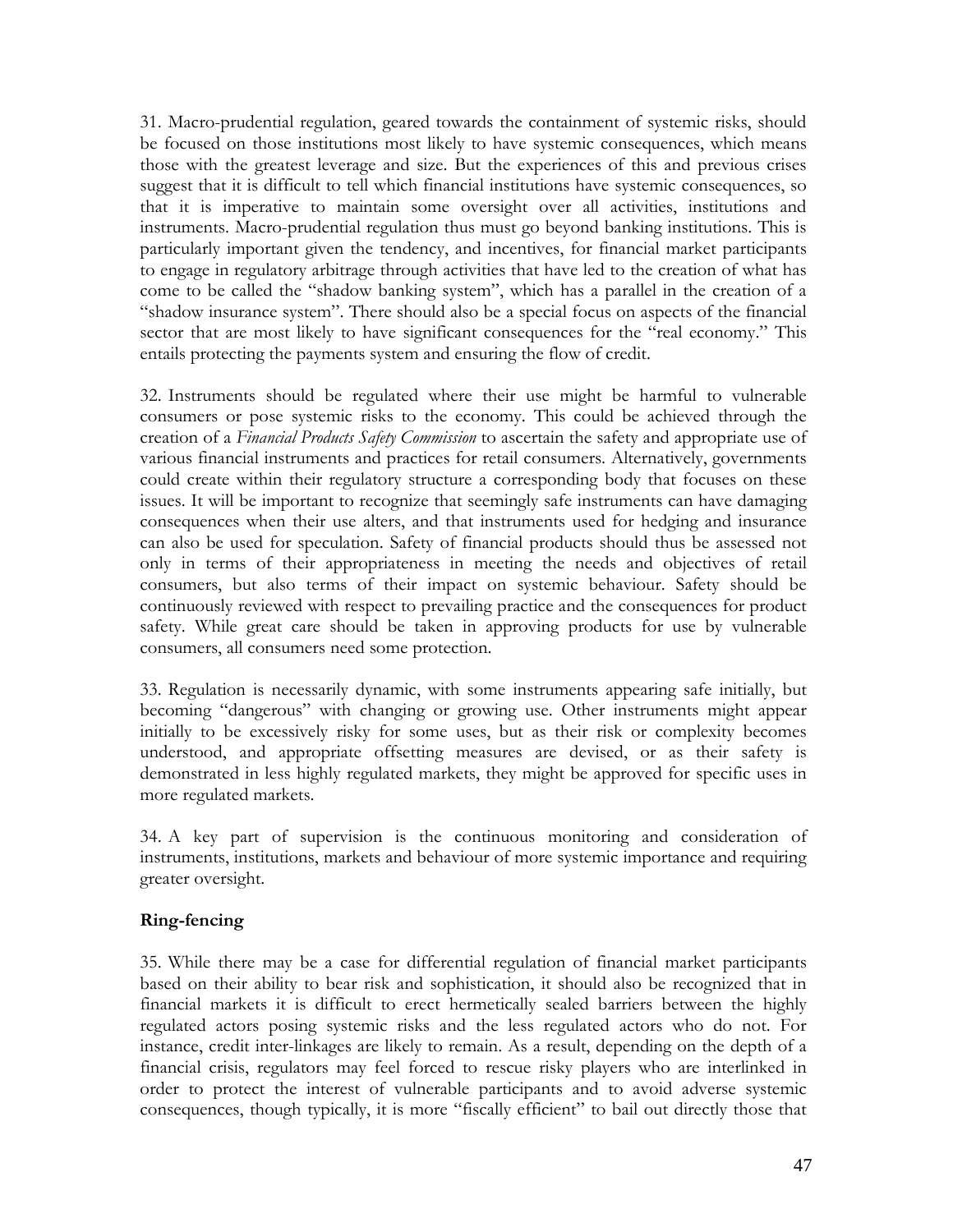must be supported because of their direct systemic importance. To the extent that the government does not regulate all financial institutions tightly to prevent problems in the unregulated sector spreading to the regulated, the less regulated must be, at least to some extent, ring fenced, with sensible controls on the extent of interaction with the more regulated sector. Governments need to be aware of the danger of contagion from one part of the financial system to others. Thus, financial systems that are better and more comprehensively regulated may be more integrated and less segmented. The advantages of diversification provided by a large integrated market may be more than offset by the risks of contagion, as a problem in one part of the economy spreads throughout the whole. This appears to be the case especially in real estate. Had mortgages been centred in a specialized set of institutions, problems might have been contained, as they were in the Savings and Loan crisis. Regulators have to be especially attentive to the ever-present attempts at circumvention, including through the creation of special purpose vehicles.

#### **Some Common Principles of Macro- and Micro-Prudential Regulation**

#### *Incentives*

36. Incentives are the key to an efficient and effective financial system. Regulators need to make sure that the incentives of financial institutions and those of management are compatible with the objectives of a good financial system. It will never be possible to monitor and regulate all the practices which expose banks and the economy to excessive risk. It is therefore imperative to get incentives right. It is clear that private rewards have not been linked to social returns. This means that there are perverse incentives that produce adverse outcomes.

37. Flawed incentive structures are in part the result of flawed corporate governance structures. The fact that so many firms have adopted incentive structures that served shareholders and other stakeholders well in the short run, but so poorly in the long run, is suggestive of serious and pervasive failures in corporate governance. Weaknesses in corporate governance in both developed and developing countries have long been recognized, but not enough has been done. This crisis should provide an opportunity to revisit these issues. The payment of large bonuses to top executives of banks making record losses shows that " incentive pay" was not closely related to performance—something that some statistical studies also suggest to be the case.

38. One long-recognized problem is that current incentive structures encourage excessive risk taking and short-sighted behaviour. Methods to remedy these problems include suspension of the practice of cancelling long-term and non-transferable stock options when an employee leaves, requiring incentive compensation schemes to be based on long-term performance, and implementation of a requirement that firms pay higher capital charges if their remuneration schemes are not designed to limit excessive risk-taking. Taking into account other indicators than economic success could be another option to create incentive schemes that are more commensurate with social objectives, e.g. by rewarding achievements in corporate social responsibility. Payment through stock options can provide particularly perverse incentives, because it encourages deceptive accounting practices that contribute to (temporarily) high stock prices. Firms must take a conservative approach to accounting for stock options. Stock options should be reported as a form of remuneration--expensed and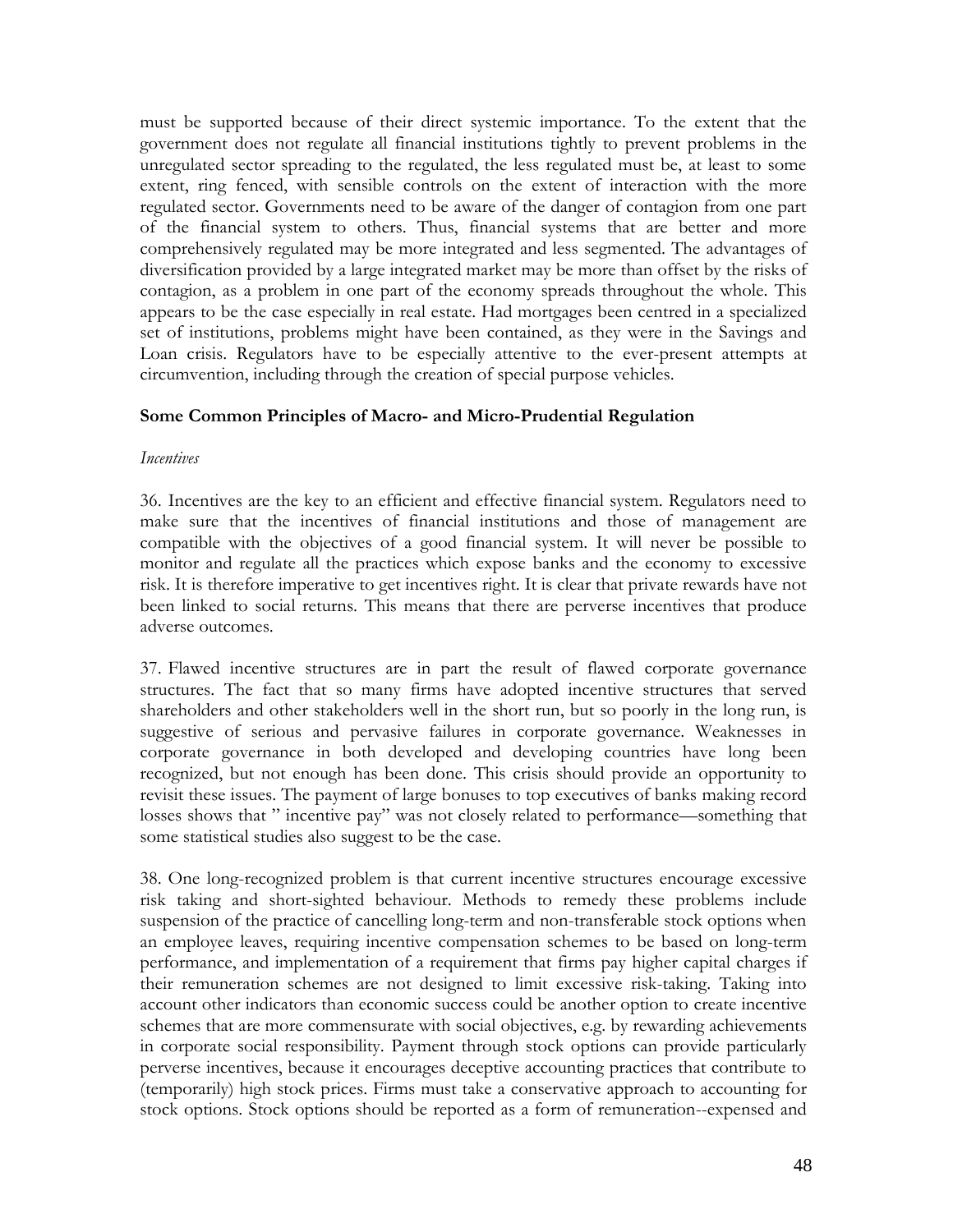valued at the time of issue or the re-setting of stock option prices. The financial sector should not be paying their top executives in forms that are not transparent, and in ways that shareholders cannot easily value.

39. When banks become too big to fail, they have perverse incentives for excessive risk taking. It is imperative that governments impose strong anti-trust policies, with criteria that are stronger than just market power. Under current arrangements, large banks, knowing that they are too big to fail, have an unwarranted competitive advantage over smaller banks because of the implicit insurance. Accordingly, any large bank that is not broken up should face have capital adequacy requirements.

40. Regulators should be particularly attentive to conflicts of interest. The scandals in US financial markets earlier in the decade exposed the conflicts of interests between investment banks, their analysts, the companies issuing IPO's, and customers. Some actions were taken with respect to analysts, but many of the other problems remain. For instance, investment bank analysts' views affect markets—and those views may be tainted by the positions held by their employers. These scandals highlighted conflicts of interest between the role of financial institutions as commercial banks and investment banks. Disclosure is an important first step. Disclosure is necessary, but almost surely not sufficient. For example, mortgage originating companies should not be allowed to own their own appraisal companies.

41. Guarantees and insurance distort incentives since there is no risk of loss. The higher potential gain from more risky behaviour accrues to the individual while loss is absorbed by the government. Such behaviour was common in the Savings and Loan crisis of the later 1980s, with significant social consequences. However, in times of economic crisis guarantees and insurance may be part of a government's crisis response in order to stimulate countercyclical economic activity and to prevent runs on banks. In some cases, issuing government guarantees may even be a strategy to attract individuals to investments with relatively high risk, but with a perspective of high long-term positive social or ecological effects. Adverse incentive effects can be mitigated by providing only partial insurance/guarantees.

#### **Securitization**

42. Securitization held open the promise of risk-diversification and access to new sources of funding. But it also opened up new information asymmetries and avenues of inappropriate behaviour by investors who did not possess the ability to bear the risks or could not evaluate them appropriately since they did not have the relevant knowledge of the underlying assets available to the originators. Markets, regulators and the models used by bankers, credit rating agencies, and investors to assess risks overestimated the benefits of risk diversification and underestimated the costs of the information asymmetries and concentration of investor behaviour.

43. Securitization has also presented new problems in debt restructuring (problems that arose earlier in the debt crises of the latter part of the last century). Governments will need to address the legal issues raised by debt renegotiation in ways which balance the rights and interests of creditors and debtors, with due account of systemic consequences of a failure to renegotiate. Originators of securities should be required to hold a stake of at least 10 per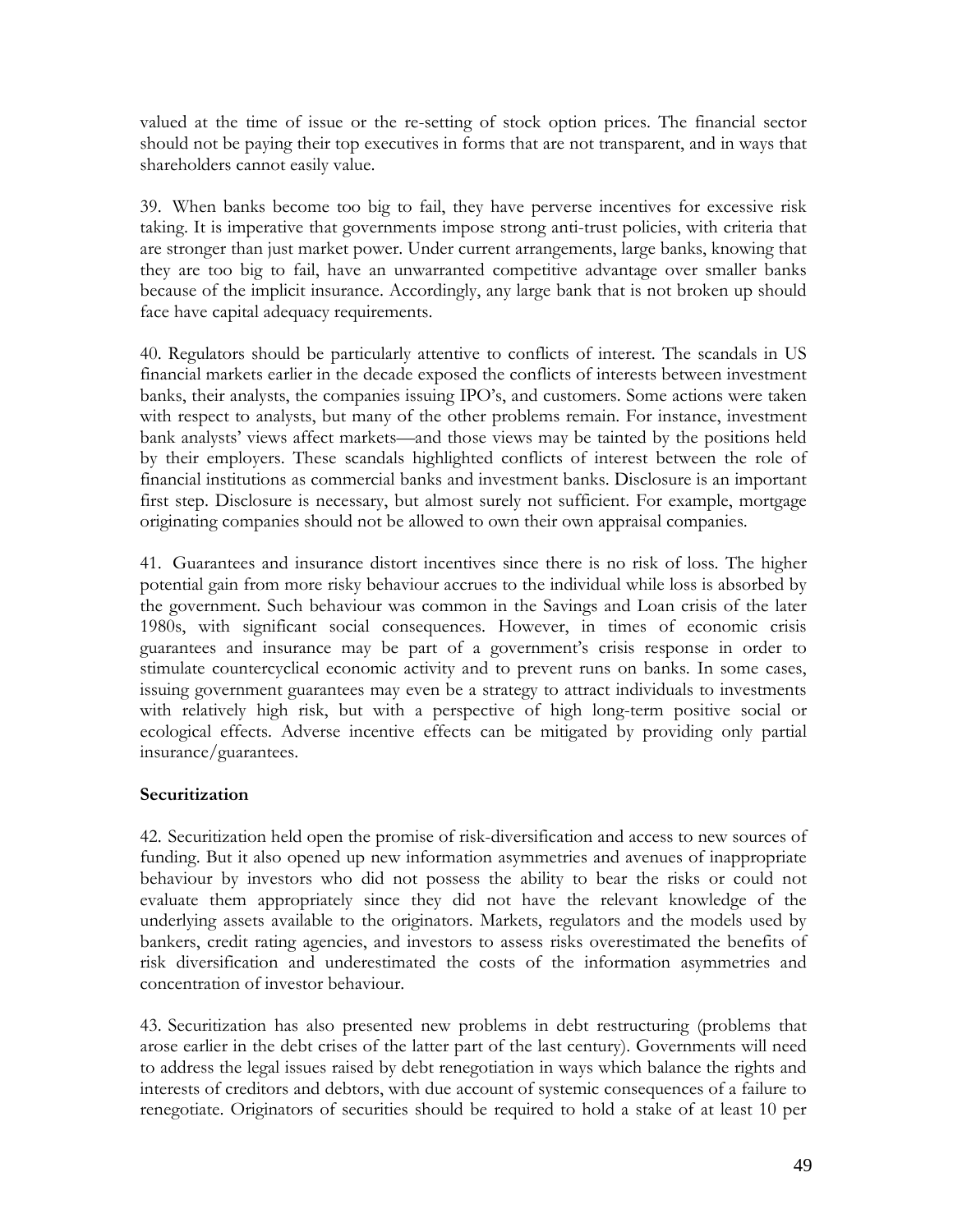cent in each issue of securities they underwrite. While this would significantly reduce the capacity for future securitization, it would also substantially reduce the potential for systemic risks associated with structured products and would encourage higher underwriting and lending standards.

44. The perverse incentives and distorted market signals that are produced from the behaviour of the economy may be offset by counter-cyclical regulation. The introduction of time-varying capital adequacy requirements that rise and fall with the business cycle provides an example. To better combine macro-prudential and micro-prudential regulation regulators and Central Banks might jointly agree an annual rate of expansion in bank lending and the bands around that rate, above which a bank would be required to increase its capital adequacy requirements, or below which it would be able to reduce its requirements. If time-varying capital adequacy requirements would have been in place, the magnitude of the previous boom and its inevitable crash would have been moderated. Relating macro-prudential regulation to the rate of growth of bank lending would further enhance the temptation for banks to hide their own lending in associated off-balance sheet vehicles, like conduits and SIVs. Regulators must prevent this happening by treating all such associated vehicles as effectively remaining on the balance sheets of the banks.

45. The privatized government sponsored enterprise (GSE ) model, in which government provides funding or what is interpreted as effective government guarantees may be a particularly hard model to design to work well. The potential conflicts between managerial interests in maximizing their own returns or returns to shareholders may conflict with public interests.

46. Recent government bailouts and government guarantees have raised issues of conflicts of interest and divergences between the interests of firm managers and those of the government providing capital. It exacerbates the usual incentive problems that arise when there is a separation between ownership and control. The much criticized behaviour of banks taking money that was intended to recapitalize them and paying it out in bonuses and dividends instead is fully explicable in terms of the differences in interests between those making the decisions (the bank officers) and that of the public providing the money. The risks should have been apparent. (See the discussion in Chapter 2).

47. Perverse incentives can become most acute as financial institutions face the possibility of bankruptcy or falling below capital requirements.

48. While mark-to-market value accounting may not be appropriate for the risk management of some long-term institutions, it is important to recognize that failure to apply mark to market accounting may induce other forms of perverse incentives. Banks may have an incentive to undertake excessive risk taking: assets that go down in price can be kept, and those that go up in price can be sold. The result is to increase the divergence between mark to market values and "book" value. This incentive has been compounded by recent actions to suspend mark-to-market accounting in the crash, having promoted it in the boom. At the same time, there needs to be recognition of the different uses to which accounting information is put. Much of the accounting framework is designed to assist in the evaluation of shares. From this perspective, increasing market value when there is a decrease in the value of outstanding bonds because of market perceptions of an increased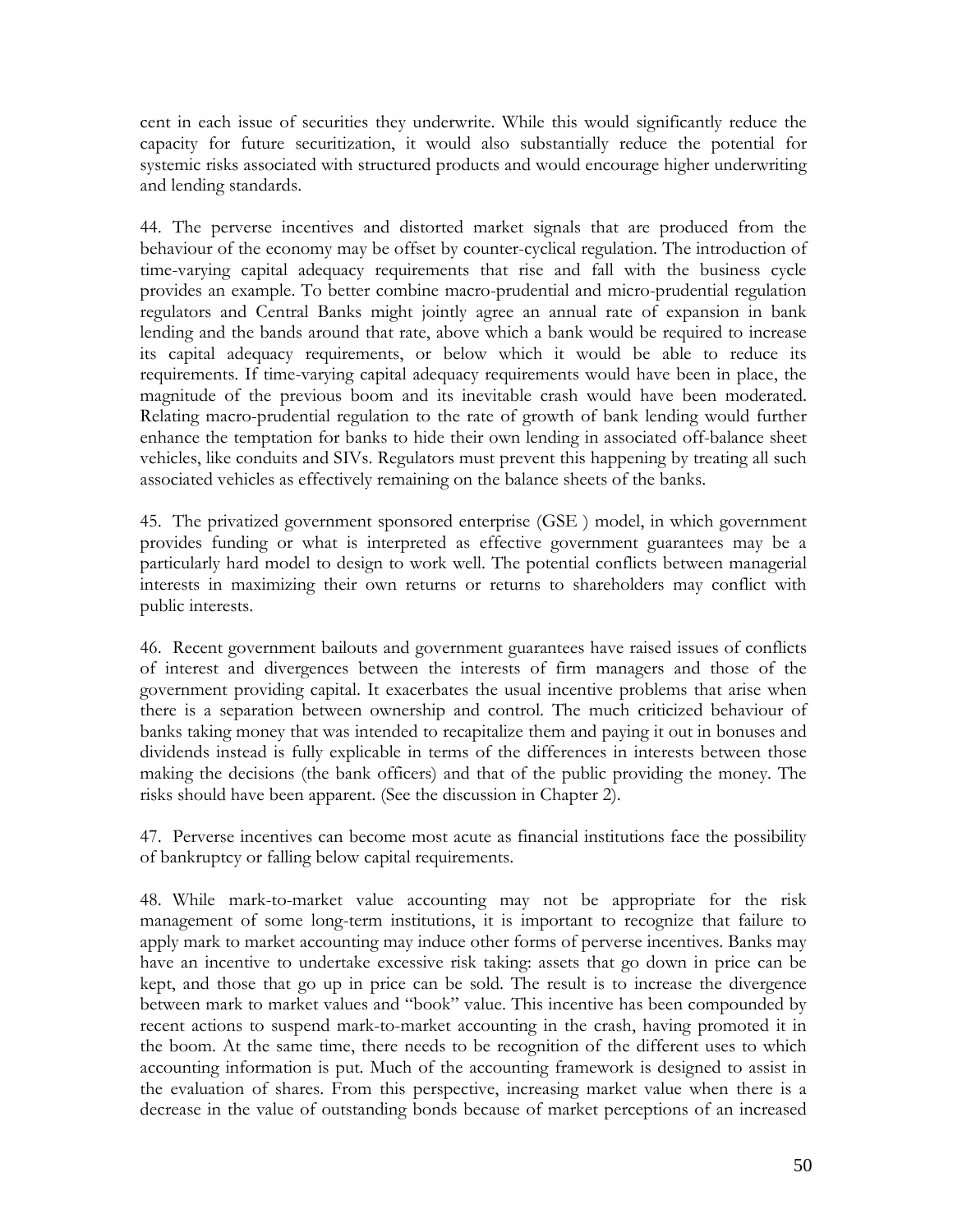probability of default makes sense. But bank regulators are concerned with the risk that the bank will not have sufficient assets to pay off its depositors (and possibly other creditors). In this context, it makes little sense to suggest that the bank is in a better position because the market thinks it is going to default.

49. In economies where banks are publicly listed and are subject to takeover, supervision needs to be particularly intense in circumstances where incentive structures are such as to increase the likelihood of excessively risky, short-sighted and fraudulent behaviour and when managerial incentives may not be well aligned with other stakeholders. Financial institutions where the government has provided much of the capital, but government's financial stake is not fully reflected in voting shares, are also prone to incentive misalignments and need to be especially tightly supervised.

50. Whenever banks are too big to fail because failure might create systemic instability there are incentives to engage in excessive risk taking. Such institutions need to be closely supervised.

## **Transparency**

51. Much of the discussion on regulatory reform has focused on transparency. It is sometimes suggested that lack of transparency is the major market failure, and the introduction of full transparency would resolve the problems of market failure. It is unlikely that in aggregate, the excessive lending and borrowing would have been substantially less if there was greater transparency, but transparency plays an important role in the distribution of losses and is critical for consumer and investor protection. In this crisis, a lack of transparency was evident not only in off-balance sheet activity, but also in the extensive utilization of the hard-to-evaluate over the counter derivatives. The lack of transparency is often a symptom of deeper market failures that produces incentives to limit information, and these deeper market failures may have other manifestations. Moreover, lack of transparency is only one of several market failures.

52. There is now widespread agreement that private markets do not necessarily provide optimal incentives for transparency. There may even be incentives for providing distorted information, e.g. associated with executive compensation schemes based on stock options. Regulatory arbitrage provides another set of incentives to reduce transparency. Lack of transparency may also be a management defence mechanism for it creates additional uncertainties for any firm contemplating a takeover. Lack of transparency may also enable banks to price discriminate and enhance profitability in other socially detrimental ways.

53. Banks should be restricted in creating off-balance sheet vehicles. Overall, there needs to be more transparency in accounts. Mark-to-market accounting was introduced to increase transparency. But some have argued that its inappropriate application to all assets contributes to market volatility. The problem is not with mark-to-market accounting, but with how the information provided is used by firms, markets and regulators. The adverse effects of mark-to-market accounting could be offset by countercyclical capital adequacy and provisioning described above. It would be a major retreat from transparency to move away from mark-to-market accounting, however, where institutions have long-term funding or liabilities, it may be important to supplement mark-to-market accounting with a mark-to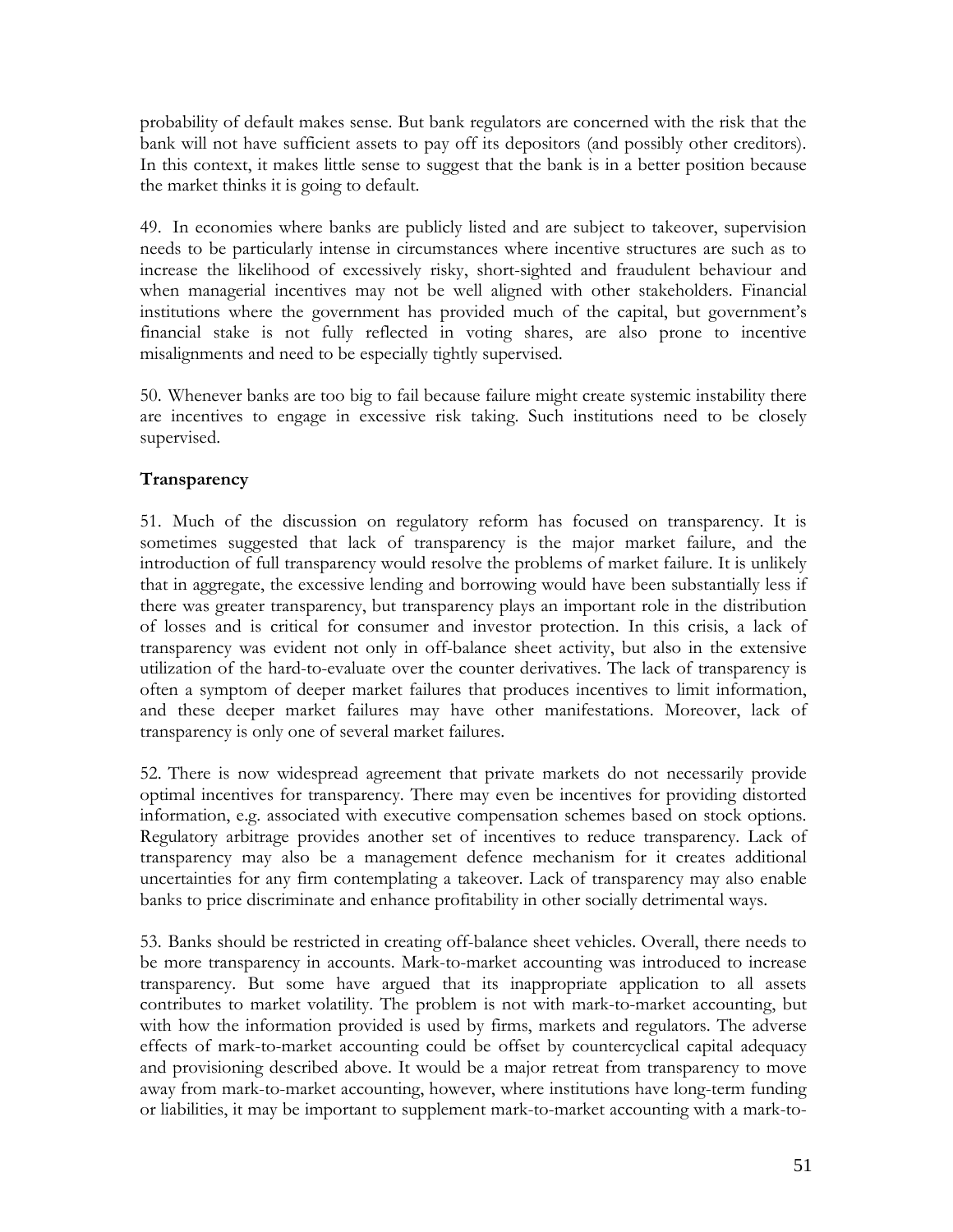funding accounting when it is more appropriate in the risk management of the financial firm.

54. Accounting standards should make information as transparent as possible for shareholders and bondholders. This might require thinking about changing other existing standards. For example, while dynamic, counter-cyclical provisioning is a desirable feature, accounting boards are not currently well disposed to such proposals since they prefer event based to statistical accounting. Statistical techniques may be the best means of providing reliable estimates of future losses.

55. Anomalies in accounting systems, such as failure to expense stock options, need to be addressed. These can not only make it difficult for investors to appraise the firm's economic position, but distort behaviour as well as the provision of information.

56. No single information system can provide all the relevant information. For institutions with long-term funding or liabilities–something which the regulatory system should reward– mark-to-funding accounting could be useful (and in some cases even more relevant). Life insurance firms, for instance, with long-term liabilities but with assets matching those liabilities should not be placed at a disadvantage. But this is what would happen with markto-market accounting if liquidity risk spreads rose and the long-term assets in which they had invested fell in value. It would be inefficient to match each asset with its funding, but pools of assets could be matched with pools of funding. One issue in a mark-to-funding or mark-to-liability approach would be determining the maturity of funding. Life insurance policies might normally be held to maturity, but the contract provides a liquidity option– owners can borrow against them. They also have a cash value. Demand deposits are normally held for a long time; but in a panic, they can be withdrawn overnight.

57. Transparency is important, but stronger transparency and disclosure standards are not enough. Even if there had been full disclosure of financial products, many are complex and the level of financial understanding insufficient. The nature of over-the-counter products can be highly complex, making it difficult to assess risks and to net out positions for hedging purposes or in the case of bankruptcy. Over-the-counter trading should be restricted and those engaging in such trades should be required to set aside appropriate margins reflecting the systemic risk those trades might pose. As argued more fully below, trading in over-the-counter products by Highly Regulated Financial Institutions such as commercial banks should be limited to covering "insurable risks."

58. Economic theory suggests that transparency may actually lead to more volatility. But even if this proves to be the case, most of the time, the benefits of transparency outweigh the costs, and so there should be a strong presumption for greater transparency. Without good information, resources cannot be efficiently allocated, and lack of transparency can too easily contribute to exploitation and corruption.

59. Just as accounting standards should allow for as much information and transparency as possible, the same should be the case for actions of regulators. While regulators should in principle be free to ask for information from private actors, the public dissemination of any findings needs to be carefully handled. The regulator should have an obligation to put transactions involving public money in the public domain, but perhaps with a lag if there are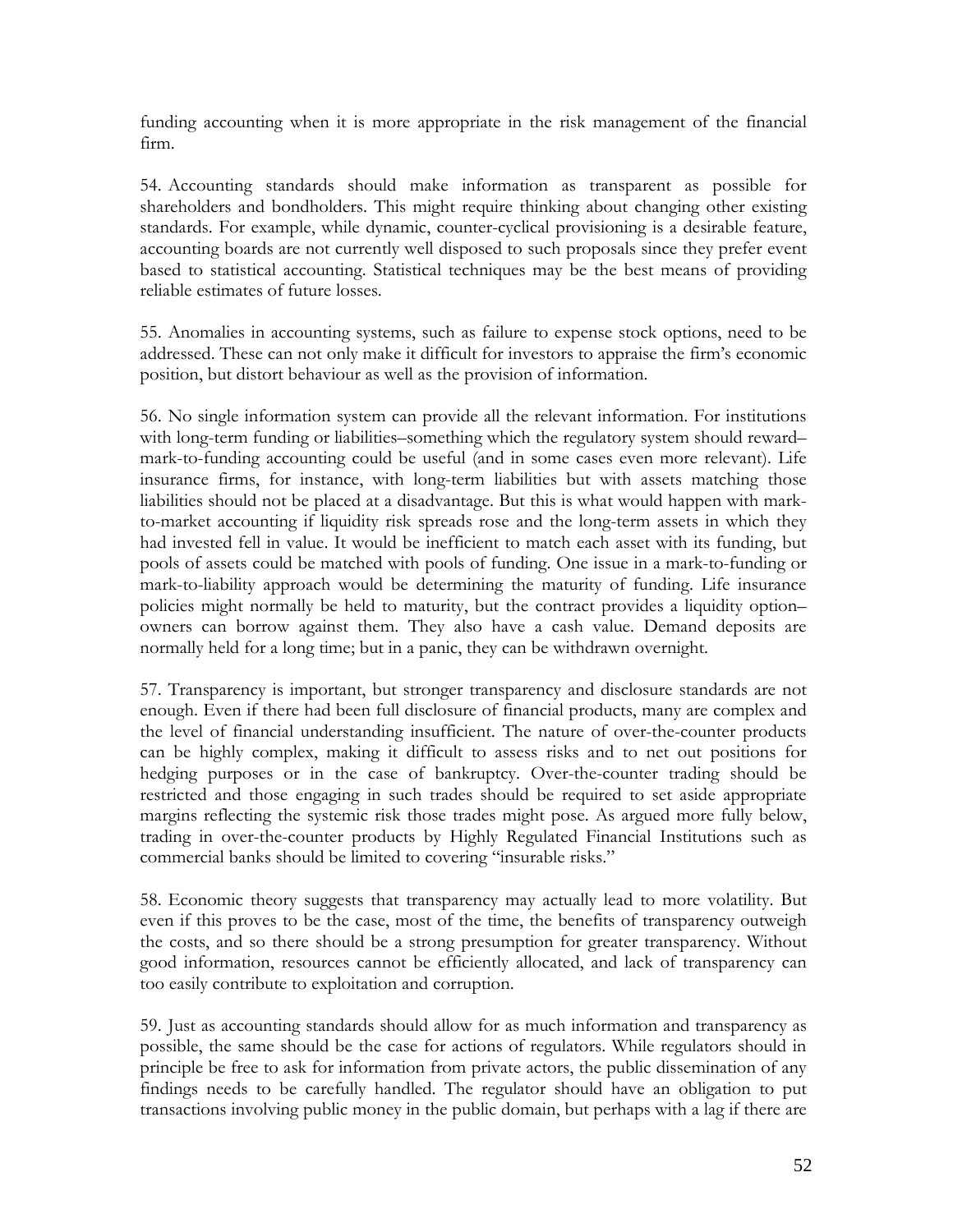concerns about market sensitivity. If proprietary information issues restrict full disclosure of firm-level data, there should be full disclosure of aggregative data. Parties not willing to transact with the government on the basis of transparency should be prohibited from receiving public funds or entering into contracts with the government.

60. Transparency should be encouraged when a financial rescue plan is being undertaken. In the current scenario the manner in which financial rescues/bailouts are being conducted are often opaque and uncertain. As a result, a great deal of confusion has been sown about the principles underlying the financial restructuring that is occurring and about the process by which the terms of the deals are determined. This has contributed to market uncertainty. While in the past, a simple adage "save the banks, not the bankers" has been followed, in the current crisis, in some countries this important distinction has been blurred. In such a scenario clear principles need to be agreed upon beforehand which recognize that while banks may be systematically important, not all elements of their capital structures are. An expedient resolution through recapitalization, (temporary) nationalization, and/or super (or expedited) "Chapter 11" bankruptcy (conservatorship) could restore the credit intermediation process in the most rapid and most transparent manner possible.

### **Macro-prudential regulation**

61. Regulation should be more focused on the capacity of the financial system as a whole to bear and allocate risks and where this is best done, rather than solely on measures of individual firm risks. Risk is not just about assets. It is about how the assets are funded and how the assets are used. Regulation of systemic risks needs to include an assessment of funding liquidity.

62. Financial liquidity and stability requires diversity of action and opinion. If all firms respond in the same way (e.g. trying to sell some asset at the same time), markets may exhibit extreme volatility. It is important that regulators do what they can to preserve natural diversity, especially in the face of enhanced transparency, common accounting standards and the increasing comprehensiveness of regulation.

63. The benefit of diversity is another argument in favour of a return to more specialized, simpler institutions and the segmentation of markets, perhaps with a return to the "public utility" aspect of banking for core deposit-taking institutions and regulatory segmentation of institutions into areas such as retail banking, long-term savings institutions and wholesale investment banking. Each function could then be regulated to discourage it from holding risks it does not have a natural capacity to hold.<sup>1</sup>.

<sup>&</sup>lt;sup>1</sup> In the United States, the regulatory segmentation was largely eliminated in the era of free market philosophy from 1980 to 2000. The Gramm-Leach-Bliley (GLB) Act of 1999 was the key legislation repealing the Glass Steagall Act of 1933 that segmented banks from other financial activities. Under GLB, banks and other financial institutions were permitted to commingle banking, insurance, and securities activities within a holding company structure. At the time the promoters of such legislation emphasized the benefits of diversification and ability to compete with foreign institutions that were permitted to combine these activities in one institution. Little concern about conflicts of interest between the various dimensions of the business or about the commingling of risky activities with the core activities of the payment system and deposit protection was voiced. It was only in the aftermath of the events illuminated by the crisis where the political power and moral hazard implications of too big to fail institutions have been shown to be of critical importance. The Group of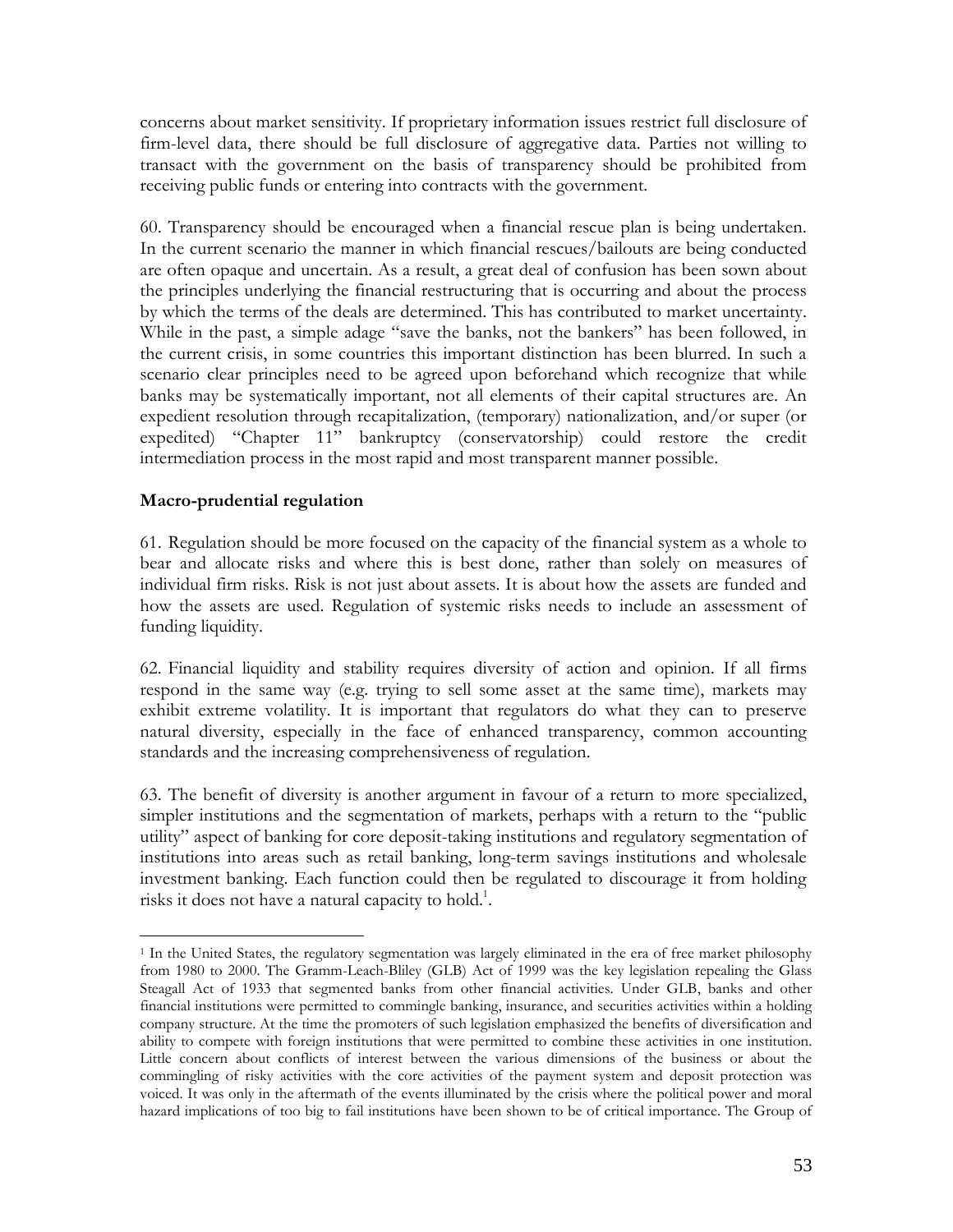64. The virtue of differentiated regulatory structures and standards for different kinds of financial institutions has to be offset against the risks of regulatory arbitrage.

### **Countercyclical regulations**

65. There should be countercyclical capital adequacy and provisioning requirements, based on simple rules, which call, for instance, for an increase in capital requirements as the rate of growth of the assets of a bank increases or the rate of growth of a particular class of assets within the bank increases. Provisioning requirements automatically ensure that the bank set aside more funds as it lends more. But since the riskiness of lending is likely to increase as the pace of lending accelerates, the likelihood of problems increases, implying that the requisite provisioning should go up. By the same token, as the ratio of the value of housing to income increases, the probability of a problem increases, and so the magnitude of the provisioning (or the capital adequacy required) needs to be adjusted. (It may be necessary to develop accounting frameworks based on statistical loss estimates to deal appropriately with these issues.) Regulators need to be aware of distortions in capital allocation when provisioning and capital adequacy requirements do not accord well with actuarial risks.

### **Capital market liberalization**

66. Regulations which affect the flow of capital into and out of a country, especially of small or medium-size, may be among the most important in determining macro-economic stability and the scope for policy responses, in the event of a crisis. There is growing consensus that capital market liberalization may contribute to economic volatility, especially in developing countries. More broadly, a fully integrated global financial system may be subject to more volatility than one with "circuit breakers" and "surge protectors" (to use an analogy to electricity networks). Part of the reason for this is that capital flows tend to be pro-cyclical. And yet there is little conclusive evidence that, especially for less developed countries, capital market liberalization contributes significantly to economic growth. Part of the reason for this is that much of the cyclical lending finances consumption, rather than investment; and part of the reason is that the increased volatility associated with liberalization imposes a high costs on an economy, raising risk premia, and forcing governments to set aside larger reserves. The opportunity costs of these funds may be large, and the building of these reserves contributes to global imbalances, and in an international system with a single reserve currency may add to global financial fragility.

#### **Capital Account Management for Development**

67. Developing countries often need to stabilize international financial flows for a variety of reasons. These include the need to promote financial stability; to encourage desirable investment and financing arrangements; to enhance policy autonomy, including the

<sup>30,</sup> under the leadership of Paul A. Volcker, has raised concerns about these issues in their report entitled *Financial Reform: A Framework for Financial Stability*. Their report states that: "The clear implication is that at least the very large and complex banking organizations that now account for so much of the extensions of credit and carry the major responsibility for maintaining the financial infrastructure will need to be held to more rigorous standards of prudential regulation and supervision, with new constraints on the type and scope of their risktaking activities."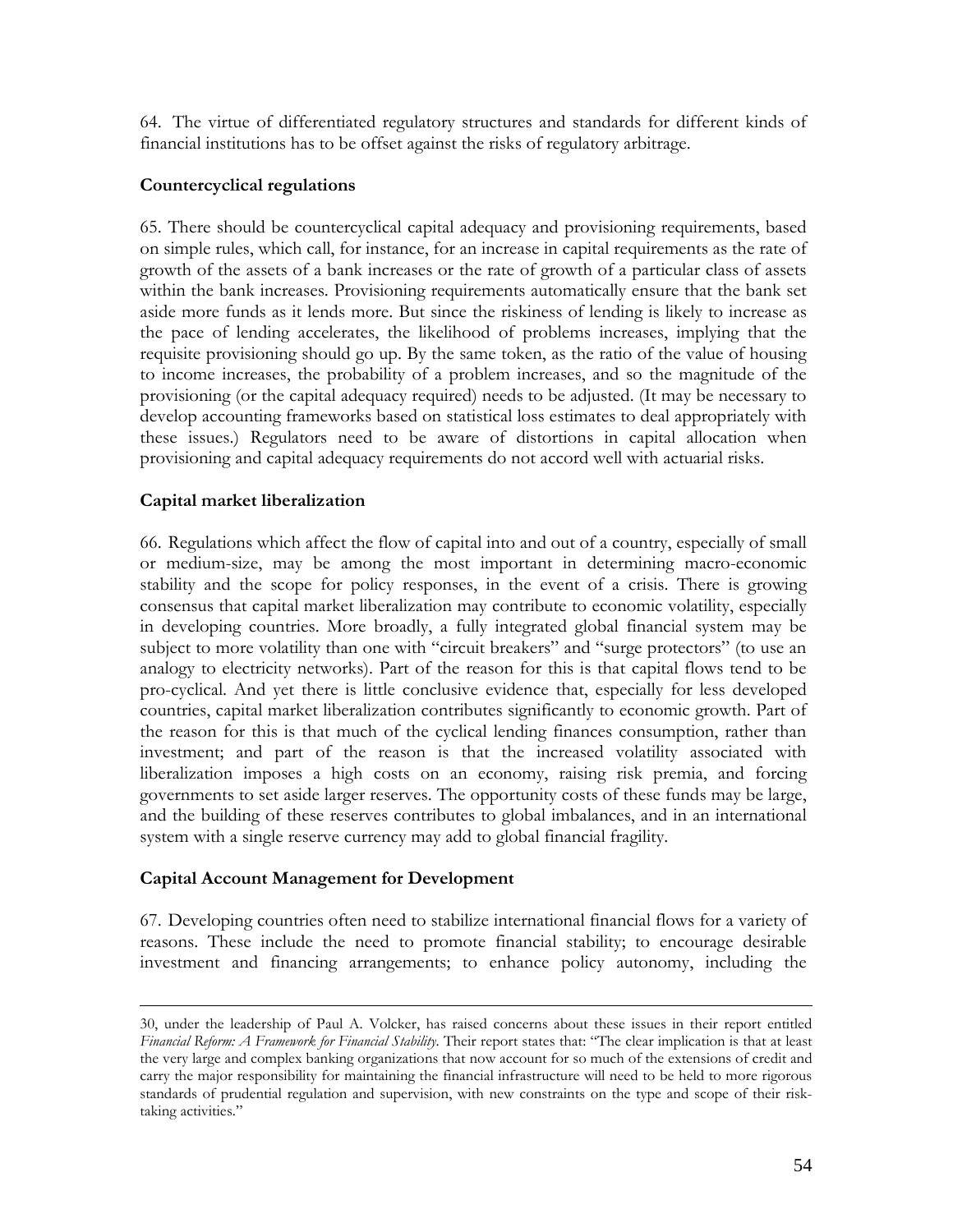maintenance of stable and competitive exchange rates; and to enhance national sovereignty and democracy. Full capital account convertibility as well as implicit and explicit agreements to forego intervention in international capital markets can serve to prevent such desirable outcomes, and should therefore not be seen as ends in themselves.

68. To achieve these objectives, Governments should be given space to undertake capital management techniques as part of their development and risk management strategies. Such techniques –which have been used successfully in the past– have included, but are not limited to, prudential management of foreign borrowing, the imposition of unremunerated reserve requirements, the placing of limits on equity ownership of certain financial and other activities, and so on. It is imperative for the success of development strategies that countries be allowed to undertake dynamic capital management by having the flexibility to both tighten and loosen controls as and when necessary.

### **Capital market interventions during crises**

69. Governments have a variety of policy tools to help stabilize financial flows. In a crisis, when traditional instruments such as interest rates are less effective, they may consider temporary restrictions or longer-term taxes on inflows and on outflows, as well as both price and quantity restrictions. Particularly in the context of a financial and economic crisis, countries may find it necessary to impose restrictions on capital outflows, in order to give them more scope for monetary policy discretion.

70. To a limited extent, recommendations for "host versus "home" country regulation and proposals for counter-cyclical capital charges can also act as "speed limits" on international capital that flows in and out of the domestic banking system. In similar vein, greater prudential regulation of banks–to avoid currency mismatches–can simultaneously be used as an important instrument in capital account management.

#### **Financial market liberalization**

71. The framework of financial market liberalization under the Financial Services Agreement of the WTO may serve to restrict the ability of governments to change the regulatory structure in ways which support financial stability, economic growth, and the welfare of vulnerable consumers and investors. At the same time, existing agreements do not seem to be designed in ways to prevent financial market protectionism and arbitrary "black listing" on the part of developed countries or to prevent major adverse effects on developing countries.

72. There is some evidence that, at least in some countries, the entry of foreign banks has led to reduced lending in general, or to small and medium enterprises (SMEs) in particular, and/or speedier unwinding of lending. Restrictions of the kind proposed in the following paragraphs may be helpful in addressing this concern. Such restrictions should be imposed broadly, on both domestic and foreign banks, even if such uniform restrictions indirectly have a differential effect on foreign banks.

73. Problems in the home country banking system can spread to other countries in which that bank has branches or subsidiaries. They may, for instance, reduce lending. Such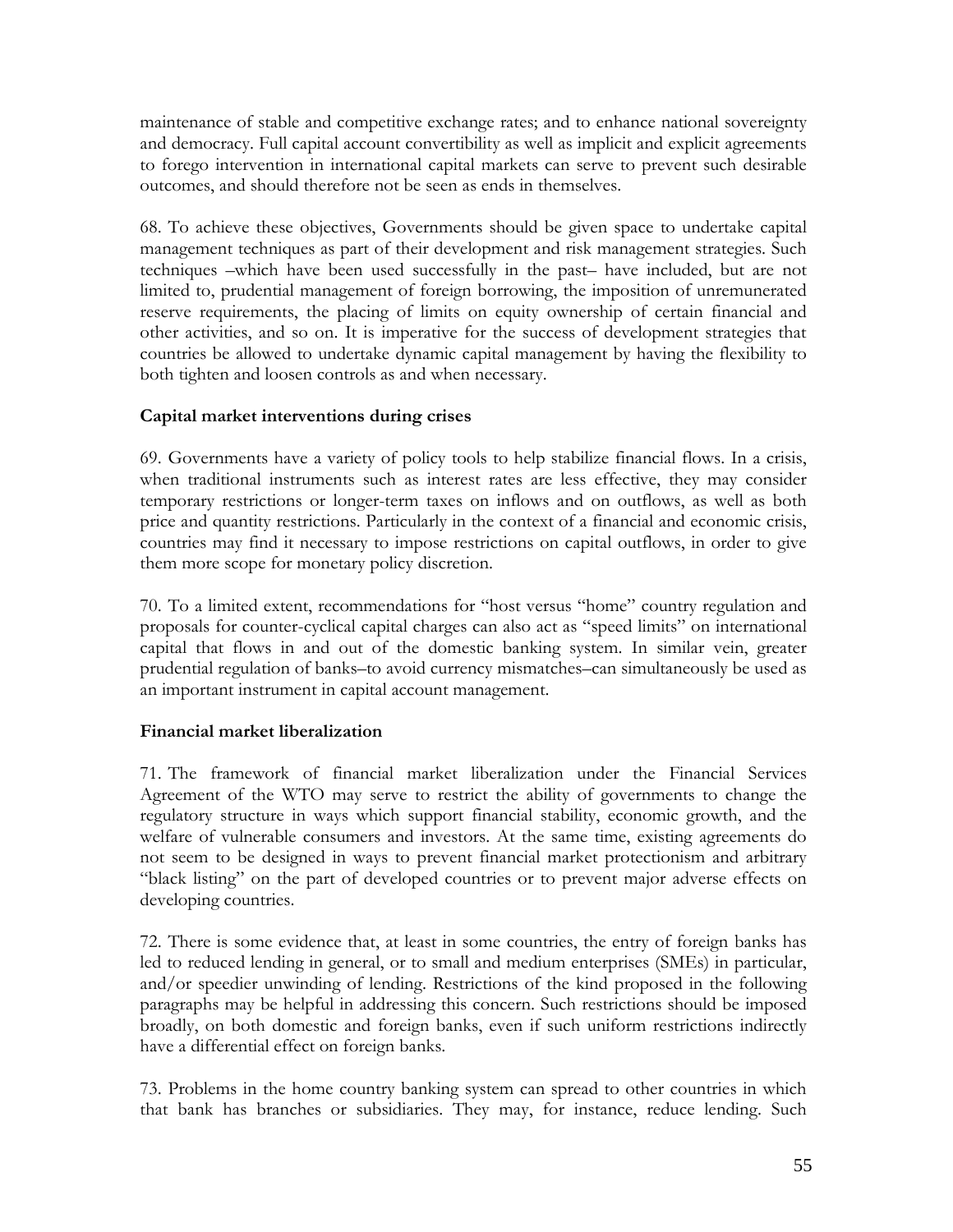problems are exacerbated when governments put pressure on their banks to use what limited capital resources they have for lending to the home country. Such pressure is not surprising when home governments have provided large amounts of funding for the survival of domestic banks. Earlier discussions emphasized the importance of "national treatment," that foreign banks should not be treated in a disadvantageous way. The current crisis has shown the need for a new dimension of "national treatment": foreign borrowers (branches, subsidiaries) should be treated as well as those at home. Since such discrimination may be tacit and/or difficult to detect, it may be difficult to enforce these aspects of national treatment that can be of great importance to the well being of developing countries.

74. Developing countries may find it desirable to require foreign banks operating within their countries to operate as subsidiaries rather than as branches in order to ensure that there is adequate funding for domestic lending by foreign banks and that the effective capital underlying such lending is not repatriated, as seems to have happened in some instances.

#### **Further issues in Micro-regulation**

#### *Restricting excessively risky practices*

75. It is clear that the banks have engaged in excessively risky practices. The discussion of countercyclical capital adequacy and/or provisioning requirements provides one approach to discourage such activities. Governments, especially in developing countries, may want to consider others. For instance, quantitative restrictions on the fraction of bank portfolios that can be allocated to certain sectors prone to speculative activity such as real estate, may not only lead to greater stability, but ensure greater financing for infrastructure or employment related investments on a longer-term basis.

76. Countries that allowed banks to own equity shares in non-financial companies may experience greater volatility, because even when their lending practices are sound, a sudden decrease in stock prices can force a credit contraction. The comparative advantage and institutional role of banks in our economy society is in providing credit. An argument can thus be made that they should be subject to appropriate regulation if equity shares are part of their investments.

77. Some of the problems in earlier crises were a result of foreign exchange mismatches. Regulations should place strict limits on uncovered foreign exchange exposures. Similarly, there should be restrictions on engaging in swaps and other insurance and derivative products other than to hedge or mitigate existing risks. Banks, with their implicit or explicit government guarantees, should be restricted from being engaged in activities that may significantly increase their individual and systemic risks.

78. Countries that allowed their banks to grow beyond the size of their economy are not in a position to provide guarantees should the bank fail, or can do so only at great costs to the rest of society. It is thus necessary that either (i) a global deposit insurance fund be created, funded through contributions of the banks with fees depending on their individual capital adequacy ratio or through a tax on all cross border deposits and set at a rate that is deemed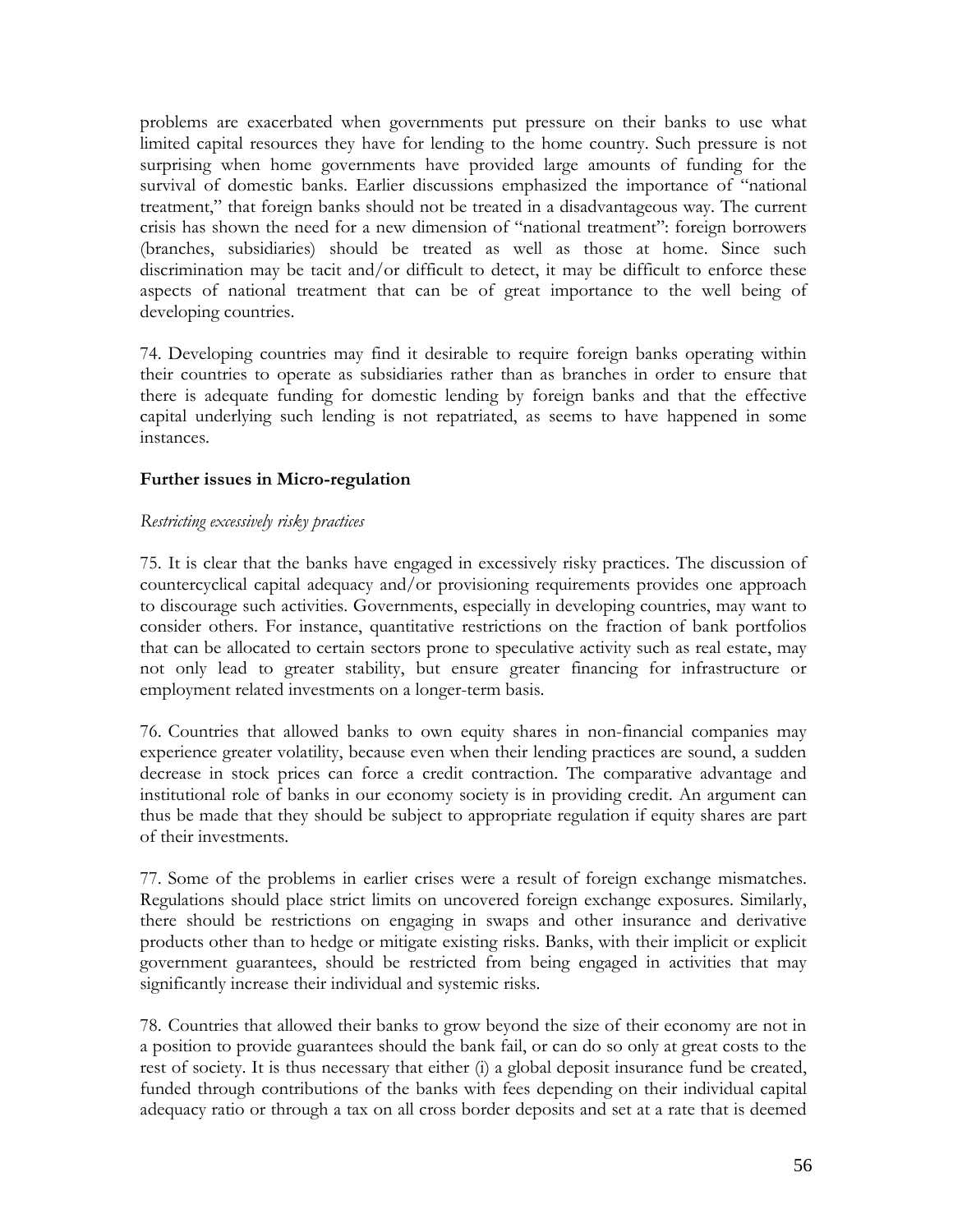to be actuarial fair, and backed by the government of the depositors or (ii) depositors in foreign banks not explicitly insured by the host country recognize that those deposits are not insured. The second approach is likely to limit the extent of cross border financial flows. The provision by the host country of deposit insurance should only extend to separately capitalized subsidiaries of foreign banks, with strong restrictions on the pay-out of capital to the holding company, and close oversight by host country regulators.

79. This approach will not be welcomed by international banks who will claim that it will reduce the efficient allocation of capital and restrict international capital flows. It is likely to prove a price worth paying.

#### *Restricting securities markets*

80. Banks are only one part of the modern financial system, and many non-bank operations in the securities market contributed to the current crisis. Excessive volatility in securities markets can have adverse effects throughout the financial system. Core financial institutions should not be allowed to undertake excessively risky market positions such as "naked" short sales, and governments should consider broadening such restrictions to all participants in financial markets.

81. Comprehensive regulation entails ensuring that equivalent instruments be treated the same, i.e. if there are restrictions on naked short sales, there should be analogous restrictions on the use of derivatives and credit default swaps.

#### *Regulation of Credit Derivatives, Swaps*

82. Since the default of a large corporation can have far greater monetary implications than the size of any of its outstanding liabilities, it may be prudent for lenders to hedge the risk of a default of the company affecting its suppliers, dealers, pensioners, stores local to the employees etc., so the outstanding value of credit default swaps (CDS) may be larger than any single liability. However, there are systemic implications of a large CDS market where there is no centralized clearing house or regulated exchange trading. Hence, centralized clearing should be the preferred route and OTC should be subject to enhanced monitoring, with margin above and beyond that required on an exchange and disciplined pricing that does not rely upon mark to model methods. The regulator should further have access and information both for OTC and centralized clearing through a system of ex-post reporting to a centralized agency.

83. The regulatory agencies should also be authorized to declare any CDS transactions that it considers to have become of systemic importance to comply with a range of requirements, including, a registration process, centralized clearing and, where appropriate to the risks being taken, margin and capital requirements. While the regulator should have a preference for exchange-traded instruments relative to over-the-counter instruments, if the latter are approved, there should be adequate transparency in the form of mandated and regular reporting to the regulator and aggregate information should be put in the public domain as determined by the regulator.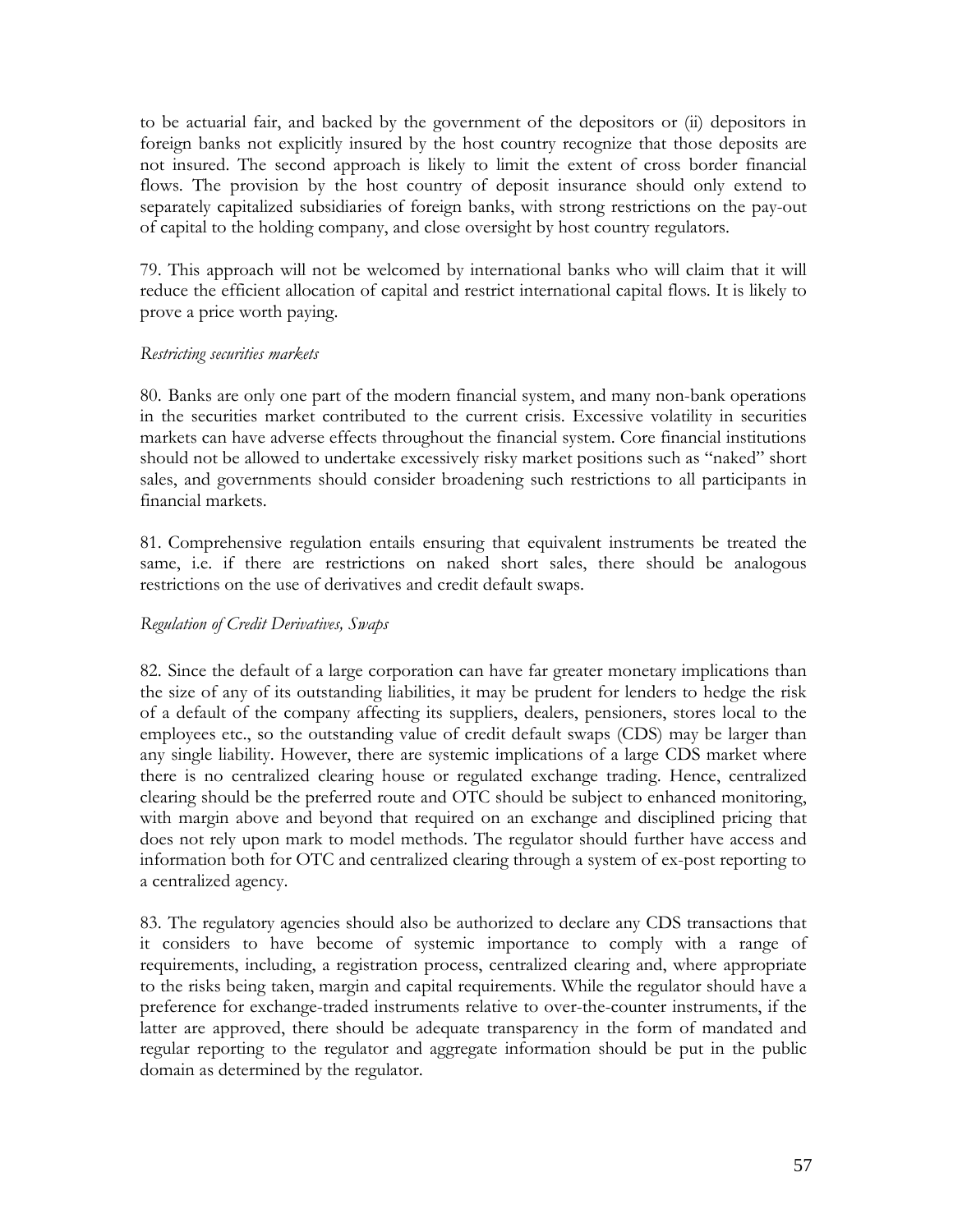#### *Predatory lending and usury*

84. Regulating predatory lending is mostly a matter of consumer/investor protection, but, as this crisis has shown, it is also a matter of risk management. The subprime mortgage market provided examples of predatory lending, but there have been other abusive practices as well.

85. The elimination of usury restrictions has been advocated on the grounds that it encourages risk taking. But it may have resulted in excessive risk taking and abuse of illinformed borrowers. Regulators need to be attentive to the variety of forms that circumvention can take, e.g. through rent-a-centre and other commercial activities such as pay day loans.

86. Recent years have seen particular abuses in regulations covering the use of credit cards. Such practices have flourished in part because of anti-competitive behaviour, which has helped generate above market returns. In some countries, such anti-competitive behaviour has been restricted, while in others proposals for restricting abusive and anti-competitive behaviour have, not surprisingly, met resistance from the industry. Governments are strongly encouraged to consider introducing such actions, which would contribute to a more efficient and more equitable financial markets. Moreover, abusive lending practices lead to high returns to lending, and have contributed to the build-up of excessive household debt. The misery of the ill-informed borrower is compounded by the recourse by lenders to recovery agents who use unregulated and uncivilized means of loan recovery.

#### **Lending and public banking to promote development**

87. The objective of financial policy is not only to regulate institutions and the system in a prudential manner, but also to ensure that the financial sector can live up to its positive potential contribution to society, including ensuring access to credit for all and the provision of credit for long-term development. In the past, many financial institutions engaged in red-lining, i.e., excluding lending to certain discriminated against groups. Certain key sectors of the economy did not have sufficient access to credit. Government created institutions, including the establishing and support of public banks, as well as supporting development banks, may need to play an important role in the provision of credit to underserved sectors and segments of society, financial sector policy in general and on occasion regulatory policy can play an important role

88. While there has been a presumption that a fully private banking sector is the best system to ensure the most productive and efficient management of liquidity, risk and development, the current crisis and other experiences in various developing countries suggest reasons to support a much more substantial role for publicly owned banks. A public bank can substantially realign incentives driving bank managers and can harmonize the role of bank operations and supervision. Further, by making the inherent and incessant profit motive subordinate to social objectives, it allows the financial system to exploit the potential for cross subsidization and to direct credit –even if the bank incurs higher costs to targeted sectors and disadvantaged sections of society. Given that a significant determinant of poverty is limited access to finance, public banking can thereby permit financial inclusion. In the experience of several successful development strategies, public banking has allowed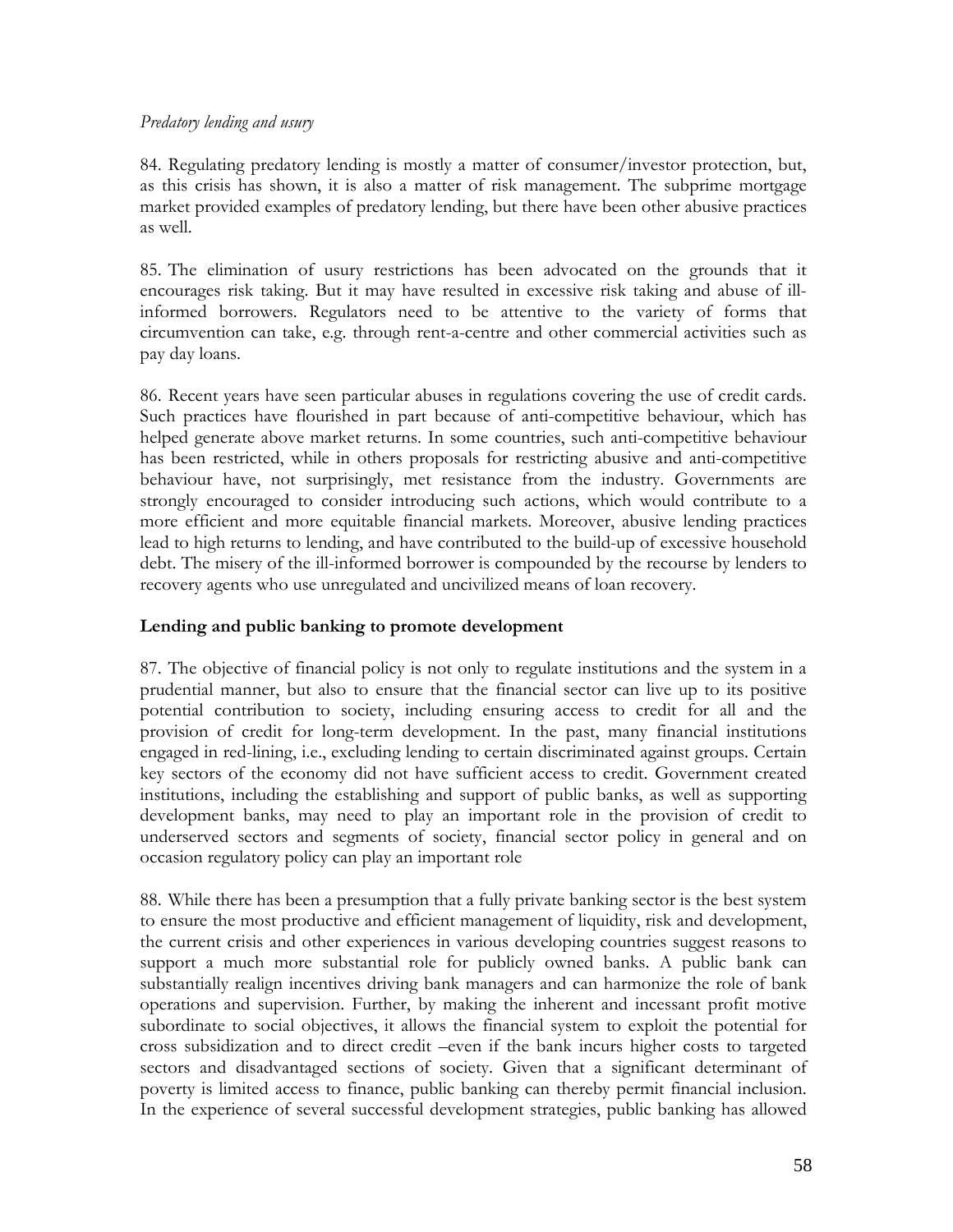for the mobilization of technical and scientific talent to deliver both credit and technical support to agriculture and the small-scale industrial sector which have the most direct effect on job creation and poverty reduction. Moreover, public lending is less likely to engage in the abusive practices that marked the US financial sector in this decade. Development banks have played an important role in the successful financing of development of several countries. Recent crises have shown another problem with private sector lending –it can be highly cyclical, exacerbating economic fluctuations. Nevertheless there is always a danger that public banks may have their portfolios manipulated for political rather than social reasons, and the record of public banks has been spotty. Some recent experiences, however, of public development banks with better and more transparent governance structures is encouraging.

89. In some countries, mandates for lending to underserved segments have played an important role, and have, in the long term, even proven profitable. Apart from implementing direct public banking, countries should encourage the availability of banking services to the unbanked and insurance to the uninsured. This could include a direct subsidy to offset the credit monitoring costs of dealing with small loans, or through mandating lending to certain groups such as the US Community Reinvestment Act (CRA) requirements. Because information is at the heart of banking, requirements that banks open up branches in underserved parts of a country can also be an important instrument of development.

90. Lending to the real estate sector can have a number of social benefits, but it is also a common source of excessive lending and asset market bubbles. Consequently, limits to realestate-related lending such as loan-to-value limits on mortgage lending should be instituted. These limits should be time-variant, rising in a boom and falling in a crash. Restricting lending, e.g. to the real estate sector, may also be an important instrument in encouraging lending to other sectors. Such restrictions may both enhance stability and development.

91. Negative and positive "priority" lending may be most effective when broad based, leaving the private sector with the strongest incentives to find the best commercial opportunities within those constraints.

92. Incentives may be an important part of helping direct lending to areas where social returns might exceed private returns, such as micro-credit, SMEs and rural-sector lending. Similarly, there should be measures to restrain socially damaging activity.

93. In some banking systems, a large proportion of bank investments are in government paper. A number of reasons may be behind this, including the regulation of deposit and lending rates or crowding out of private enterprise by large government deficits rates. Governments should be encouraged to explore various mechanisms by which the banking system could be used to facilitate productive activity. One arrangement, for example, may be to accept savings directly by the government through a network of post offices to reduce the spread between the bank deposit rate and interest charged by banks to government paper.

#### **Regulating other players**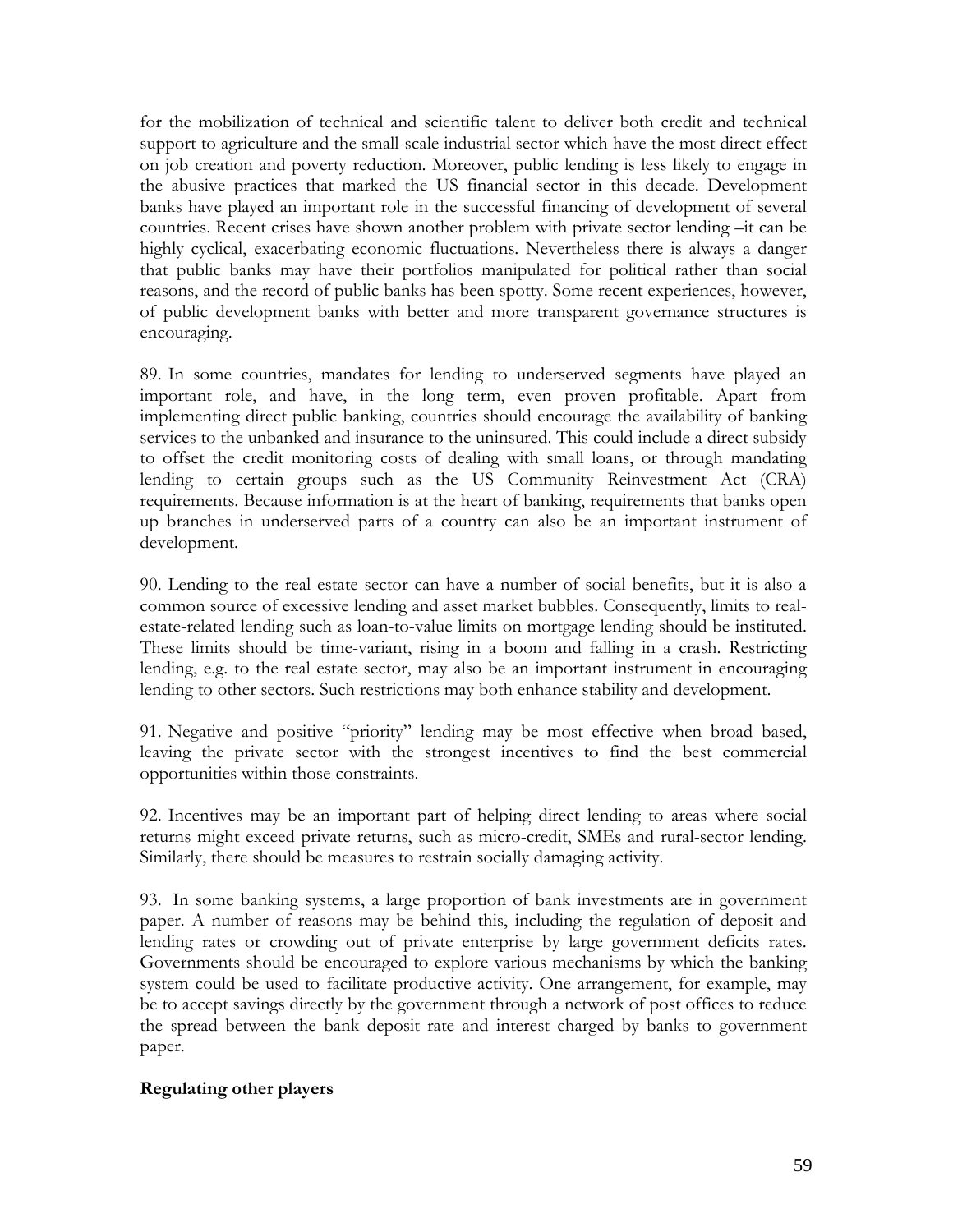94. Financial markets have become more complex over time. Finance is provided by banks and through security markets. There are a host of other actors, some of which may have played an important role in the current crisis, some of which have become the subject of extensive controversy. Comprehensive and fair regulation must ignore past distinctions and be based on economic function. In particular, there are two non-traditional financial firms that require additional attention: rating agencies and sovereign wealth funds.

#### **Credit rating agencies (CRAs)**

95. There is a consensus that the rating agencies did not perform their job well, mainly in respect of the rating of securitised credit products. Whether it was a result of a conflict of interest or incompetence –they are paid by those that they were asked to regulate– and the presence of this clear conflict of interest has undermined confidence. Moreover, some generated revenues by advising financial firms on how to improve their grading. Some reforms, such as increased transparency through requiring disclosure of the details of the ratings process may help; but even such mild reforms are not without their controversy. Financial firms may be reluctant to disclose information which they believe might be disclosed more publicly and disclosure of rating methodologies contributed to banks ability to build securitised structures to achieve a desired rating. But greater transparency in the way that rating agencies discuss and present their analyses, clarifying assumptions made and sensitivities of results to these assumptions, should contribute to the functioning of financial markets. In addition, rating agencies should be required to provide information concerning their overall performance and/or an independent government agency should provide such information, which would enhance "positive" competition among rating agencies.

96. Part of the problem is caused by the market structure of the credit ratings agencies as a small oligopoly, which means that rating failures do not lead to significant market discipline. Many investors and hence borrowers are required by their investment by-laws to obtain a rating from each of the main agencies. It may be necessary therefore for the government to impose discipline by penalizing rating failures.

97. Given the difficulties of resolving the problems posed by credit rating agencies, it is important that regulators –and others charged with risk management– reduce their reliance on external ratings. Rating agencies proved to be no less pro-cyclical than market prices and their use by regulators has added to the pro-cyclicality of bank lending. Problems with individual ratings need to be viewed in the broader context of the provision of information. In the Enron and WorldCom scandals, conflicts of interest in the ratings provided by analysts paid by investment banks drew extensive criticism. In the recent food and energy crisis, information provided by some investment banks may have simultaneously enriched those providing the information and contributed to those crises. While the reforms concerning analysts' pay were a move in the right direction, they do not go far enough. There should be disclosure, to the regulator, of positions of investment banks and others capable of "moving" markets, to at least identify potential conflicts of interest.

98. CRAs play a key role in financial markets by reducing information asymmetries between issuers and investors. Their role has expanded with financial globalization and received an additional boost with Basel II, which incorporates the CRAs' ratings into the rules for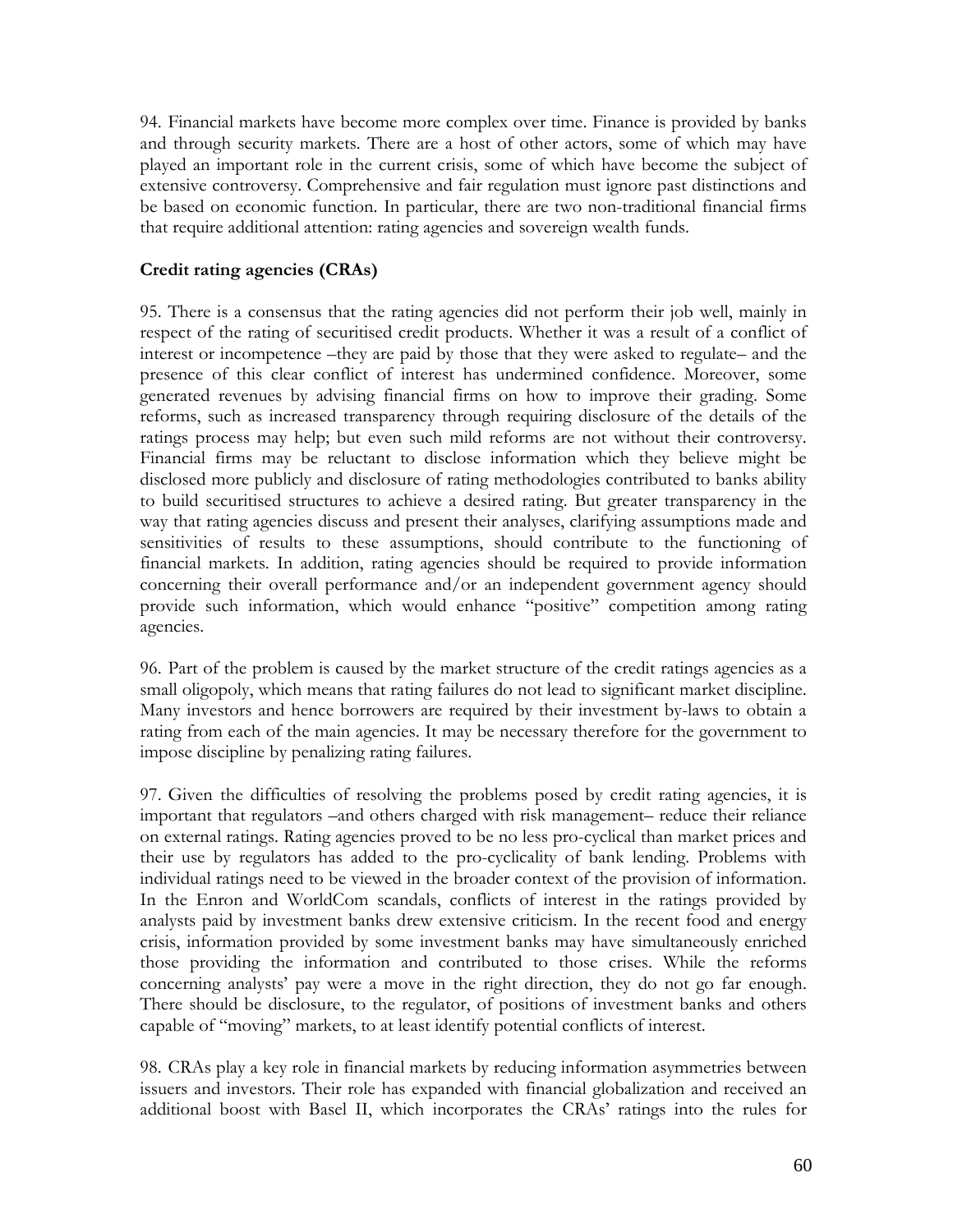assessing credit risk. However, rating agencies have been subject to serious criticism, recently, for generous ratings to complex financial instruments backed by "sub-prime" mortgages. The risk assessments of rating agencies have been highly pro-cyclical, and tend to react to the realization of risks, rather than to risk build-up, in relation to both sovereign and corporate risk. The risk models of CRAs rely, to a large extent, on market-determined variables like equity prices and credit spreads, thus exacerbating pro-cyclicality. Additionally, the independence of the rating is compromised because a dual role of rater and advisor is often assumed by the same CRA.

99. As assessments of creditworthiness by CRAs came to be viewed as authoritative in financial markets, such ratings adversely affected financing for developing countries. Because CRAs operate as unregulated private institutions, the existing regulatory framework and surveillance mechanisms are minimal and inappropriate. To ensure CRAs' accountability, both to issuers and investors, a collective institution should be established to be responsible for assigning agencies for rating particular security issues and for paying them.

### **Sovereign wealth funds**

100. Earlier conventional wisdom argued that ownership did not matter, so long as it was not the government of the country. Developing countries were urged to privatize stateowned assets, paying little attention to the identity of the buyer, who in some cases was even a foreign government. It seemed permissible for a foreign government to own a country's assets, but not the country's own government. As entities owned and controlled by foreign governments have taken a more active role in purchasing assets in developed countries, these views have evolved creating investor uncertainty over the rules of the game. Whatever rules are devised and agreed upon should be universally and fairly applied.

101. There may be particular industries or sectors where ownership matters. Governments should agree on those sectors. If national security provides a rationale for ownership restrictions in one country, there should be a presumption that it provides a rationale for similar limitations on ownership in other countries. If ownership matters, one should be as concerned by aberrant private sector behaviour as by that of a governmentowned enterprise. Indeed, some have suggested that governments may be more responsible investors than private agents, precisely because of the greater degree of accountability.

102. Some have suggested that a special code of conduct be imposed on sovereign wealth funds, including provisions relating to transparency and disclosure, including disclosure of the sovereign wealth fund's business model. Others have argued that codes are just window dressing on the part of countries that want the funds, but realize the political sensitivities since almost any action can be cloaked within a business rationale. While transparency and disclosure may be helpful, the argument that it would "solve" the problem it is not convincing. So too with a broader voluntary code of conduct. But any requirements imposed on sovereign wealth funds should be symmetrically imposed on private sector investors. The point is reinforced by the growing blurring of the line between private and public investors, with the bulk of the capital of many Western banks being provided by governments. Moreover, restrictions on sovereign wealth funds may be relatively meaningless, so long as there is no comprehensive disclosure of ownership. Ownership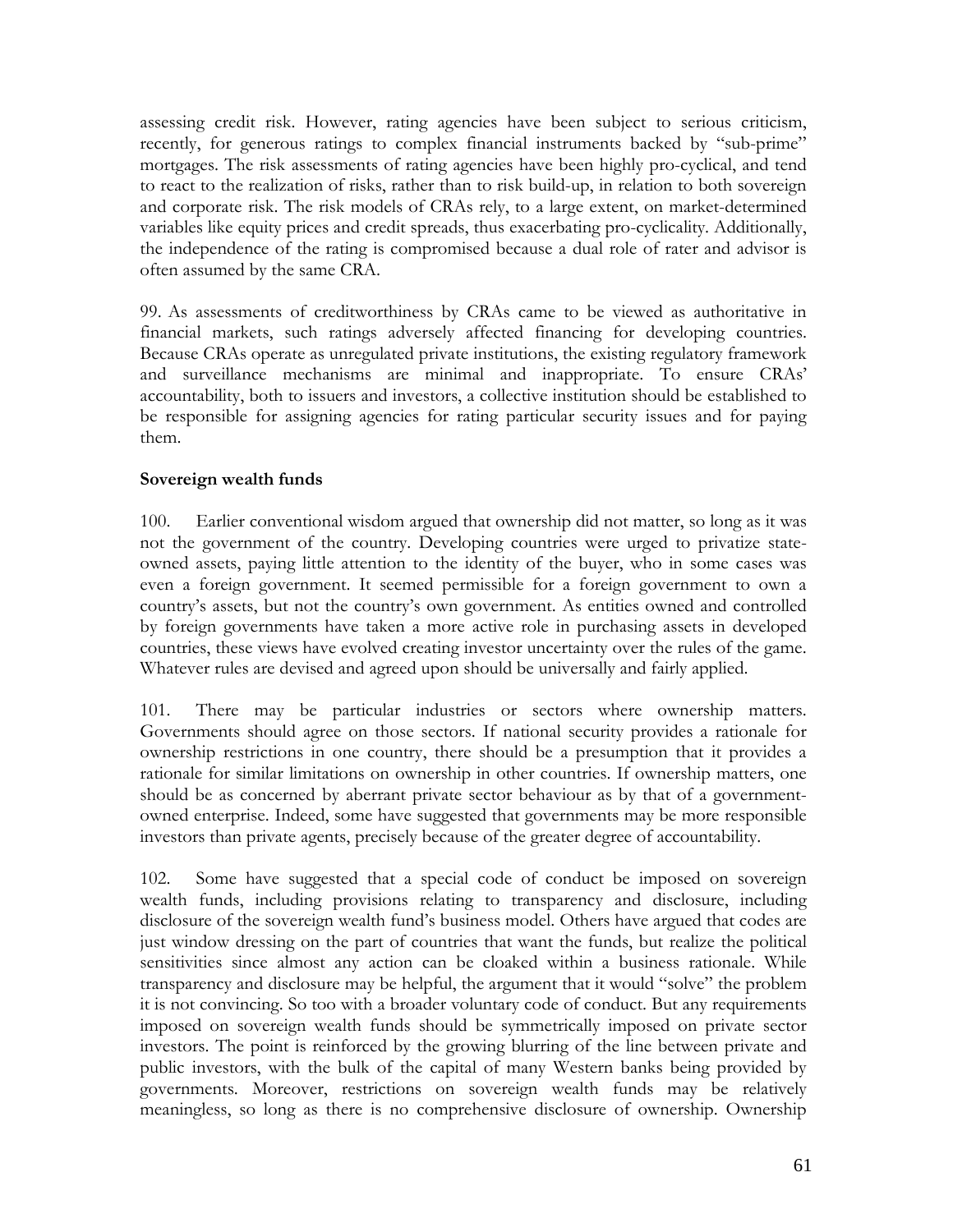stakes could be mediated through third parties, without disclosure. If governments are concerned about ownership, there has to be appropriately comprehensive disclosure.

103. If there are certain behaviours of the foreign owner that are a source of concern, those behaviours should be restricted, whether on the part of private or government entities. Worries about their behaviour are thus symptomatic of a lack of confidence in the overall regulatory regime. Countries should identify the inadequacies in their regulatory structures and seek to remedy them.

## **Regulatory institutions**

104. It is not enough to have good regulations; they have to be enforced. The failures in this crisis are not just a failure of regulation, but of regulatory institutions. Those assigned responsibility for regulation did not always effectively implement the regulations. All human institutions are fallible, and it may happen again, especially if those who are appointed to oversee the regulatory system do not believe that regulation has a role.

105. At the same time, it is clear that regulatory structures can be designed in ways that reduce the scope for the failure of regulatory institutions. Regulators may be under pressure during a boom. While the regulator is supposed "to take away the punch bowl just before the party gets going," pressures are often brought to bear to continue the party, since so many are making so much money doing so. Specious arguments are brought forward such as the impossibility of identifying a bubble until it breaks. This is true, but it is possible to ascertain an increasing probability of a bubble, as prices relative to incomes attain historically high or even unprecedented levels.

106. In light of this pressure, it may be necessary to "hard wire" much of the regulatory structure, leaving less discretion to regulators and supervisors. Provisioning requirements and countercyclical capital adequacy requirements of the kind discussed in previous sections should be rule based.

## **Capture and voice**

107. Regulatory institutions have to be created with recognition of the risks of capture by interests and perspectives of those being regulated, and ensuring that users of finance such as small and medium-sized businesses, pensioners, consumers and perhaps other stakeholders are given voice. Pensioners who are likely to see the hard-earned pension funds disappear as a result of poor regulation should, for instance, have a strong voice in regulatory structures, as should other groups representing retirees. Those who benefited from the continuation of the bubble often have excessive influence on the regulatory institutions as presently constituted.

108. The creation of a specific financial regulator (with appropriate governance structures) whose mandate is to ascertain the safety and appropriate use of various financial products may reduce the likelihood of regulatory capture. Moreover, the benefits and costs of regulatory duplication and segmentation may be worth reconsidering. All institutions are fallible, and the costs of regulatory mistakes are enormous, and overwhelm any costs of duplication. Sectoral regulators with simple objectives and rules may also be harder to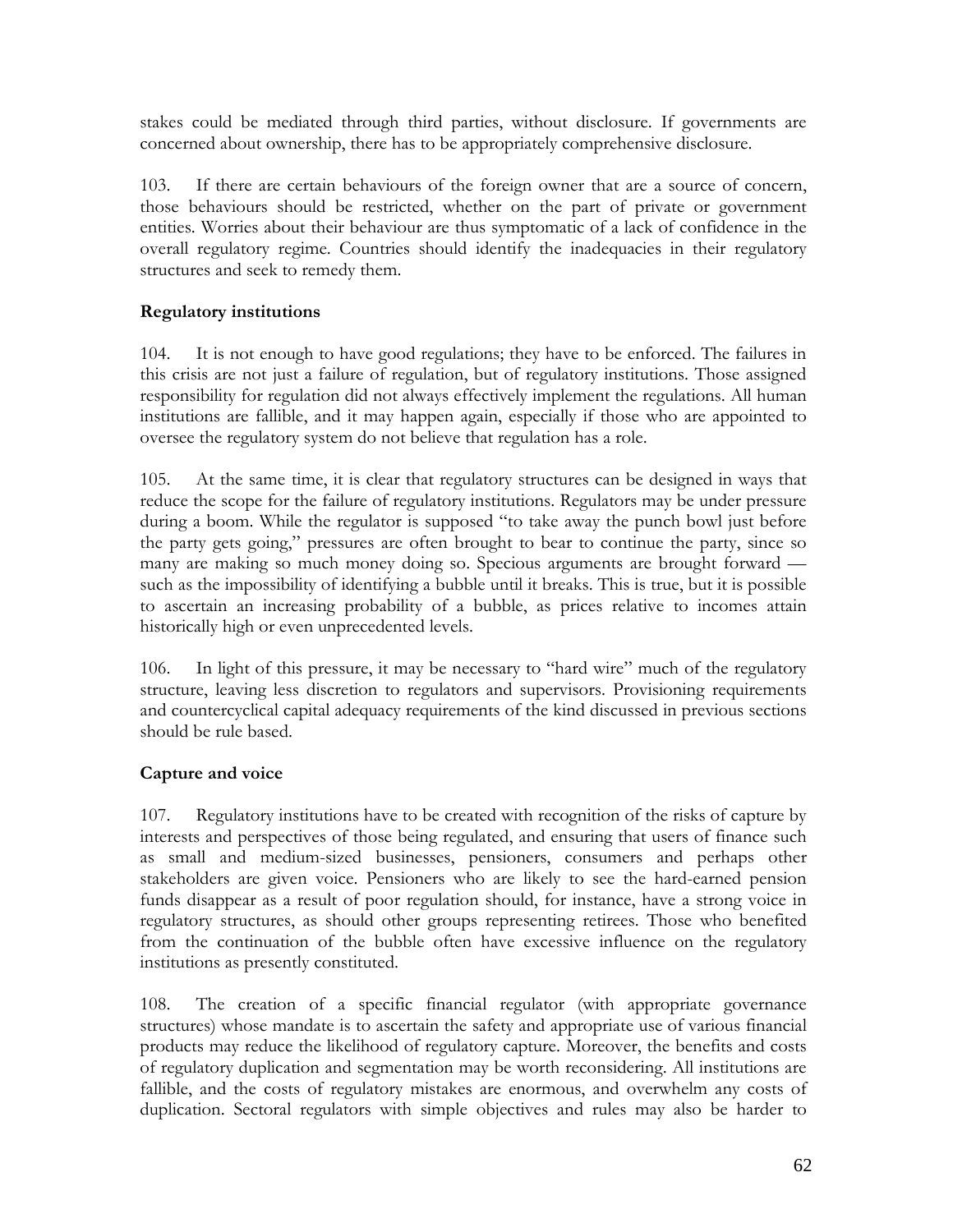capture.

#### **Regulation and political processes**

109. Regulation is part of the political process; failures in public governance contribute to failures in regulatory design. When the political process is unduly influenced by campaign contributions from and other forms of lobbying by the financial sector, failures in the design of financial regulations become more likely. In some countries, "revolving doors" and other pecuniary and non-pecuniary considerations present problems compromising the integrity, adequacy and appropriateness of financial regulation, supervision and enforcement.

### **Incentive structures**

110. To the extent possible, regulatory institutions should be designed to have incentives to encourage good regulation. In this regard there is a consensus that credit rating agencies, paid for by those whom they regulate, should be taken out of regulation

## **Personnel**

111. Many regulatory bodies face difficulties in attracting qualified personnel: the battle between the regulator and the regulated might seem to be an unfair one from the start, given the high salaries paid in the financial sector. But the skills and talents necessary for creating new products and circumventing existing regulations and accounting standards are different from those required for assessing the safety and soundness of financial institutions or the safety and efficacy of particular financial products. Nonetheless, it may be desirable, or even necessary, to link the salaries, financed by a financial sector tax, linked to the salaries of those in the financial sector.

## **Regulatory Structure**

112. Much of the discussion over regulatory design has focused on the problem of assignments of responsibilities, e.g. should there be a single regulatory authority for the entire financial sector? Old models of regulatory structure have been failing because different institutions have been providing services formerly associated with other institutions. Securities markets and insurance firms and futures exchanges all provide opportunities for market participants to speculate on the outcomes of particular events (securities, defaults). Should responsibility be assumed by the Central Bank? While there appears to be no single model, appropriate for all countries, there are certain principles which should guide the design of the regulatory structure.

113. While different countries, at different stages of development, may find different structures better in meeting their overall needs, one possible structure entails two Apex regulatory institutions, working closely together: A New Central Bank (NCB)focusing on macro-economic issues, the other, a Financial Regulatory Authority (FRA), focusing on micro-issues, closely coordinated with each other so that, for instance, the NCB would be aware of the macro-economic consequences of the actions taken by the FRA. This is especially important because micro-prudential regulations have macro-economic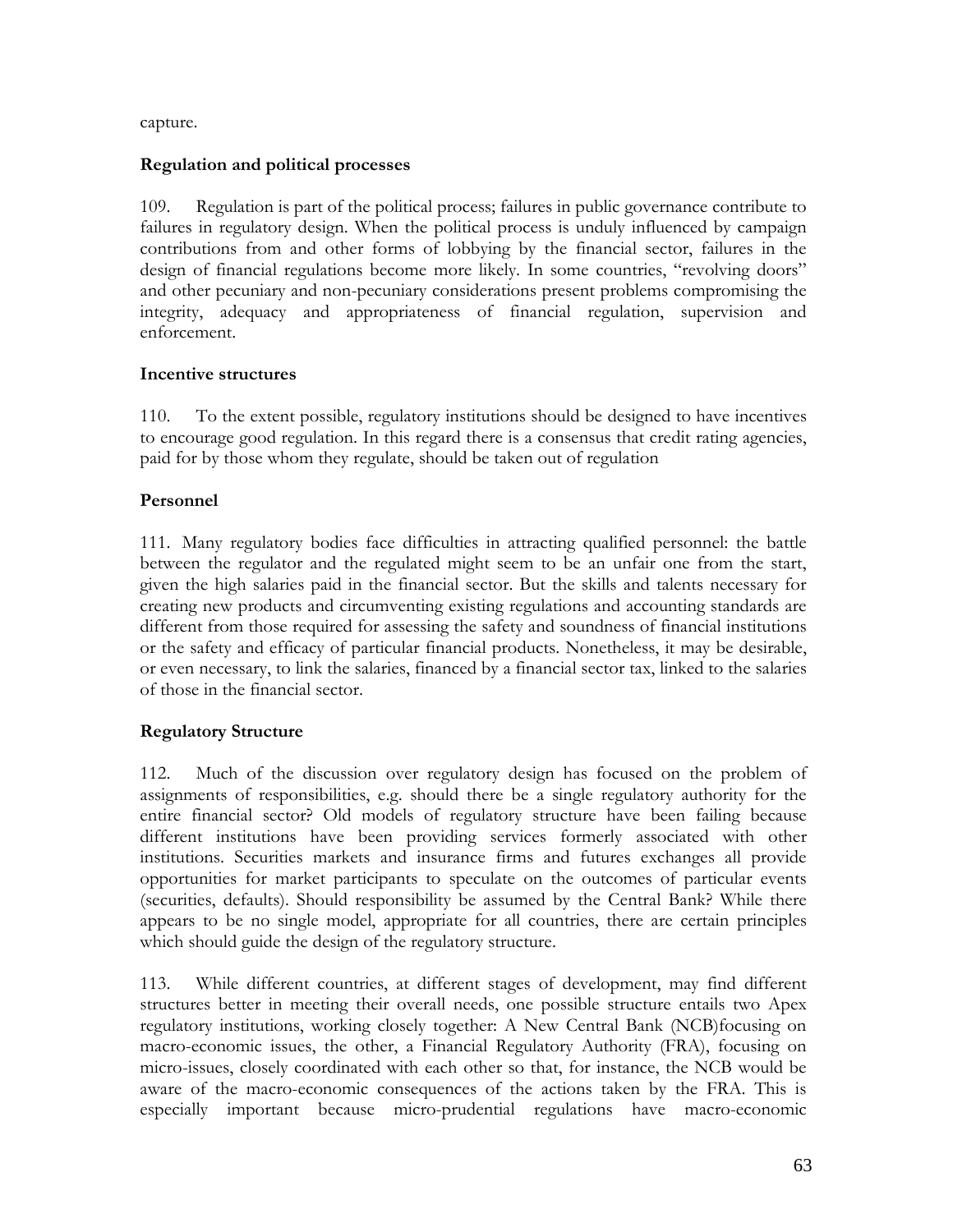consequences. The FRA would comprise several sub-commissions, a Securities and Exchanges Commission, an Insurance Commission, a Financial Products Safety Commission, an Accounting Oversight Commission, and a Financial Systems Stability Commission. It would have cross-cutting committees to ensure that similar functions performed by different institutions were treated similarly. The Financial Systems Stability Commission could impose high margin requirements or large down payments for products sold to retail customers, if it felt that there was growing excess leverage in the economy or in the market. The Accounting Oversight Commission would ensure that the information provided by firms was not misleading, and represented the best estimate of the overall state of the firm, including its vulnerability. It might overtime develop broader set of metrics that might be of use to investors and other regulators.

#### **Global Regulation**

114. This crisis in global financial markets differs from all previous crises in its global reach. The magnitude of the scale of flawed products (toxic mortgages) that were exported from the US is large, with severe consequences for importing countries. While it may not be the only source of the problems facing some European countries, it is a major contributor. As the crisis has evolved, there has been a breakdown of trust: investors no longer trust banks. Citizens no longer trust the regulators who were supposed to regulate them, and regulators in one country no long trust that the regulators in other countries –even those with seemingly good institutions– are doing their jobs properly.

### **Comprehensiveness**

115. As financial markets become global, it is imperative to have global co-ordination of regulation. This is especially important since responsibility for bail-outs remains at the national level.

116. Circumstances in different countries differ, which would suggest that the optimal regulation and regulatory structures might differ. Thus there are items of regulation which should be focused locally, with international coordination where the focus of regulation is international. The dividing line relates to those issues which require a high degree of reciprocity, such as regulation aimed against money laundering and tax secrecy; and/or on those issues where inadequate regulation in one country has large effects on other countries (either because of network effects or because of an induced race to the bottom.)

117. The placement of this dividing line also depends on the representativeness of regulatory bodies. In existing global regulatory bodies, concerns of developing countries are often unrepresented or under represented. For instance, the Basle I standards encouraged short-term lending (relative to long-term lending) by developed to developing countries, exacerbating their volatility. Many have been concerned that Basle II would have had the effect of discriminating against developing countries whose institutions do not have the ability to develop the complicated –and what have been shown to be totally inadequate– risk management systems.

118. Part of the concern about these regulatory systems is that they were arrived at by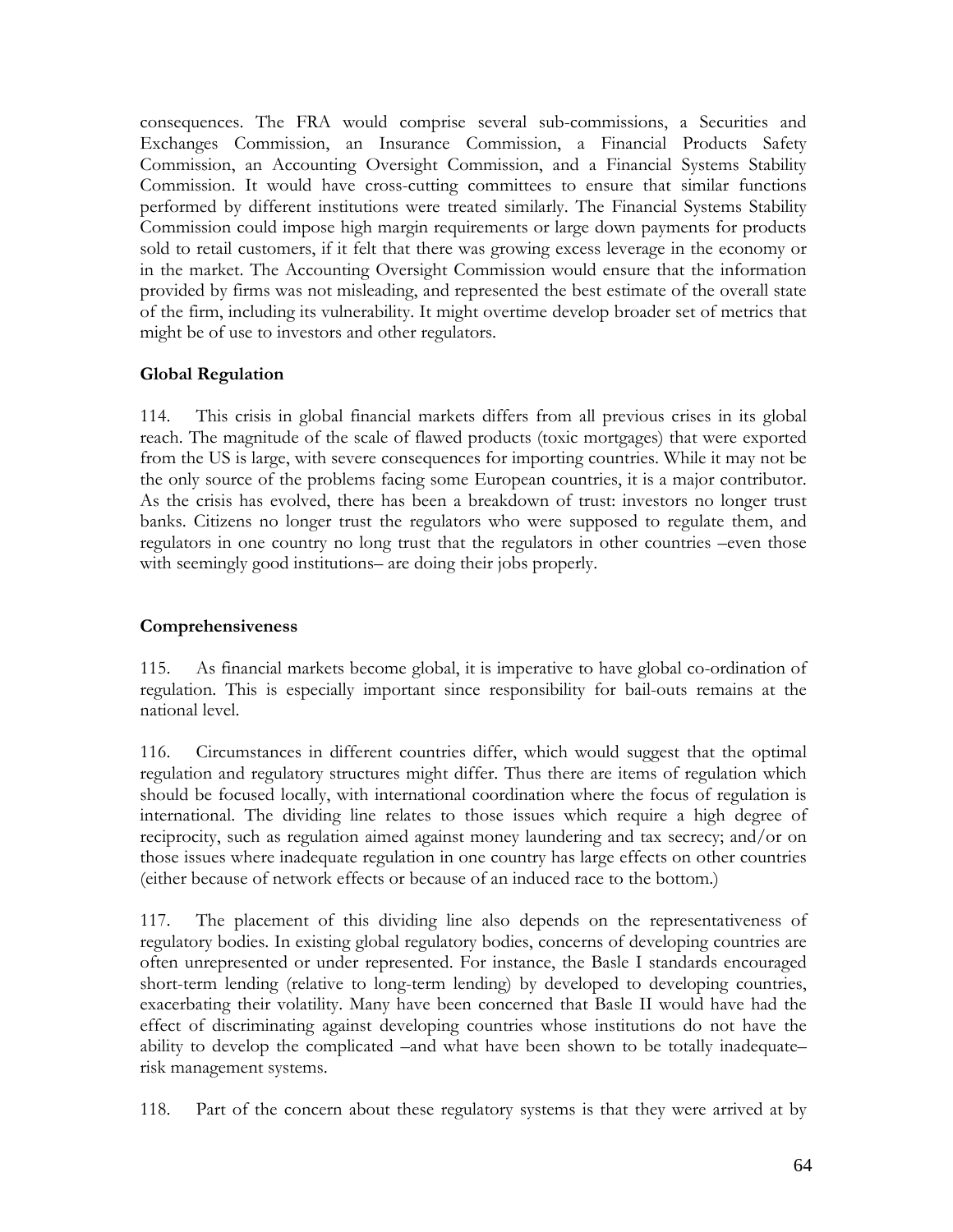international institutions with flawed governance structures –under-representation of developing countries and emerging markets, and over influence of those banks being regulated. Basle II is seen by many developing countries as a prime example.

## **International Banking Centres and International Tax Cooperation**

119. Well-regulated economies have to be protected from those that are under- or unregulated. The problems of tax competition and regulatory arbitrage are often linked. The lack of transparency and regulatory standards in some countries is harmful to the functioning of national tax systems as well as to financial stability. Tax evasion and inappropriate tax practices are major problems for developed as well as developing countries. Each year, developing and developed countries lose revenues that could be used for the financing of development. It is necessary to strive for a universal no-tolerance policy towards financial centres that continue to harbour generalized tax and bank secrecy.

120. While particular attention on this issue has been focused on off-shore financial centres in developing countries, up to the present time the principal sources of tax evasion, tax secrecy, money laundering, and regulatory arbitrage have been located in developed countries' on-shore banking systems. Delaware and Nevada for instance are two US states that make the establishment of anonymous accounts far easier than almost all international banking centres. Bank secrecy remains an issue in several developed centres. London's light touch regulatory regime was a source of much regulatory arbitrage. The biggest money laundering cases involved banks in London, New York and Zurich. The European Commission has decided to refer four smaller member states to the European Court of Justice over non-implementation of the 2005 anti-money laundering directive and two large member states have been given a final warning.

121. The matter is best handled through multilateral agreements on issues of tax secrecy, which have reciprocity and are enforceable by international courts. The major financial centres should sign up to these agreements first and then welcome others to follow, with the threat that those who do not chose to do so, would not be allowed to have linkages with those financial centres that have accepted the conditions of the agreement.

122. *Ad-hoc* and discriminatory targeting of small international financial centres in developing countries while a blind eye is turned to lax rules in developed economies are neither fair nor effective. For instance while many developing country financial centres have several bilateral tax information agreements, the advanced economies do not reciprocate. It is necessary to move away from bilateral to multilateral agreements. Under these multilateral agreements "rogue centres" should be ring-fenced from the rest of the international financial system, but this must be done in an objective manner that could include rich as well as poor countries. For instance, for foreign investors the US is effectively a tax haven and developed countries engage in greater tax incentives, subsidies and tax competition to attract foreign investment than developing countries can afford. Moreover, the development of financial centres such as London, Luxembourg and Dublin, has been based on tax competition.

123. There should not be one rule for the rich and a tougher rule for the poor and the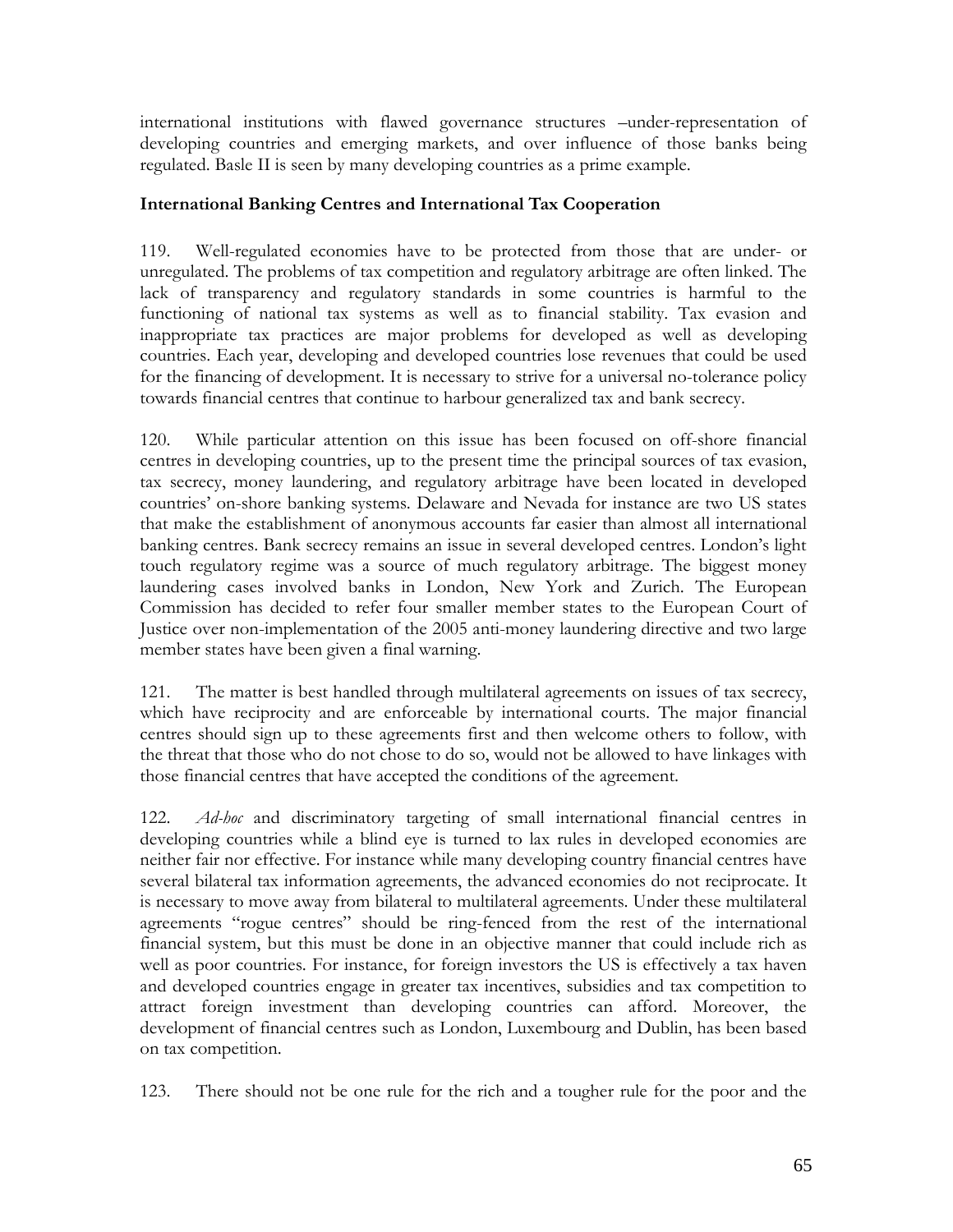preservation of centres and practices in developed countries that are not permitted in developing countries. This is why focus should be on the removal of tax secrecy that facilitates tax evasion and shining a light on tax avoidance practices. Responsible small states that adhere to the multilateral agreements recommended above to deal with the problems of tax secrecy could then export high-value services that are found around international financial centres in a viable development strategy that has in fact been promoted by the International Financial Institutions over the past two decades.

124. It is important to promote common standards in the tax field and to develop criteria for those countries that do not comply with acknowledged international standards. Common standards have to be enforced effectively, e.g. by restricting dealings with the respective jurisdictions, by requiring companies to close their branches or to prohibit their outsourcing to those financial centres; or by prohibiting transactions between financial institutions in those jurisdictions and those in more highly regulated countries. It is also important that multilateral development banks and governments adopt coherent policies in order to contribute to efforts to combat tax havens.

125. Institutional arrangements for improving harmonization and cooperation on tax matters need to be strengthened. A new intergovernmental Commission to strengthen international tax cooperation should be created under the auspices of the Economic and Social Council (ECOSOC) of the United Nations. The existing UN Committee of Experts on International Cooperation under ECOSOC will serve this Commission in identifying, analyzing and proposing solutions for the commission's consideration. The IMF and other bodies could also have consultative status with the new Commission. In order to effectively mobilize public resources, many developing countries need to urgently undertake measures to enhance their tax revenues and fiscal capacity by rationalizing their tax systems, improving collection, limiting tax evasion and widening their tax base. National efforts to enhance tax revenues must be complemented at the global level by strengthening international cooperation and technical coordination and assistance on tax matters. While the United Nations Committee of Experts on International Cooperation on Tax Matters has helped developing countries mobilize public revenues by enhancing international cooperation in areas such as limiting tax evasion, and strengthening tax administration and taxation of services and natural resource use, the Committee's ability to further international cooperation in such areas could be significantly enhanced. An International Tax Compact should be instituted that would complement existing initiatives and programmes, strengthen voice and participation of developing countries in ongoing processes and provide coordinated approach to support national tax systems in developing countries.

126. But tax cooperation has also its important national component. There is a need not only for more, but in particular for more stable, domestic sources of finance for development. Combating tax evasion and improving tax collection is a priority in this regard. Weak domestic tax systems and onshore and offshore financial centres weaken domestic resource mobilisation in developing countries. Development cooperation thus needs to support measures to reduce tax evasion and avoidance. The international community is encouraged to start dialogue on how to tackle these problems within the proposed framework of an International Tax Compact.

#### **International cooperation on taxation**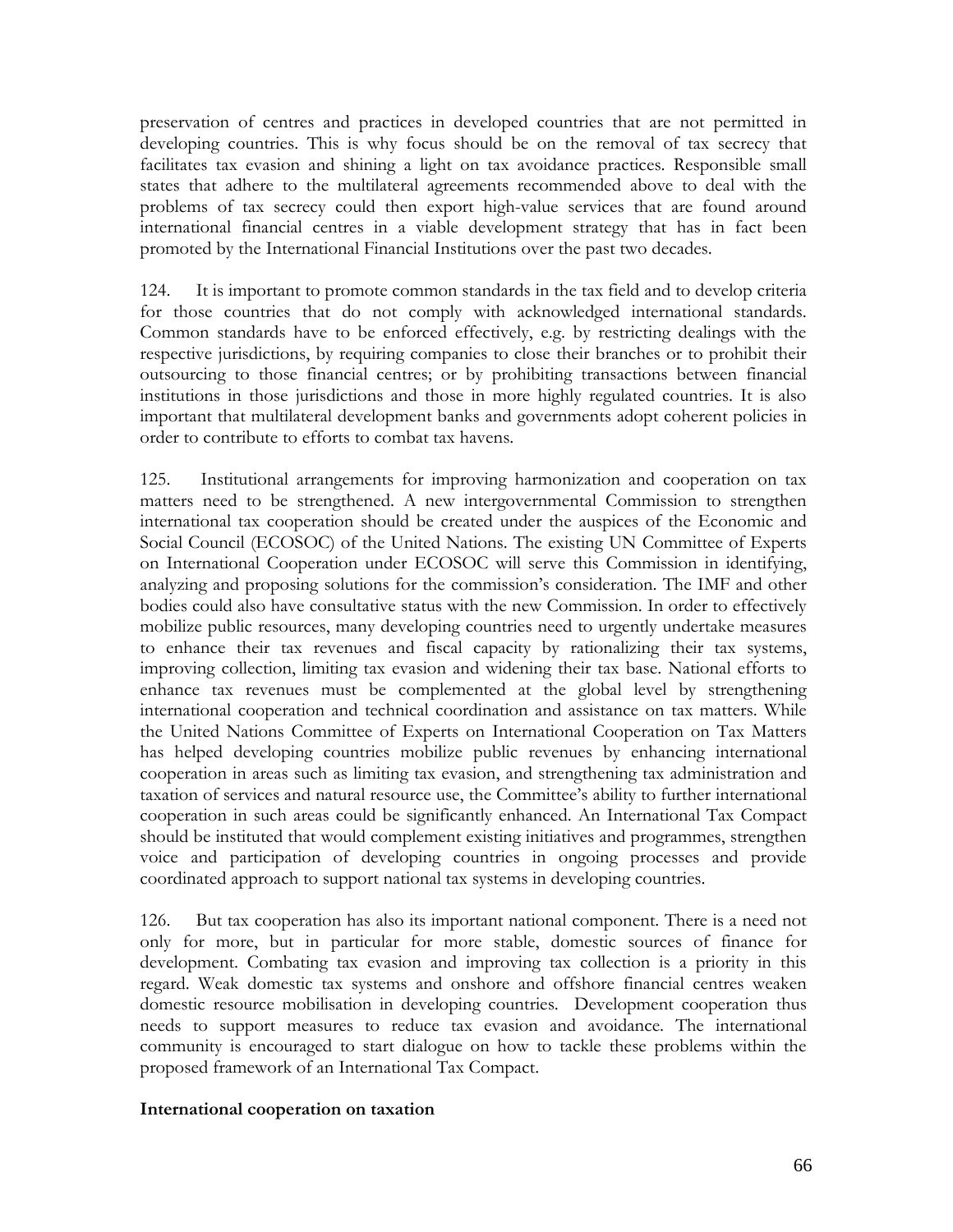#### *Home versus host country regulation*

127. Equality of treatment has been a mantra of regulation that demands greater circumspection. Not all consumers should use all products. The developmental priorities of financial policy will differ among countries. Macro-prudential regulation will differ between countries at different stages in the credit cycle. The trend in supervision has been away from host countries towards home countries and this will need to be reversed. Indeed, since host countries still are responsible for the functioning of their real and financial sectors, they can fulfil that responsibility only with tight oversight of all financial institutions operating within their country. This entails host-country supervision, and, as suggested elsewhere in this Report, almost surely a requirement that banks operating in a country operate through subsidiaries rather than branches.

128. Strengthening host country regulation, introducing counter-cyclical capital charges, redefining the boundary of regulation to be more comprehensive while promoting diversity, is all under the remit of domestic regulation (and permitted within the supervisory discretion in Basle II.) Of course, ideally, while these initiatives could be executed locally, the principles behind these domestic initiatives would be agreed and harmonized internationally by the Global Financial Authority proposed below.

## **Beyond financial regulation**

129. Ensuring a well-functioning financial market requires, as already noted, more than just financial sector regulation. Inadequate corporate governance contributed to incentive structures that served neither shareholders nor borrowers well. Failure to enforce anti-trust policies led to excessive concentration in the financial sector, and banks that were too big to fail (though not to be financially restructured). Given that there has been considerable consolidation in response to the crisis, some banks may have large market power in some markets, and the abuse of that market power is likely to lead to higher lending rates and a consequent slower recovery.

130. Recent experience in the developed countries has revealed a very disturbing process where some institutions have been revealed to be too big to resolve (TBTR). When faced with the challenge of restructuring such large and multifaceted institutions on the doorstep of failure, public officials have chosen deliberate forbearance on the grounds that it would disrupt the financial markets, and quickly thereafter the real economy, to put these institutions into a conservatorship. The avoidance of resolution on grounds that it would do tremendous harm to the economy rests on the argument that governments do not have the resolution powers for financial services holding companies and insurance companies that they have in the case of banks. In addition, some have suggested that the sheer size and complexity of these institutions changing organizational form would start a run on other institutions that are heavily intertwined with the behemoth institutions on the threshold of insolvency. Still others have suggested that governments are incapable of taking over and running such institutions and that substantial "going concern" value would be lost irreversibly in the process. In essence, society is faced with a policy regime where officials claim they cannot protect government finances and the taxpayers from the excesses of the TBTR firm.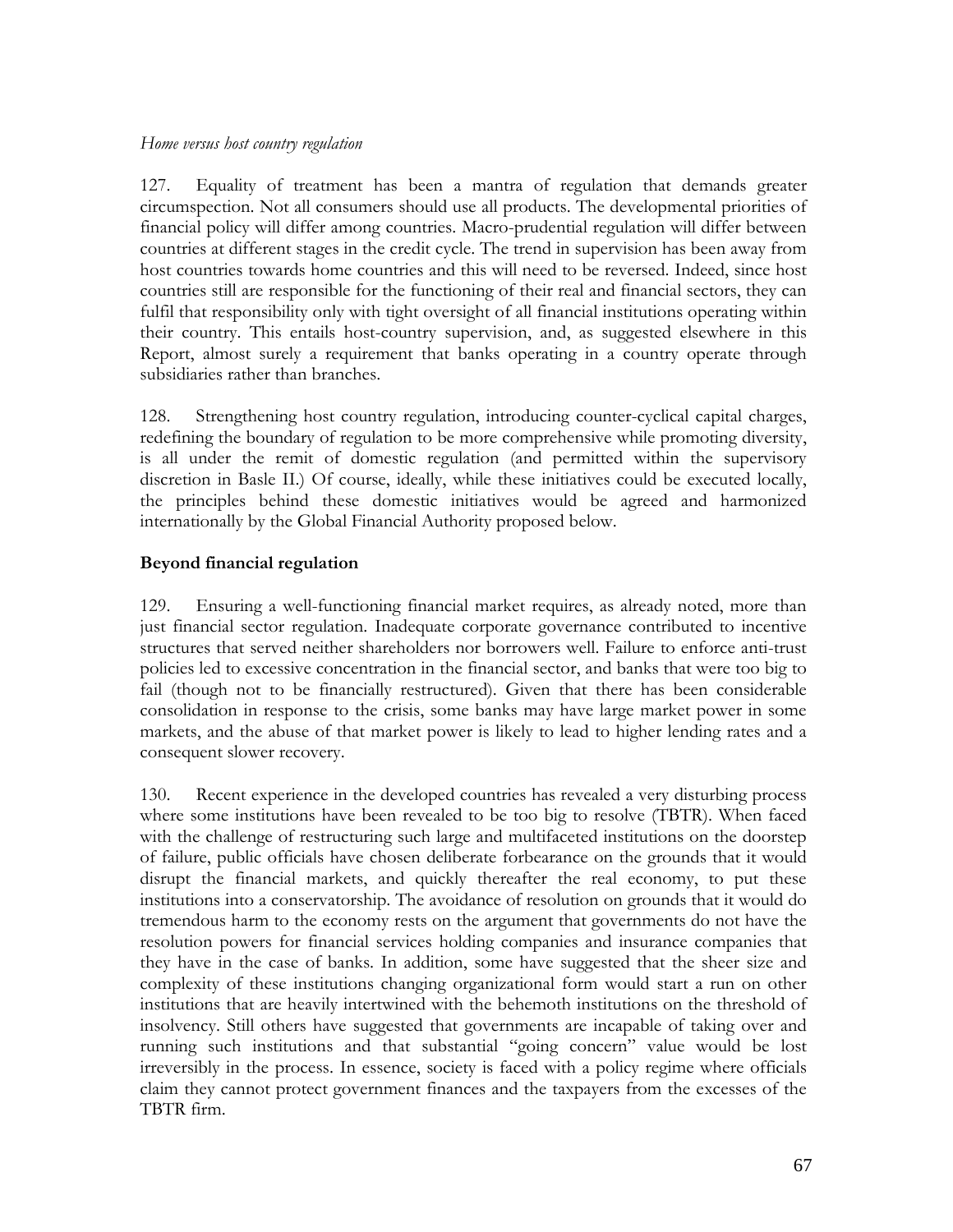131. This TBTR regime goes beyond Too Big to Fail, whereby critical functions of restructured institutions have to be preserved. A TBTR regime implies that managements, creditors are immune from consequence. A policy regime such as this is not consistent with a market economy that performs its social function well in the longer term. A strategy of entangling a financial institution so deeply and largely into the fabric of the economy that it could not be permitted to be resolved puts society in a position of great fiscal danger. It no longer has control of the scale of fiscal losses than can be imposed upon it by the financial institutions managers. This puts the management of TBTR institutions in a very powerful position that is incompatible with wider social goals. Their incentives are misaligned with social incentives and some activities undertaken rationally by management, though reckless from a social perspective, can induce bailouts of unlimited magnitude with no consequences for managers (firing) or creditors in the event of loss, while gains accrue to the managers of risky activities pay off. In some countries, even at present, the scale of these institutions has reached a magnitude that the quality of guarantees on liabilities is drawn into question. This entire process is amplified by the fact that knowledge of TBTR status removes risk from the creditors of the institution and the funding cost advantage contained within the creditors' expectations give an advantage to TBTR enabling them to further increase their size.

132. It is imperative for policy officials around the world to come to grips with this challenge. The aforementioned enhanced resolution powers must be promptly enacted and strategies to limit the absolute size of financial institutions must be created to mitigate the costs for officials of choosing to restructure them. In addition extensive examination of large institutions on an ongoing basis can prepare officials for controlled restructuring. There is no basis for allowing these large institutions any degree of opacity *vis a vis* regulators who must always be prepared for the contingency of a resolution. While antitrust laws have often been invoked for anti-competitive practices, a new consideration of the role of antitrust, akin to the spirit of Theodore Roosevelt in the early  $20<sup>th</sup>$  century may be necessary to put the structure of capital markets back on a footing that is sound and manageable.

133. As noted above, financial sector regulation is a key instrument of financial policy. But there are other instruments, which countries, especially developing countries, should consider to ensure that the objectives of a good financial system are attained:

#### *Direct Lending*

134. Even in more advanced industrial countries, there are certain areas where governments have traditionally taken an active role in lending. Public student lending programs have been far more efficient than private lending, and have avoided the corruption and abuses that have marked private lending. In many countries, including the US, the government has had to introduce special programs to ensure adequate access for small and medium-sized enterprises (e.g. partial guarantees, as under the Small Business Administration). In many successful developing countries, development banks have played an important role at particular stages of their development. Given the record of abusive lending to poor individuals, governments may need to consider whether regulatory mechanisms suffice, or whether direct lending programs should be established.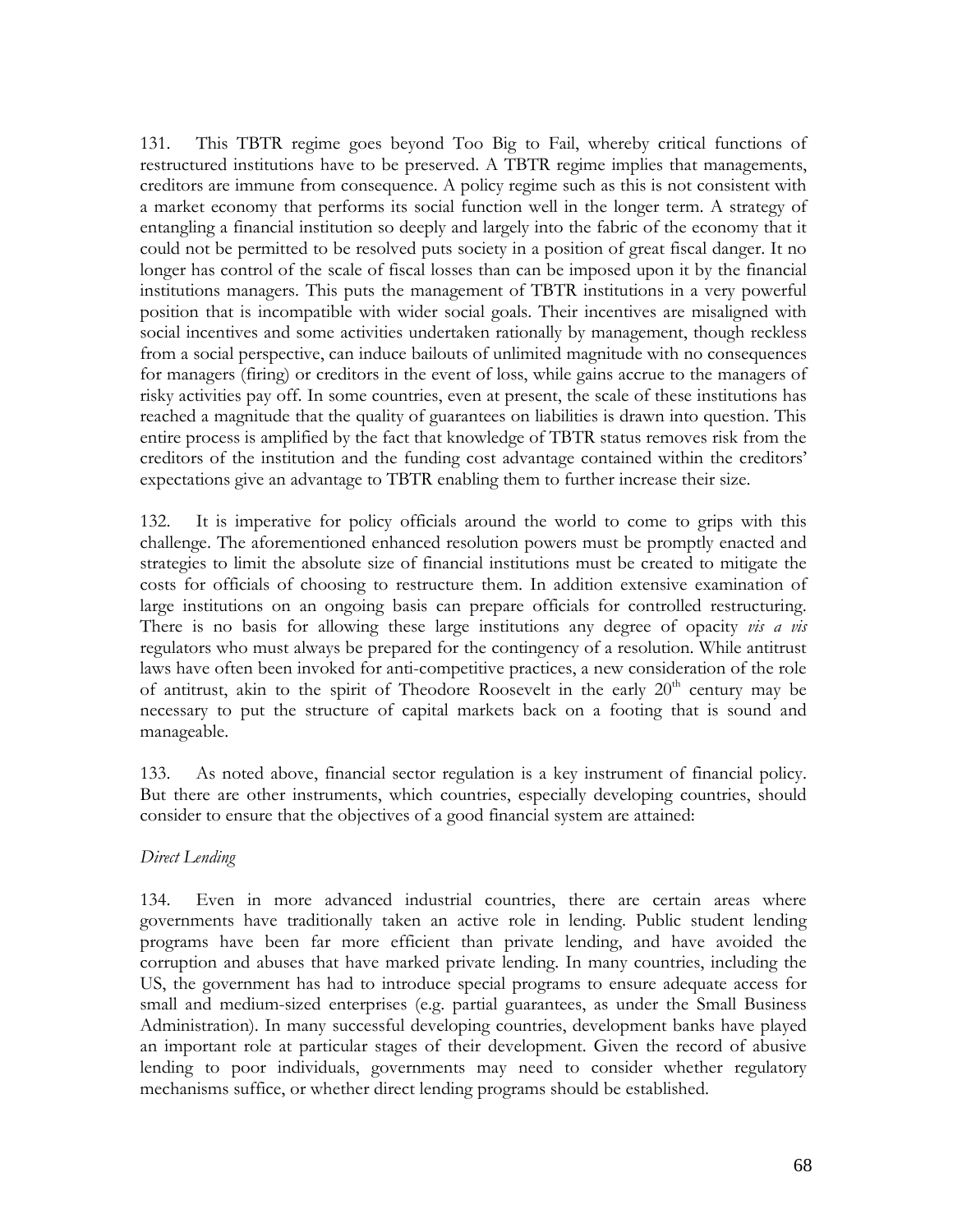#### *Innovation*

135. Government (financial policy) can also play an important catalytic role in the development of financial markets (as it has done in mortgage markets in many countries) and in the creation of new products (like inflation or GDP indexed bonds, or Danish mortgage bonds). Private financial markets have failed to make innovations that address many of the critical needs associated with creating products that meet the needs of ordinary citizens. In some cases, after the potential of those markets has been established, the private sector can take over.

136. These innovations are important both domestically and internationally, e.g. in improving the distribution of risk bearing between developed and less developed countries. Examples of the kinds of innovations that might be helpful are discussed in Chapter 5.

#### *Electronic payments mechanism*

137. One important area of innovation is in the payments mechanism itself. Changes in technology enable the creation of a low cost electronic payments mechanism. Introducing this requires some cooperation among financial institutions. Unfortunately, in some countries financial institutions have colluded to maintain a high cost payments mechanism. Therefore, regulators need to pursue a policy of creating incentives for the use of electronic payments both for efficiency and financial inclusion.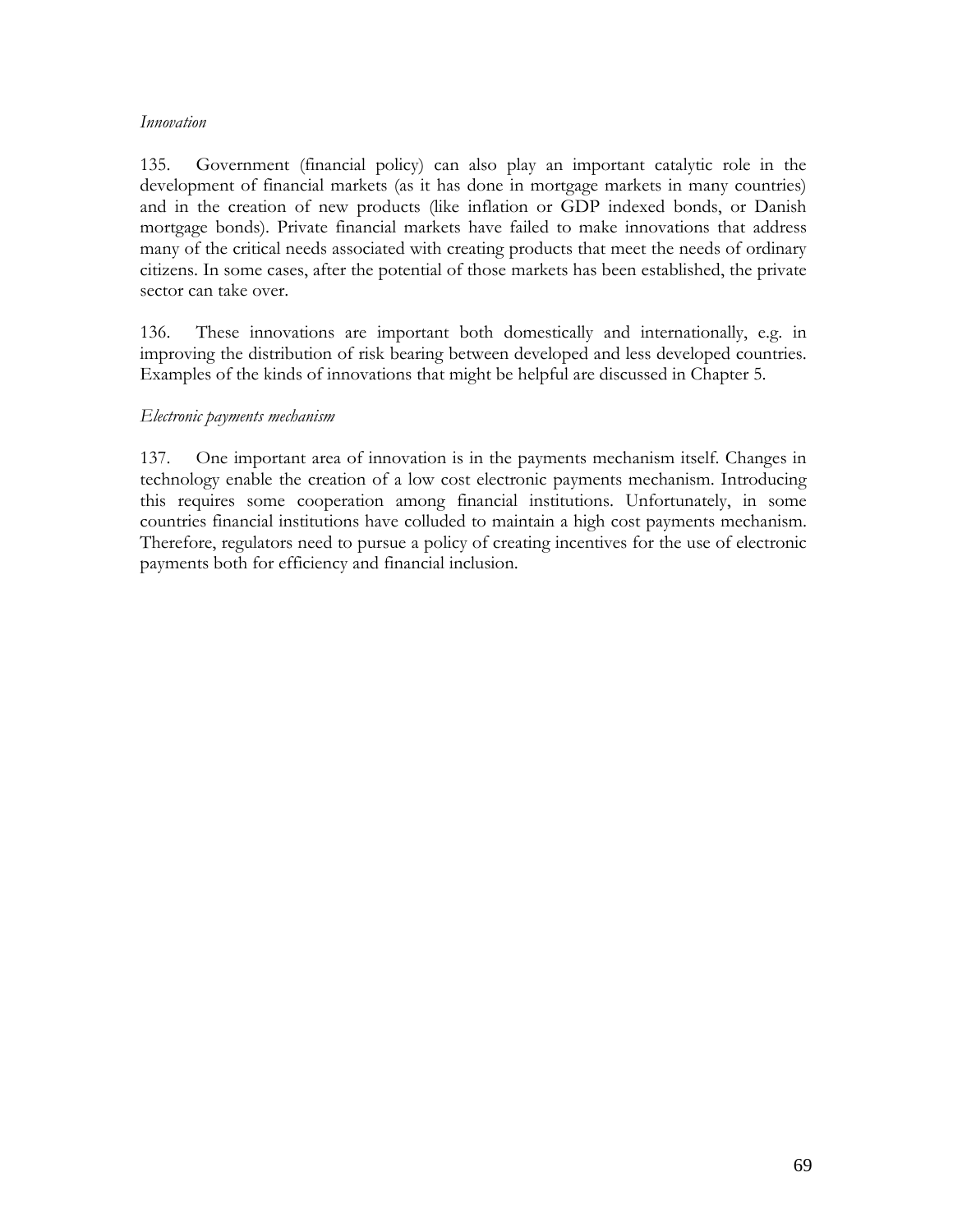# **Chapter 4: International Institutions**

#### **The Challenges Ahead–The Need for New Global Economic Governance**

1. The response of international financial institutions to the global financial crisis has demonstrated the urgency to review the adequacy of their mandates. This review must be open to consideration of new institutional arrangements as well as to modification of internal governance mechanisms to provide more effective voice and representation of developing countries. More importantly, immediate attention needs to be paid to the policies and philosophies underlying their operations. Above all, it is imperative that reform should re-establish credibility as truly international institutions contributing to growth with equity and stability for all countries.

2. The existing system of international economic governance has relied on two basic principles: specialization and coordination. A set of global institutions–specialized agencies– each with a mandate to deal with a specific and limited set of issues. The first such institutions were the specialized agencies within the UN system, the World Bank and the International Monetary Fund. A third agency called for in the Havana Charter, the International Trade Organization (ITO) was to deal with commercial policy, employment policy coordination and the position of developing countries was never approved. Only the GATT survived, and provided the basis for the WTO, which is not formally part of the UN system. These three post-war international economic institutions were expected to work in a complementary fashion to promote sustained economic recovery and growth, full employment and thus economic welfare, as well as reconstruction and development of economic capacities and capabilities.

3. The overall coordination of UN activities concerned with economic, social, and ecological affairs, including the specialized agencies, was to be entrusted to the Economic and Social Council (ECOSOC), one of the UN system's main organs, acting under the authority of the General Assembly. Coherence is not a new concept in the arena of international relations, as the original UN model provided, in theory, for the coherent design of policies for the achievement of internationally agreed goals. Although the system has never worked the way it was originally envisioned, its internal logic remains compelling; the incomplete arrangements provided support to post-war reconstruction and the Golden Age of Keynesian-inspired economic growth until the 1970s.

4. The underlying challenge to effective global economic governance originates from the absence, in a world of sovereign states, of an adequate body or bodies as a locus of coordination and accountability, and to enforce transparency and elicit compliance. A series of issues ranging from cooperation in trade in goods and services, cross-border environmental goods, cross-border labour policies, payments and clearing, regulation, contract enforcement, to exchange rates and other related cross-border matters have to be addressed through coordinated arrangements and negotiated derogations of sovereignty for specific purposes.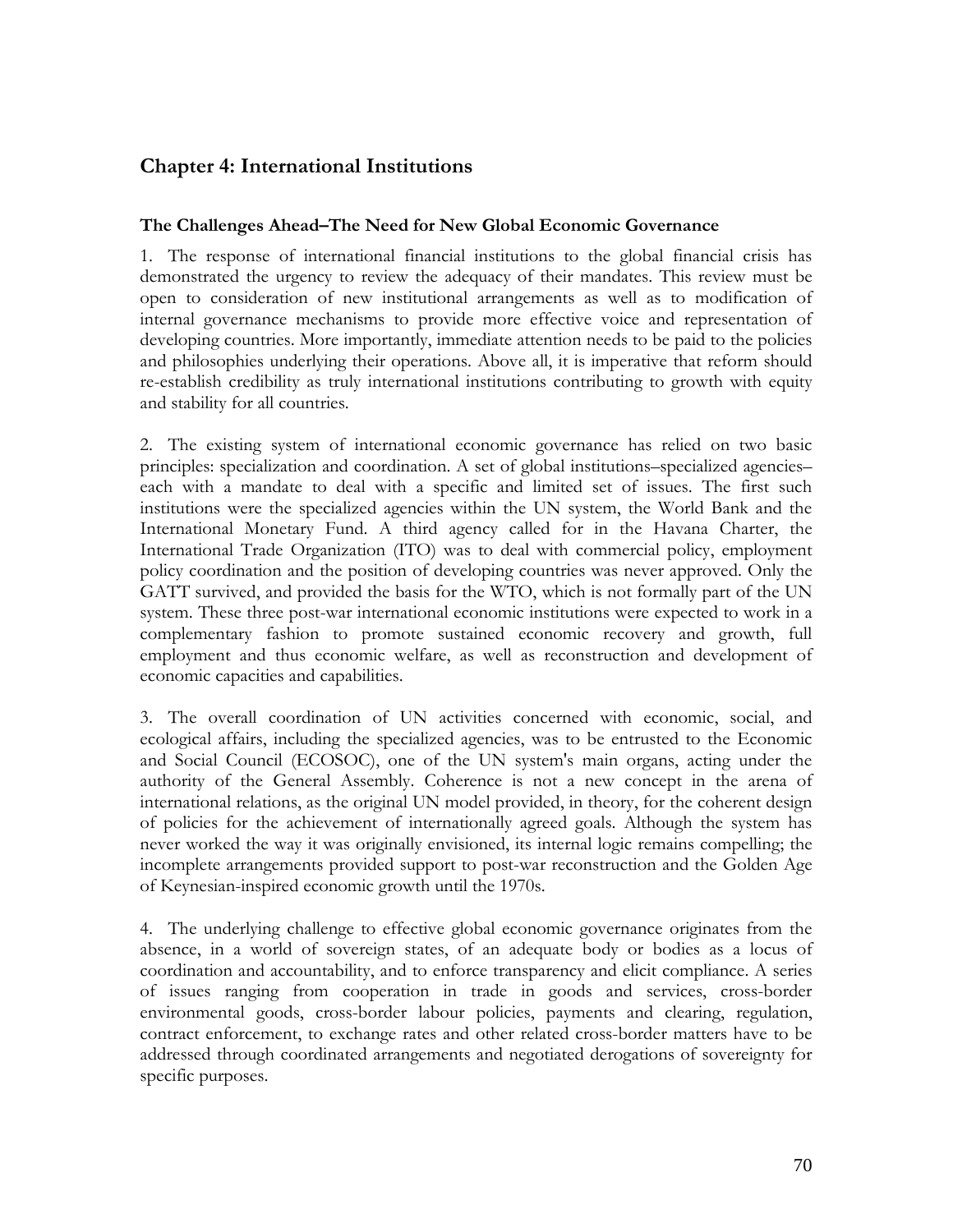#### *Global Governance Implications of the Current Crisis*

5. The current crisis reflects problems that go beyond the conduct of monetary policy and regulation of the financial sector. It has made clear that globalization of trade and finance calls for enhanced global cooperation and global regulation. The international community is confronted with multiple, interrelated threats of unprecedented scope. The collapse of the global financial system and the worldwide economic downturn, the growing divide between poor and rich within and between countries, the risk of unabated global warming that might result in systemic climate change, the energy and the food crises–these are all interconnected global challenges that threaten to unravel the fragile state of globalization. Because global economic integration has outpaced the development of the appropriate political institutions and arrangements for governance of the global economic system there is a pressing need for a substantial improvement in the coordination of global economic policy.

6. The crisis has brought to the fore severe structural lacunas in the existing global economic governance structure, in particular the lack of incentives for global collective action (e.g. with regard to the provision of global and regional public goods and poverty reduction) and the failure of the institutional framework to ensure coherence of global policy making.

7. The ability of the atmosphere to absorb greenhouse gas emissions had appeared to be available to all without cost. However, the limit has been reached where these emissions challenge the stability of the climatic system. The international community thus faces a collective action problem: who will take over what responsibility to provide an international set of rules or set incentives that would foreclose free-riding and ensure international cooperation in preserving the atmosphere.

#### *Collective Action and Coherence*

8. Effective collective action depends on a strong institutional framework, ensuring coherence in decision making. Managing global threats in an interconnected world critically depends on cross-sector and cross-institutional actions to assure system-wide coherence in norms, policy frameworks and operational standards. Political consensus and compromise within the international community are inconceivable without the design of complex interissue linkages, thereby facilitating a fair allocation of costs and benefits over a wide range of global concerns. As the crisis is global and multi-faceted, it is important to foster greater cooperation among governments, international organizations, and other stakeholders in support of a stronger, cleaner and fairer economy. It is key to achieving the goal of greater coherence between financial, trade, social, environmental and development goals.

9. In order to pursue joint goals, such as adequate and appropriate provision of global and regional public goods, strong collective action is needed. By definition, without coordination countries do not have sufficient incentives to invest in global and regional public goods (e.g. economic, financial and ecosystem stability). The same is true for other common objectives, such as combating poverty. To achieve the goal of sustainable development, stronger collective action is needed in a number of inter-related areas.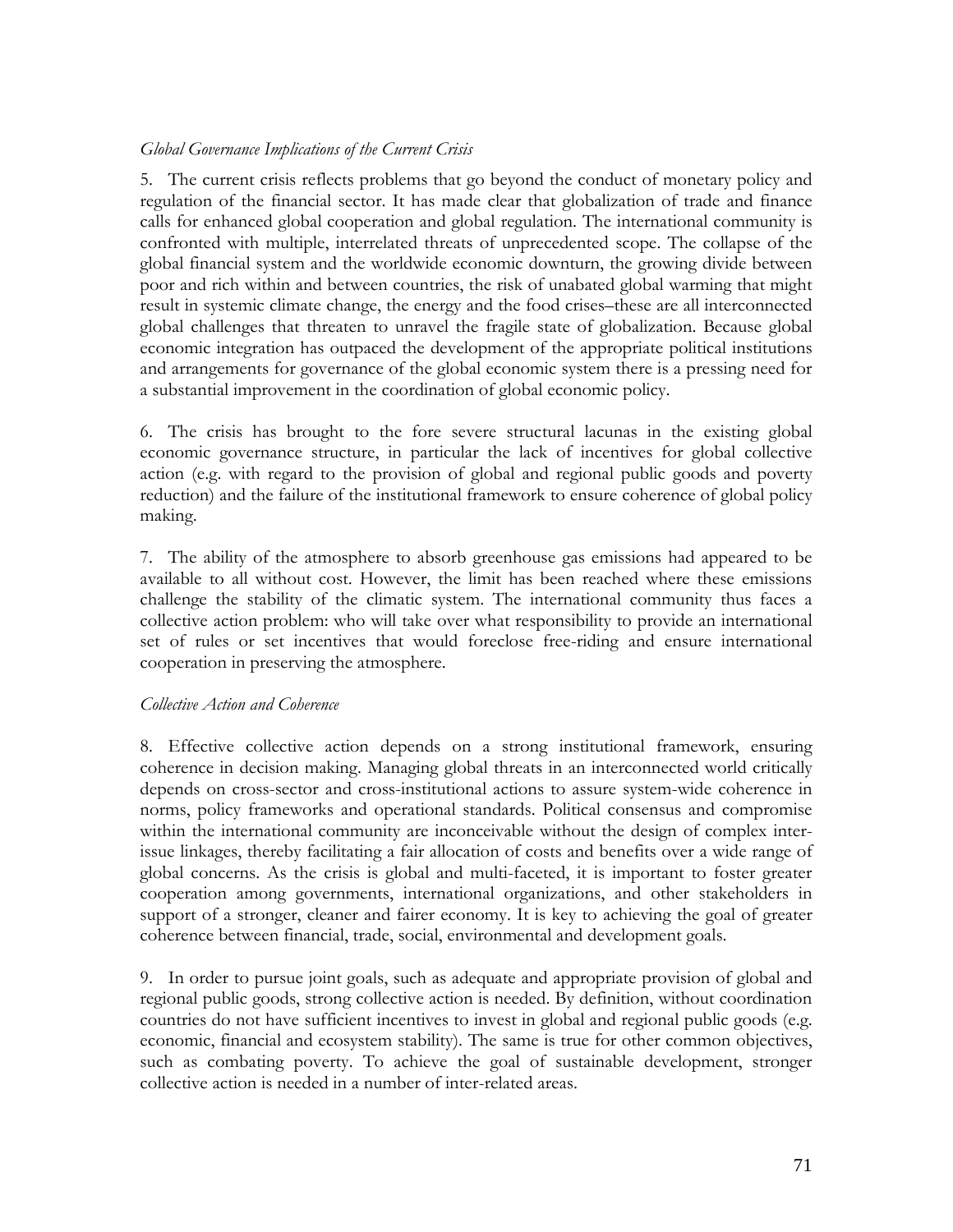10. With the adoption of the Millennium Development Goals, the international community reiterated its commitment to the overarching goal to eradicate poverty. Joint approaches have been agreed upon and many countries have developed a joint understanding on the relevant financing needs and the respective burden sharing. However, commitments have to be monitored and implemented.

11. Institutional arrangements failed to take the actions that might have prevented the current crisis from developing. Some institutions have even actually promoted arrangements that facilitated the transmission and contagion of the crisis across borders, thereby contributing to its amplification. Without the reform of these institutions, it will be difficult to ensure financial stability. There is clearly an urgent need to reform the international monetary and financial system to ensure that it is more inclusive and equitable, and to thus enable more effective and credible global economic governance. Already, some developed countries, such as the United Kingdom and France, and many developing countries, such as those in the Commonwealth, have called for an international conference to redesign the system of international economic governance into a new post-Bretton Woods system, designed to restore accountability and transparency in international economic policy-making and to overcome existing systemic weaknesses.

12. Developing countries now represent a much larger proportion of world economic activity than in 1944. Developing countries, as a group, also have a direct interest in a more equitable global governance system.

#### *Global Economic Governance and the United Nations*

13. Neither the Group of 7 of industrialized countries nor the Group of 20 represents a sufficiently inclusive global steering group for addressing global systemic challenges. The G-7 have initiated a number of initiatives important for developing countries, and are engaged in a systematic dialogue particularly with African countries. While the G-20 are more broadly based, there is still no representation of the remaining 172 countries. The shape of any future governance format must ensure inclusiveness and adequate representation of developing countries, including LDCs, promote complementarity and coherence and should establish links between existing and new fora.

14. There has been growing attention and interest in the working of the G-7 and G-20. However, such informal groups which are growing in significance should not be allowed to undermine the functioning of formal institutional arrangements and the discharge of their respective mandates as per the desirable standards of governance and transparency specified.

15. There currently is a unique opportunity for bringing forward global economic governance reforms. The current financial and economic crisis clearly calls for enhanced cooperation and coordination of existing and emerging actors on economic questions.

16. Sustainable progress in managing global governance requires a comprehensive, systemic and long-term oriented effort. As the world moves into an uncertain phase of global interconnectedness and mutual vulnerabilities, unforeseen risks unfold just as unexpected opportunities for institutional innovations may arise. Not only the current challenges of the financial and economic crisis, but also other global issues such as climate change or the food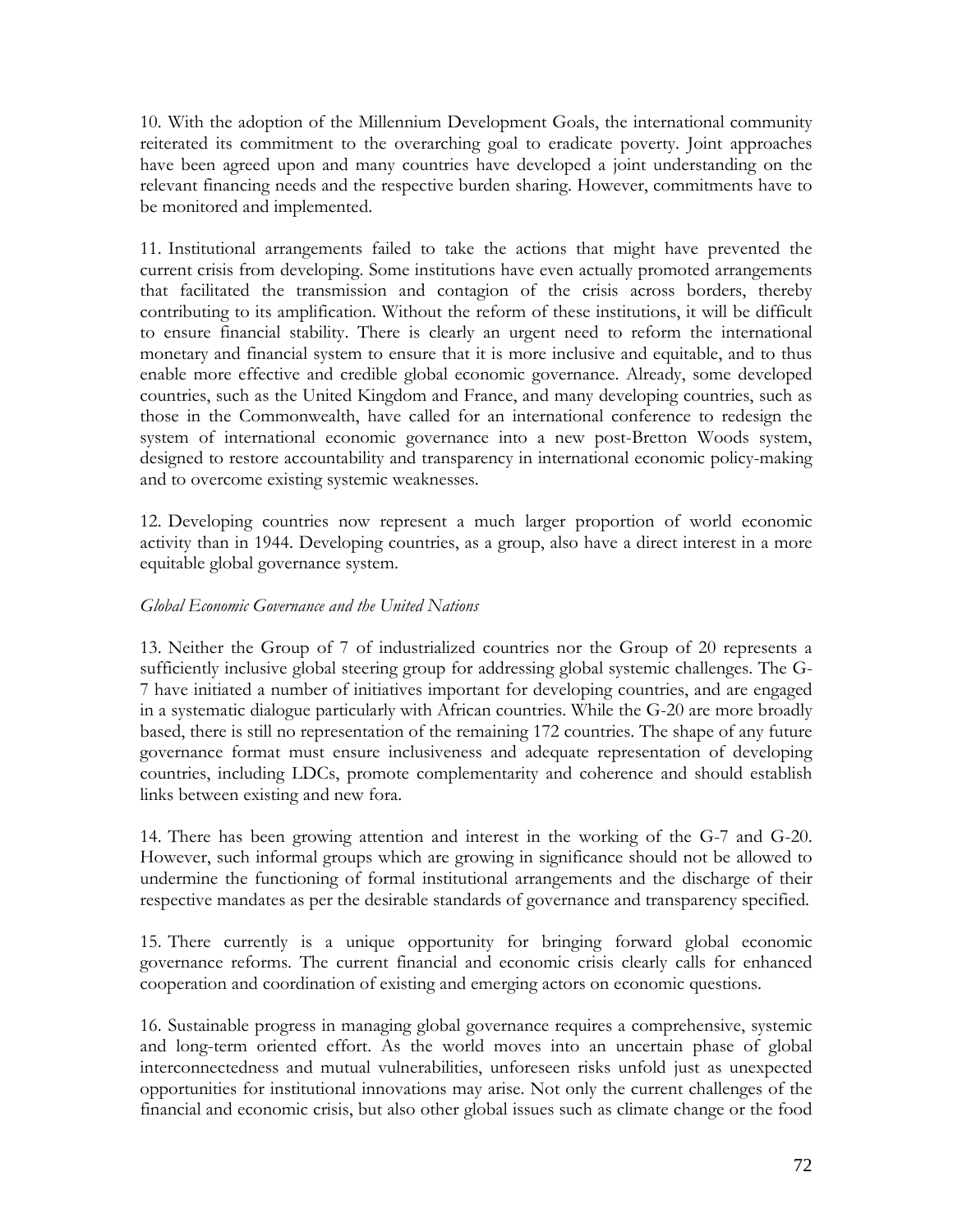and energy crisis clearly call for the international community to take a systematic and global approach towards a sustainable and socially balanced economic development. It is therefore important to strengthen international institutions, especially the United Nations, the body which is most universal, legitimate and accountable to the people of the world. This inclusive response will require the participation and the involvement of the entire international community. Apart from the G-7, G-8 or G-20, it must encompass representatives of the entire G-192.

17. The United Nations is the most legitimate forum for achieving greater coherence among different actors. Given the specific institutional foci of the IMF, the World Bank and other international institutions, there is a need for better coordination and political accountability and for a forum for consensus building to broaden and guide their policy agendas. An overarching theme of the UN Financing for Development (FfD) conference and the resulting Monterrey Consensus was the need to enhance the coherence and consistency of the international monetary, financial and trading systems, to ensure that they support the internationally agreed development goals, including social and environmental sustainability.

# **A Global Economic Coordination Council could lead the way forward**

18. The variety of international institutions and organizations with specific mandates requires an overarching inclusive body allowing for an integrated view of the scope of mandates, topics and policies and the establishment of adequate instruments for effective global economic governance. A globally representative forum to address areas of concern in the functioning of the global economic system in a comprehensive and sustainable way must be created.

19. As an immediate step, an Intergovernmental Panel tasked with the assessment and monitoring of systemic risks in the global economy should be established. The Panel could serve as an internationally recognized source of scientific expertise in support of better coherence and effectiveness in the global governance system, fostering dialogue between policy makers, the academic world, international organizations and recognised social movements. The Panel should primarily analyze systemic risks in relation to the global economy, their root-causes and implications for human development. It should establish criteria for the identification of systemic risks and issue recommendations as to preventive measures and sound economic policy-making, thereby also attributing an early-warning function to the Panel. The Panel should be made up of renowned experts from all continents, OECD countries, emerging and developing countries. It would not undertake its own research, but pool the global knowledge and resources of a large number of acknowledged experts. While its analysis would focus on economic issues, it would also take into account the social and ecological dimensions of economic trends and policies, and would analyze their long-term developmental implications and identify obstacles to economic systems achieving developmental, social, and environmental goals. It should therefore adopt a multidisciplinary and long-term approach to observed economic change. Its institutional setup and functioning could follow the very successful example of the Intergovernmental Panel on Climate Change (IPCC). In consultation between science and politics, it should be assigned the role to work out normative and value-based standards for economic and financial decision-making, once established and operational, the Panel would serve as advisory body to the UN System (including ECOSOC), the Bretton Woods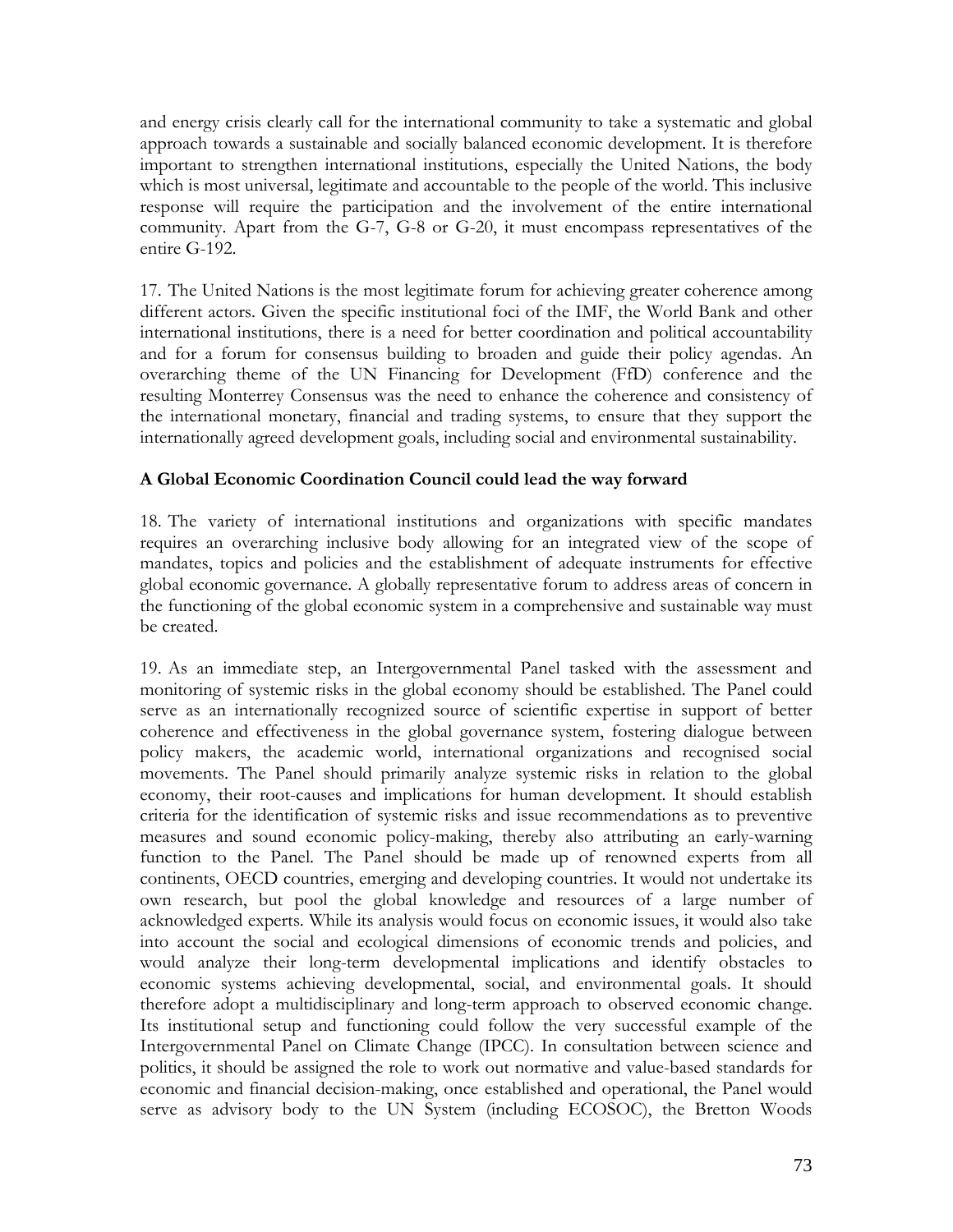institutions and other international organizations dealing with economic, financial and social issues.

20. In the longer-term a Global Economic Coordination Council should be established at a level equivalent with the General Assembly and the Security Council. Its mandate would be to assess developments and provide leadership in economic issues while taking into account social and ecological factors. Based on this mandate it would promote development, secure consistency of policy goals of major international organizations, and support consensus building among governments on efficient and effective solutions for issues of global economic, social and environmental governance. The Council could also promote accountability of all international economic organizations, and identify gaps that need to be filled to ensure the efficient operation of the global economic and financial system. Representation could be based on a constituency system designed to ensure that all continents and all major economies are represented. At the same time, its size should be guided by the fact that the council must remain small enough for effective discussion and decision making. In addition, active participation by other important institutions, such as the World Bank, IMF, ILO, WTO, would be crucial. The intergovernmental Panel could play an important role in further defining the mandate, working mechanisms, composition and the interaction of the Council with the UN system. Once established, the Council could rely on consultancy and expertise provided by the Intergovernmental Panel.

#### *Bretton Woods Institutions and Regional Development Banks*

21. The International Monetary Fund (IMF) and the Multilateral and Regional Development Banks continue to have a very important role in the international economic financial architecture. The mandate of the IMF is to assure global financial and economic stability. It has been expected to survey the economic performance of its member countries, alert them of economic dangers and provide policy advice and financing to members facing balance of payments difficulties besides helping developing nations to achieve macroeconomic stability and support employment. The World Bank and the other multilateral development banks are also supposed to have a key role in supporting the developing countries. To achieve their objectives they provide concessional loans and grants to developing countries, as well as technical assistance. Within their mandate of poverty reduction and the promotion of sustainable development and inclusive growth, they should play a counter-cyclical role in tackling the crisis. The Multilateral Development Banks have recently revised their policy approach, moving away from earlier market-fundamentalist approaches, starting with HIPC debt relief and the adoption of new poverty alleviation strategies.

22. However, there have been severe shortcomings in the mandate, policies, resources and governance of these institutions. These problems have impaired their ability to take adequate actions to prevent and respond to the crisis; they have also had a negative impact on their mandate to promote sustainable development. The ability of the IMF to safeguard the stability of the global economy has been undermined by the vastly greater resources and volatility of globally integrated private financial institutions, uncoordinated national policy responses as well as the emerging influence of non-inclusive arrangements including those introduced by the G-7, and the OECD. In fact, the IMF has been effectively sidelined in handling the present crisis; on its own admission it did not perform well in identifying systemic vulnerabilities or in anticipating the crisis.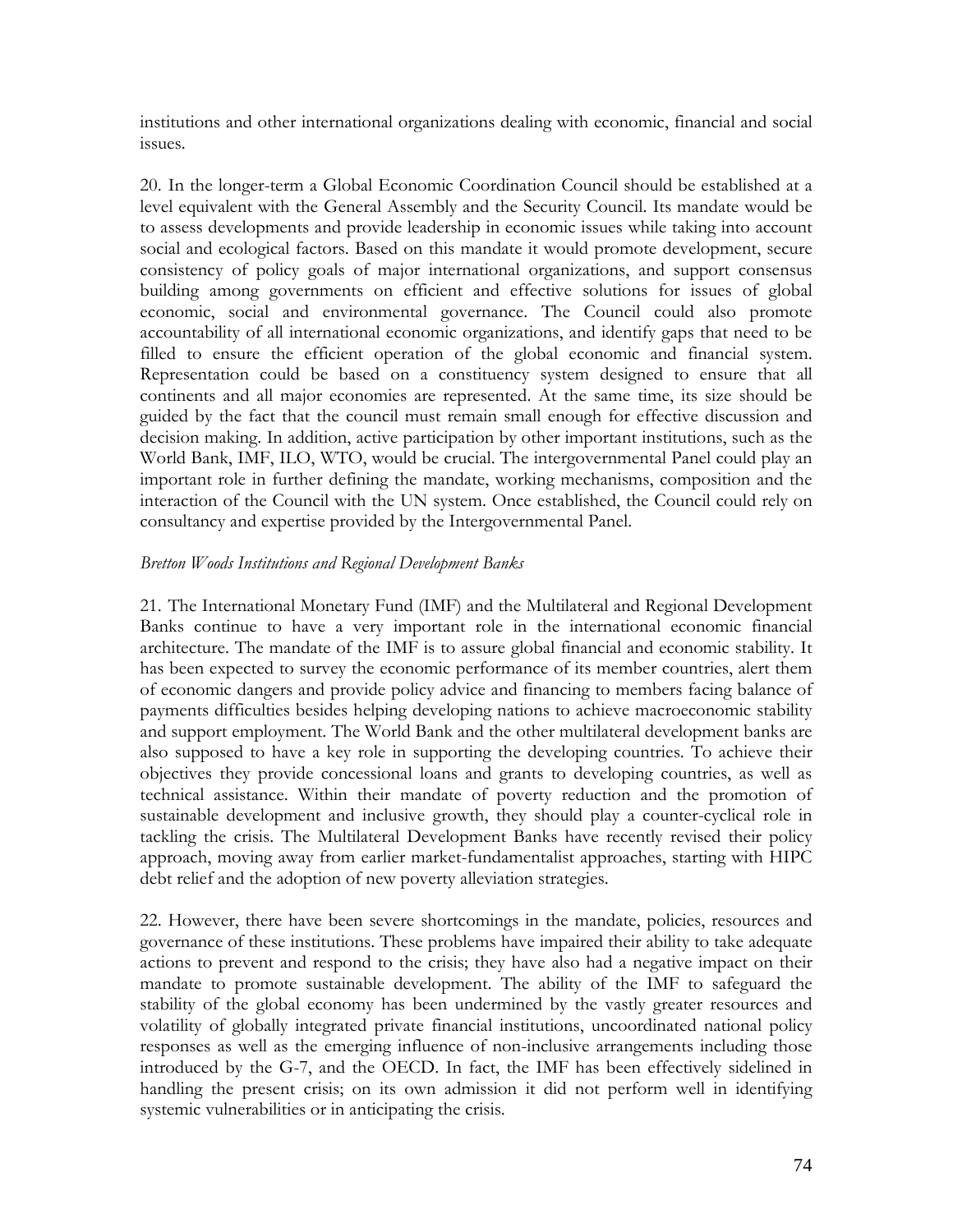23. The limited relevance of the Bretton Woods Institutions also stems from their skewed voting structures and governance, the chequered record of their forecasting, policy and other recommendations, including the onerous conditionalities they have imposed on borrowing countries and their tendency to proffer pro-cyclical, rather than counter-cyclical policy advice. Major reforms are thus necessary.

24. The recommendation to recycle substantial amounts of capital to developing countries that have been the victims of a crisis in the developed world is in itself uncontroversial. The means to achieve those capital flows to the developed world on the other hand, is. On the one hand, both borrowers and lenders have been reluctant in recent years to utilize the IMF. In response to this demonstrated reluctance, some have advocated setting up a new institution with very different governance and objectives. The cost of such a fresh start is one of timeliness. The need to channel capital to developing countries is extremely urgent.

25. The IMF can address this aspect of the challenges because it already has a substantial staff that is present, active and experienced in the assessment and monitoring of many of the countries in question. The concerns utilizing the IMF centre on their prescriptions rather than on their capacity to do timely diagnosis. It appears that the culture of the IMF has for a long time embraced an economic philosophy and economic models that, like those espoused by the financial sector described above, have serious flaws, have contributed to the recent crisis, and have been shown by events to have failed.

26. For the IMF to regain its importance and to play a meaningfully positive role in the future resolution of crisis they will be required to significantly retool their thinking. For their prescriptions and policy recommendations to inspire the participation of borrowers and lenders alike, they will have to place much greater weight on the role of externalities and other market imperfections in the design of conditions and responses to meet the crisis. In addition, in periods of global underemployment such as the present, they must come to a more enlightened understanding of the role of deflationary bias, and the associated cross country externalities, in exacerbating the problems within a country and for the global economic system as a whole.

## *Mandates*

27. There is a need for independent and even-handed macroeconomic surveillance. The IMF has not implemented its mandate consistently and even-handedly. For example, in recent decades, it has largely ignored its mandate to sustain growth and employment while focusing almost exclusively on curbing inflation. It has also promoted financial, including capital account, liberalization, although it's Articles of Agreement clearly allow governments to use capital controls. Before the current crisis, the IMF also failed to provide early warnings - unlike the United Nations system in various publications such as the *World Economic Situation and Prospects* and the *Trade and Development Report*.

## *Better integrate global and regional public goods into the work of the MDBs*

28. The participation of developing countries is essential if there is to be an adequate provision of global and regional public goods, such as climate protection and financial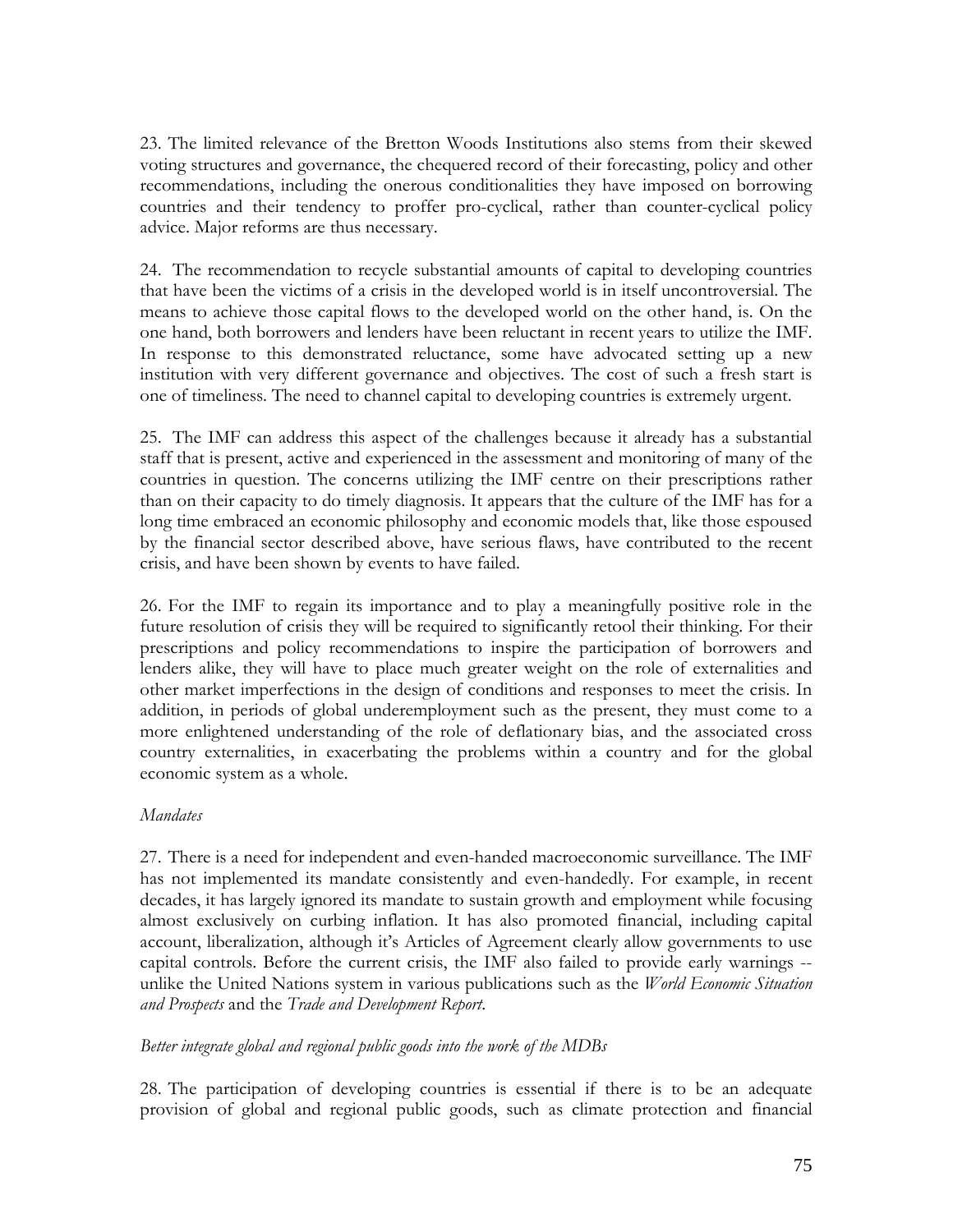stability. Accordingly, these agendas can only be successfully realized if the developing country perspective is appropriately reflected in global decision making. At the same time, the developing countries' actions in support of the provision of global and regional public goods needs additional funding, if other developmental objectives are not to be compromised. The provision of global and regional public goods should thus be an important part of development institutions' work and mandate. The different dimensions of this issue urgently need to be assessed, for example the implications for the UNFCCC and the World Bank's respective mandates, its policies and governance structure.

#### *Create a Pro-Development Climate Architecture*

29. The architecture for financing defence of the climate will be reviewed in the course of the UN climate negotiations. From a development perspective, the key issue is that climaterelated tasks in the developing countries are considered as an integral part of a sustainable development agenda and that all partners act accordingly. To that end, the full set of existing development instruments, procedures and institutions must be used and further developed. Multilateral climate financing must come under the authority of the UN Framework Convention on Climate Change (UNFCCC) and serve to meet its climate change mitigation and adaptation objectives.

#### *Governance*

30. There is a growing international consensus in support of reform of the governance, accountability, and transparency in the International Financial Institutions. The governance reforms have to be based on a joint understanding of the respective mandates and a common understanding on the strategic directions of the respective institutions. On this basis, major reforms in the governance of these institutions, including giving greater voice to developing countries and greater transparency have to be accelerated. See the Report of the Committee of Eminent Persons on IMF Governance Reform chaired by Trevor Manuel in this regard.

31. The inconsistency between the economic and financial weight of developing countries in the world economy, their role as recipients of IMF and World Bank funds on the one hand, and their representation in these institutions on the other, is one of the factors behind the loss of legitimacy and relevance of those organizations in addressing systemic issues. The decisions for broader reform taken by the Board of Governors of the Fund at the Annual Meetings in Singapore in 2006 and in Washington in 2008 have resulted in modest progress. Quota increases have only been made on an *ad-hoc* basis, first in 2006 for a small group of emerging market countries, and in April 2008, for the larger membership, leading to marginal changes and failing to shift significantly the balance of power between developed and developing countries. The April 2008 decision by the Board of Governors to adopt a new quota formula is not sufficient to address the problems in governance. In fact, the new formula actually shifts voting weight to industrial countries at the expense of middle- and low-income ones, with the modest progress achieved due to voluntary forgoing of votes by major industrial countries and ad hoc decisions. Therefore, a step towards more inclusiveness and representative governance at the IMF would require an improved quota formula and/or alternative procedural reforms.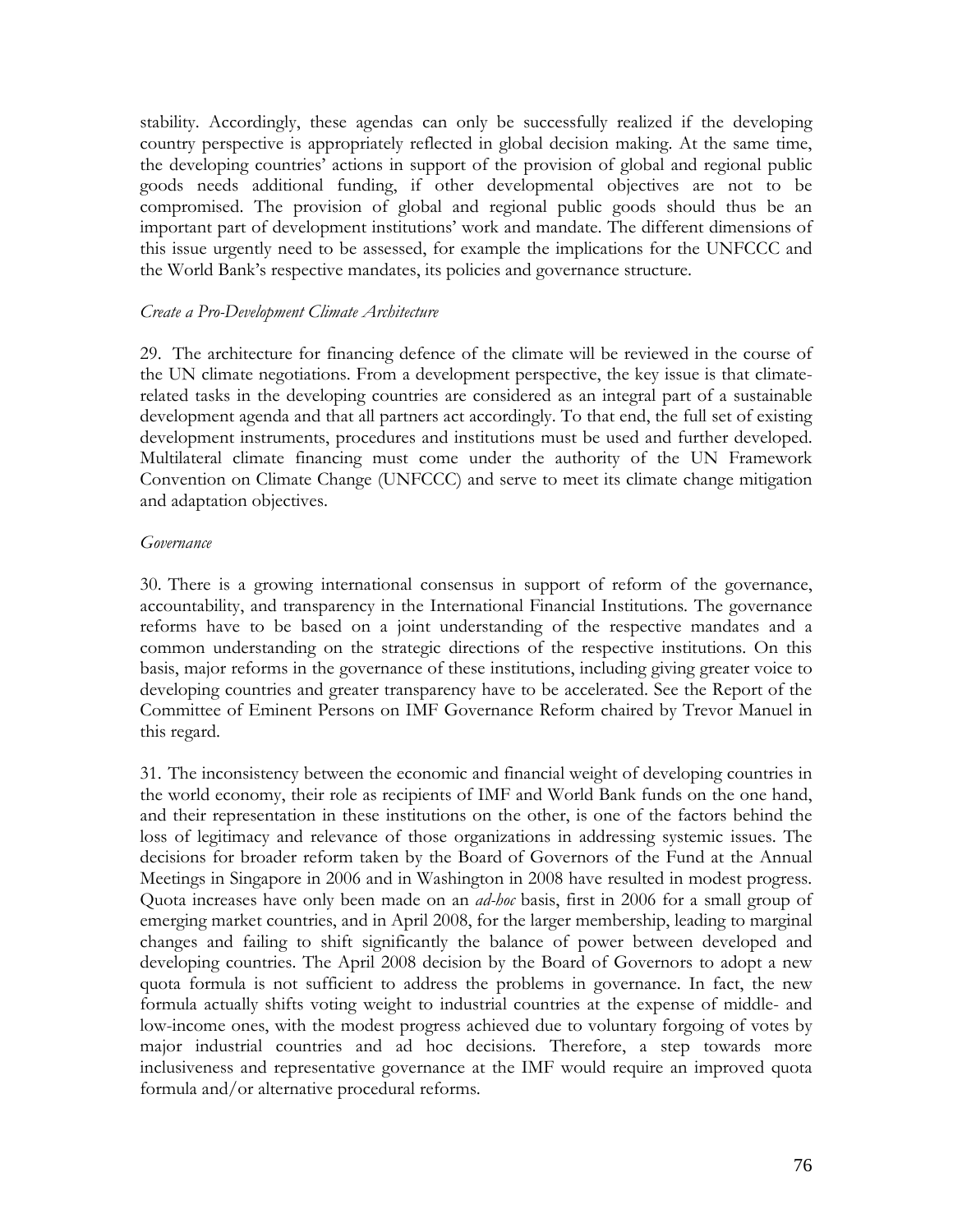32. A governance reform of the IFIs must also strengthen the weight of low-income countries, e.g. by recognizing the dependence of these countries on financial from both the World Bank through the International Development Association (IDA) and the IMF through the Poverty Reduction and Growth Fund (PRGF). This can be done by increasing quotas or by further increasing the share of basic votes. When the IMF was established in 1944, basic votes were set at 250 votes for each member and represented 11.3 per cent of total voting power when it had 44 members. However, as a result of the increase in quotas that has occurred over the years, the share of basic votes has fallen considerably and reached its lowest level of 2.1 per cent of total voting power for 184 members in mid-decade! The April 2008 decision taken by the IMF Board of Governors to reverse this trend by tripling basic votes only increased the total share of basic votes to 5.5 per cent of current voting power, and falls far short of restoring the share, let alone the weight of basic votes.

33. The application of double majority voting to a broader set of decisions could also compensate for voting imbalances in the Fund. At present, a double majority–85 per cent of voting power and a 60 per cent majority of members–is required to amend the Articles of Agreement. Double majority voting (shares and chairs) should be extended to the selection of the Managing Director and the chair of the IMFC, as well as for key policy decisions and to approve access to lending operations. Also, the reform must consider eliminating effective veto powers over decisions to amend the Articles of Agreement. These changes could help strengthen the sense of ownership in the Fund by requiring a significant majority of members to support key decisions that determine the direction of the organization.

34. Some basic principles for IMF governance reform would apply to reforming other international financial institutions, such as the World Bank. However, the Bank's specific mandate as a development bank is distinct from the IMF and its governance should reflect this difference. Hence, in determining the participation rights of its members, distinct World Bank governance arrangements would be needed.

#### *A roadmap with a time frame to enhance voice and representation in the IMF*

35. To strengthen the effectiveness and legitimacy of the IMF its governance must be enhanced to ensure that it fully reflects changes in the world economy. Emerging and developing economies, including the poorest, should have greater voice and representation. The next quota review is currently scheduled for 2013, but it would be helpful to accelerate this process and to bring it forward to 2011.

#### *Reform of the World Bank's governance structure should be completed swiftly*

36. The first stage of the World Bank's voice reform should be implemented rapidly. The doubling of basic votes and the third African seat on the Board will increase the influence of developing countries. The second stage, focusing on a reform of quotas, should be accelerated and completed by the Spring Meetings in 2010. Against the background of the challenges ahead, such as the financial crisis and climate change, the second stage of the reform process should start with an in-depth debate on the Bank's mandate and its strategic directions. The World Bank Group has already different "arms", such as IDA and IBRD, with their own governance structures. It has to be born in mind that new or reinforced fields, such as the increasing role of the Bank in the area of global and regional public goods,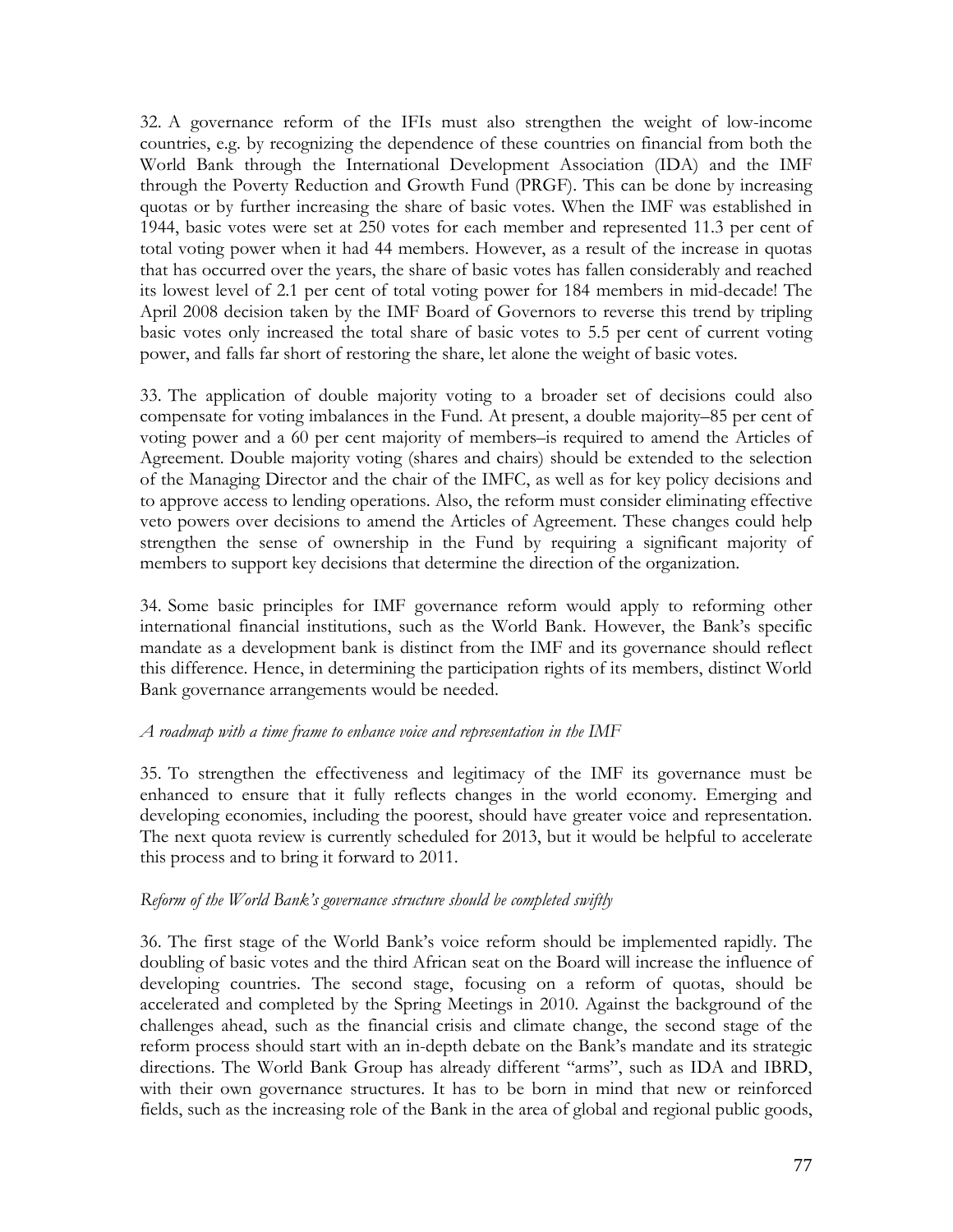might also require new governance structures. With regard to the quota reform, three criteria should be taken into account for allocating votes: the member state's economic weight, their contribution to the development mandate of the World Bank (for example, measured in terms of contributions to IDA and trust funds) and the significance of borrowing levels from the Bank. The two latter criteria would reward member states for being closely connected with the Bank.

37. Within the Fund and the World Bank, a merit-based, transparent process for the selection of the senior management should be encouraged through implementation of clear guidelines. Conventions associated with the choice of the leaders of the World Bank and the International Monetary Fund make little sense in the twenty-first century. Progress should also be made in identifying those decisions where double majority voting is appropriate and a timely decision made on this reform.

## **Policy coherence for development also has to be improved on the national level**

38. The current crisis has not only revealed a lack of international coordination and regulation; at the national level, too, players have failed to introduce the requisite reforms and regulations. Against the background of the current crisis, policy coherence for development is of utmost importance. It should be examined how the development- impact of government policies can be better measured and monitored.

39. In particular, national governments must ensure better policy coherence for development in the various international institutions. The role and mandate of World Bank and IMF has changed since the foundation of both organizations. Given the wide impact of IMF programs and the steady expansion of its operations into the areas of development and poverty alleviation, it does not seem appropriate that the Fund should just reflect the views of representatives from finance ministries and Central Banks. In addition, the views of development, foreign and planning ministries should be better integrated. The same principle should be applied to the World Bank as it has along the way added new tasks to its mandate, in particular in the area of global and regional public goods such as health and environmental policy.

# **Policies and Instruments**

## *Review policy advice*

40. The World Bank and the IMF have already begun to move away from free market ideology, but the importance of taking frictions into account in policymaking (incomplete information, imperfect information, imperfect institutions, bounded rationality, etc.) is not equally accepted by all departments of these institutions. In particular, the advice offered in the past by the World Bank and the IMF on capital account and financial market liberalization was often problematic. In view of the current crisis, IFIs should overcome market fundamentalist concepts and should allow for more pragmatic approaches. In particular, there is a need to comprehensively review these issues and to draw lessons for the policies of these institutions.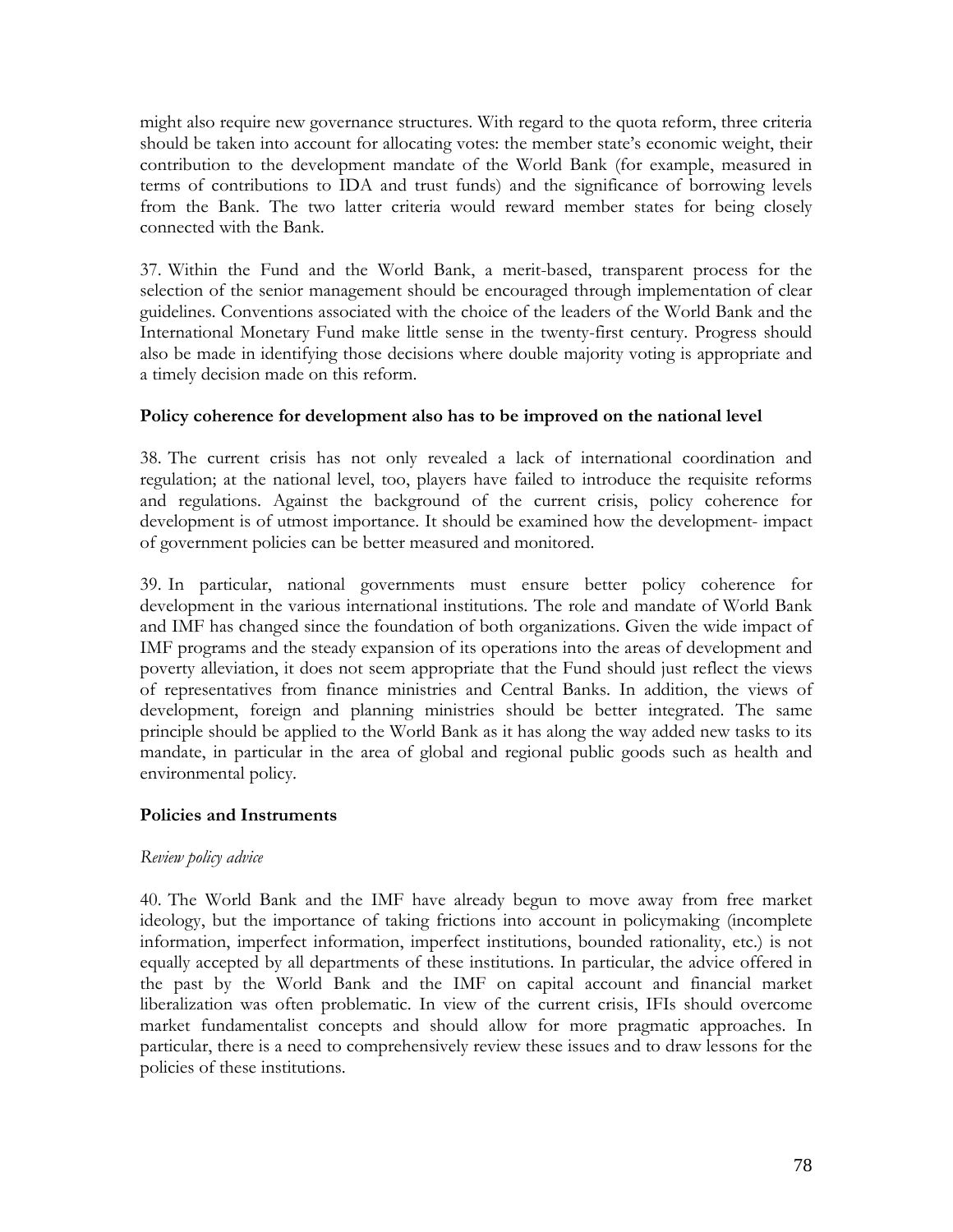41. The IFIs have to strengthen their capacity to implement counter-cyclical instruments. The global crisis puts recent progress in helping the poorest, and the 2015 targets of the Millennium Development Goals, at risk. The World Bank and other Multilateral Development Banks have already increased lending and mobilized additional financing for trade credit, infrastructure financing, recapitalization of banks and microfinance. But more needs to be done so that the MDBs also play their part in enabling countries to support global demand and cushioning the impact of the crisis on the poorest. In particular, the MDBs should, in close coordination with the IMF, move forward on flexible, fast disbursing, and front-loaded instruments designed to substantially and quickly assist developing countries facing financing gaps in the context of the current crisis. For example the IFIs should pro-actively develop flexible instruments designed to support specific development budget financing as contingency arrangements during times of market disruption for countries with sound policies, including backstopping social protection and deposit insurance arrangements that may not yet be fully funded. Also, the option to extend guarantees for credit enhancement of government issuances on the market should be examined. The IFIs should more actively take the role as market maker for new risk bearing instruments.

42. The World Bank and the IMF must further improve their strategies for preventing crises and reducing the scope for contagion, and helping countries cope with external shocks. Given, the absence of global systems of risk bearing and the lack of, and in some cases resistance to, innovations in the private sector that would facilitate efficient risk bearing, there is a need to push ahead with the development of new instruments to better shield developing countries from the ever-increasing volatility of markets (commodities, foreign exchange, food, etc.). Examples would be local currency lending instruments and riskmitigating facilities or GDP-indexed bonds (more fully described in Chapter 5). MDBs must play an active role in the promotion of such financial products. Credit facilities with flexible debt service are another option to be explored more pro-actively. International financial institutions need to explore meaningful innovations that would enhance risk management and distribution and how markets might be encouraged to do a better job. In particular, while there have been some expansion in capital markets in domestic currencies in developing countries, developing countries still bear the brunt of exchange and interest rate fluctuations. IFI lending in single local currencies or baskets of local currencies and the provision of exchange and interest rate cover might be important steps in improving international risk markets.

43. Each country needs to find the model of financial sector development which is most appropriate for its current level of development, needs, and institutional capacity. The IFIs must consider that premature and inappropriate financial and capital market liberalization is prone to fail, as acknowledged even by the proponents of these liberalizations. The current crisis has illustrated how they may serve to exacerbate the impact of mistaken policies in developed countries on their own economies, even when they have managed them well. Developing countries face a difficult trade-off regarding the design and regulation of their financial systems. On the one hand, access to finance is necessary for economic development. On the other hand, a more sophisticated financial sector may also to lead to an increase in total risk. If the second effect dominates the first, financial liberalization may lead to an increase of systemic risk. In choosing where to position themselves, developing countries should recognize that there is no model that is right for all countries or at all times.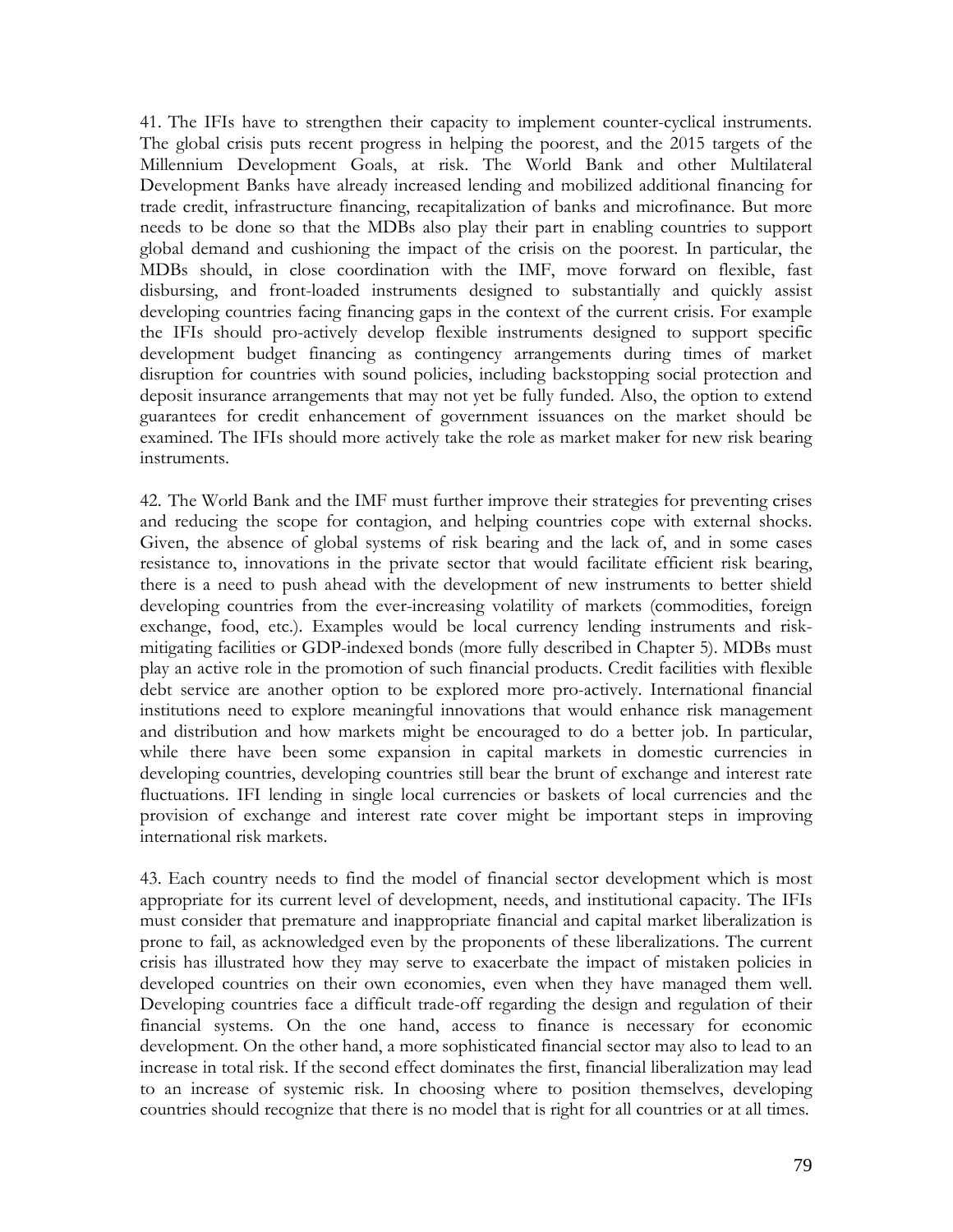44. However, financial liberalization makes little sense if financial sector institutions are weak; appropriate sequencing of reforms is crucial. Liberalization opens the markets to short-term, volatile capital flows which might lead to a destabilization of the financial market. Therefore timing and sequencing is important to allow for a step by step and cushioned opening to the international market. And financial and capital market liberalization needs to be linked to the development of an effective regulatory system, along the lines discussed in Chapter 2. The IMF and the World Bank have to strengthen these principles in their policy advice. They should link their policy advice regarding liberalization of financial and capital markets better to the country specific situation and its economic soundness.

45. The World Bank should strengthen the support it provides in the area of financial regulation. The experiences of financial crises in countries that were supposed to have good institutions and policies suggests that ascertaining what are good institutions and policies may be more difficult than was at once thought to be the case. These experiences may also highlight the dynamic nature of markets. What are considered good institutions and policies at one time, can quickly evolve into those that are not at another. It also highlights the important role that political processes have played in the shaping of the liberalizationderegulation agenda, and how difficult it may be to develop and maintain adequate protections in the context of liberalization. The World Bank should therefore review its own approach to financial sector policies in the light of experience from the recent crisis and thereafter with increase its support to financial sector development with a focus on financial regulation. Activities should include, in particular (a) strengthening national banking and financial market oversight; (b) establishing a multi-country crisis management system to respond to financial crises; (c) developing national credit registers; and (d) developing standards for responsible, fair, transparent banking transactions that meet the requirements of responsible finance. It is imperative for the World Bank to learn from the successful experience of other developing and emerging market economies, rather than to pursue models adopted in developed economies or premised on the growth of presumed ideal conditions.

#### **The Bretton Woods institutions must support national capital account management**

46. There is no evidence that capital account liberalization has contributed significantly to economic growth. One reason could be that much of the short-term lending finances consumption rather than investment. Also, the growth impact of capital inflows depends to a large extent on the strength of existing institutions and capacities. Capital account liberalization may contribute to economic volatility as these flows tend to be pro-cyclical. This implies high costs for the economy as it raises risk premia and forces governments to set aside large funds of reserves. Also, there are doubts whether new and increased regulation alone would be enough to curb explosive speculation on financial markets. Therefore, it might be necessary to re-examine the need for management of capital flows, especially for high-volatility short-term capital inflows. In the interest of long-term stability, it may be necessary to introduce some kind of capital controls, coupled with serious limitation of scope for the securitization processes and leveraged financing instruments. Clearly, past policy advice by the Bretton Woods Institutions in this area was often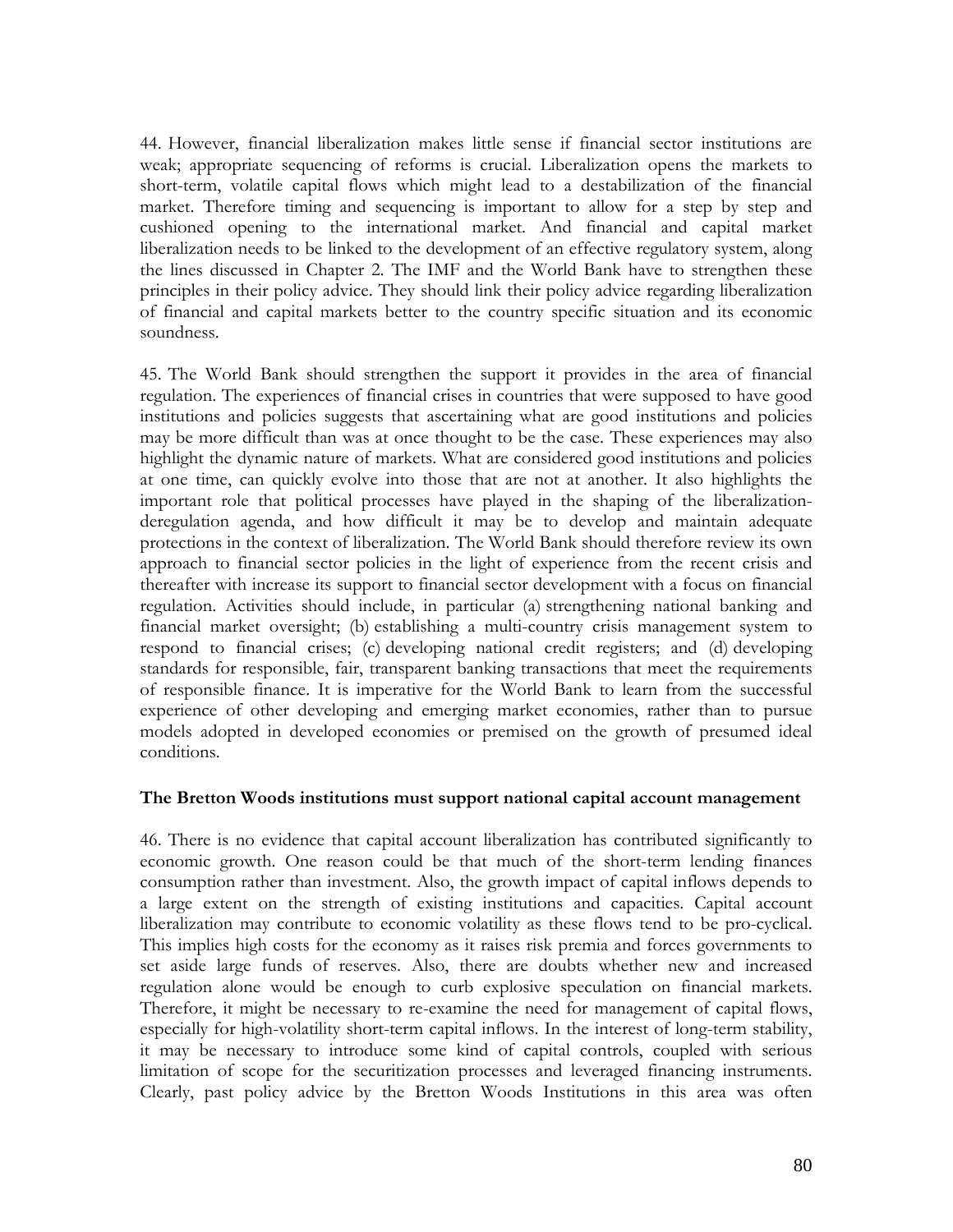misguided. These institutions should pro-actively assist their shareholders on how to design and implement policies in the area of capital account management. Capital account management may involve price and/or quantitative instruments.

47. Conditionality has often required developing countries to pursue pro-cyclical policies or to adopt the kinds of monetary and regulatory policies which contributed to the current crisis. In addition, these conditionalities contribute to global asymmetries, disadvantage developing countries relative to the developed, and undermine incentives for developing countries to seek support funding, contributing to global economic weakness. While the IMF initiatives to reduce counterproductive conditionalities are to be commended, they might be insufficient, and in many cases countries are still required to introduce pro-cyclical policies. In order to avoid pro-cyclical conditionality, additional IMF and other external resources must be mobilized. The economic models on which IMF's financial programming is based, should be re-examined in order to identify any built-in restrictive biases (e.g. with regard to the assumed private sector response to reduced government spending). One of the tasks of the Panel discussed in paragraph 19 above would be to evaluate and assess accuracy and bias in the models and policy frameworks.

# **Other international financial bodies**

48. The governance of global financial regulation remains a question of concern. It is imperative that there should be consideration of a new Global Financial Authority to coordinate financial regulation in general and establish global rules in certain areas, such as with regards to money laundering and tax secrecy. The current proposals to re-establish the Financial Stability Forum with a wider membership as the Financial Stability Board (FSB) is a step with potential. However, there is no indication as yet that the FSB is considering the adoption of a robust regulatory environment. Continuing with the current structure or making marginal changes would not ameliorate the current situation, nor would it necessarily be more effective in preventing future crises, judging by the previous Financial Stability Forum's (FSF) track record in the decade since its establishment, especially in the run-up to the current crisis. While national regulatory authorities have the ability and mandate to protect the vulnerable within their borders, there is a difficulty in extending this mission across borders. While much of what it to be done at the international level will be difficult to achieve in the short term, there is a great deal that can be done at the domestic level without prior international agreement.

49. If the FSB is to become the main instrument for the formulation of reforms of the global financial system, it must better take into consideration the importance of financial stability for economic development. The original FSF was created in the aftermath of the 1997/98 financial crisis in order to promote international financial stability, improve the functioning of financial markets and reduce the tendency for financial shocks to propagate from country to country and to enhance the institutional framework to support global financial stability. It is now apparent that the reforms that it has proposed, although important, have not been sufficient to avoid major global financial instability.

50. Strengthening and reforming the FSF into the FSB as agreed at the 2 April 2009 G-20 Summit should only be an initial step toward establishing much more representative, appropriate and effective financial regulation at both national and international levels. The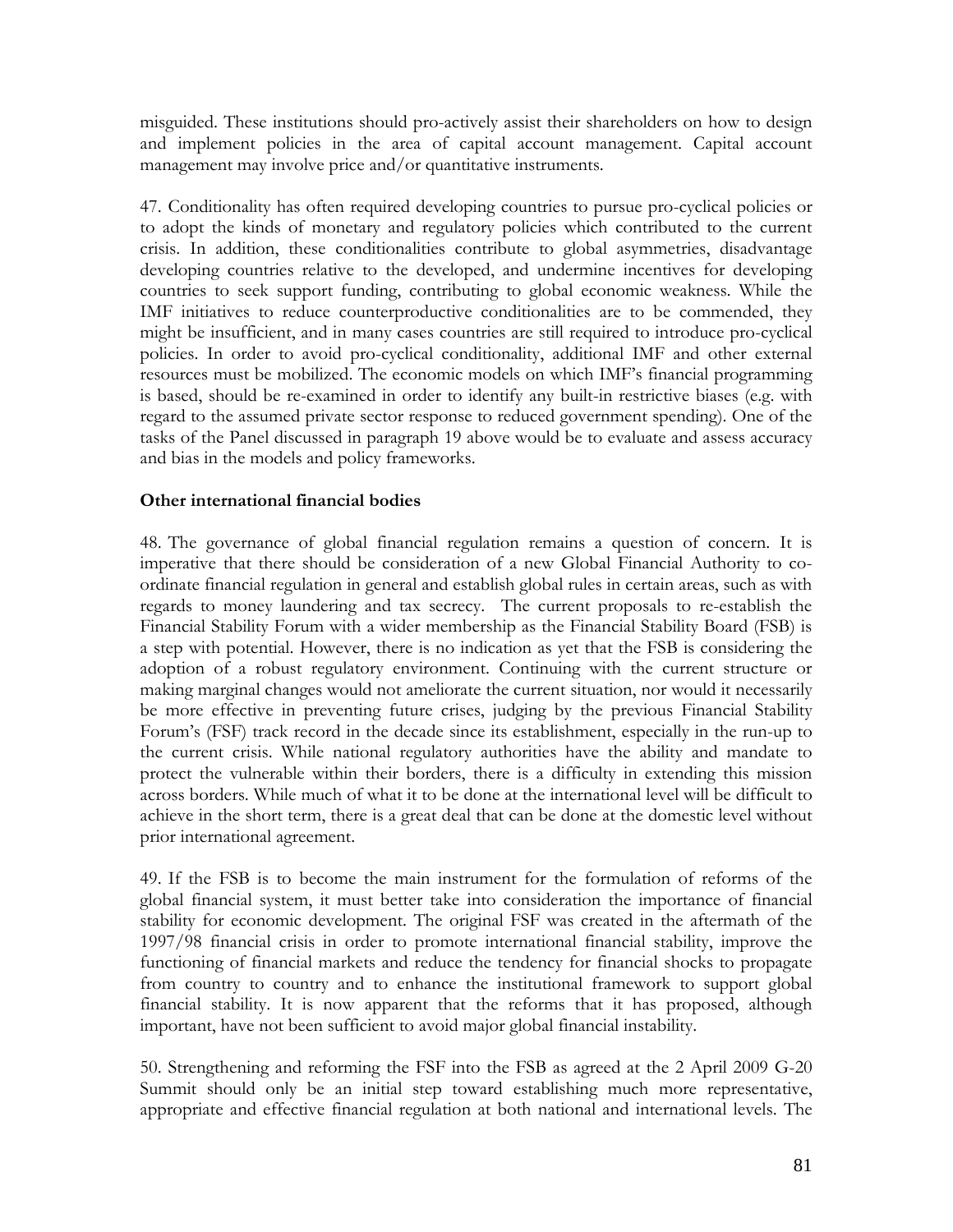task of ensuring coherence in regulatory principles among national authorities must be undertaken by such authorities supported by an accountable Secretariat which should have access to a diversity of viewpoints. For the FSB to take on the role as a global authority in identifying systemic risk for the financial system it would require an international capability that goes beyond the mandates and capabilities of the Financial Stability Forum and the Bank for International Settlements (BIS). International financial regulation will require coordination beyond Central Bank authorities (the major concern of the BIS) and must include securities and corporate regulators as well as accounting standards among its key priorities.

51. The FSB and all standard setting institutions must become more representative and accountable to adequately reflect the views of and the conditions in developing countries. Most developing countries are not represented in today's standard setting institutions. The Basle Committee of the Bank for International Settlements (BIS) and the FSF/FSB set important global economic standards in areas such as data dissemination, bank supervision, financial regulation and corporate governance. The inadequate representation of developing countries in these *ad hoc* bodies, however, makes their analysis and recommendations incomplete and biased in crucial aspects, as recently demonstrated by the Basel II capital adequacy criteria. Inattention to the fact that countries are at different stages of economic development with varying financial and institutional capacities poses a challenge for global acceptance of standards and codes developed by these non-inclusive bodies. This dilemma is a major obstacle to ensure universal and effective implementation. While standard-setters liaise with developing and transition economies from time to time, consultations do not substitute for participating in the decision-making.

52. The challenge is to create globally representative institutions, cognizant of the concerns of the advanced industrial countries, emerging markets, and developing countries. Even if it is not easy to change institutional cultures, more inclusive, representative and appropriate representation in the BIS and FSF/FSB would result not only in a fairer system, but also in better regulation leading to a more stable global financial system with welfare-enhancing effects for all. Increased international public oversight in the governance of the international financial system requires that critical standard setting activities are, at a minimum, reported to an intergovernmental body for coordination.

53. The lack of accountability of important private standard setting bodies is an additional area of concern. Private entities such as the International Accounting Standards Board (IASB) and the International Organization of Securities Commissions (IOSCO) develop, for instance, standards for cross-border regulation that have systemic impacts on the international financial system, exempt from any political accountability. Increased international public oversight of governance of the international financial system requires that critical standard setting activities are, at a minimum, reported to an intergovernmental body for approval. This is particularly important in light of the greater interconnectedness among financial market segments. Global banks have increasingly expanded their operations into securities markets and own or control brokerage and security firms.

## **International lending and ODA**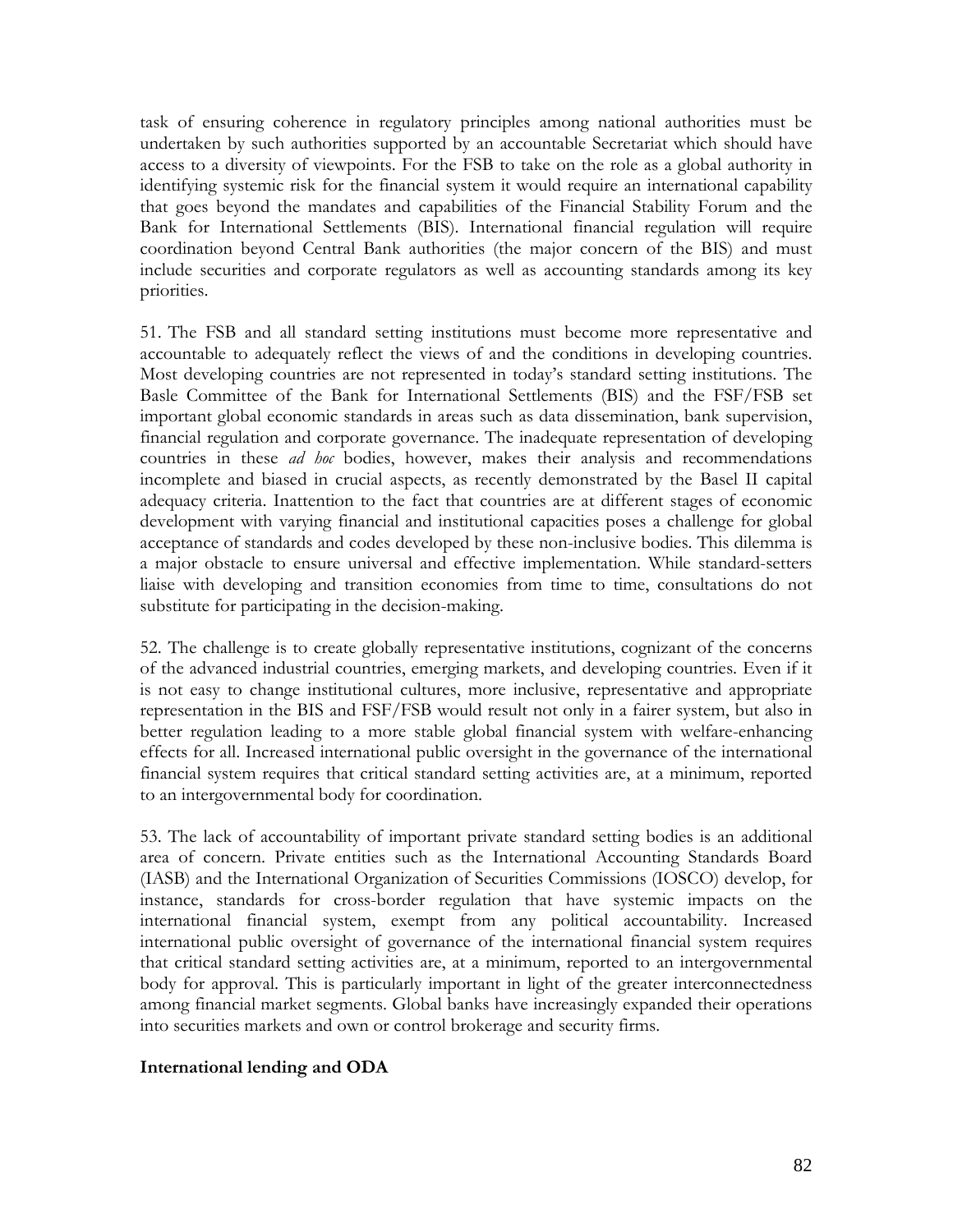54. There is an urgent need for donors to fulfil their existing bilateral and multilateral ODA commitments which must be closely monitored. Developed countries must make a renewed effort to meet the commitments made in the Millennium Declaration, the Monterrey Consensus, the 2005 Global Summit, and the Doha Declaration by 2015. Failure to increase the levels of official assistance as required will have long-term effects. There will be an increase in poverty and malnutrition and the education of many young people will be interrupted, with life-long effects. The sense of global social solidarity will be impaired, making agreement on key global issues, such as responding to the challenges of climate change, more difficult. Failure to provide such assistance can be counterproductive even in a more narrow sense: it can impair the global recovery.

#### **Additional funding for developing countries is needed**

55. Funding is required to contain the negative impact of the crisis on developing countries as well as to offset the distortions of the level playing field created by some of the massive stimulus and bail-out programs of the advanced industrial countries, including large subsidies to financial institutions and corporations and extensive guarantees (See the discussion in Chapter 2, paragraph 104).

## **Aid Effectiveness**

56. The processes for achieving aid effectiveness need significant enhancement. The 2002 Monterrey Consensus asserted that "Effective partnerships among donors and recipients are based on the recognition of national leadership and ownership of development plans and, within that framework, sound policies and good governance at all levels, are necessary to ensure ODA effectiveness." The 2005 Paris Declaration on Aid Effectiveness sought to operationally these basic principles. Despite commendable early OECD leadership in this area, a more universal body, where all parties share responsibility for progress, can effectively lead in further enhancing aid effectiveness. The Development Cooperation Forum (DCF) of ECOSOC has begun promising work in this area.

57. Donor conditionalities and realizing national ownership of development strategies were the most contentious issues in negotiating the 2008 Accra Agenda for Action, which affirmed that national ownership and effective leadership are unattainable without a reform of conditionality. Achieving national leadership will require a shared understanding of what conditionality is appropriate and mutually acceptable. Aid recipients must meaningfully participate in the agenda-setting and operations of multilateral institutions which manage development aid. ODA should not undermine national accountability, democratic processes, parliamentary oversight and national capacities for designing, negotiating and implementing development strategies appropriate to domestic conditions.

58. Ironically, ODA has proven to be the most volatile of foreign flows to many of the poorest countries in the world. Improving the predictability of aid is necessary for aid effectiveness. The international community must make progress to genuinely align aid programs with national priorities.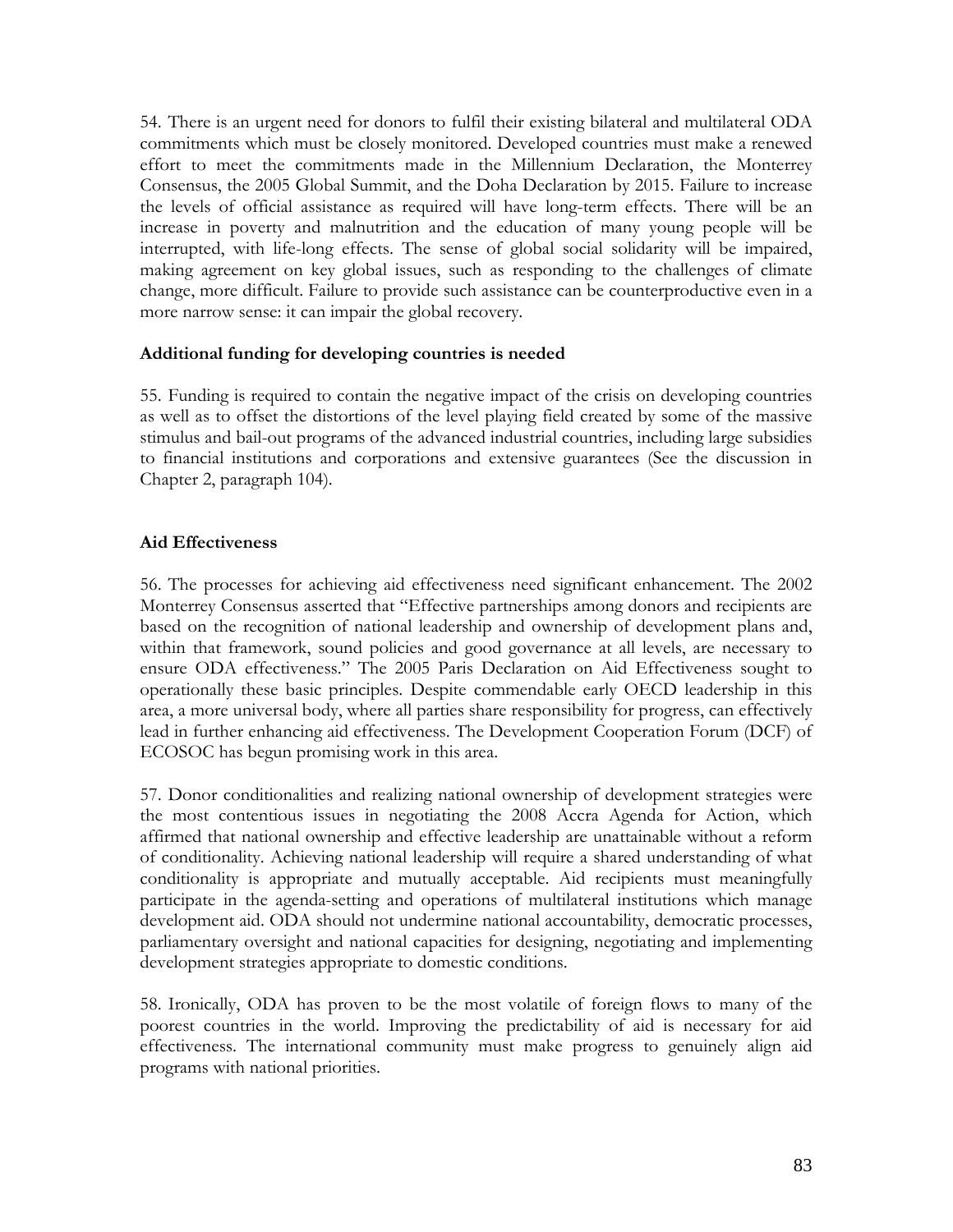59. The use of governance indicators (and more broadly, the Country Policy and Institutional Assessment indicators) for aid allocation and other international cooperation has been greatly discredited. These indicators are now a critical element in determining access to aid and debt financing for developing countries, and should be repudiated. They represent a hidden form of conditionality.

# **Expansion of resources by IFIs**

60. Steps must be taken to ensure that the World Bank and the regional development institutions have sufficient financial capabilities, as these institutions must be able to provide counter-cyclical financing. It is necessary to determine whether certain international financial institutions may possibly require a capital increase, which is doubtless the case with the Asian Development Bank. In order to be able to react more promptly in future crises, the MDBs' policies and facilities should be reviewed. There could prove to be a need for additional facilities within their respective mandate and the establishment of a fast-track mode of project preparation. In addition regional efforts to augment liquidity should be supported. Regional cooperation arrangements can be particularly effective because of a greater recognition of cross-border externalities and greater sensitivities to the distinctive conditions in neighbouring countries.

## **The IMF needs an immediate expansion of its resources**

61. It is obvious that the IMF's current lending resources are not sufficient to allow it to respond appropriately to the worsening problems in developing countries. To allow the IMF to fulfil its mandate of stabilizing the global economy and to respond to increased members' demands in the current uncertain international environment, the Fund's position should be strengthened through a very substantial increase in the IMF's lending capacity along the lines already decided at the London G-20 meeting. This will require reviewing the various options, including the allocation of further special drawing rights (SDRs), bilateral loans, an expansion of the membership and scale of the New Agreements to Borrow (NAB), the agreement of swap arrangements and a capital increase through contributions from member countries. The resource increase should go in parallel with decisive progress in long-overdue governance and voice reforms. The additional capital disbursement should not increase the dominance of the industrial economies. The international community has to ensure that low income countries have sustainable financing which does not increase debt commitments to launch countercyclical responses to the crisis. The current provisions of the G-20 in this regard are too limited in scope.

## **Review developing countries' debt sustainability in light of the financial crisis**

62. Several developing countries are facing debt sustainability problems. The new Debt Sustainability Framework recently introduced by the IFIs may act pro-cyclically, because debt ratios tend to rise as tax revenues decline and expenditures might rise due to the crisis. In view of this, there should be an assessment of debt dynamics in the light of the current crisis, as well as a review of MDBs' policies. In those countries where the crisis is seriously threatening debt sustainability, consideration could be given to debt moratoria and, where appropriate, partial debt cancellation within the framework of a permanent international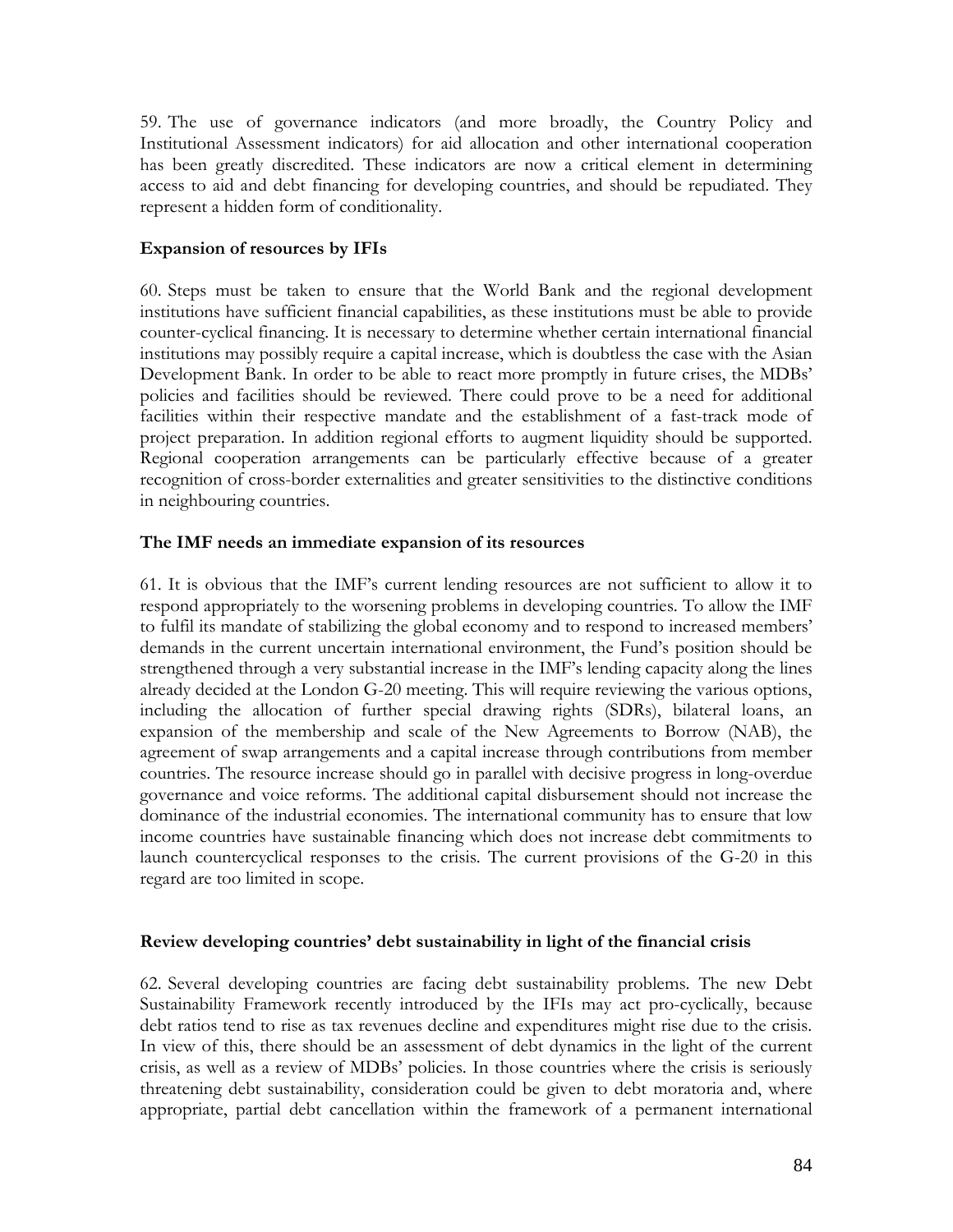debt regime (see Chapter 5 for further details). Furthermore, low-income countries in particular need more access to highly concessional funds, if they are to meet their essential spending needs without getting back into debt difficulties. The various options, such as an early replenishment of IDA should be examined. Also, MDBs and other donors should make every effort to make repayment flexible in response to exogenous shocks.

# **Establish a new credit facility**

63. In order to mobilize additional funds, the creation of a new credit facility is a matter of urgency. The new facility could draw upon financial contributions from all countries. It could leverage any equity funds contributed by borrowing in financial markets. Countries that have accumulated large reserves and those who are commodity exporters could use their surpluses to make direct investments in developing countries. It would benefit both developing countries and the world economy if savings from emerging markets could be at least partly transferred to developing country projects. Its ability to borrow could be enhanced through guarantees provided by governments, especially those of the advanced industrial countries. The funds could be channelled into investment projects in key sectors, such as agriculture. Another possibility is to use those funds to help developing countries finance guarantees for trade credit or for the debt of their corporations, forestalling the risk of a run on these corporations. The current financial system does not provide this intermediary service. Such a facility would be governed quite differently from existing global financial institutions, reflecting the new sources of global funds and the necessity of giving a greater voice to emerging markets and the less developed countries. It could be located under the umbrella of an existing institution–such as the World Bank or a Regional Development Bank, where developing countries are already strong represented, or established as a new institution. (See Chapter 2, paragraph 118 ff.)

## **Trade and Investment**

64. The World Trade Organization (WTO) is the only universal body for setting trade rules and resolving trade disputes. The WTO is the only universal intergovernmental institution which, at the insistence of major industrial countries, does not have an institutional agreement with the UN (i.e. the "Arrangements for Effective Cooperation with other Intergovernmental Organizations – Relations Between the WTO and the United Nations" of 15 November, 1995 provides only for informational cooperation), even though it has separately acceded to coherence commitments with the Bretton Woods Institutions. Given its status as a major stakeholder in the UN financing for development process, the WTO should be brought into the UN system of global economic governance, while maintaining its legal and institutional constituency.

65. Through the WTO dispute settlement mechanism, small or weak countries have a means to defend themselves against unfair trade practices, but asymmetric legal and other resources, as well as limited developing country participation in drawing up existing rules and regulations, limit its potential to promote justice and development. Imbalances in its accession practices, trade dispute mechanisms, and negotiation modalities have also placed developing countries and new members at a disadvantage, besides deterring the possibility that it might serve as a model for a similar organization for international finance.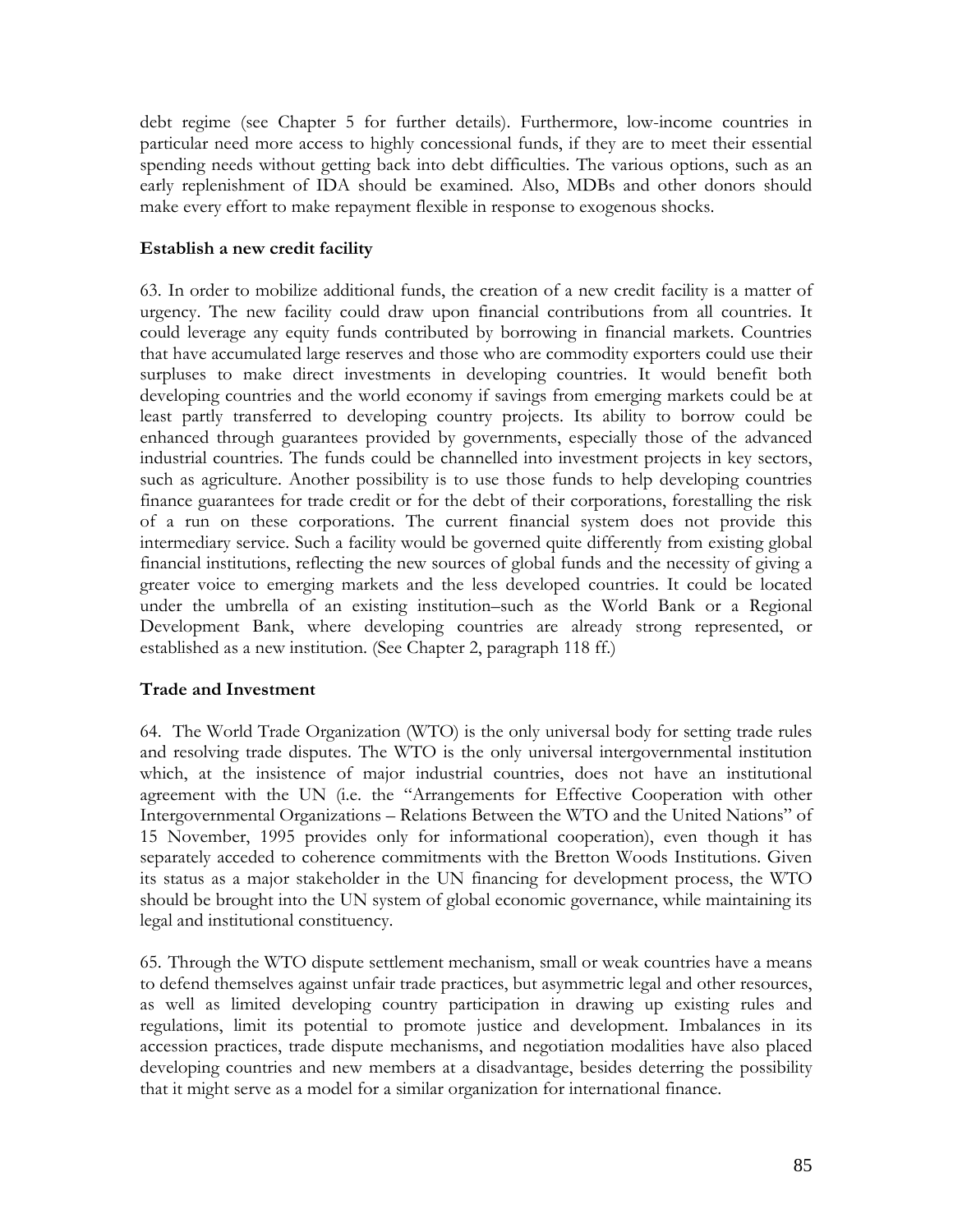66. Reform of rules governing international trade has the potential to stem protectionism and could provide a signal of confidence in time of crisis. However, after the initiation of the Doha Round negotiations, the development thrust has been lost, and whatever the merits of the current proposals, they do not deserve to be called a "development round." This experience does do not augur well for progress on international financial regulation.

67. The current state of the Doha negotiations on multilateral trade risk descending into a "one size fits all" approach with narrow focus on market access to all countries, irrespective of their existing share of global trade and their economic potential. It has been increasingly reduced to an endless bargaining between industrialized countries and emerging markets about market access in industrialized goods. Consequently as the original spirit of development orientation has faded away, the likely benefits to low income countries diminished and completion of the round has become endangered by deadlocked positions of major WTO members. Serious studies suggest that the conclusion of the round, regardless of its symbolic value, is unlikely to make much difference for low income countries and particularly least developing countries. An agreement at the existing stage of negotiations could or would be at the cost of its development content, without providing any change to international market dynamics in favour of developing counties.

68. An important step forward would be the elimination of all forms of export subsidies by the end of 2013, (as agreed to during the Hong Kong Ministerial Conference of December 2005). Making such commitment a legally binding one by concluding the Round as a "single undertaking" should effectively prevent those developed countries from distorting export markets in this way beyond 2013.

69. The global crisis has been marked by precipitous declines in world trade. Throughout the world, protectionism has increased. In its initial communiqué, the G-20 warned of these dangers and the members committed themselves not to engage in protectionism. Yet, pressures for protectionism have been difficult to resist. The dangers of trade contraction represent a far more serious risk to the global economy than in the Great Depression, because trade today is so much more important for many economies. Those low income countries that are heavily dependent on the exports of only a few raw materials will suffer severely from trade contraction.

70. Reductions in non-tariff barriers could substantially stimulate the global economy. As tariff barriers come down, the importance of non-tariff barriers increases, and some such as phyto-sanitary conditions are particularly and differentially harmful to developing countries.

71. Trade restrictions, subsidies, guarantees and domestic restrictions on procurement contained in some stimulus packages distort world markets. Although international agreements contain the same rules for each country, due to very different economic and social points of departure, seemingly "symmetric" provisions can have markedly asymmetric effects. Subsidies, implicit and explicit, can be just as distorting to open and fair trade as tariffs. As has been recognized, subsidies can create an uneven playing field just as tariffs, but these are even more unfair, since only rich countries can afford subsidies. Government procurement provisions under the financial packages are sometimes heavily distorting competition at the expense of developing countries, since members of the WTO provisions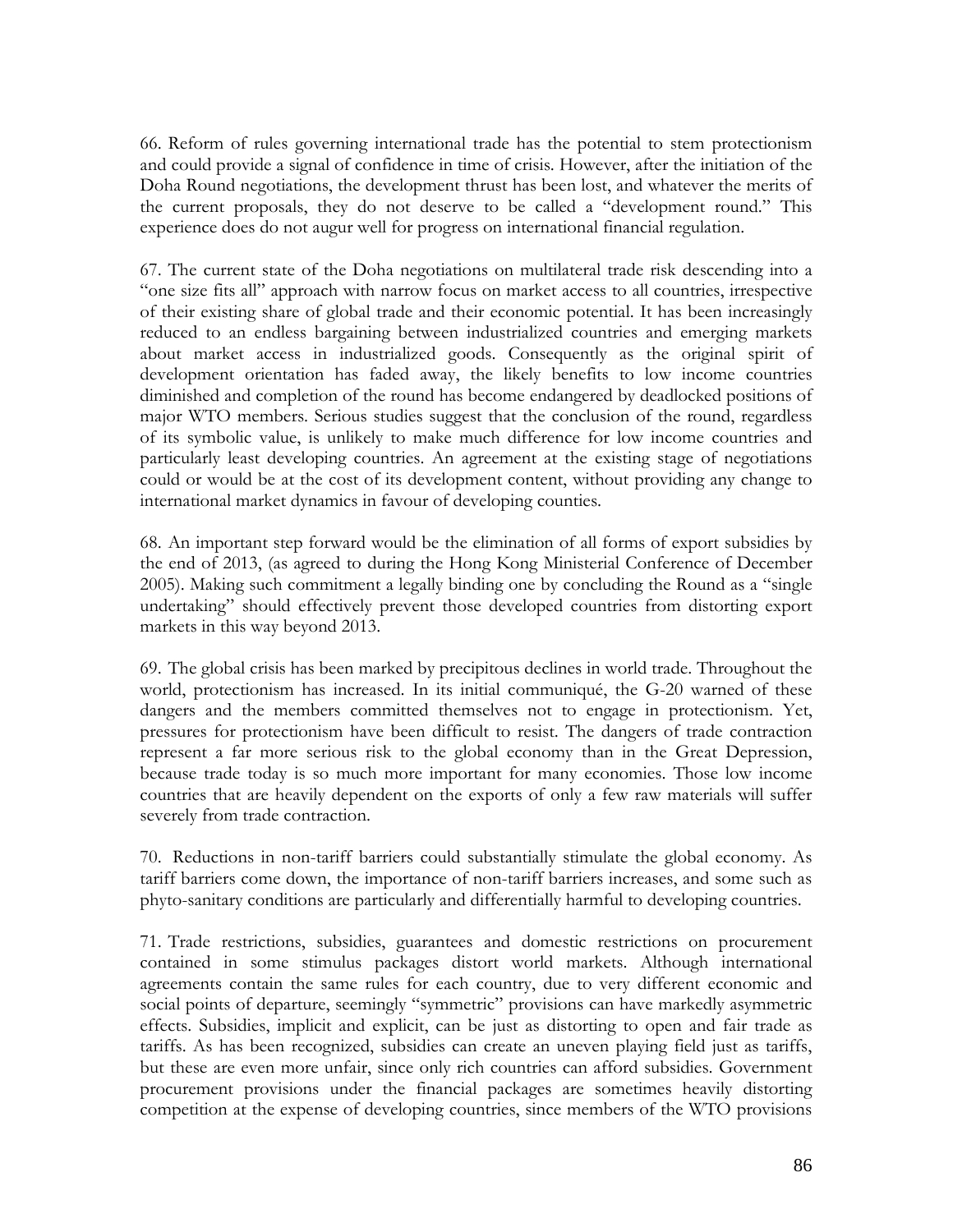on government procurement are mainly industrialized countries, i.e. most favoured nation (MFN) provisions only apply to them. Firms in developing countries simply can't compete against those who receive massive assistance from their governments in the more developed countries. While the domestic imperatives that give rise to domestic subsidies are understandable, efforts need to be made to finance additional support to developing countries to mitigate the impact of the crisis as well as of both open and hidden subsidies (i.e. state assistance through lending programs and guarantees) in order to avoid further distortions. The WTO should systematically assess the appropriateness of policies conducted by Member States in the framework of their stimulus packages, giving adequate attention to national sovereignty and to the respective levels of development.

72. Capital and financial market liberalization, pushed not only by the IMF, but also within certain trade agreements, exposed developing countries to more risk. In particular, traderelated financial services liberalization has been advanced under the rubric of the WTO's General Agreement on Trade in Services (GATS) Financial Services Agreement with inappropriate regard for its consequences on orderly financial flows, exchange rate management, macroeconomic stability, dollarization, and the prudential regulation of domestic financial systems. It needs to be emphasized that externalities exerted by volatility in the financial sector have severe negative effects on all areas of the economy and are an impediment for a stable development path. Contracting parties directly involved in these agreements, many of which are driven by sectoral interests, often do not realize the incoherence and vulnerabilities that these commitments in the area of trade impose on other aspects of their economy or the international economy. Ironically, the Agreement provides the only significant regulatory framework for international financial services, but was not conceived and negotiated with this objective. This Agreement needs to be reviewed to ensure that it becomes more consistent with the need for an inclusive international regulatory framework more conducive to crisis prevention and management, counter-cyclical and prudential safeguards, provision of development and inclusive finance as well as generally cheaper and better finance for developing countries. Agreements which restrict countries' revising their regulatory regimes in light of what has been learned about their deficiencies in this crisis obviously have to be altered.

73. Developing countries need policy frameworks that can enable them to protect themselves from regulatory and macro-economic failures in systemically significant countries. To achieve this, policy space is a necessary precondition. Policy space is restricted not only by a lack of resources, but also by multilateral and bilateral agreements and by the conditionalities accompanying assistance. The 2004 ILO Commission on the Social Dimension of Globalization pointed out, that developing countries today cannot take advantage of many policies that have been used by industrialized countries in their developmental process. Many bilateral and regional trade agreements contain commitments that restrict the ability of countries to respond to the current crisis with appropriate regulatory, structural, and macro-economic reforms and support packages. Not only deregulation policies akin to those that are now recognized as having played a role in the onset of the crisis been imposed on developing countries, but that have also faced restrictions on their ability to manage their capital account and financial systems (e.g. as a result of financial and capital market liberalization policies). These policies are now placing a heavy burden on many developing countries.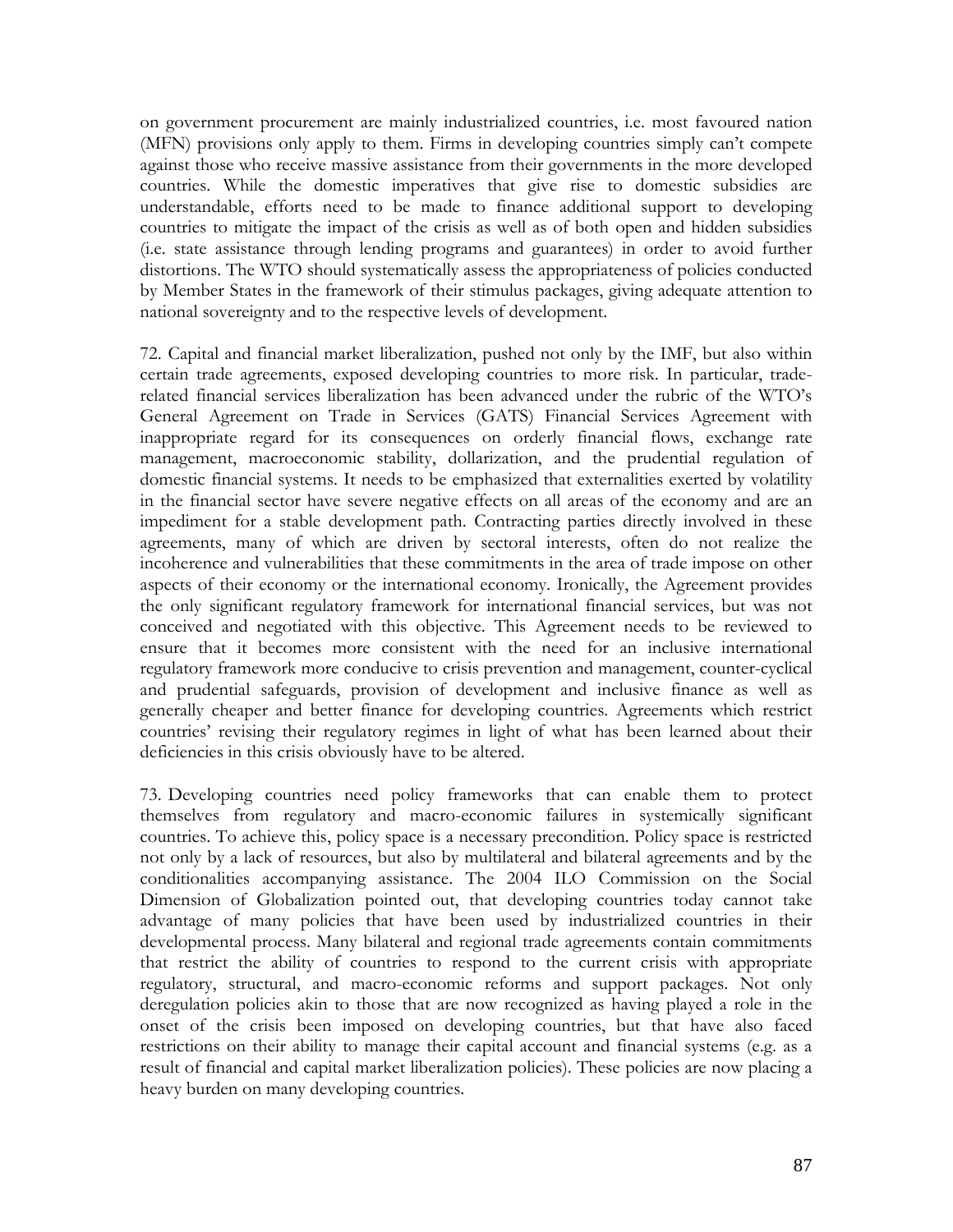74. All trade agreements need to be reviewed to ensure that they are consistent with the need for an inclusive and comprehensive international regulatory framework which is conducive to crisis prevention and management, counter-cyclical and prudential safeguards, provision of development and inclusive finance. Commitments and existing multilateral agreements (such as GATS) as well as regional trade agreements, which seek greater liberalization of financial flows and services, need to be critically reviewed in terms of their balance of payments effects, macroeconomic stability and financial regulation. This is of particular importance for small and vulnerable economies with weak institutional capacities. The IMF needs to adhere to its Articles of Agreement and should not promote capital account liberalization such as those proposed in bilateral, plurilateral and regional trade and investment agreements. They often undermine multilateral trade and sustainable development efforts, and greatly strengthen investment and intellectual property protection, with greater benefits to developed countries the undifferentiated enforcement of intellectual property rights threatens the ability of developing countries to provide public health services, while policies dealing with the mitigation of bio piracy and protection of traditional knowledge of developing countries have been neglected.

75. There are a number of lessons to be drawn from experience with financial liberalization: in order to achieve efficient domestic financial market regulation, the exceptions granted for prudential regulations allowed in the multilateral annex for financial services should be interpreted to allow policy space, in particular to provide sufficient time and allow public support (credit and guarantees) to restructure the banking sector in case of financial market distress.

76. The reciprocal impact of liberalizing trade in financial services and liberalizing capital account transactions need to be thoroughly considered by developing country authorities. In case of liberalization there needs to be consistency between both areas as well as the implementation of regulatory and supervisory frameworks for the financial sector.

77. Macroeconomic stability and an efficient regulatory framework and functioning institutions are a precondition for liberalization of financial services and the capital account, not vice versa. Strategies and concepts of opening up developing economies need to include appropriate reforms and sequencing.

## **Commodities Trade and Compensatory Financing**

78. The volatility of export earnings of countries dependent on primary commodity exports has long been recognized as a key source of instability in the global economic system. Unless they take strong protective measures, these countries not only experience boom-bust cycles, but also tend to find themselves in debt distress and in need of additional aid when commodity prices collapse. Developing countries that are dependent on exports of commodities with high price volatility need to establish stabilization funds and to otherwise manage their macro-economy to reduce the extent of the boom-bust cycle, including by restricting borrowing during the boom phase. But, inevitably, such management will be imperfect, and there will be need for compensatory finance. When it is provided, it is important that it be done in ways which do not impose counterproductive conditionalities. The international community, including the IFI's, should explore ways of mitigating the risks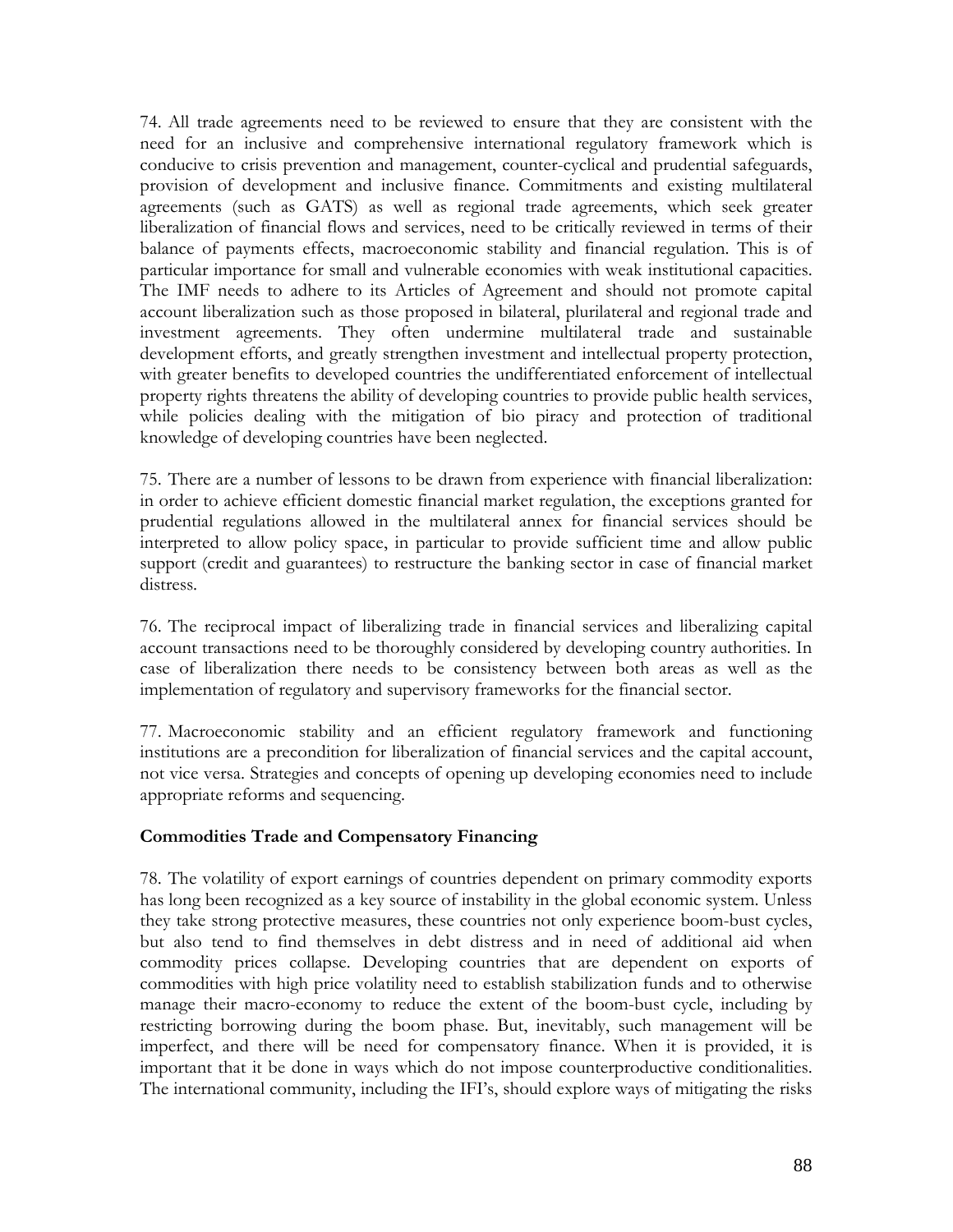from commodity fluctuations, including perhaps by providing loans in which repayments vary with commodity prices.

# **Appendix: The Doha Round and Development**

79. Export subsidies do not constitute the bulk of the distorting trade arsenal of developed countries. Developing countries would greatly benefit if other forms of distorting support are substantially reduced in line with the Doha mandate. This means bringing down permitted levels of Overall Trade-Distorting Domestic Support (OTDS), and further limitation to the various "boxes" (AMS, Blue Box and green box or de minimis) as well as effective monitoring in order to prevent big subsidizing developed nations from shifting their domestic programs from one "box" to another. This is to be complemented by product specific disciplines that restrain maximum allowed levels of support by developed country on a per product basis. This is an especially important outcome of the Round for developing countries as it improves market conditions for agricultural goods of particular interest to them.

80. The cotton dispute is a dramatic example of how trade distorting export subsidies and internal support in the rich developed economies can undermine income generation and growth prospects in poor countries, affecting their capacity to become players in their own right in the global marketplace, and thereby relegating them to dependence on aid, or on other kinds of non-binding commitments or concessions over which they have no control.

81. The fact that distorting cotton subsidies remain in place, in spite of the ruling of the WTO's Appellate Body against them, threatens the credibility of the WTO dispute settlement system.

82. In the important area of industrial goods or non-agricultural market access (NAMA), there cannot be full reciprocity in tariff reduction if the asymmetries that have worked historically to the detriment of developing countries are to be addressed. Furthermore, developed countries should not try to extract additional concessions from developing countries in sectoral negotiations that would negate the principle of less than full reciprocity. Special attention needs to be given to the problem of tariff escalation, which restricts the ability of developing countries moving up the value chain.

83. Moreover, an acceptable package must also include binding commitments on special and differential treatment for developing countries through longer transition periods for LDCs to implement their obligations, and other mechanisms that allow developing countries greater flexibility in coping with the challenges posed by gradual trade liberalization.

84. Much could be done, of course, on a voluntary basis. Meaningful undertakings by developed countries and developing countries in a position to do so of full 13 duty-free quota-free (DF-QF) treatment in favour of LDCs would be an important step towards mitigating the effects of the global financial crisis on the poorest and most vulnerable. But voluntary measures are not substitute for binding commitments, because they can be withdrawn at any time, and the threat of such withdrawal can be used as an important political and negotiating weapon.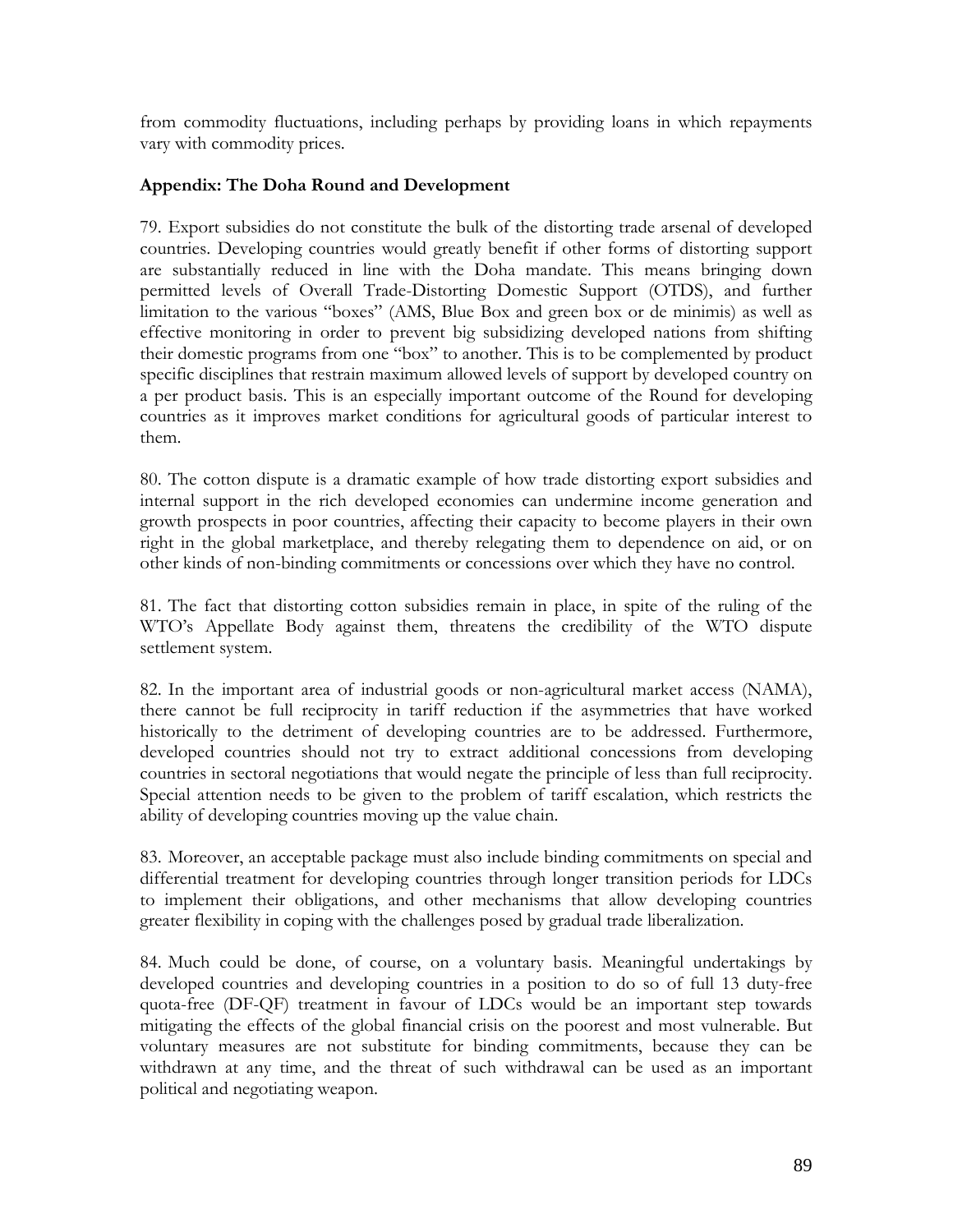85. Supporting South-South trade can also make a big difference for developing countries during the global economic recession, since these trade flows have been increasing well above world trade average growth, contribute to export diversification and improvements in the regional value addend chain, and are becoming a significant source of dynamism for the regional and global economy. More attention should be paid to enhancing the Global System of Trade Preferences among developing countries (GSTP), along with additional and nonconditional facilities for South-South trade financing.

86. In devising a Doha Round "Aid for Trade" (AFT) package, a set of baseline rules are called for: they should not be construed as a substitute for the development gains to be derived from negotiations on market access and the approval of balanced trade rules; they should be funded with additional resources in concessional terms or grant form; provided without conditionalities and taking into account the specificities of each country; they should not be used as a bargaining tool; they should be commitments enforceable like other commitments in the Trade Agreements, and there should be no conditionality, other than that implicit in adhering to the Doha agreement.

87. Mechanisms for monitoring respect for and implementation of Special and Differential treatment provisions, as well as for allowing members to request AFT in accordance with their own priorities and needs should be created as an integral part of the Doha Round "single undertaking".

88. Further hiking up levels of intellectual property protection beyond the standards set in the trade related aspects of intellectual property rights (TRIPS) Agreement, or imposing trade distorting or public health threatening levels of intellectual property (IP) enforcement that negatively affect access to medicines by poor developing countries would certainly not be a welcome result in any negotiation premised on a development perspective. What is positive in this sense about the Doha Round is that changes to IP obligations are not on the negotiating table except for two very specific and narrowly defined areas, of which one, an amendment to the TRIPS Agreement to mitigate bio piracy and protect traditional knowledge, has actually become a point of proactive negotiation by the virtual majority of developing countries members of the WTO. A mandatory requirement for disclosure of the country providing/source of genetic resources and mechanisms such as Access and Benefit Sharing and Prior Informed Consent should be implemented in the TRIPS Agreement.

89. By now it is clear that an agreement on modalities for concluding the Doha Round has to encompass all areas of the mandate in order to create a critical mass of bargaining elements that would allow developed members to overcome long entrenched domestic lobbies that otherwise will resist the call for the elimination and reduction of trade distorting subsidies.

90. Even the commitment to phase out export subsidies by 2013 agreed to in Hong Kong hinges upon a series of other mandated negotiating objectives being met. It is in the nature of negotiations that early harvest outcomes, based on selected elements of the negotiating modalities–however attractive they may seem–risk reducing the gains that would accrue to developing countries, and may have the effect of making an outcome in areas of crucial relevance to developing countries less likely politically; not more.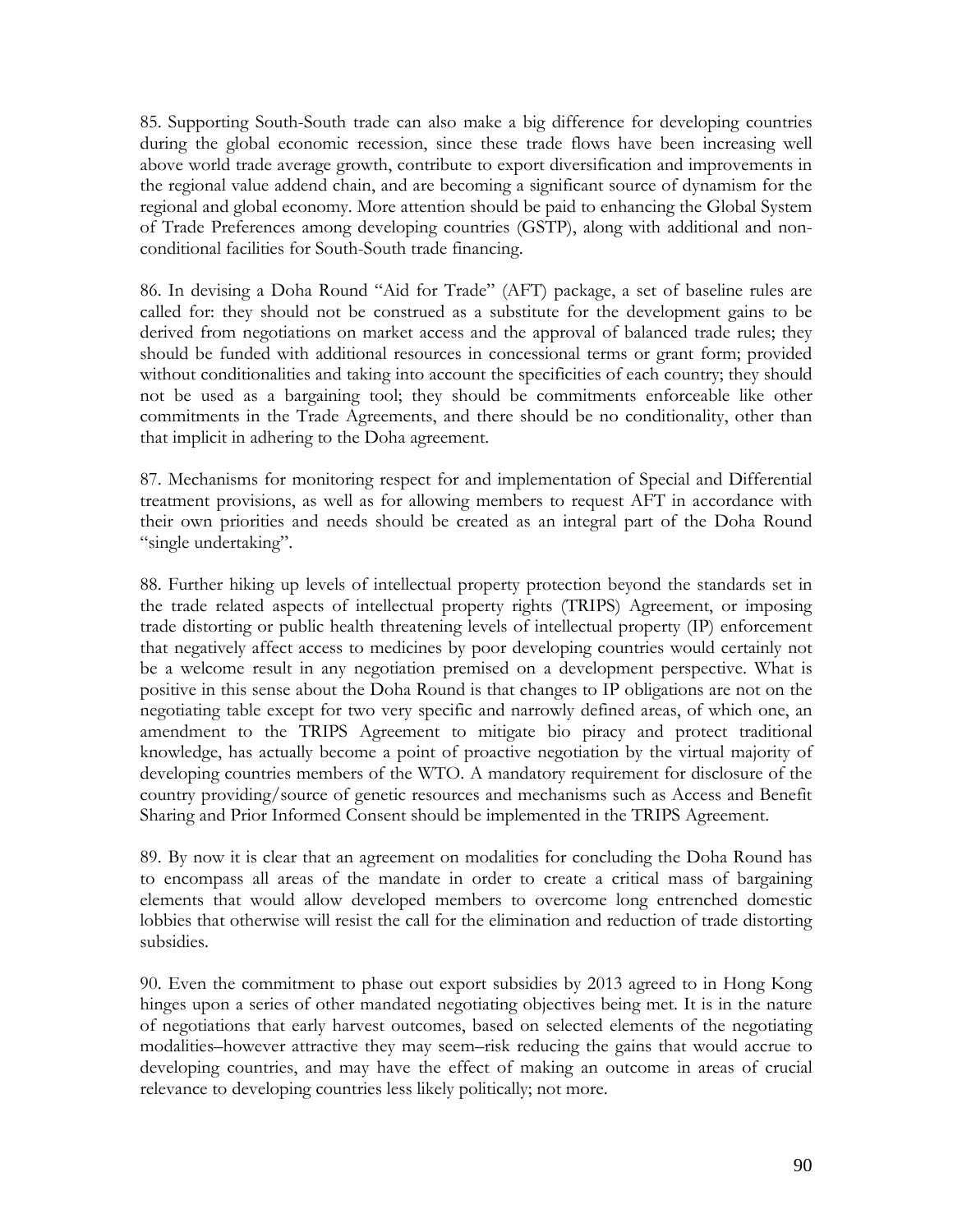91. A successful conclusion of the Doha Round would set the basis for adapting the WTO to the actual needs of the world economy. Climate change and the social dimension of globalization are just two examples of new issues with an impact on international trade which are not yet dealt with in the WTO. There is strong need to differentiate between countries according to criteria such as national income, economic power and trading potential and to develop a scheme for clustering developing countries adequately. Rules, transition periods, asymmetric liberalization and burden sharing then can be designed systematically, while ensuring incentive compatibility, alongside economic power and development prospects of countries. Major reports about the future of the WTO, such as the Sutherland and the Warwick report point into this direction and provide concrete proposals. On this basis, a discussion on possible reforms of WTO should directly be addressed after the conclusion of the Round.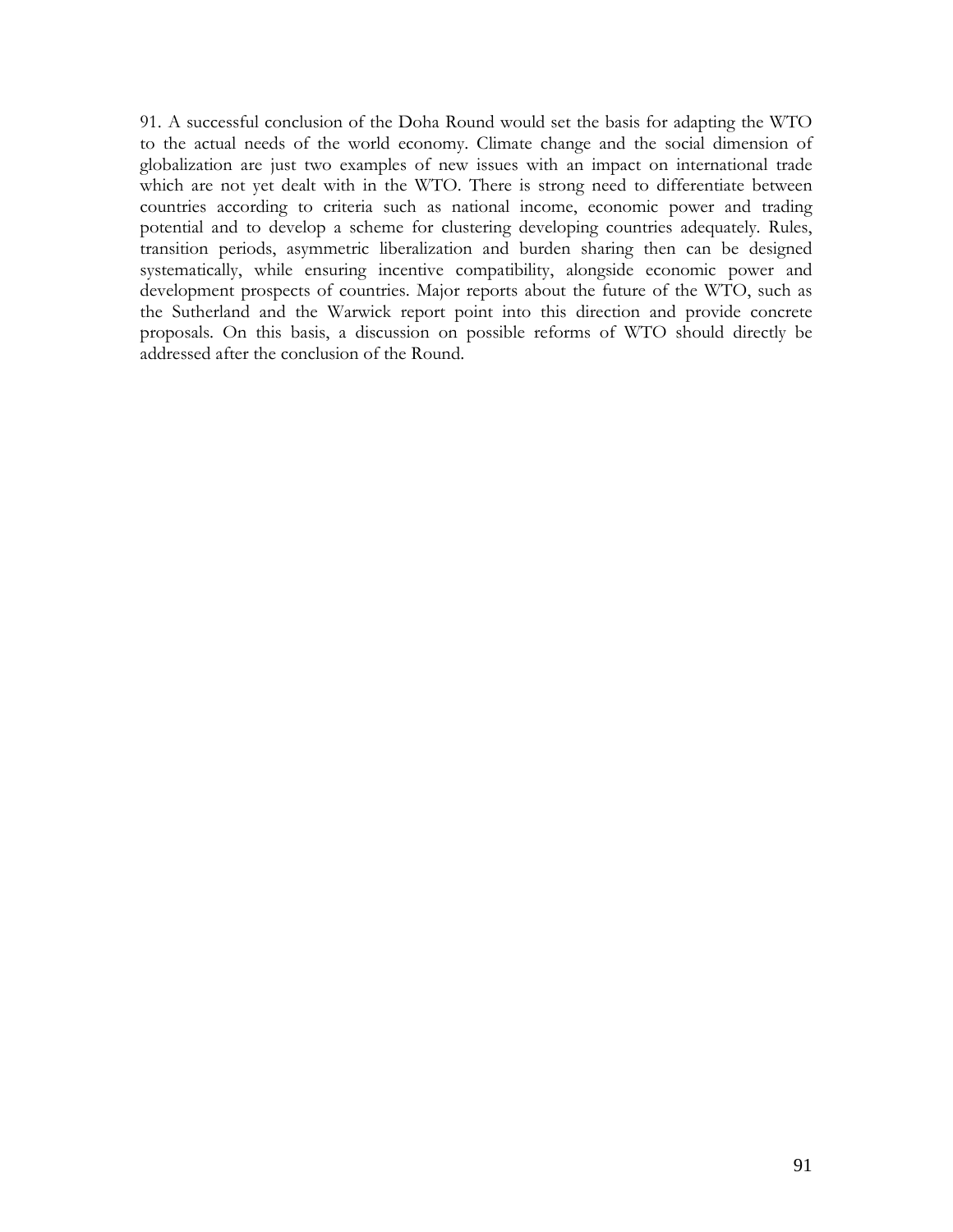# **Chapter 5: International Financial Innovations**

1. Previous Chapters have analyzed what macroeconomic policy and regulatory reforms are needed to guarantee a sustainable and development friendly recovery of the world economy. Chapter 4 presented reforms of current financial institutions and broader institutional innovations. This Chapter analyses a final set of innovations: those that relate to the global reserve system, the management of sovereign debt defaults, and innovations aimed at better distributing the risks between lenders and borrowers in world markets and at increasing development financing.

# **The Global Reserve System**

2. Since the breakdown of the Bretton Woods System and the suspension of the gold convertibility of the dollar, a system of flexible exchange rates among major currencies has predominated. Although alternative national and regional currencies (such as the euro) compete with each other as international reserve assets and means of international settlement, the dollar has maintained its predominant role in both regards, a predominance that became firmly established after the Second World War. In a significant sense, therefore, the post-Bretton Woods system has been a "fiduciary dollar standard".

3. This system has proven to be unstable, incompatible with global full employment, and inequitable.

4. One of the main problems of the Bretton Woods system was identified by Robert Triffin in the 1950s: the use of a *national* currency (the US dollar) as the *international* reserve currency generated a difficult dilemma: dollar deficits were necessary to increase global liquidity, but at the same time eroded the confidence in the dollar as a reserve currency, which generated in particular increasing risks as to the capacity to maintain the dollar-gold parity. Although abandonment of dollar convertibility and flexible exchanges rates eliminated some of these problems, it created new ones. Instead of uncertainty over the ability to maintain the dollargold parity, the "Triffin dilemma" is now associated with the large swings in the current account imbalances of the U.S. and associated volatility of the dollar exchange rate, and in the long run with the risk of the loss in the value of foreign exchange reserves held in dollars as U.S. external deficits increase.

5. The instability and incapacity to guarantee full employment are also associated with the fact that, even after the introduction of flexible exchange rates, the system was unable to eliminate the deflationary (contractionary) bias associated with asymmetric adjustment to payments imbalances falling on deficit countries –the fact that deficit countries face stronger pressures to reduce their payments imbalances (the major exception being the reserve issuing country) than surplus countries face to correct theirs. Flexible exchange rates also introduced new forms of instability in a world of increasing free capital mobility: those associated with the volatility of capital flows, particularly but not only short-term flows.

6. Finally, the inequities are generated by the fact that, as a result of a sequence of severe crises, developing countries learnt that they need better instruments to protect themselves against global financial and economic instability. Coupled with the increasing unwillingness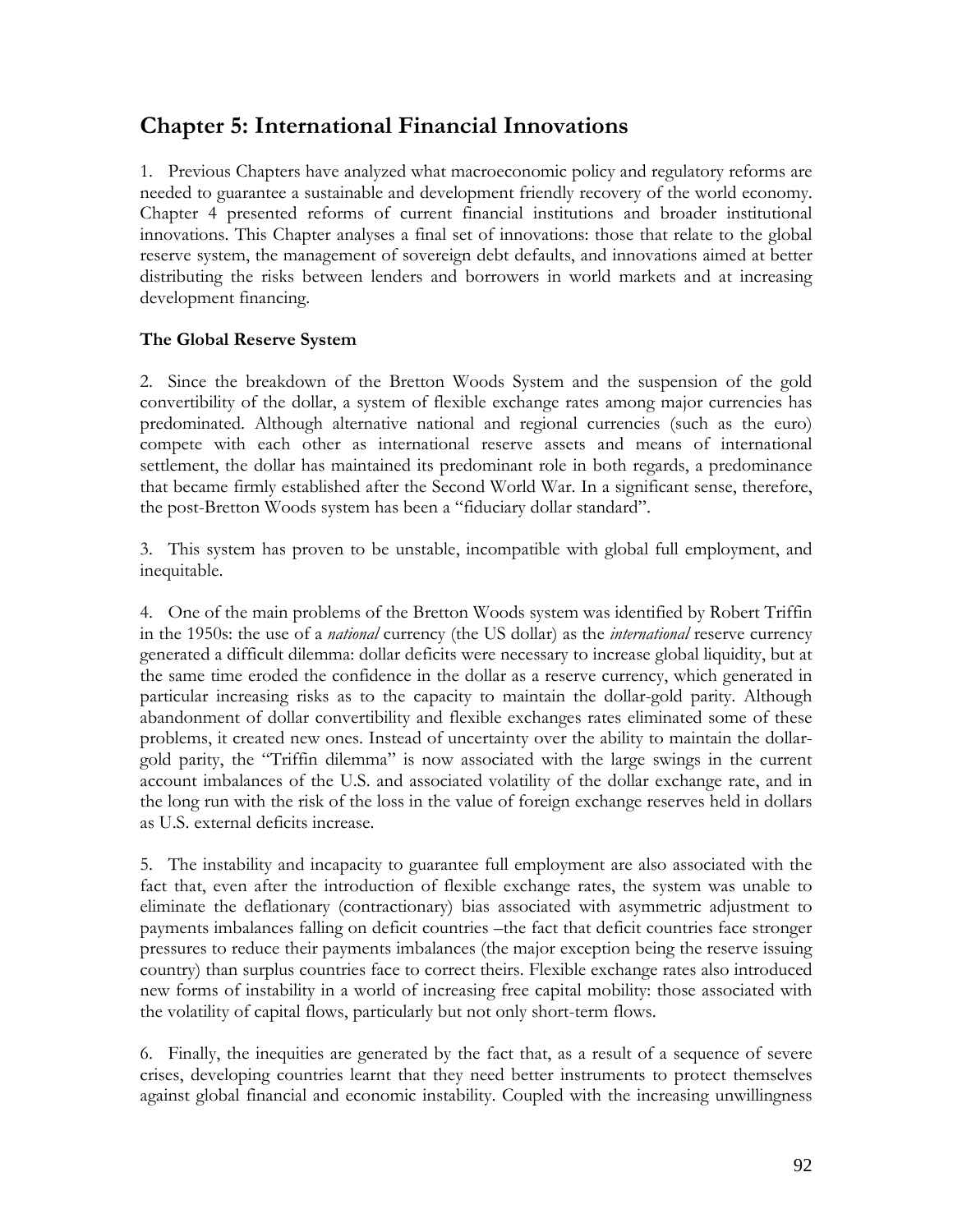of developing countries to submit to the conditionality associated with IMF support, this has led a massive accumulation of reserves over the past two decades. However, as these reserves are mostly held in hard currency, they also represent a transfer of resources to the United States and other industrialized countries.

7. Many believe that this problem could be eliminated by creating a supranational international reserve currency. Indeed, the idea of an international reserve currency issued by a supranational bank is not new. It was broached more than seventy five years ago by John Maynard Keynes in his 1930 *Treatise on Money*, and refined in his Bretton Woods proposals for an International Clearing Union. There currently exist a number of alternative proposals for a new global reserve currency, for how the system might be administered, how the emissions of the new currency might be allocated, and how the transition to the new system might be managed. Considerable international discussion will be required for the international community to decide the precise arrangements. However, this is an idea whose time has come. This is a feasible proposal and it is imperative that the international community begins working on the creation of such a new global reserve system. A failure to do so will jeopardize prospects for a stable international financial system, which is necessary to support a return to robust and stable growth.

## *Instability*

8. The current international system is marred by a number of sources of instability. One of the major problems, as noted, is that as holdings of the reserve currency accumulate over time, confidence in its value as a store of value is likely to wane. After abandonment of fixed exchange rates in the early 1970s, the main manifestation of the creation of excess dollar liquidity was a tendency for the U.S. dollar to depreciate. When the U.S. responds with action to reduce its external deficit, in part to restore the credibility of its reserve currency status, this generates dollar appreciation accompanied by contractionary pressure on the world economy. Irrespective of the phases of the global cycle of liquidity demand, U.S. monetary policies are implemented with little consideration of their international impact and are thus a potential cause of instability in exchange rates and global activity.

9. Since the 1960s, the system has indeed been plagued with cycles of confidence in the U.S. dollar. These cycles have become particularly intense since the 1980s, leading to unprecedented volatility both in the U.S. current account deficit and the effective exchange rate of the U.S. dollar. As a result, the major attribute of an international store of value and reserve asset, a stable external value, has been eroded. There is another sense in which the current system is unstable.

10. By definition, for the world economy, the sum of all deficit countries' balance of payments must equal the sum of all other countries' surpluses. But the way surplus and deficits are brought into equality is not necessarily smooth and will usually involve changes in incomes of individual countries. If a large number of countries choose policies aimed at increasing their trade surpluses, or if international institutions encourage deficit countries to improve their balance of payments, the deficits of the remaining country or countries will become increasingly large. With the dollar as the major international reserve currency, unless the U.S. is willing to be the "deficit country of last resort", the adjustment will take place through a decline in global income. In turn, if the U.S. macroeconomic policies are overtly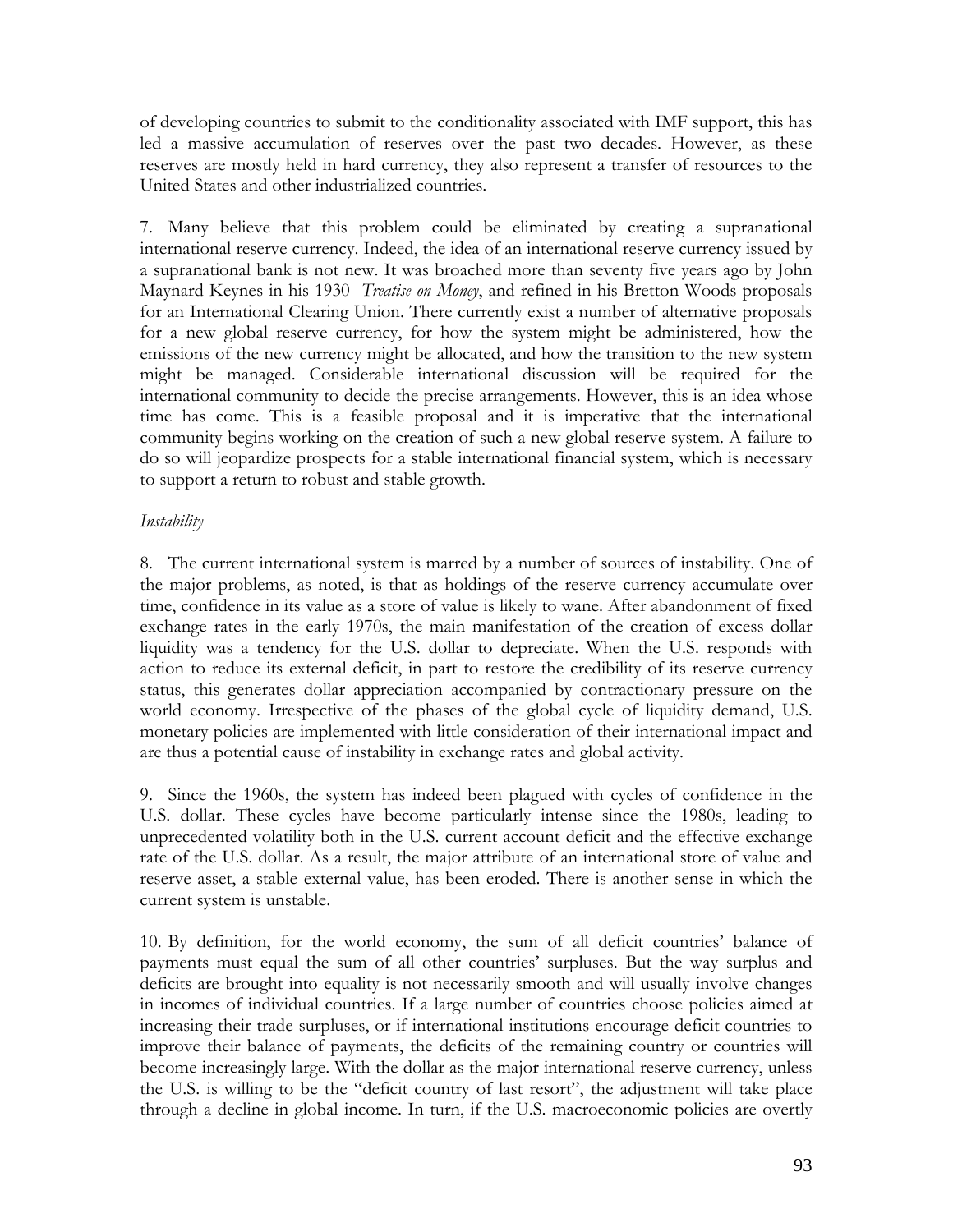expansionary, unless other countries accept balance of payment surpluses the adjustment will take place through expanding global income and inflation. In both cases, the result is likely to be growing global imbalances, exchange rate instability and the erosion in confidence in the dollar as a reserve currency.

11. The introduction of flexible exchange rates in the presence of growing private international capital flows failed to meet the expectations that adjustment of balance of payments would become smoother while leaving each country the necessary autonomy to guarantee their domestic macroeconomic policy objectives. The basic reason is that countries can avoid adjustment as long as they can attract sufficient external flows. When these prove to be insufficient to cover funding for the imbalance or are reversed because of lack of confidence, the adjustment takes the form of a financial crisis. The asymmetry remains, but the negative impact on the deficit country is much greater, as the continued financial crises since the mid-1970s has made clear.

## *Self-insurance and Deflationary Bias of the Global Reserve System*

12. Global imbalances, associated in part to the way different countries reacted to the financial instability of the late 1990s and early 2000s, played an important role in the macroeconomic conditions leading to the current world financial crisis. The asymmetric adjustments to these global imbalances in their turn played a part in generating the insufficiency of global aggregate demand that has converted a U.S. financial disruption into a global economic recession. Unless both problems are remedied, it will be difficult to restore the economy to robust, stable growth.

13. These difficulties in the design of the international financial system led to large accumulations of reserves by developing countries in recent years, and especially after the Asian and Russian crises of 1997-1998. These crises, as those that preceded it in the late 1970s and early 1980s, showed that developing and emerging countries are subject to strong pro-cyclical capital flows. If authorities react by allowing capital surges during booms to generate rapid exchange rate appreciation and the build up of current account deficits, the outcome is almost certainly a twin balance of payments and domestic financial crisis later on. This problem is particularly acute when the boom is in the form of short-term, largely speculative capital flows, a point that came to be increasingly recognized after the Asian crisis. The decision to build stronger current account positions and to accumulate large foreign exchange reserves in the face of booming capital inflows in 2004-2007 were therefore a common response of these countries to create policy space to respond to the negative impact of the expected recurrence of crises. Similarly, commodity exporting countries have experienced in the past repeated crises, when sharp improvements in the terms of trade are accompanied by unsustainable demand booms and by exchange rate appreciation that generate "Dutch disease" effects. More generally, since the Asian crisis developing and emerging market countries have found it increasingly attractive to save that part of exceptional export proceeds that were considered to be temporary. High commodity prices in the years preceding the current crisis exacerbated the problems that this posed for global balances.

14. These policies could be considered as a form of "self-insurance" or "self-protection" against capital reversals, adverse movements in the terms of trade and excessive exchange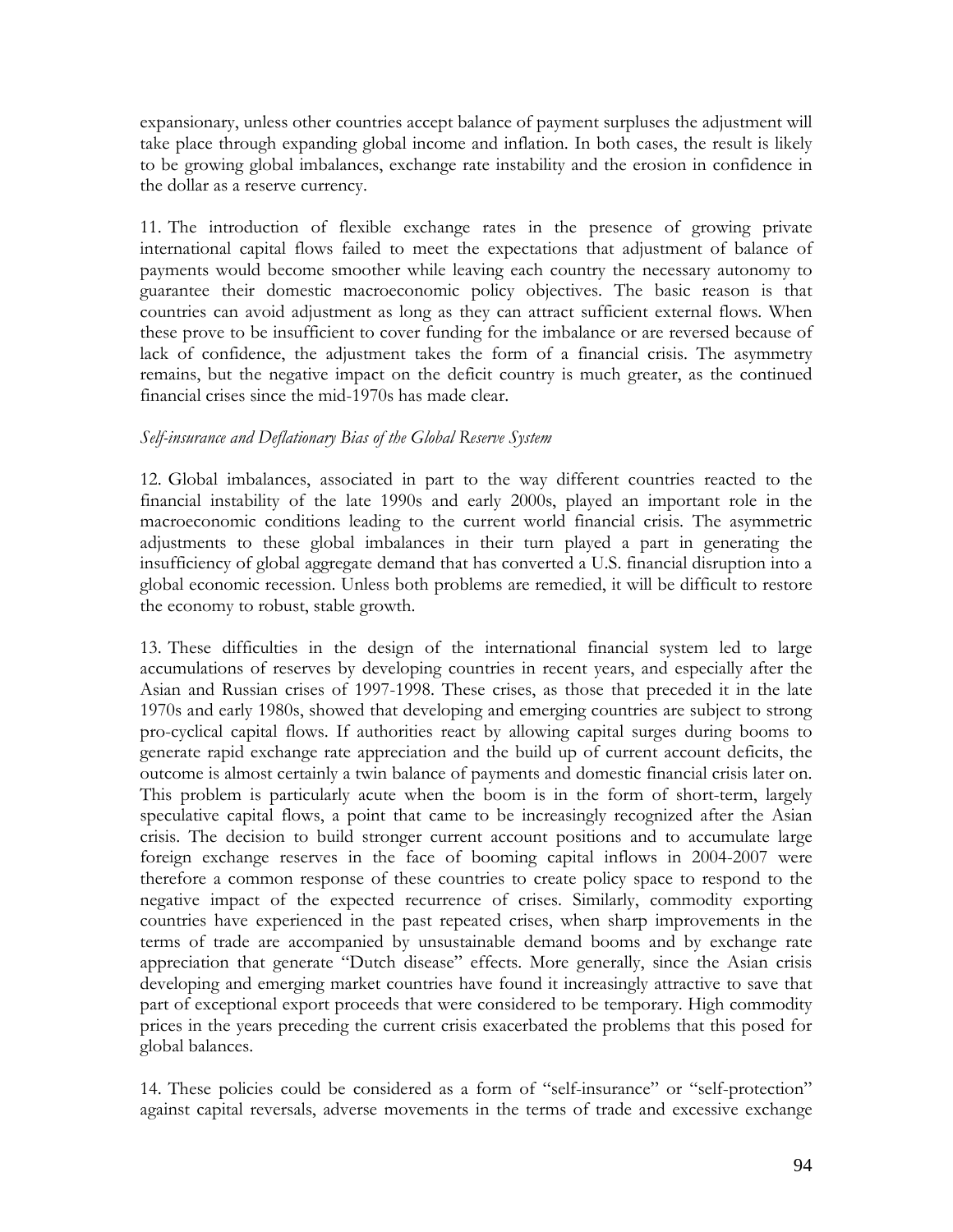rate volatility associated with financial crises. The fact that the only available "collective insurance", in the form of IMF financial assistance, is highly conditional and often imposes pro-cyclical policies during crises, reinforced the view that self-protection in the form of reserve accumulation was a better strategy.<sup>2</sup>

15. As a result of these factors reserve accumulations rose to 11.7% of world GDP in 2007 vs. 5.6% a decade earlier, at the time the Asian crisis struck. Reserve accumulations in the period 2003-2007, in the run up to the crisis, amounted to an annual average of \$777 billion a year or 1.6% of global GDP. The major concern is that if the current crisis is as long and as deep as feared, and if the assistance provided to developing countries is inadequate, there will be attempts to preserve strong external balances through protectionist measures, beggarthy-neighbour exchange rate policies, and stronger "self-insurance" through reserve accumulation–all measures that will impede a rapid response to the crisis.

16. When reserve accumulation is the result of current account surpluses and not only of the attempt to offset private autonomous foreign capital inflows, there is a reduction in global aggregate demand.<sup>3</sup> In the past, the negative impact on global aggregate demand of these reserve accumulations was offset by other countries running policies that resulted in large current account deficits, particularly loose monetary and fiscal policies in the United States. But such policies, as already argued above in Chapter 2, have been the source of global instability.

17. The question posed by the autonomous reduction in the US deficit is: what will now sustain global aggregate demand? It is unlikely to be another American bubble leading to another period of large and unsustainable American deficits and the continuation of global imbalances. Such a course risks a repeat of the current crisis. Thus, something has to be done about the underlying sources of the insufficiency of global aggregate demand.

18. A global reserve currency whose creation was not linked to the external position of a national economy could provide a better system to manage the deflationary bias that the system faces during crisis, as well as the broader problems of instability analyzed above. It would be possible to regulate the creation of global liquidity, and reduce the ability of a reserve currency country to create excessive liquidity. And the system can be designed in ways to put pressure on countries to reduce their surplus and thus reduce their contribution to the insufficiency of global aggregate demand. This would contribute to the reduction of global imbalances.

<sup>&</sup>lt;sup>2</sup> There may be other reasons, such as the need to provide for an aging population that would lead countries to adopt policies to increase domestic savings and hold them in the form of foreign assets. The associated "imbalances" would then simply reflect differences in the propensities of different countries to save and invest.

This has led to the general idea that financial flows would be from developed with high saving aging populations to developing countries with younger populations and higher returns on investment. However, this has not been verified in the statistics on international capital flows. Restrictions on the ability to use industrial policies to encourage nascent industries in emerging countries (as many of the currently industrialized countries did in their earlier phases of development) under recent WTO agreements may have led some countries to substitute exchange rate policies to effect similar outcomes, and this too may have contributed to reserve accumulations.

<sup>3</sup> These reserves are sometimes called "owned reserves" to differentiate them from "borrowed reserves", when their counterpart are capital inflows.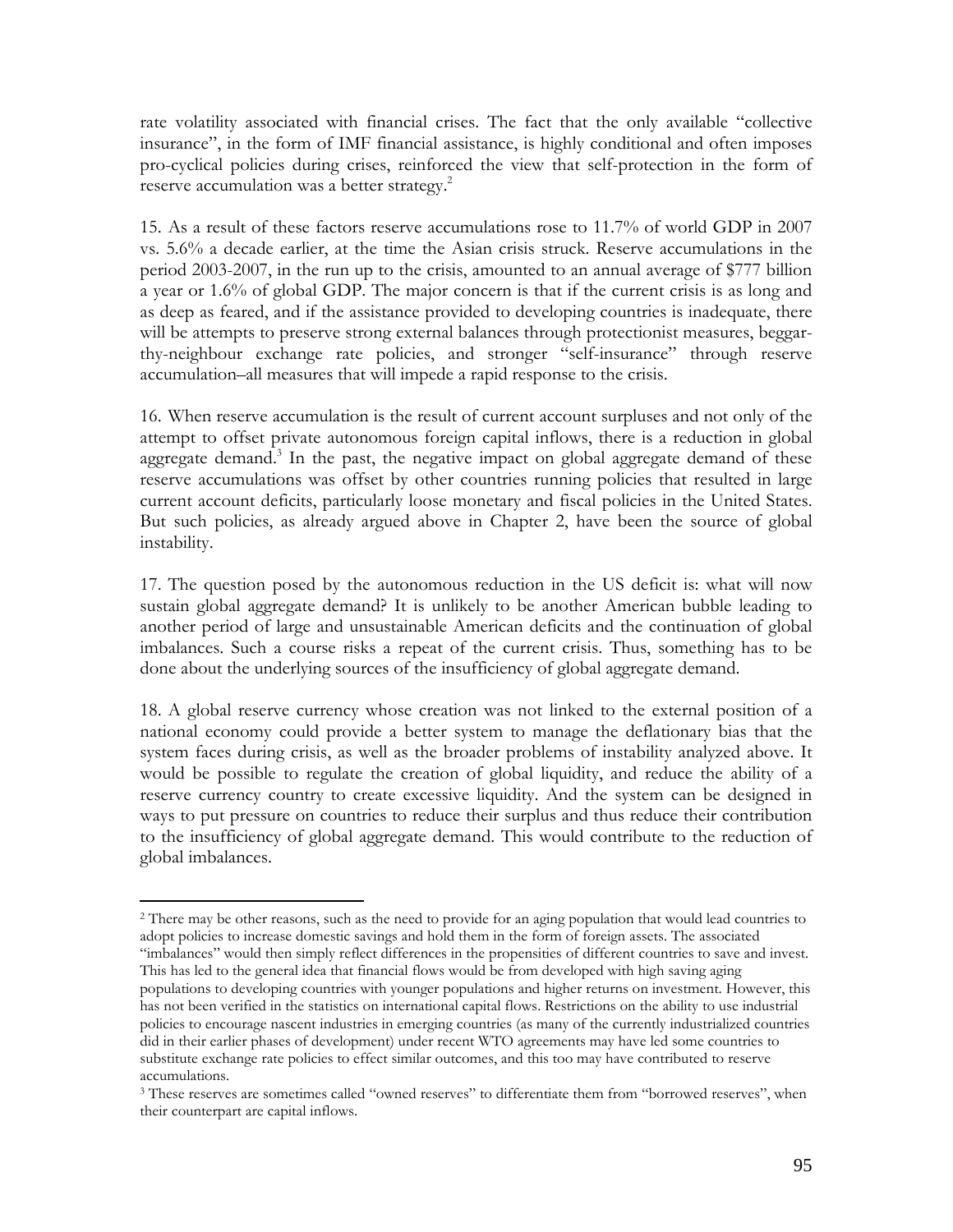19. Other innovations to improve risk sharing mechanisms would reduce the demand for reserve accumulations, and therefore reduce the magnitude of the requisite emissions (see below).

# *Inequities*

20. The current system is also inequitable because it results in developing countries transferring resources to the industrial countries that issue the reserve currencies. In particular, the build up of dollar reserves represents lending to the United States at very low interest rates. This transfer has increased through time due to the realization by developing countries that large foreign exchange reserves are their only defence in a world of acute financial and terms of trade instability.

21. Developing countries are, in effect, lending to developed countries large amounts at low interest rates. In 2007, the last year for which data was available, it amounted to \$3.7 trillion. The difference between the lending rate and the interest rate which these countries pay to developed countries when they borrow from them is a transfer of resources to the reserve currency countries that exceeds in value the foreign assistance that developing countries receive from the developed countries. The fact that developing countries choose to hold such reserves provides testimony to their perception of the costs of instability, of the adjustment costs that they would have to bear if they did not have these reserves.

#### *Cost to the reserve currency country*

22. The United States also incurs costs associated with its role as supplying global reserves. The demand for global reserves has led to increasing current account deficits in the United States that have had adverse effects on U.S. domestic demand; when dollars are held to meet increased demands for liquidity in surplus countries, they fail to produce any countervailing adjustment in foreign demand. In addition, periodic needs to correct these deficits require contractionary monetary or fiscal policies that have adverse domestic effects on the U.S. economy.

23. Countries holding substantial dollar reserves have started to call for a constraint on U.S. policies that might cause depreciation in the international value of the dollar and thus a decline in the value of their reserve holdings. China, as the major holder of dollar reserves, has already noted the risks to its dollar reserves should the US adopt policies leading to a depreciation of the dollar. The only way to respond to this call would mean for the U.S. a loss of policy autonomy as it would have to take the effects on the rest of the world in designing its monetary policy. Maintaining autonomy to U.S. policy, as it would be required to respond the current crisis, would be the basic advantage for the U.S. to move to a global reserve system, beyond the benefits it would receive from a more stable global financial and economic system.

## *A two (or multiple) reserve currency system may be worse than a single reserve currency*

24. It should be emphasized that a system based on multiple, competing reserve currencies would not solve the inequities of the current system, as reserve assets would still be provided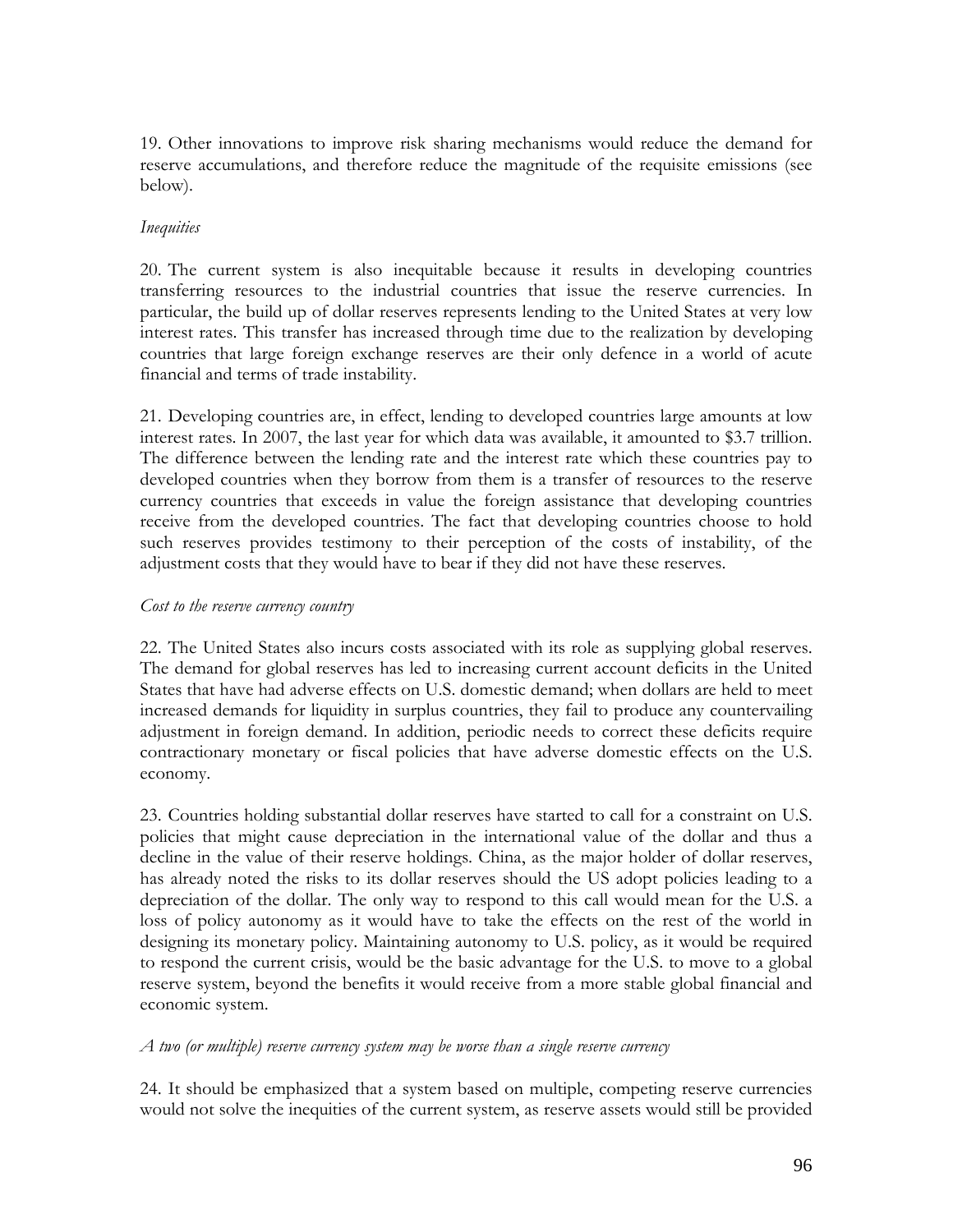by industrial countries. It would also add an additional element of instability to a purely dollar-based system, associated with the exchange rate volatility among the currencies used as reserve currencies. Indeed, this problem is already present in the current system. Such volatility results in major gains and losses by Central Banks on their reserve holdings, a feature that increases the risk associated with holding specific reserve assets and, therefore, undermines their value as what they are meant to be: low-risk assets.

25. The basic advantage of a multi-polar reserve world is, of course, that it would provide room for diversification. However, if Central Banks and private agents were to respond to exchange rate fluctuations by changing the composition of their international assets, this would feed into exchange rate instability. Under these conditions, a multiple currency reserve system would generate growing calls for a fixed exchange rate arrangement, but fixing the exchange rates among major currencies in a world of free capital mobility would be a daunting task. It would also require policy coordination and loss of monetary sovereignty that seems unlikely under current political conditions.

## *Call for a Global Reserve Currency*

26. These long standing deficiencies in current arrangements have become manifest in the lead up to the current global financial crisis, and can make it deeper. If countries choose increased protection in the form of higher domestic saving and accumulation of reserves as a response to the uncertainty of global market conditions, this would lead to further deepening of the aggregate demand problems that the world economy is facing. The increases in the U.S. national debt and the balance sheet of the U.S. Federal Reserve have led to concerns in some quarters about the stability of the dollar as a store of value. The low (near zero) return on holdings of dollars means that they are receiving virtually no return in exchange for the foreign exchange rate risk which they bear.

27. These are among the reasons that it is desirable to adopt a truly global reserve currency. Such a global reserve system can also reduce global risks since confidence in and stability of the reserve currency would not depend on the vagaries of the economics and politics of a single country.

28. The current crisis provides, in turn, an ideal opportunity to overcome the political resistance to a new global monetary system. It has brought home problems posed by global imbalances, international instability, and the current insufficiency of global aggregate demand. A global reserve system is a critical step in addressing these problems, in ensuring that as the global economy recovers it moves onto a path of strong growth without setting the stage for another crisis in the future. It is also a propitious moment because the United States may find its reserve currency status increasingly costly. Moreover, the US has embarked on a response to the crisis that will involve large domestic and also potentially large external imbalances, with unpredictable implications for the international reserve system. Thus, both the United States and foreign exchange reserve holding countries may actually find it acceptable to move in the direction of a new system. The former would be able to take policy decisions with less concern about their global impact; the latter would be less concerned about the impact of US policies on their reserve holdings.

*Institutional frameworks for a new global reserve system*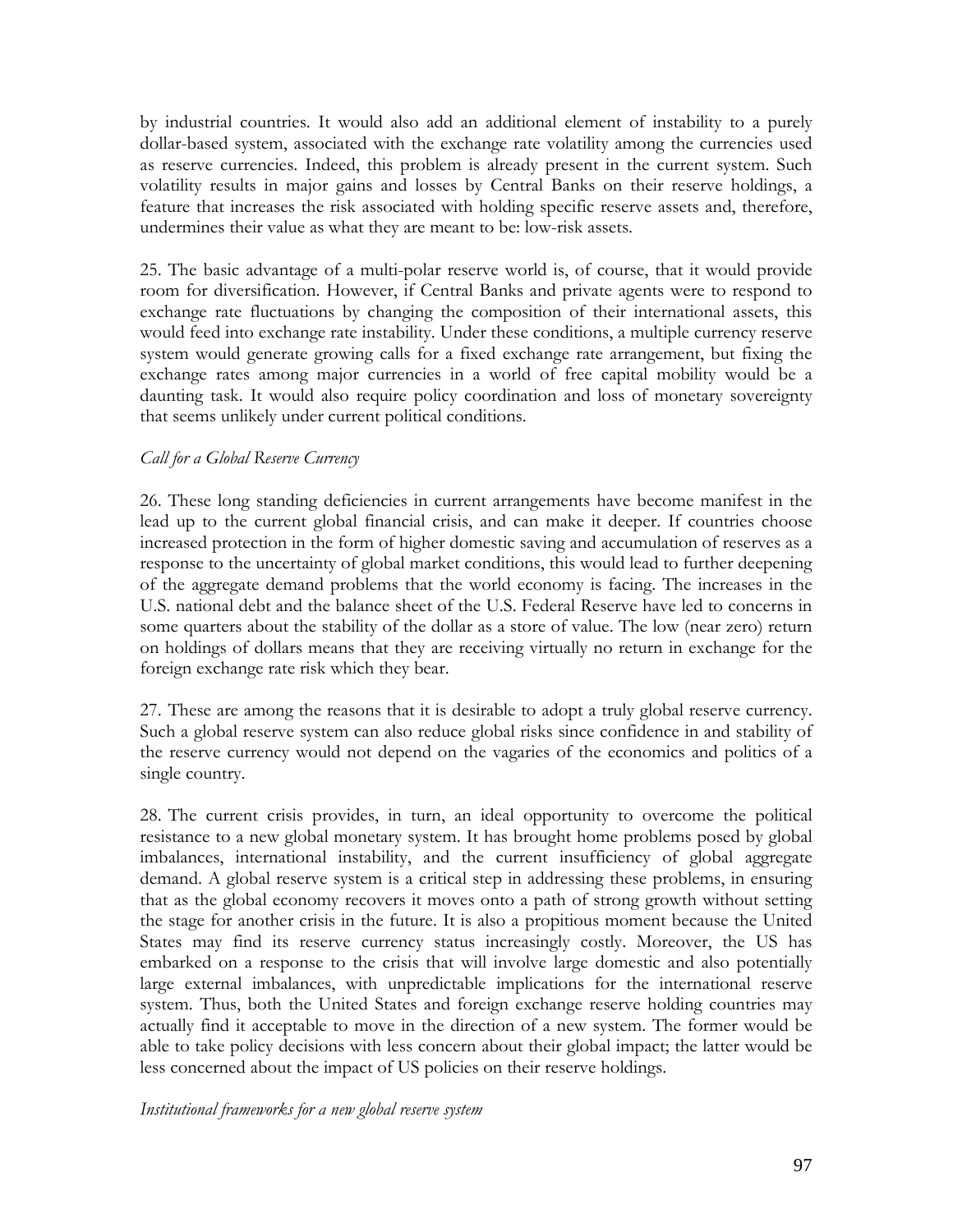29. In setting up such a system, a number of details need to be worked out. Among these are, who would issue the reserve currency, in what amounts, to whom would they be issued, and under what conditions. The issues are largely separable.

30. The responsibility for managing the global reserve system could be given to the IMF, which currently issues the only global currency, Special Drawing Rights (SDRs), on which the system could be built, but it could also be given to a new institution, such as a "Global Reserve Bank". If an existing institution is chosen, this should not inhibit asking more fundamental questions about the necessary reform of its structure in support of the global monetary system.

31. One possible approach would require countries to agree to exchange their own currencies for the new currency –say International Currency Certificates (ICC), which could be SDRs—and vice-versa in much the same way as IMF quotas are made up today (except that developing countries would only contribute their own national currencies, not the proportion of IMF quotas in convertible currencies). This proposal would be equivalent to a system of worldwide "swaps" among Central Banks. The global currency would thus be fully backed by a basket of the currencies of all members.

32. In an alternative approach, the international agency in charge of creating global reserves would simply issue the global currency, allocating ICC to the member countries, much as the IMF Special Drawing Rights are issued today. There would be no "backing" for the global currency, except the commitment of Central Banks to accept it in exchange for their own currencies. This is what would give the ICC (or SDRs) the character of an international reserve currency, the same way acceptance by citizens of payments in a national currency gives it the character of the domestic money. However, if the issues of global currency received by countries are considered deposits in the IMF or the Global Reserve Bank, and the institution in charge of managing the system is allowed to buy the government bonds of member countries or lend to them, then those investments would be the "backing" of the global currency just as domestic moneys are "backed" today by the assets of national Central Banks (the government bonds in their hands and their lending to private sector financial institutions).

33. Under any of these schemes, countries could agree to hold a certain fraction of their reserves in the global currency. The global reserve currency could also pay interest, at a rate attractive enough to induce its use as an investment for Central Bank reserves. Exchange rates would be managed according to the rules that each country chooses, subject to the condition that exchange rate management does not affect other countries –a rule that is already included in the IMF Articles of Agreement and must be subject to appropriate surveillance. As with SDRs, the exchange rate of the global currency would be the weighted average of a basket of convertible currencies, the composition of which would have to be agreed.

34. In the alternative in which the global currency is considered to be a deposit in the IMF or Global Reserve Bank, earnings by these institutions' investments (lending to countries undergoing balance of payments crises, or otherwise in Treasury securities of member countries) would finance the interest paid to those countries that hold deposits of the global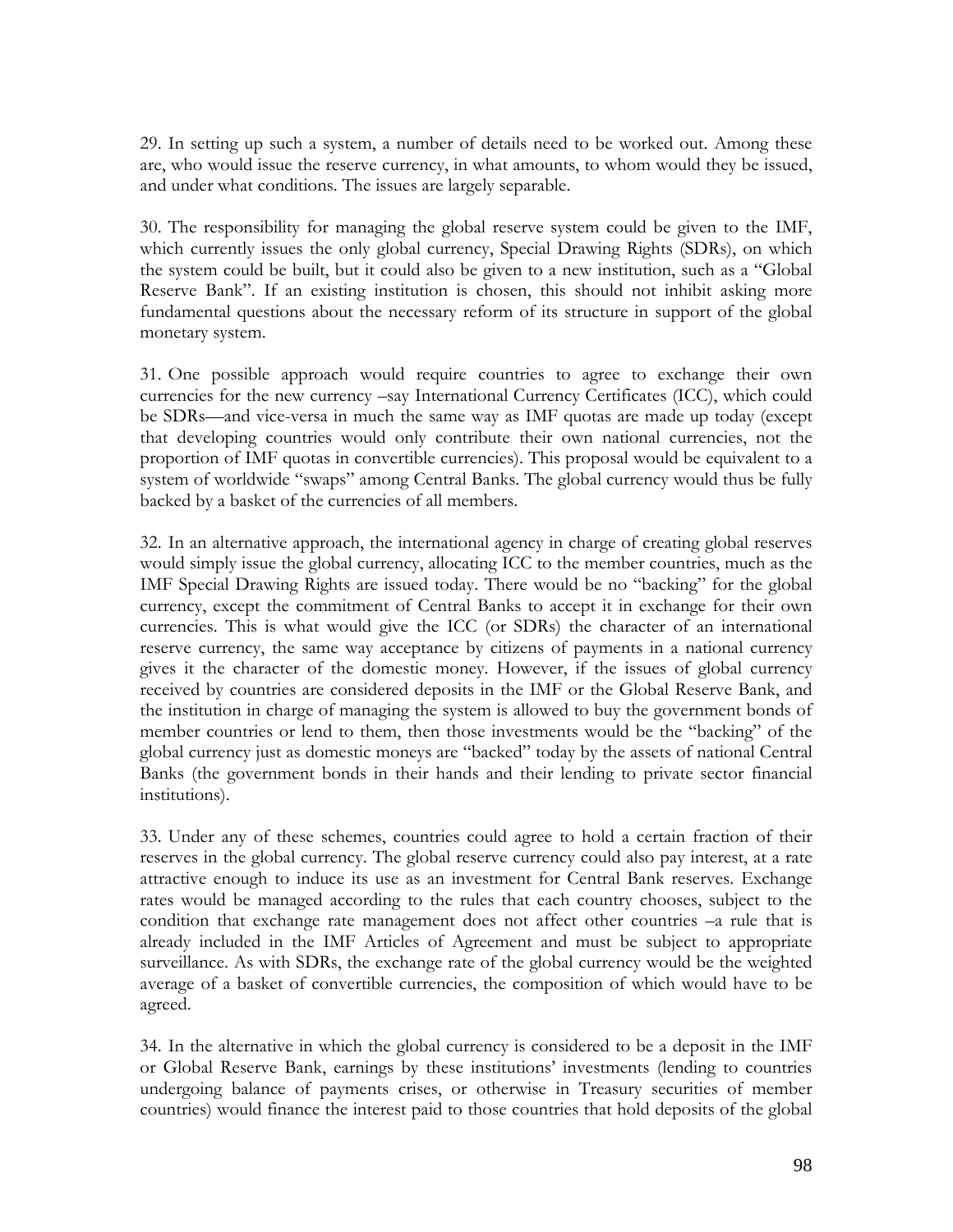currency (possibly in excess of the original issues they received). Obviously the major advantage to holding the global currency is that the diversification away from individual currencies would generate more stability in the value of reserve holdings.

35. The global currency could be allocated to countries on the basis of some formula ("quota"), based on their weight in the world economy (GDP) or their needs (some estimation of the demand for reserves). Since developing countries hold reserves which are, in proportion to their GDP, several times those of industrial countries (26.4% of GDP in 2007 vs. 4.8% for high-income OECD countries), to manage the trade and capital account volatility they face, a formula that would allocate the currency according to some definition of demand for reserves would result in larger proportional allocations to these countries. One possibility is, of course, to give developing countries all allocations. Note that the current SDR allocation is based on a particular "quota" system, that of the IMF, which continue to be subject to heated debate because richer countries on average get a larger share of new allocations–i.e., the opposite to what a criteria based on need would indicate.

36. The allocation can and should have built into it incentives and/or penalties against maintaining surpluses. Countries that maintained surpluses would lose all or part of their quota allocation if they are not utilized in a timely manner to increase global demand.

37. The size of the annual emissions should be targeted to offset the increase in (nonborrowed) reserves, i.e. reductions in global purchasing power resulting from reserve accumulations. Simpler versions of this proposal would have annual emissions fixed at a given rate of say \$150 to \$300 billion a year (the first figure corresponds to the world demand for reserves in 1998-2002 but the demand for reserves was much larger in 2003- 2007, indicating that even \$300 billion a year might be insufficient).

38. More sophisticated and elaborate versions of this proposal would have emissions adjusted in a countercyclical way—larger emissions when global growth is below potential. It might be easier to get global consensus on either of these simpler variants, but more detailed versions would be able to support a variety of global needs (e.g. generate badly needed revenues for development or global public goods).

39. One institutional way of establishing a new global reserve system is simply a broadening of existing SDR arrangements, making their issuance automatic and regular. Doing so could be viewed simply as completing the process that was begun in the 1960s, when SDRs were created. The simplest version, as noted, is an annual issuance equivalent to the estimated additional demand for foreign exchange reserves due to the growth of the world economy. But they could be issued in a counter-cyclical fashion, therefore concentrating the issuance during crisis periods. One of the advantages of using SDRs in such a counter-cyclical fashion is that it would provide a mechanism for the IMF to play a more active role during crises.

40. Still another mechanism to manage SDRs in a counter-cyclical way was suggested by IMF economist Jacques Polak three decades ago: providing all financing during crises with SDR loans. This would generate emissions that would be automatically extinguished once loans are paid back and create the global equivalent to what the Central Banks of industrial countries have been doing on a massive scale during recent months.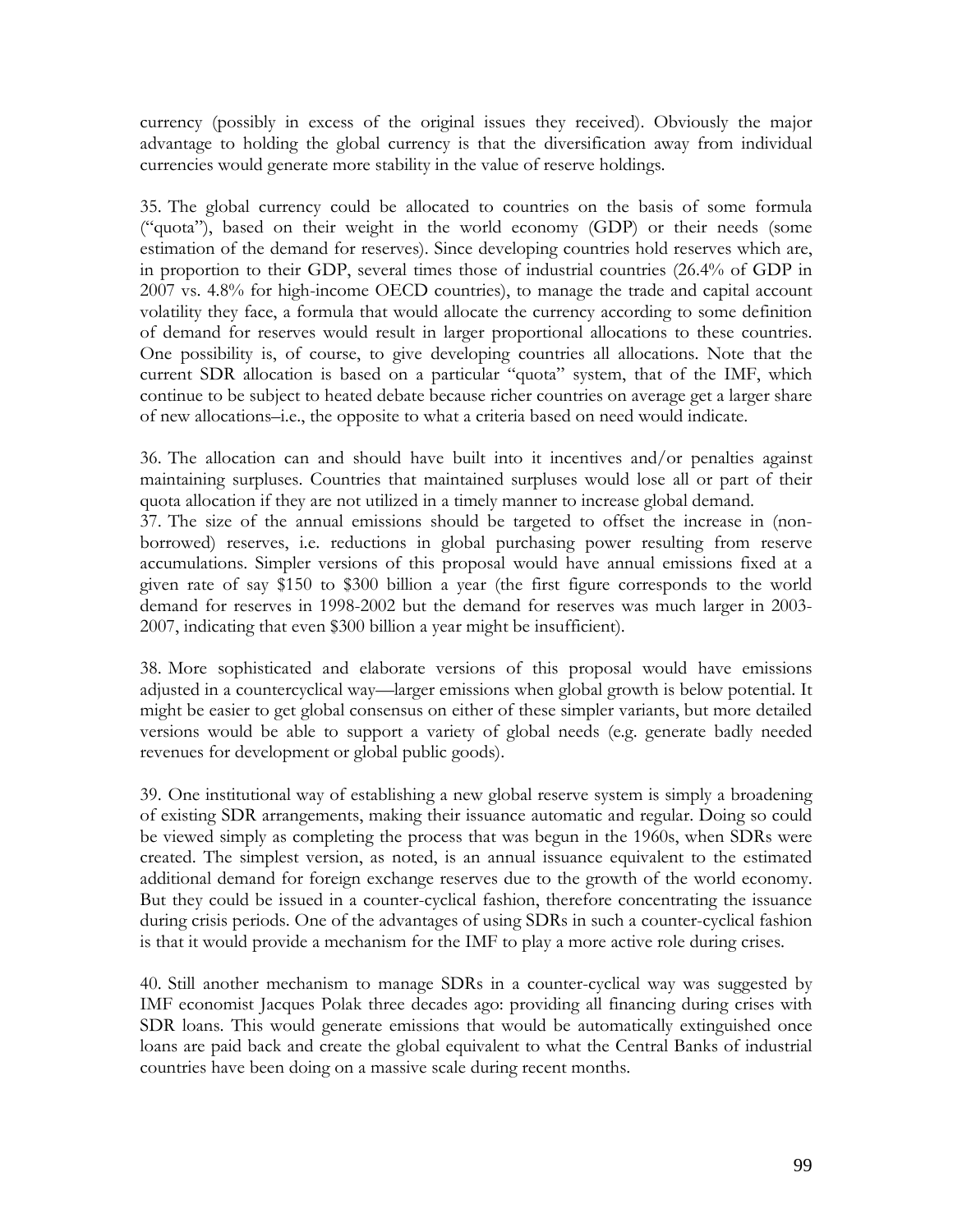41. Indeed, a large counter-cyclical issue of SDRs is the best mechanism to finance world liquidity and official support to developing countries during the current crisis. This was recognized by the G-20 in its decision to issue the equivalent of \$250 billion in SDRs. However, this decision also illustrates the problems associated to tying SDRs issuance to IMF quotas, as somewhat less than \$100 billion of the proposed emissions would benefit developing countries. This implies that this issue is closely tied to the ongoing debate about reform of IMF quotas. None of the proposed reforms to quotas deals adequately with the issue of equity, and indicates that different rules may have to be applied to quotas and SDR issues, as indicated above.

42. Although developing countries would only receive part of the allocations, the capacity of the Fund to lend would be considerably enhanced if the current system was reformed in such a way as unutilized SDRs, particularly from industrial countries, could be used by the IMF to lend to member countries in need –such as the proposal of treating unused SDRs as deposits in the IMF. However, unless there are strong reforms in the Fund's practices, the ability of the emissions to address the liquidity and macroeconomic management problems noted earlier might be impaired, as developing countries might be reluctant to turn to the IMF for funds. Reforms in that direction were adopted in March 2009 with the creation of the Flexible Credit Line with only ex-ante conditionality, the doubling of all credit lines and the elimination of structural benchmarks in conditional IMF lending. But additional reforms to make access less onerous will be needed.

43. A simple way to further the use of SDR allocations to advance developmental objectives (which might require changing the Articles of Agreement) would be for the International Monetary and Finance Committee and the IMF Board to allow the IMF to invest some of the funds made available through issuance of SDRs in bonds issued by multilateral development banks. This would be similar to the proposal for a "development link" made by the UNCTAD panel of experts in the 1960s (see below).

44. Thus, a well designed global currency system would go a long way to correct the "Triffin dilemma" and the tendency of the current system to generate large global imbalances and the deflationary biases that are characteristic of balance of payments adjustments during crises. Depending on the way emissions are allocated, the system could also correct the inequities associated with the large demand for reserves by developing countries, and provide collective insurance against future shocks. If emissions were issued in a countercyclical way, they could perform an even more important role in stabilization.

## *Historical antecedents*

45. When Keynes revised his idea of a global currency in his proposal for an International Clearing Union, as part of the preparations for what became the Bretton Woods Conference, his major concern was the elimination of asymmetric adjustment between deficit and surplus countries leading to the tendency towards deficiency of global aggregate demand and a constraint on the policy space needed for policies in support of full employment. He also had in mind the significant payments imbalances that would characterize the post-war order and therefore the need to provide a better source of liquidity, both globally and for countries that would leave the war with structural payments deficits. Of course, the first of these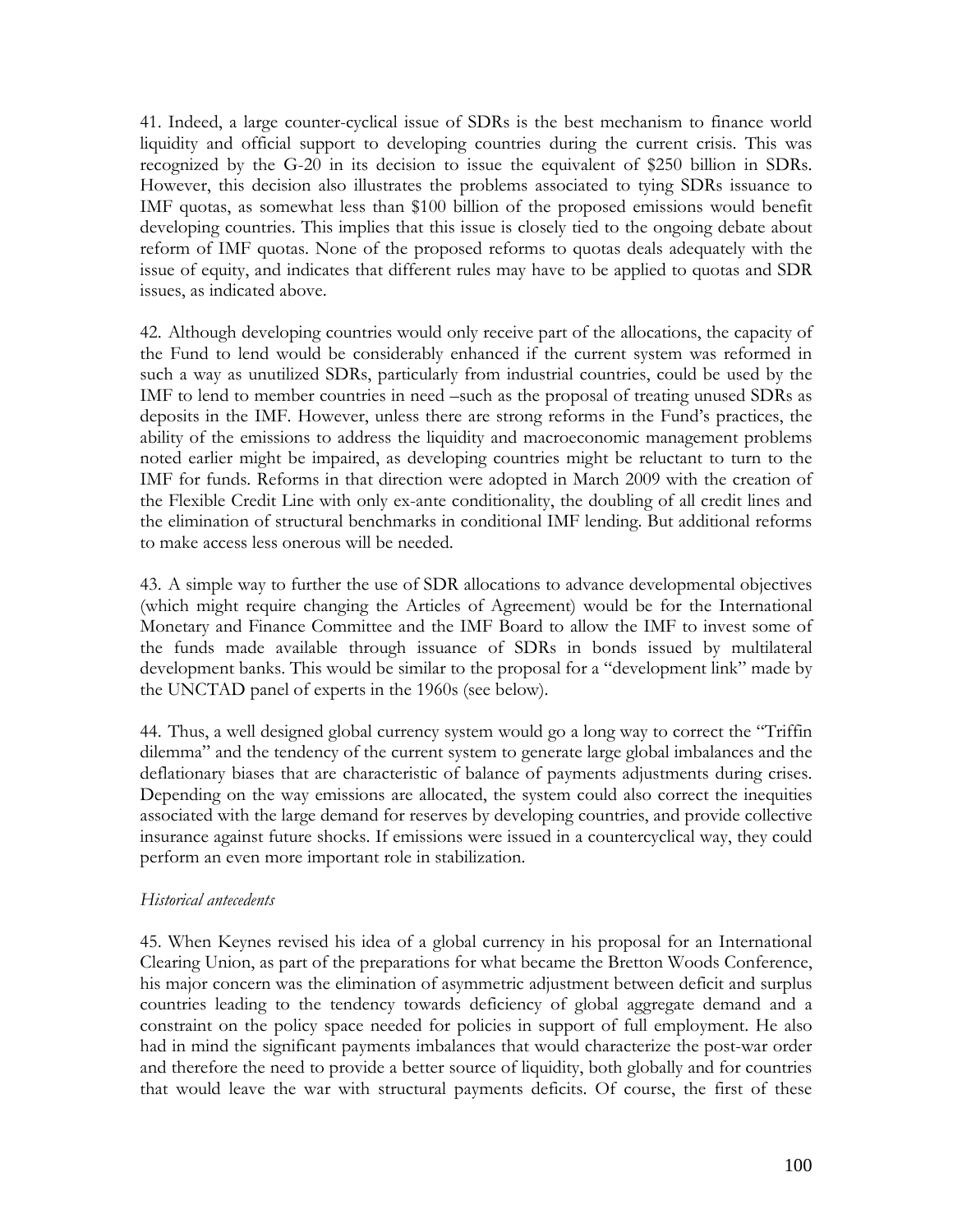problems, the asymmetric adjustment, was not corrected by the Bretton Woods system, and the second was only partly corrected.

46. In turn, when Special Drawing Rights (SDRs) were created in the 1960s, the major concern was how to provide a more reliable source of global liquidity to replace gold and reserve currency holdings (mainly dollars, but also British pound sterling at the time). It was believed that the existing sources of international liquidity were not reliable, as they depended in the first case on gold production and in the second on deficits of the reserve currency countries, particularly the United States. As the initial problems of global liquidity – the "dollar shortage"—were overcome, the attention shifted to risks of excessive dollar liquidity and, particularly, that the U.S. gold reserves would not be sufficient to support dollar-gold convertibility. This finally generated the demise of the Bretton Woods "dollarexchange standard" and the adoption of flexible exchange rates among major currencies.

47. At the time SDRs were created, it was hoped that they would become a major component of global reserves, thus creating a system in which the growth of global liquidity would depend on deliberate international decisions. This expectation has not been fulfilled, as SDRs have been created only episodically and in a total of a little over 20 billion SDRs, which represent only a minimal fraction of current world reserves. The nature of the problems of provision of global liquidity was obviously transformed with development of the private financial markets in Eurodollars and other Euro currencies and the introduction of a flexible exchange rate system. These problems associated with the provision of global liquidity are less important today, except during extraordinary conjunctures such as those generated during the severe shortage of liquidity, such as those created by the global liquidity crisis in August 1998 and the world financial crisis since September 2008. But a major problem remains: dependence of global liquidity on the vagrancies of US macroeconomic policies and balance of payments imbalances, which can generate either excessive or limited world liquidity. The recurrent problem of developing country access to international liquidity is still an embedded feature of the system, as a result of the pro-cyclical capital flows. Therefore, although there are no longer risks of insufficient liquidity in the international system, there are problems associated with the control of global liquidity and significant equity issues in the access to such liquidity by developing countries.

48. In Keynes's initial proposal for a post-war arrangement, there was no need to address the problem of equity in issuance since the creation of clearing credits was entirely endogenous. This question was also evaded in the initial issuances of SDRs, although some ideas were proposed at the time on how to tie the issuance of a global currency to development financing, particularly in the proposal made by an UNCTAD expert panel to link the question of liquidity provision for developed economies to the needs of developing economies for development financing. But, as already seen, equity issues cannot be ignored today, as the current system subjects developing countries to recurrent problems of illiquidity or induces them to accumulate large amounts of foreign exchange reserves.

## *Transition to the new system*

49. The reform of the global reserve system could take place through a global agreement or through more evolutionary approaches, including those that could build on a series of regional initiatives.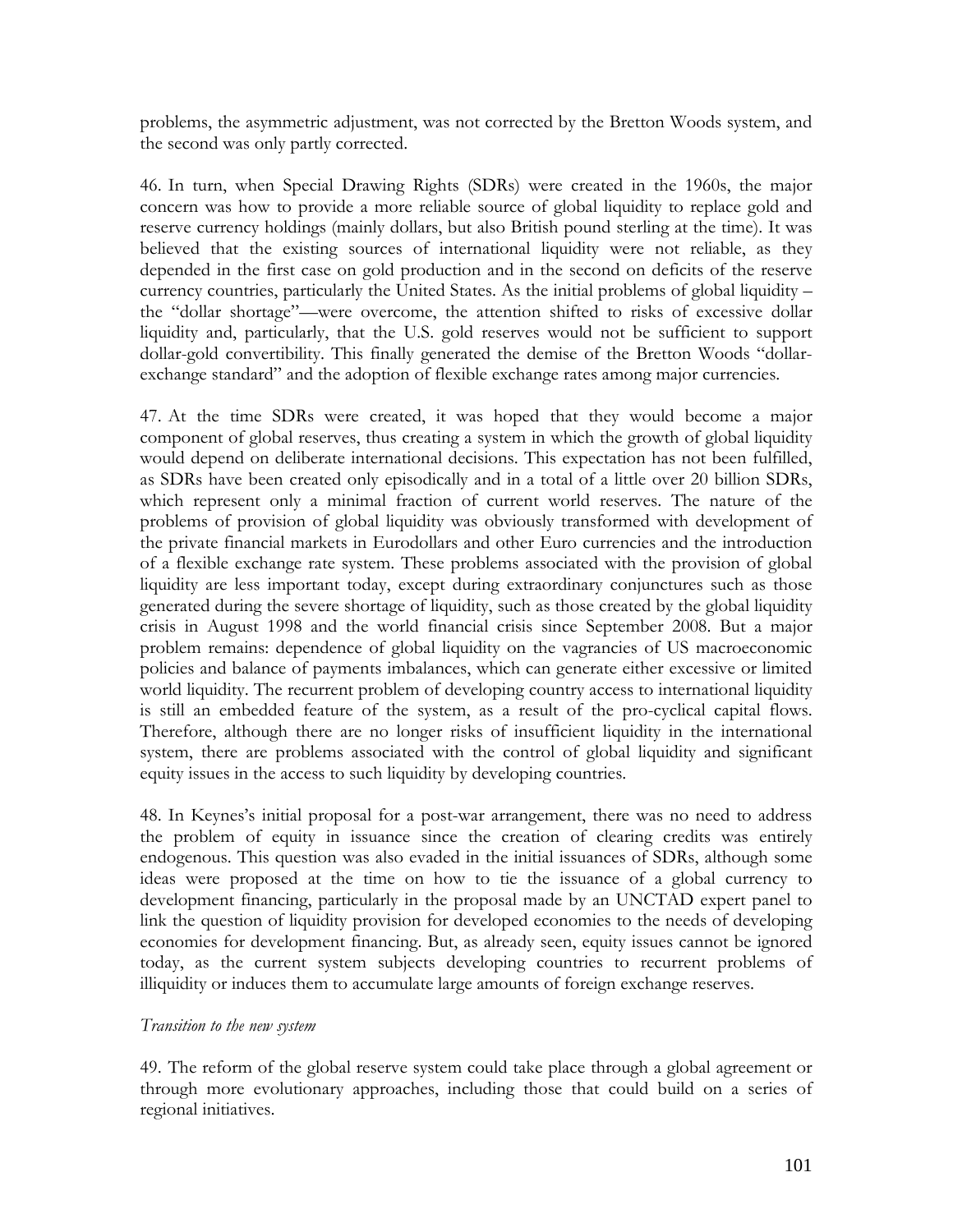50. If a large enough group of countries agreed to pool reserves in a system in which they agreed to create and hold a common reserve currency, which they would stand ready to exchange for their own currencies, a regional reserve system or even a system of near-global coverage could be established without the agreement of all countries. So long as the new currency is convertible into any hard currency that itself is convertible into other currencies, it could serve effectively as a reserve currency. The countries participating might also agree to reduce, over time, their holdings of other reserve currencies.

51. Membership in this new "Reserve Currency Association" could be open to all that subscribe to its Articles of Agreement. The advantages of participation are sufficiently great that it is likely to grow over time, embracing more countries, holding a greater fraction of their reserves in the new global reserve currency. Eventually even the United States would probably find it desirable to join. Thus, gradually, through a stable, evolutionary process, the new Global Reserve System may be created as an alternative to the current system. Of course, there is also a risk of adverse selection: as long as participation is voluntary, soft currency countries would be those more willing to participate, and convertible global currencies outside the scheme could remain as the preferred currencies.

52. Existing regional agreements might provide an alternative way of evolving towards a global reserve system. Regional mechanisms have the advantage of their own and can be based either on swap arrangements among Central Banks or on foreign exchange reserve pools. Given the reluctance of governments to give up control over their reserves, swap arrangements may be more acceptable. Reserve pools offer, however, other advantages, such as the possibility of allowing the reserve fund to borrow during periods of stress, and, as noted, to issue a currency or reserve asset that could be used at a regional or global level. In the 1980s, for example, the Latin American Reserve Fund (FLAR) was allowed to issue Andean pesos.<sup>4</sup> This asset, which has never been used, was expected to be used in intraregional trade, with periodic clearing of those held by Central Banks. The Chiang Mai Initiative, created in 2000 by members of ASEAN, China, Japan and the Republic of Korea is another important example of regional cooperation.<sup>5</sup> Were this initiative to evolve into a reserve fund, it could back the issuance of a regional asset that could actually be attractive to Central Banks in other parts of the world to hold as part of their reserve assets. However, if the Chiang Mai Initiative is to achieve the objectives set forth for a global reserve currency, and if it is to play a more effective role in stabilization, it would be necessary to eliminate the provision that, after a certain threshold of use of existing swap facilities, countries would have to be subject to IMF conditionality.

53. A common criticism of regional arrangements is that they are not effective in providing diversification against systemic crisis, given that regional members are more likely to be adversely affected at the same time. Although this implies that they are a complement and not a substitute for a global solution, the underlying analysis is imprecise. Although the

<sup>4</sup> The Latin American Reserve Fund was created by the Andean countries in the 1978 and was then called the Andean Reserve Fund. Current members are Bolivia, Colombia, Costa Rica, Ecuador, Peru, Uruguay and Venezuela.

<sup>5</sup> This initiative works as a system of bilateral swaps by member Central Banks, which are in the process of being arranged on a multilateral basis. The system has so far not been used. ASEAN has a swap arrangement of its own that has a longer history.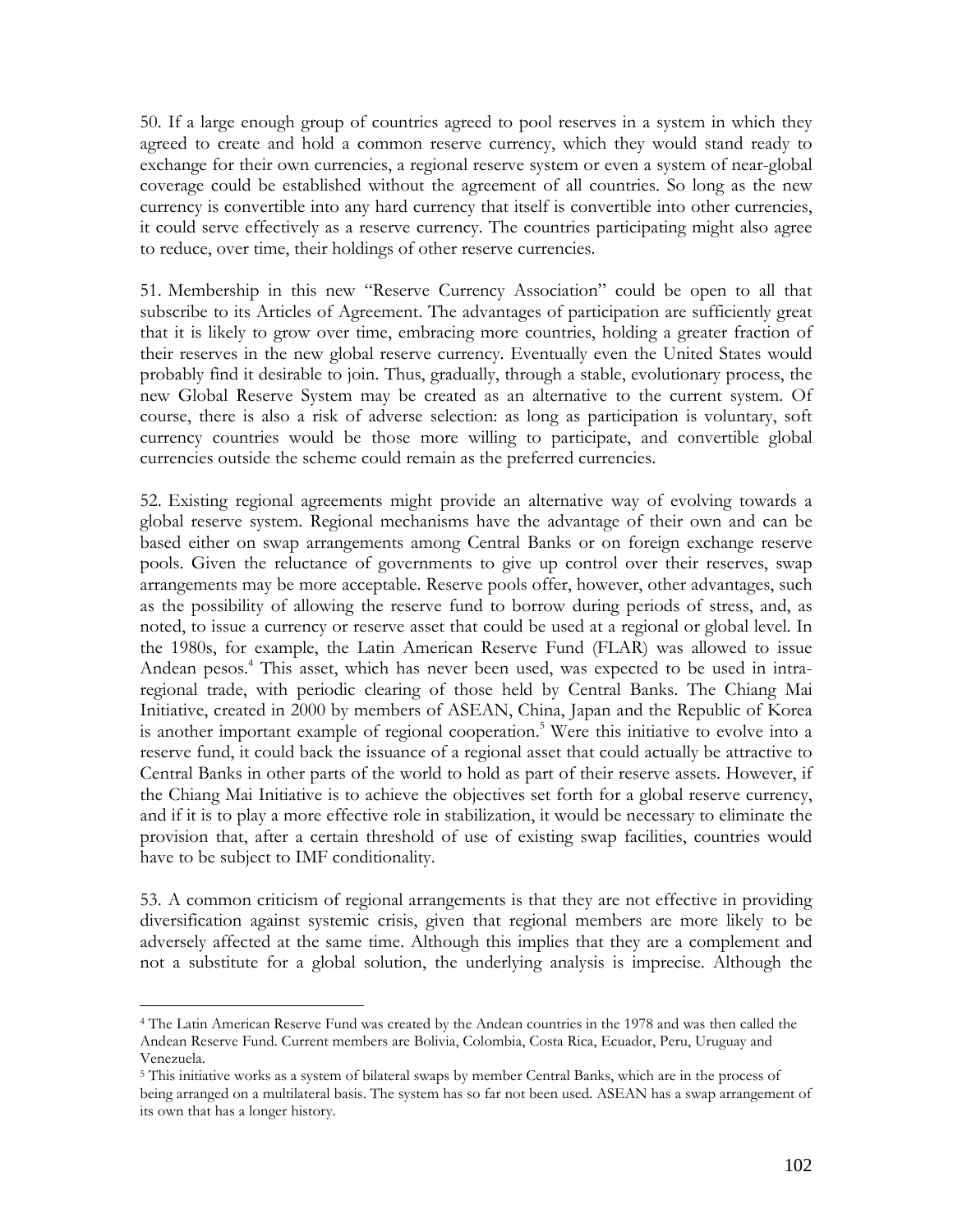ability of regional arrangements to address external shocks depends on negative events not being correlated across participating countries, they could still be useful if shocks affect member countries with different intensities or with lags, since this would allow some countries to lend their reserves to those experiencing a more severe or earlier shock. Furthermore, lending at the onset of a liquidity squeeze could prevent a crisis in a given country from affecting other countries, thereby reducing the correlation produced by contagion. More generally, a country would benefits from the regional arrangement if the variability of the regional reserve pool is lower than that of its individual reserves, and if potential access to the pool reduces the possibility of attacks on individual members and therefore acts as a mechanism of collective insurance that is more powerful than selfinsurance. Statistical analysis by the UN Economic Commission for Latin American and the Caribbean provides supports for this approach, as it indicates that correlations of relevant macroeconomic variables among countries in the region may be lower than usually assumed.

54. Regional initiatives could become an embedded part of the global reserve system. Some have suggested that the reformed IMF should be a network of such regional reserve funds. Such a decentralized system would have many advantages, including the possibility of solving problems associated with crises in the smaller countries at the regional level. The system would also be attractive for medium and small-sized countries that could have a stronger voice at the regional level. One way to link regional and global arrangements would be to make contributions to regional arrangements one of the factors that could be taken into account in determining SDR allocations.

# **SOVEREIGN DEBT DEFAULT AND RESTRUCTURING**

#### *Inadequacies of the existing system (or "non-system") to manage debt crises*

55. Sovereign debt crises have been a major source of the difficulties faced by developing countries in achieving sustained growth and development at different times since the 1980s. Social costs of these crises have been extremely large, and included long periods of lost income and jobs, increased poverty and, in some cases, worsening income inequality. Given the instability of external capital flows, severe financial crises hit even countries that were judged by international opinion to have been soundly managed. In several cases, crises originated in the need for a government to take over the responsibility for servicing privatesector debts, of the banking system or key firms that were judged "too big to fail", in a way not too different from how the US and other industrial country governments have done during in the current global crisis. In other cases, the inability of the Central Bank to provide foreign exchange for private external debt servicing has led to effective official responsibility for the debt. This "nationalization" of private sector external debts was indeed a feature of the Latin American debt crisis of the 1980s and has been quite common in developing country debt crises since then.

56. Not only are current "work-out" processes protracted and costly, often the debt writedowns have been insufficient to provide sustainability. The existence of debt overhangs depresses growth, contributes to poverty, and crowds out essential public services. Often, because write downs have been insufficient, they are soon followed by another crisis. And because of the adverse terms and high costs imposed by the work-out, developing countries are reluctant to default in a timely way, resulting in delays in dealing with the underlying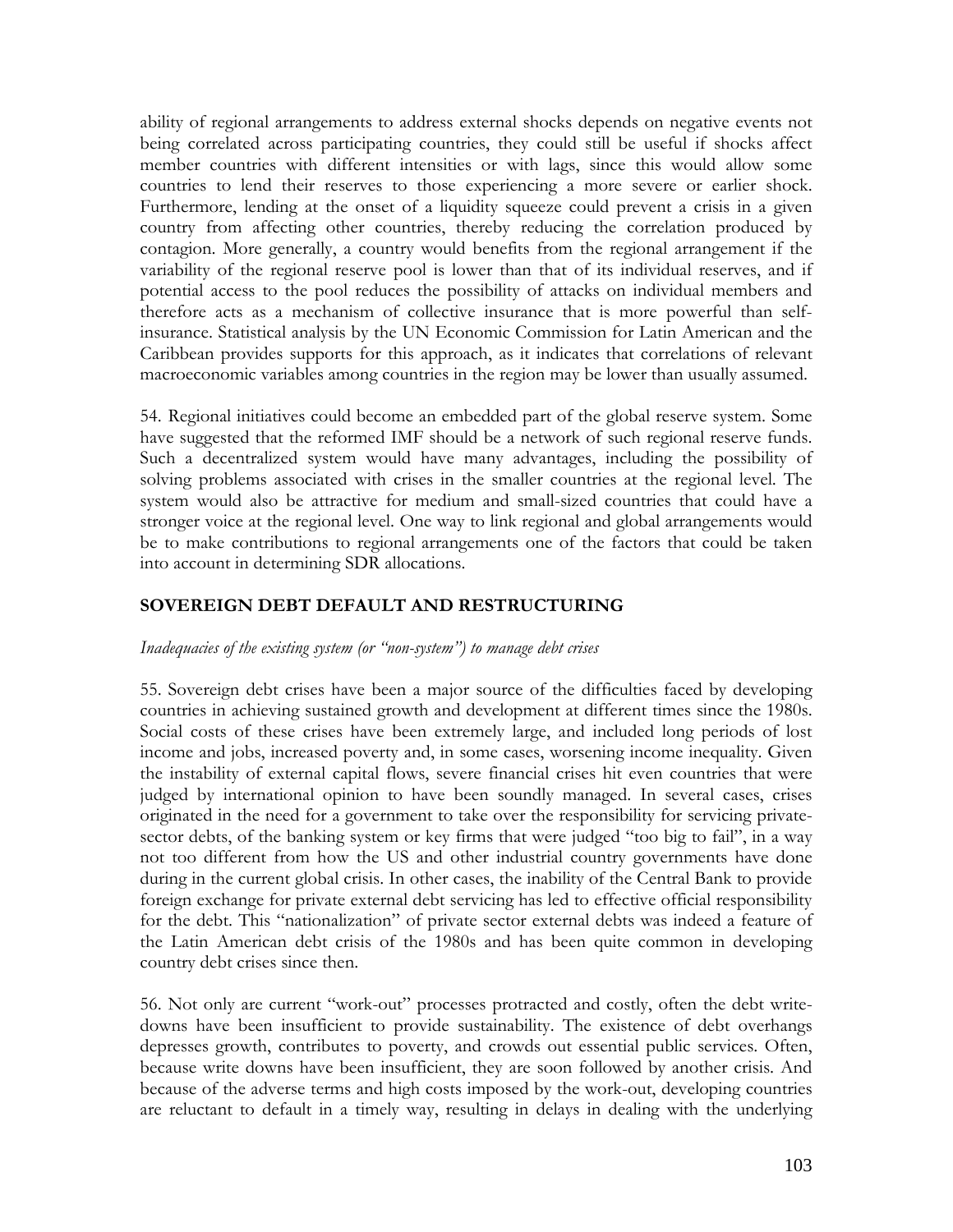problems.

57. Moreover, worries about a protracted crisis in one country having spill-overs for others has motivated massive bail-outs, contributing in turn to problems of moral hazard, enhancing the likelihood of future crises.

58. Whether owing to risky policies or the intensified economic fluctuations of liberalized financial environments, the existing system of protracted and creditor-biased resolution of sovereign debt crises is not in the global public interest, and is far from the interest of the poor in the affected countries.

59. The existing "system" (or really "non-system") arose as piecemeal and mostly *ad hoc* intergovernmental responses to sovereign debt crises as they occurred over the past halfcentury or so. The fact that, as noted, the solutions that the current system provides take time to be adopted and provide inadequate relief, implies that the system for addressing sovereign debtors is clearly inferior to that provided in many countries for corporations and sub-sovereign public entities by national bankruptcy regimes. The latter not only aim to find a quick and equitable solution, but also one that achieves nationally desired economic and social outcomes, particularly a "fresh start" (or "clean slate") when a bankrupt entity is reorganized. The sovereign system is plagued also by horizontal inequities. Official lenders have always complained that private creditors do not follow restructurings agreed in the Paris Club (and have been "free riders"), and the magnitude of debt rescheduling and relief accorded in individual cases has clearly depended on the weight and negotiating capacity of the debtor country.

60. The system for sovereign debtors has operated under the informal and imperfect coordination of the debtor and its creditors by the IMF, under the guidance of the G-7 major industrialized countries. The latter countries set the overall policy directions for the IMF and the other involved institutions, such as the Paris Club, where debts owed to governments are restructured. The system assumes a developing country government in debt distress will adopt an IMF-approved macroeconomic adjustment program, that the program will be effective, and that all the relevant classes of creditors (banks, bondholders and suppliers, government creditors and multilateral institutions) will cooperate in providing the overall amount of relief and financial support deemed necessary on the basis of the Fund documents. Often there is very little real debt relief, only a mere rescheduling of the obligations. And often the magnitude of relief is based on excessively optimistic growth projections–setting the stage for problems down the line.

61. These assumptions never fully held and what confidence there was in the system was severely affected by how the Heavily Indebted Poor Countries (HIPC) Initiative and the East Asian, Russian, Ecuadorian and Argentine crises were handled. The HIPC Initiative was initially judged insufficient to give the poorest countries a fresh start and, after almost a decade of long negotiations, it was supplemented in 2005 with the Multilateral Debt Relief Initiative. Nevertheless, the HIPC initiative was represented the first comprehensive approach to the solution of the debt problem of poor developing countries. The initiative came along with a framework which placed poverty reduction strategies at the centre of development cooperation, based in part on a broad social dialogue including the participation of civil society.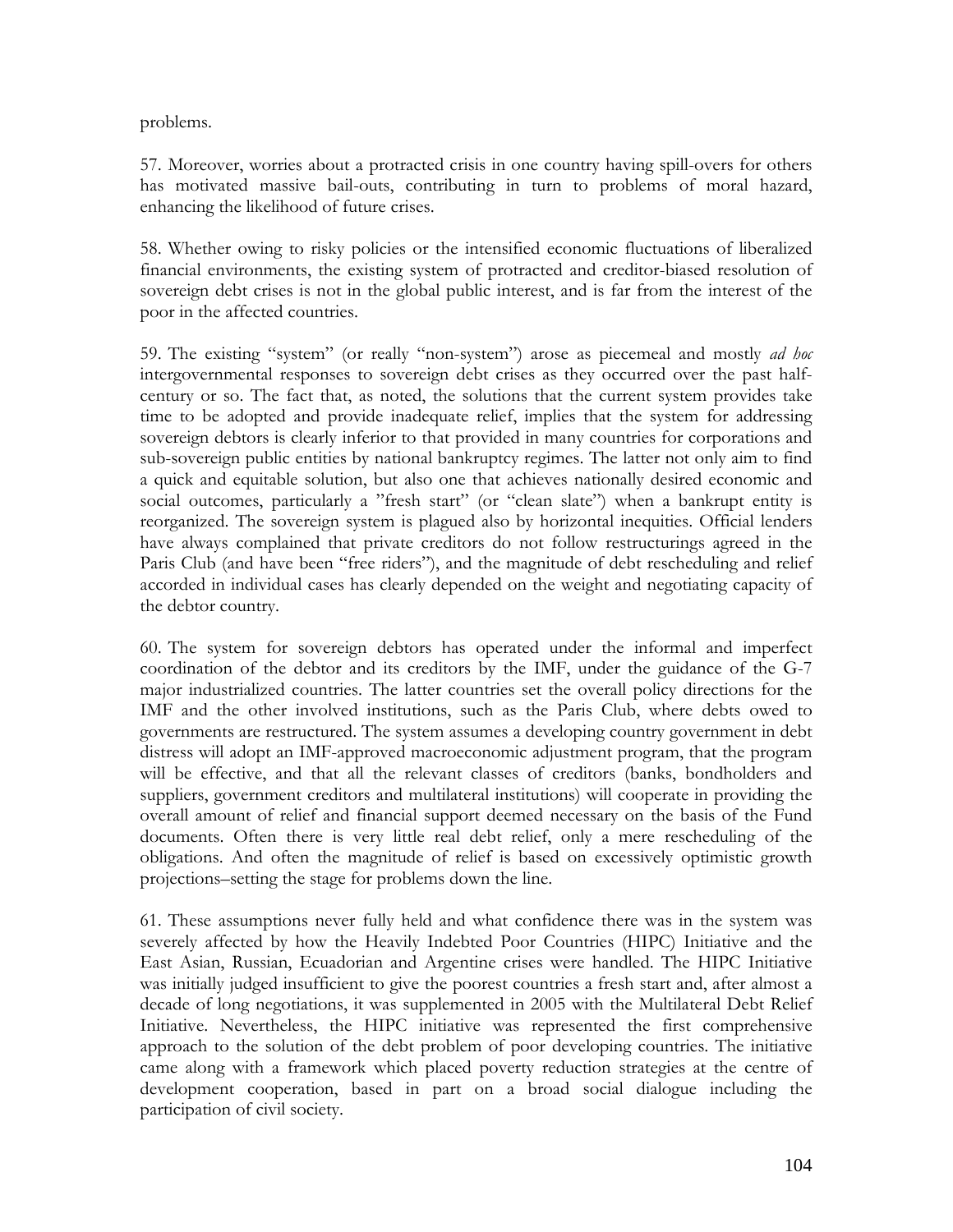62. In addition the non-HIPC renegotiations that took place after the East Asian crisis have been judged as unsatisfactory. Most single country "workouts" from debt crises in this period were under cooperative voluntary arrangements with the bondholders that did not reduce the level of debt. The transparency of some of these renegotiations processes – including the pressures exerted on debtor countries by other nations and IFIs has also been questioned.

63. Moreover, while creditors have a seat at the table, other claimants such as government retirees, for instance, which have been promised a particular level of pensions do not. Chapter 9 of the US bankruptcy code, which applies to municipalities and other subsovereign public entities, gives priority to these "public" claimants on government revenues. In contrast, international procedures seem to pay insufficient attention to their interests.

64. Finally, some critics of current practices suggest that they are unnecessarily onerous because they are designed to provide strong incentives for countries not to default on their obligations. Small and weak countries may be forced to pay the price for ensuring that the overall system exercises discipline on borrowers.

65. Argentine's rapid growth after its 2001 default, in spite of the long delay in the final resolution, shows that eliminating debt overhang can provide conditions for rapid economic growth even in seemingly adverse conditions. Despite rapid growth, however, this country faced significant problem regaining access to private financial markets.

## *Call for an International Debt Restructuring Court*

66. Some have argued that new debt restructuring procedures are not needed; all that is required are small reforms in debt contracts such as collective action clauses. But no country relies solely on collective action clauses for debt resolution, and there is no reason to believe that doing so for international debt would be sufficient. For instance, collective action clauses do not provide effective means of resolving conflicts among different classes of claimants.

67. It is easy to agree that the amount of debt relief accorded to different countries should depend on their circumstances. However, it is artificial to have one set of rules for determining that relief for selected developing countries, as was the case for the HIPCs and later the Multilateral Debt Relief Initiative, and another for the rest of the world. Rather, a single statutory framework for debt relief is needed to ensure that creditors and the debtor restructure the debt so as to provide a fresh start, based on the country's unique economic condition. The debt workout regime should be efficient, equitable, transparent and timely in handling debt problems ex post (as problems become apparent, and especially after default) while promoting efficiency ex ante (when the borrowing takes place).

68. A well-designed process should protect the rights of minority, as well as majority, creditors–as well as "public" claimants. It should give debtors the opportunity to call default through a structured process. The principles of human-centred development, of sustainability and of equity in the treatment of the debtor and its creditors, and among the creditors, should apply equally to all sovereign debt crises resolved through the international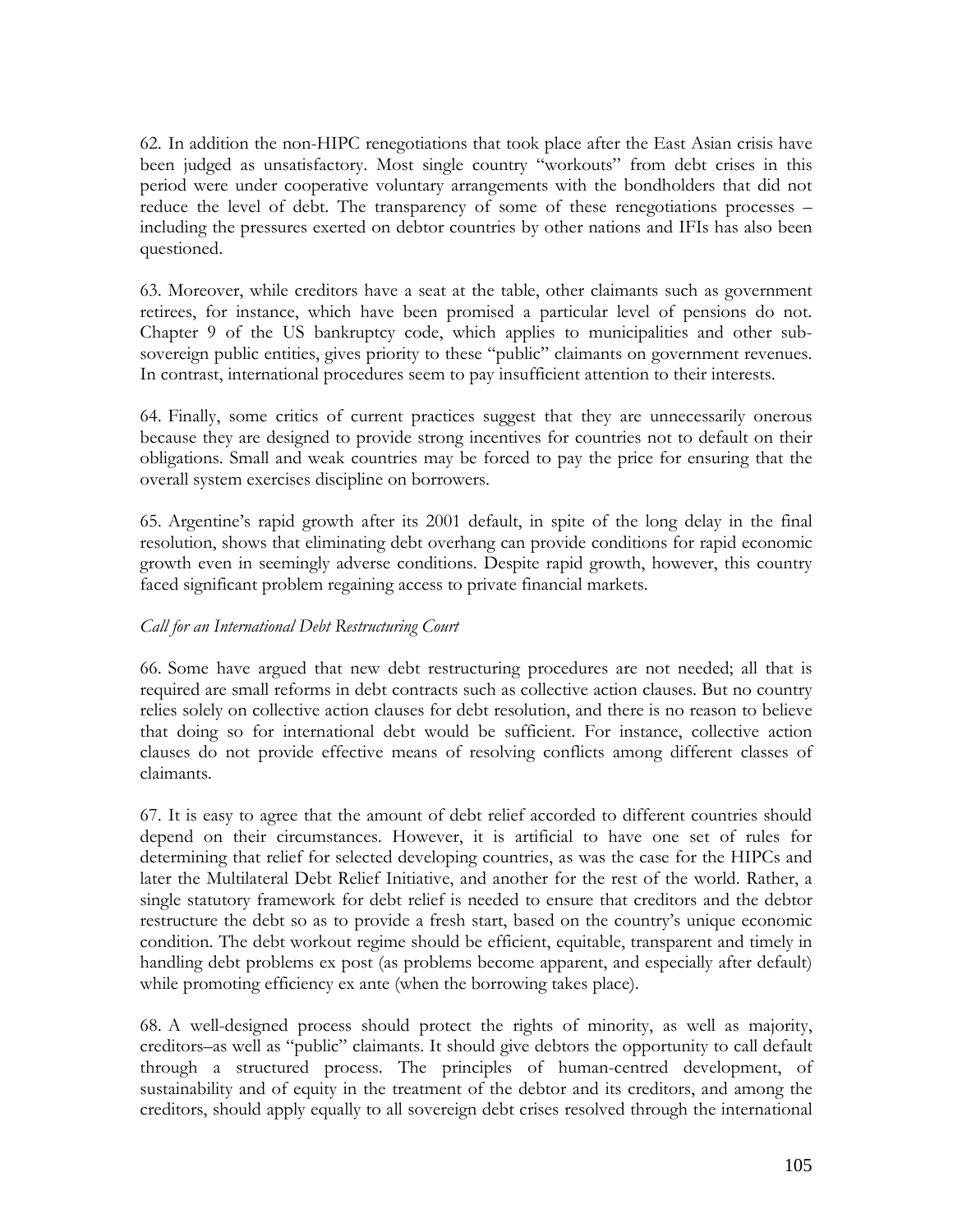system. As in national bankruptcy systems, principals should be encouraged to reach a workout on their own to the extent possible. But whether such an agreement can be reached, and the nature of the agreement, can be affected by the backdrop of the legal structures.

69. Achieving these objectives require a more structured framework for international cooperation in this area. For the same reason that governments adopt bankruptcy legislation and do not rely solely on voluntary processes for resolving corporate bankruptcies, an efficient sovereign system requires something more than a moral appeal to cooperation. This means the creation of a sovereign debt workout mechanism.

70. This entails the creation of an **"**International Debt Restructuring Court", similar to national bankruptcy courts. This Court would ensure that agreed international principles regarding priority of claims, necessary overall write downs and the sharing of "haircuts" were followed. It could differentiate between distinct debt categories which might include government, government guaranteed and government acquired private debt so as to make transparent the actual effective liabilities of the sovereign. It could also determine what debts could be considered "odious". And it would be able to grant potential private or public creditors authority to extend "debtor in possession" financing, as in corporate restructurings, National courts would have to recognize the legitimacy of the international court, and both creditors and debtors will therefore follow its rulings.

71. Once proceedings have started, the "Court" might act as a mediator, attempting to establish international norms for sovereign debt restructurings. With a view to realizing a comprehensive workout it would encourage the creditors to coordinate their positions within and across different classes of lenders, in the long run including the government creditors that operate today through the Paris Club as well as multilateral creditors. Were mediation to fail or become unduly lengthy, the Court should have the power to arbitrate. It might also work in cooperation with the IMF, the World Bank, or regional development banks, to help provide interim finance to maintain economic strength while negotiations take place. But such lending should not be a mechanism simply for bailing out creditors who failed to do due diligence in providing lending.

72. Beyond the problems of sovereign debt restructuring, there are also serious problems in managing cross-border private debt workouts, with conflicts between different jurisdictions and with concerns about "home" country bias. The International Debt Restructuring Court could extend its reach to consider bankruptcy cases involving parties in multiple jurisdictions.

73. In earlier discussions of sovereign debt restructuring mechanisms, it was presumed that the IMF, or a separate and newly established division of the IMF, would act as the bankruptcy court. However, while it may be desirable to institutionalize the sovereign debt restructuring mechanism under the umbrella of an international institution, the IMF in its current form is unlikely to be the appropriate institution, as it is also a creditor and subject to disproportionate influence by creditor countries. It is therefore unlikely to be seen as a "neutral" mediator. The arbitration process of the International Centre for the Settlement of Investment Disputes (ICSID) within the World Bank has similarly failed to generate confidence from the developing countries as a fair arbitrator of investor-state disputes under bilateral investment agreements.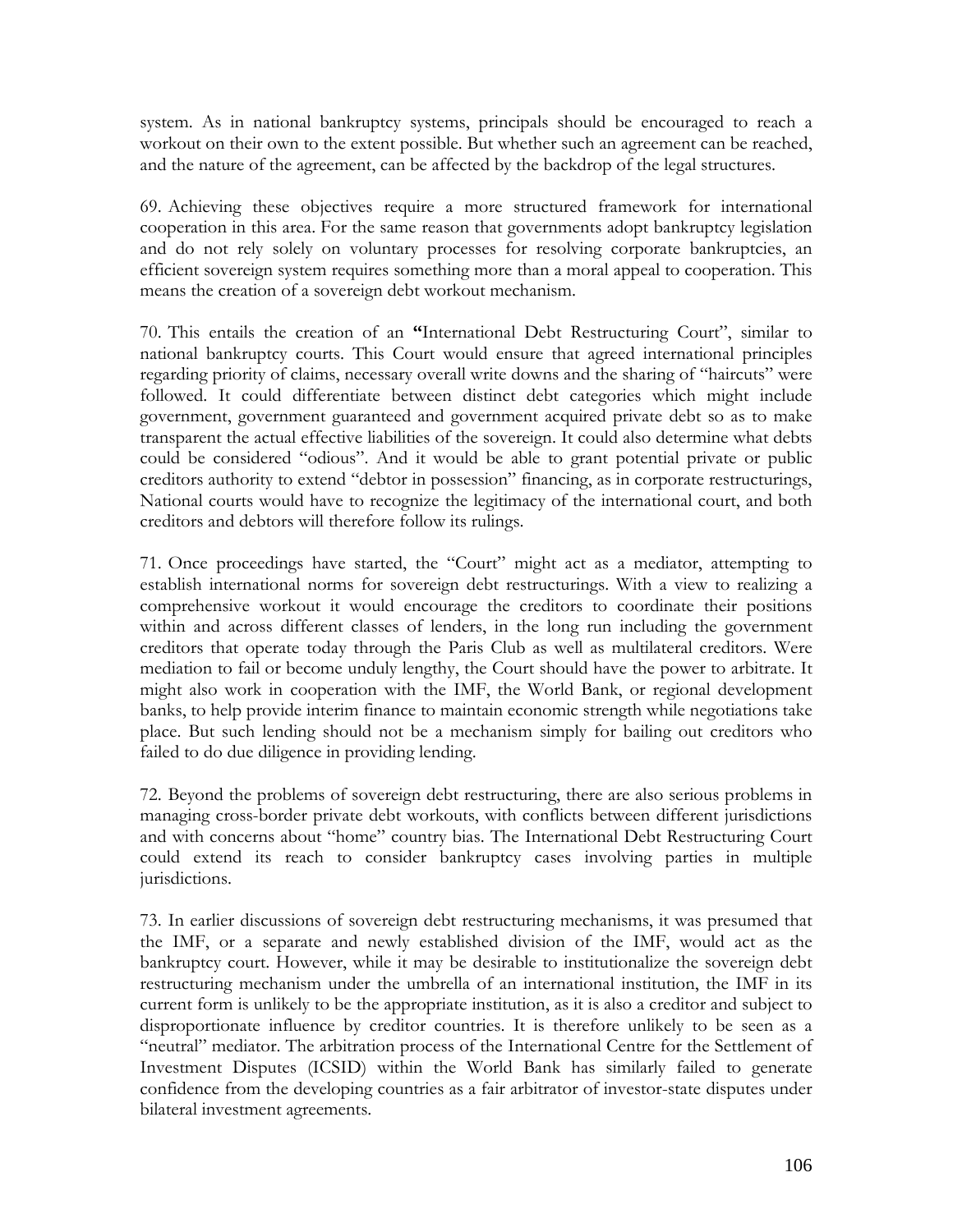74. Any procedure must be based on widely shared principles and processes with political legitimacy. Agreed upon goals, such as that the work-out must be fair, transparent sustainable, and promote development, would boost its credibility with debtors. Indeed this should include all stakeholders, including creditors who would appreciate the reduction of uncertainty under clear rules of the game and the knowledge that any post-workout debt situation would have a larger chance of being sustainable. But translating these goals into agreed upon principles and procedures may be difficult, given the conflicts of interests.

75. There is nothing immutable in the current approach to resolving sovereign debt crises. It arose in the political and economic environment created after the Second World War, and the need to develop a better system remains on the international policy agenda. The international community needs to actively resume the effort to define the specific mechanism to institutionalize the principles advanced here.

#### *Foreign Debt Commission*

76. The crisis also gives urgency to reform of institutional structures for debt relief as an increasing number of developing countries, especially the most vulnerable low-income countries, may face difficulties in meeting their external debt commitments. This crisis therefore gives urgency to these reforms. Unless these debts are managed better than they have been in the past, the consequences for developing countries, and especially the poor in these countries, can be serious.

77. Although, as argued above, there is a need for new procedures for restructuring sovereign debt, this reform will take time, as it would require a new international treaty. In the interim, something needs to be done to ensure that debts are better managed–and this may be true even in the long run. It is important to take actions to manage debt better, so that countries are not forced into default.

78. The United Nations should therefore set up a Foreign Debt Commission to consider external debt problems of developing countries and economies in transition. The commission, with balanced geographic representation and technical support from the Bretton Woods, regional and other financial institutions, would address these issues and provide advice on ways to enhance external debt crisis prevention and resolution.<sup>6</sup> It would also examine existing and advise on the design of better debt sustainability frameworks for the international community to follow. It would help debt-distressed countries return to debt sustainability, extend Paris Club-plus type approaches to new official creditors, set up an interim mediation service, and craft on the basis of that experience more permanent debt mediation and arbitration mechanisms.

## **Innovative Risk Management Instruments**

<sup>6</sup> See United Nations, "Doha Declaration on Financing for Development: outcome document of the Follow-up International Conference on Financing for Development to Review the Implementation of the Monterrey Consensus" (A/CONF.212/L.1/Rev.1), Doha, Qatar, 29 November -2 December 2008, paragraph 67.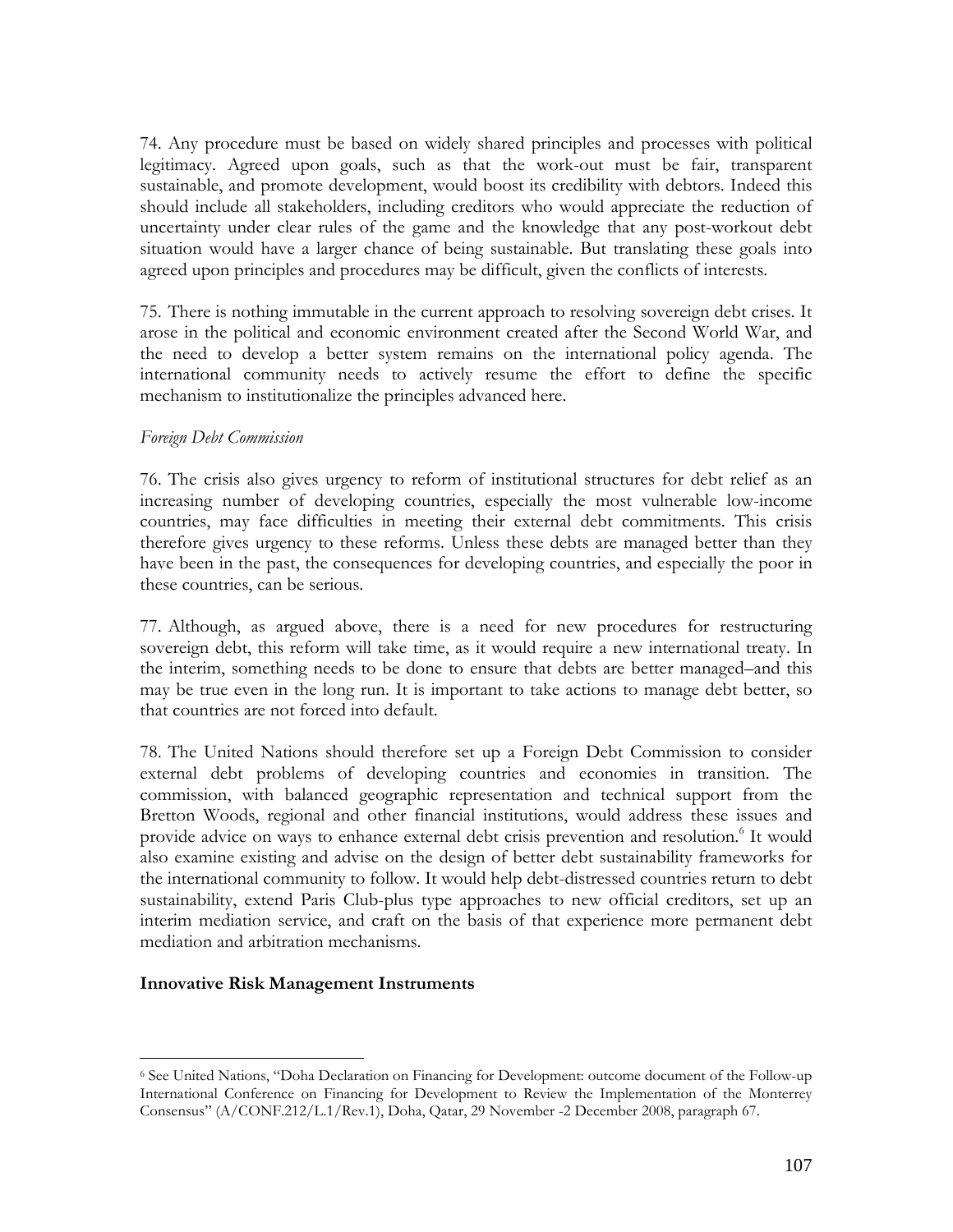79. The volatility of private capital flows to developing countries has generated increasing demand for policies and instruments that would allow these countries to better manage and minimize the risks associated with increasing international financial integration and, in particular, to better distribute the risks associated with this integration among different market agents. As has been demonstrated during past and current crises, the pro-cyclical and herding behaviour of international capital flows tends to generate boom-bust cycles, which are particularly damaging for developing countries, and it also reduces the scope they have to undertake counter-cyclical macroeconomic policies. Moreover, many developing and emerging countries borrow short term, in hard currencies, forcing them to bear the risk of interest rate and exchange rate fluctuations. And finally, inadequate debt resolution mechanisms impose high costs on developing countries.

80. In light of this, there have been a variety of ideas and proposals for introduction of innovative financial instruments. The proposed instruments include tools that enable better management of risks arising from the business cycle and fluctuations in commodity prices, particularly GDP and commodity linked bonds and financial guarantees that have a countercyclical element embedded in their structure. Promoting local currency bond markets has also been seen as a way to enhance financial development and reduce the currency mismatches that affect debt structures in developing countries.

81. GDP-linked bonds are conventional bonds that pay a low fixed coupon augmented by an additional payment linked by a pre-determined formula to debtor country's GDP growth. This variable return structure links returns to the ability to service and thus reduces the likelihood of costly and disruptive defaults and debt crises. The reduction of a country's debt service when the economy faces financing difficulties can also facilitate a more rapid recovery, as it allows higher public spending in difficult times. For investors GDP-linked bonds reduce the probability of default, and thus the costs of expensive renegotiation, and offer a valuable diversification opportunity. Returns should be higher than with conventional bonds. $<sup>7</sup>$ </sup>

82. Since private financial markets are unlikely to develop these instruments autonomously, because of the externalities associated with their introduction multilateral development banks should take an active role in their development. In particular, these institutions could have an active role as "market-makers". The expertise developed by the World Bank as marketmaker for the sale of carbon credits under the Kyoto protocol provides a precedent for these activities. The World Bank and regional development banks could, for example, make loans whose servicing would be linked to GDP. The loans could then be sold to financial markets, either individually or grouped and securitized. Alternatively the World Bank or regional banks could buy GDP-linked bonds that developing countries would issue via private placements. The fact that major multilateral development banks became active in this type of lending could, furthermore extend the benefits of adjusting debt service to growth variations

<sup>7</sup> The introduction of these securities must overcome, however, some practical difficulties. One possible set of concerns is associated with lags in the provision and frequent revisions of GDP data, as well as over the quality of these estimates, but these issues should be easy to resolve through international standard setting and the provision of technical assistance. More important in this regard is how to manage concerns that have been raised about the liquidity of such instruments, especially when they are newly issued. Such concerns were similarly raised when inflation indexed bonds were first introduced, but they are now accepted worldwide. Governments and multilaterals might have to help create a deeper market.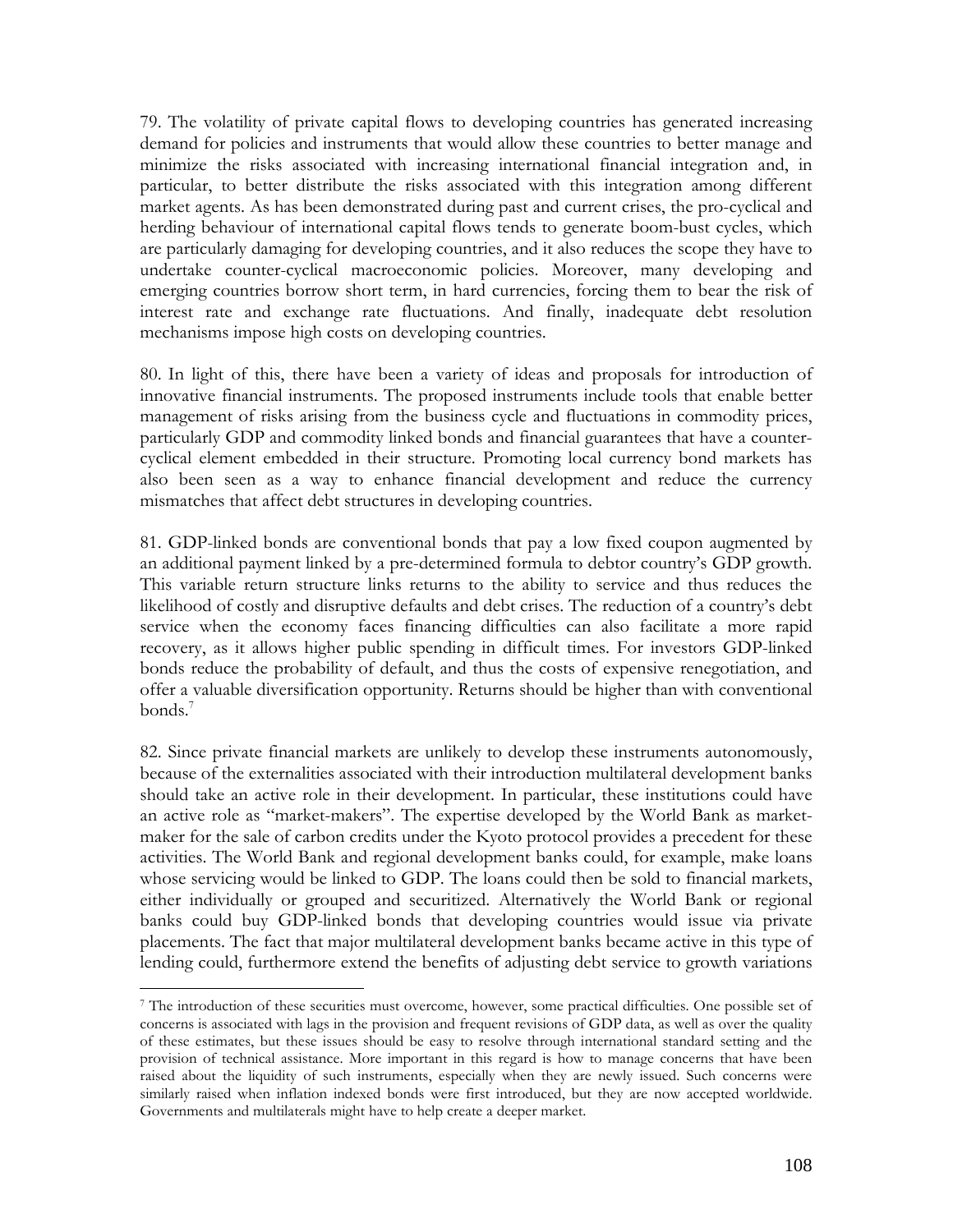to countries that do not have access to the private bond market. GDP-indexed securities are particularly appropriate for Islamic finance, as they can be made compatible with Sharia law which prohibits charging of interest.

83. There might also be alternative ways of ensuring flexible payment arrangements that would allow automatic adjustment for borrowers during bad times. For instance, one possibility is for coupon payments to remain fixed and the amortization schedule to be adjusted instead. Countries would postpone part or all of their debt payments during economic downturns; and they would then make up by pre-paying during economic upswings. A historical precedent was set by the United Kingdom when it borrowed from the United States in the 1940s. The Anglo American Financial Agreement was negotiated by John Maynard Keynes and included a "bisque clause" that provided a waiver of 2% interest payment in any year in which the United Kingdom foreign exchange income was not sufficient to meet its pre war level of imports, adjusted to current prices.

84. Commodity-linked bonds can also play a useful role in reducing country vulnerabilities. Examples of commodity-indexed bonds include oil-backed bonds, such as the Brady bonds with oil warrants that were first issued on behalf of the government of Mexico. In such instruments, the coupon or principal payments are linked to the price of a referenced commodity. Again, it might be desirable for international institutions to help create a market for such bonds.

85. However, the greater complexity of this instrument, in comparison with conventional bonds, and the commodity price risk that the investor faces, may make commodity-linked bonds expensive. Again, it might be desirable for international institutions to help create a market for such bonds. While they are likely to be less useful than GDP-indexed bonds for the growing number of developing countries that have a fairly diversified export structure and therefore lack a natural commodity price to link to bond payments, they have the decided advantage that the risk being "insured" through the bond is not one affected by the actions of the country (i.e. moral hazard is less of a problem.)

86. Another way of addressing the problems created by the inherent tendency of private flows to be pro-cyclical is for public institutions to issue guarantees that have countercyclical elements. For example, Multilateral Development Banks (MDBs) and Export Credit Agencies (ECAs) could introduce an explicit counter-cyclical element in all the risk evaluations and the guarantees they issue for lending to developing countries. This requires MDBs and ECAs to assess risk for issuing guarantees with a long-term perspective. When banks or other lenders lowered their exposure to a country, MDBs or ECAs would increase their level of guarantees, if they considered that the country's long-term fundamentals were basically sound. When matters were seen by private banks to improve, and their willingness to lend increased, MDBs or ECAs could reduce their exposure. Alternatively, there could be special stand-alone guarantee mechanisms for trade and/or long-term credit, for example within multilateral or regional development banks, which had a strong explicit countercyclical element. This could be activated in periods of sharp decline in capital flows and its aim would be to try to catalyze private sector trade or long-term credits, especially for infrastructure.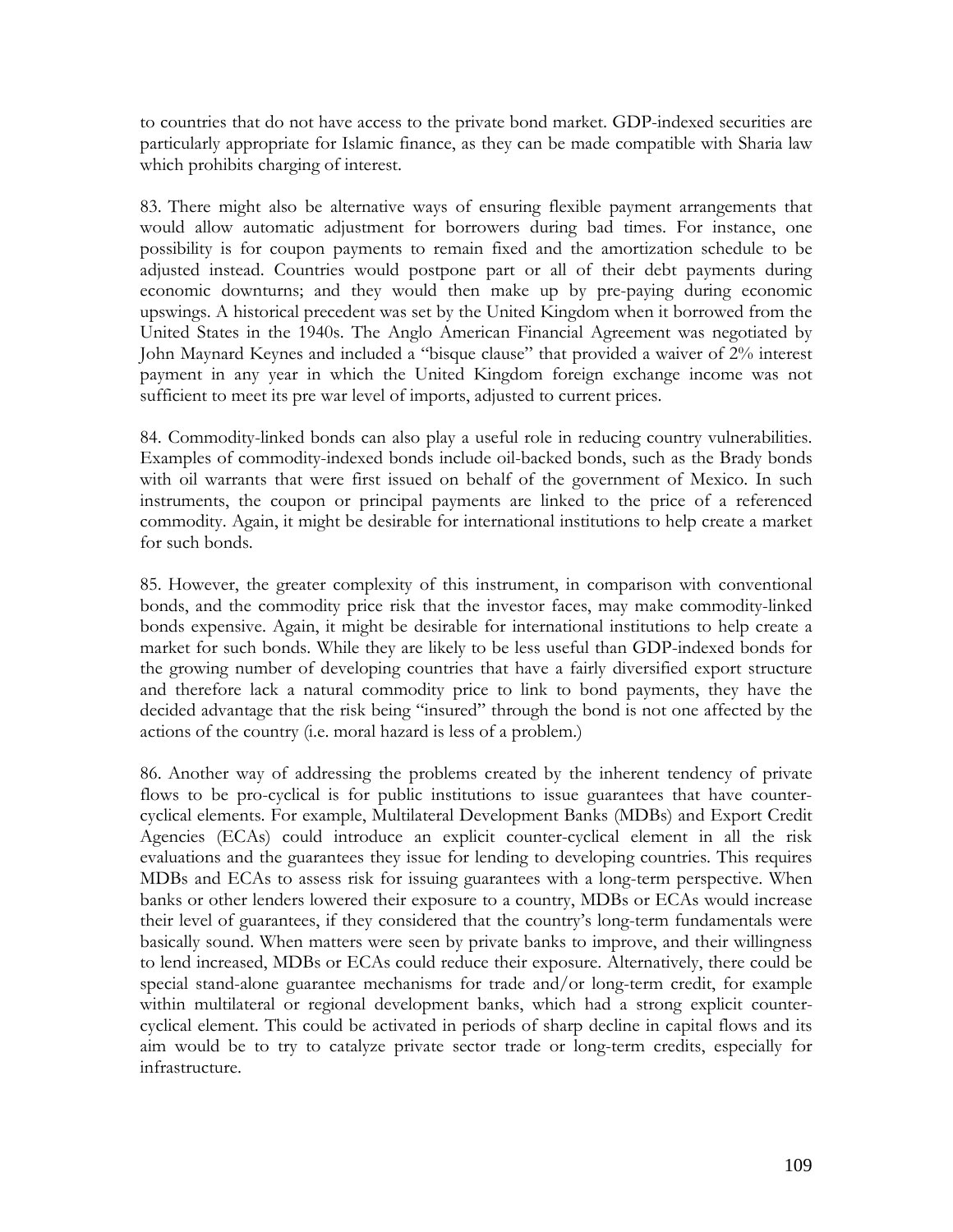87. Finally, a number of developing countries have encouraged development of domestic capital markets, and in particular local currency bond markets. These markets in fact boomed after the Asian crisis, multiplying fivefold between 1997 and 2007 for the twenty large and medium-sized emerging economies for which the Bank of International Settlements provide regular information. This trend can be seen as a response of emerging economies to the volatility and pro-cyclical bias of international capital flows and the volatility of exchange rates. It can be viewed as a means of creating a more stable source of local currency funding for both the public and private sectors, thereby mitigating the funding difficulties created by sudden stops in cross-border capital flows, reducing dependence on bank credit as a source of funding and, above all, lowering the risk of currency mismatches. For foreign investors, it could actually be attractive to form diversified portfolios of emerging market local currency debt issued by sovereign governments or developing country corporations, with a return-to-risk that competes favourably with other major capital market security indices.

88. Further development of these markets is desirable. First, developing countries bond markets are still largely dominated by relatively short-term issues and, therefore tend to correct currency mismatches but to increase maturity mismatches. Second, it has proved to be much easier to develop large and deep local markets for public sector than for corporate debt. As a result, large corporations continued to rely on external financing. To the extent that such external financing is shorter term than that many developing country governments are able to get in global debt markets, the overall debt structure of countries tends to become shorter term–and therefore riskier. Indeed, the rollover of external corporate debt is viewed as the major problem facing many emerging economies today. Third, many of these markets are not very liquid. This problem has actually become more acute during the recent market downswing. Fourth, although local bond issues did attract foreign investors, they were largely or at least partly lured by the generalized expectations of exchange rate appreciation that tended to prevail in many parts of the developing countries during the recent boom. As the world financial crisis hit, there were large outflows of these funds, and in this sense reliance on these short term portfolio flows did not correct but may have enhanced pro-cyclicality of financing, much as short-term external bank debt did during previous crises.

89. Therefore, although the development of local bond markets is a major advance in developing country financing since the Asian crisis, its promise remains a partly unfulfilled in terms of risk mitigation. It is important for developing country governments, with support from international organizations to correct some of the problems that have been evident and to continue investing in the development of deep and longer-term domestic bond markets.

## **Innovative Sources of Financing**

90. For some time, the difficulty in meeting the UN official assistance target of 0.7 per cent of Gross National Income of developed industrial countries as official development assistance, as well as the need for adequate funding for the provision of global and regional public goods (peace building, fighting global health pandemics, combating climate change and sustaining the global environment more generally) has generated proposals on how to guarantee a more reliable and stable source of financing for these objectives.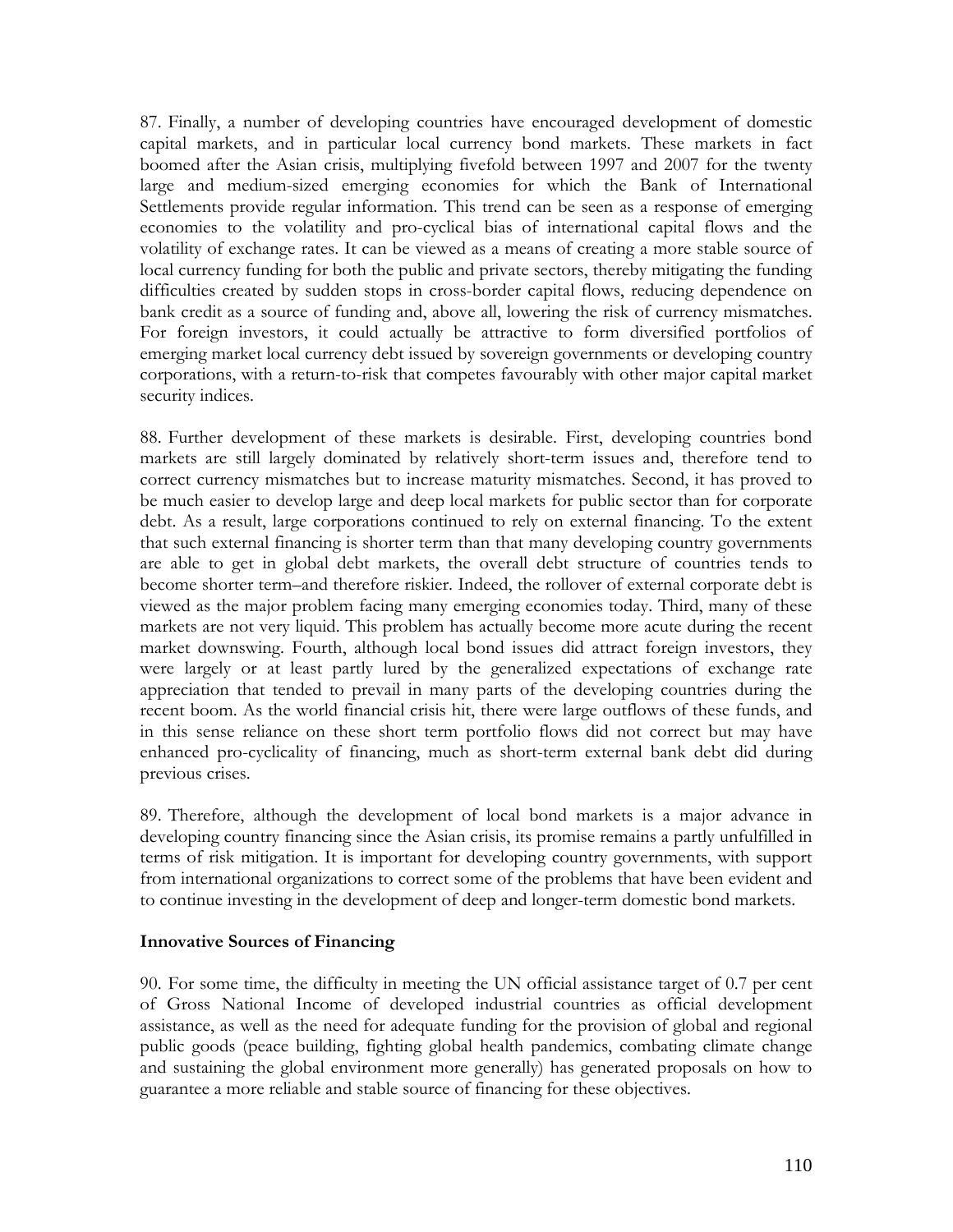91. This debate has led to a heterogeneous family of initiatives. A distinguishing feature of developments in recent years is the fact that the old idea of innovative finance has lead to action, with the Joint Declaration of President Jacques Chirac, President Luiz Inácio Lula da Silva, President Ricardo Lagos and United Nations Secretary-General Kofi Annan in Geneva on January 30, 2004 launching the "Action Against Hunger and Poverty" that in Paris, in 2006 providing the background work for the "Leading Group on Solidarity Levies". The Leading Group now involves close to 60 countries and major international organizations.

92. Some of the initiatives that have been proposed encompass "solidarity levies" or, more generally, taxation for global objectives. Some countries have already decreed solidarity levies on airline tickets but there is a larger set of proposals. There have also been suggestions to auction global natural resources–such as ocean fishing rights and pollution emission permits–for global environmental programs.

93. The receipts from these innovative initiatives could be directed to support developing countries to meet their development objectives, including their contribution to the supply of global public goods, as well as international organizations that are active in guaranteeing the provision of such goods. The existing taxes on airline tickets, for example, are being used to finance international programs to combat malaria, tuberculosis and HIV-AIDS.

94. The suggestion of taxes that could be earmarked for global objectives has a long history. To avert their being perceived as encroachments on participating countries' fiscal sovereignty, it has been agreed that these taxes should be nationally imposed, but internationally coordinated. While universal participation is not indispensable, it would serve the interest of development, as more resources would be raised. Some suggestions aim at both raising funds for global objectives and mitigating a negative externality at the global. Two suggestions deserve special attention: a carbon tax and a levy on financial transactions.

95. Since carbon dioxide is the main contributor to global warming, a tax on its emissions can be defended on environmental efficiency grounds and would also have the advantage of correcting a negative externality in addition to being a significant source of development financing, which according to some estimates could reach as much as \$130 billion per year. However, carbon taxes should not be implemented in both developed and developing countries. A uniform global carbon tax, even if introduced gradually, would mean that developing countries will be taxed at several times the rate for industrial countries, as a proportion of their respective GNPs. This would impose a disproportionate burden of adjustment on developing countries, although per capita emissions of greenhouse gases in developing countries are low compared with those in industrial countries. Carbon taxes will also have adverse distributional impacts in developing countries. A high tax on an essential good (e.g. energy, but also food or water) could render it unaffordable by lower income groups. This would not only be regressive, but would also be socially unacceptable and environmentally unpredictable.

96. An alternative to carbon taxes, which is now being used, is the auctioning emissions rights. Emissions trading is one of the Kyoto Protocol mechanisms and has been implemented by means of a European trading scheme which provides for an overall capping of emissions. The mechanism makes pollution with greenhouse gases costly for the emitter who has to acquire emission certificates. In this way, public revenues are generated which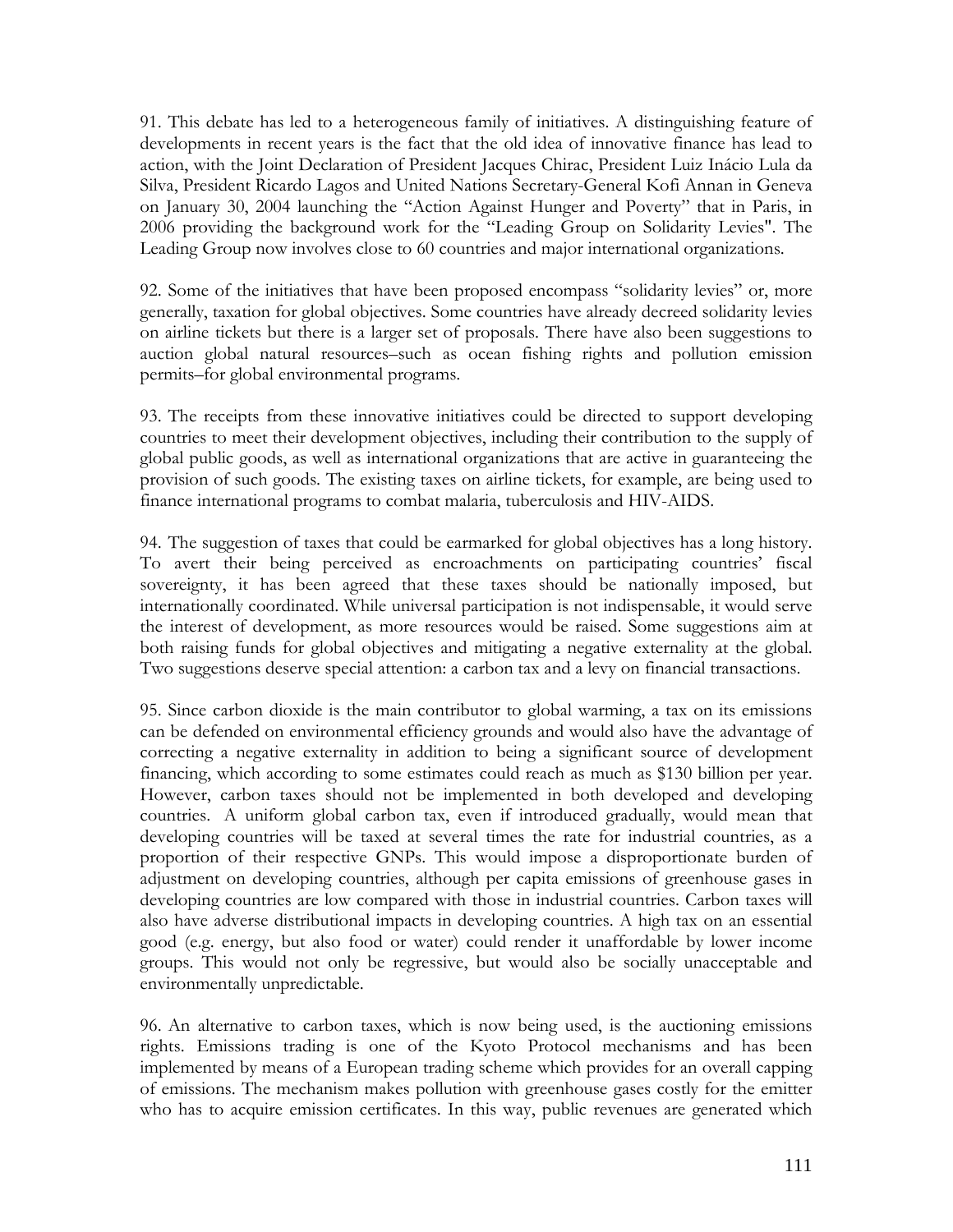can be used to finance both mitigation and adaptation to climate change in developing countries, thus contributing to "climate justice".

97. Similar mechanisms can be designed to pay for environmental services. Such schemes are operational locally in different areas of the world. They allow for consumers of a given public good to compensate for some of the costs borne by those in charge of producing or preserving it. For instance, downstream users of water can pay those who manage the upstream forest to ensure a sustainable flow of this service into the future. It can be envisaged that similar instruments could pay for the provision of global environmental services, such as the preservation of rainforests.

98. Estimates of the revenues from a currency transaction tax range from \$15 to \$35 billion. However attractive the tax might be in terms of revenue potential, its implementation is constrained by a number of obstacles. Particularly, the tax base will have to be defined so as to exclude certain transactions that provide very short-term liquidity to markets (e.g., when this tax is applied at the national level, interbank lending is usually exempted) and special treatment for derivatives to avoid double taxation. It will also have to be protected from erosion, for even if all major financial centres participate, there is a risk that smaller centres will attract an increasing volume of activity from those wishing to evade the tax. Finally, strong opposition by a number of stakeholders would have to be overcome.

99. Alternatively, a levy on trade in shares, bonds and derivatives could be introduced. Implementation would be easier than in the case of a currency transaction tax, as a small number of participating countries suffices at the beginning. In later stages, over the counter and currency trading could be included. Large stock exchange centres exhibit positive agglomeration externalities; therefore a small tax would not lead to a flight of trade towards alternative, smaller exchanges.

100. Another set of proposals rely on the use of financing mechanisms. One mechanism that already has a long history of application is swaps of debt for development objectives. It has been recently used in the Debt2Health initiative launched in Berlin in 2007, which converts portions of old debt claims on developing countries into new domestic resources for health. The International Finance Facility was proposed by the UK in 2003 to up-front commitments for future flows of ODA, by issuing bonds backed by public or private sector donors' pledges. The first of these mechanisms, the International Finance Facility for Immunization, is already in place.

101. Public-private sector partnerships can also be used to guarantee certain international objectives. A mechanism of this type is the Advanced Market Commitments proposed by Italy, through which government donors commit funds to guarantee the price of vaccines once they have been developed, provided they meet a number of criteria on effectiveness, cost and availability. This helps encourage pharmaceutical firms to focus on research into neglected diseases which mainly affect poor countries.

102. Emphasis in innovative financing initiatives has also been given to illegal financial flows from developing countries, including those lost by developing countries through tax evasion and other illegal means. It has set up for that purpose a task force on Global